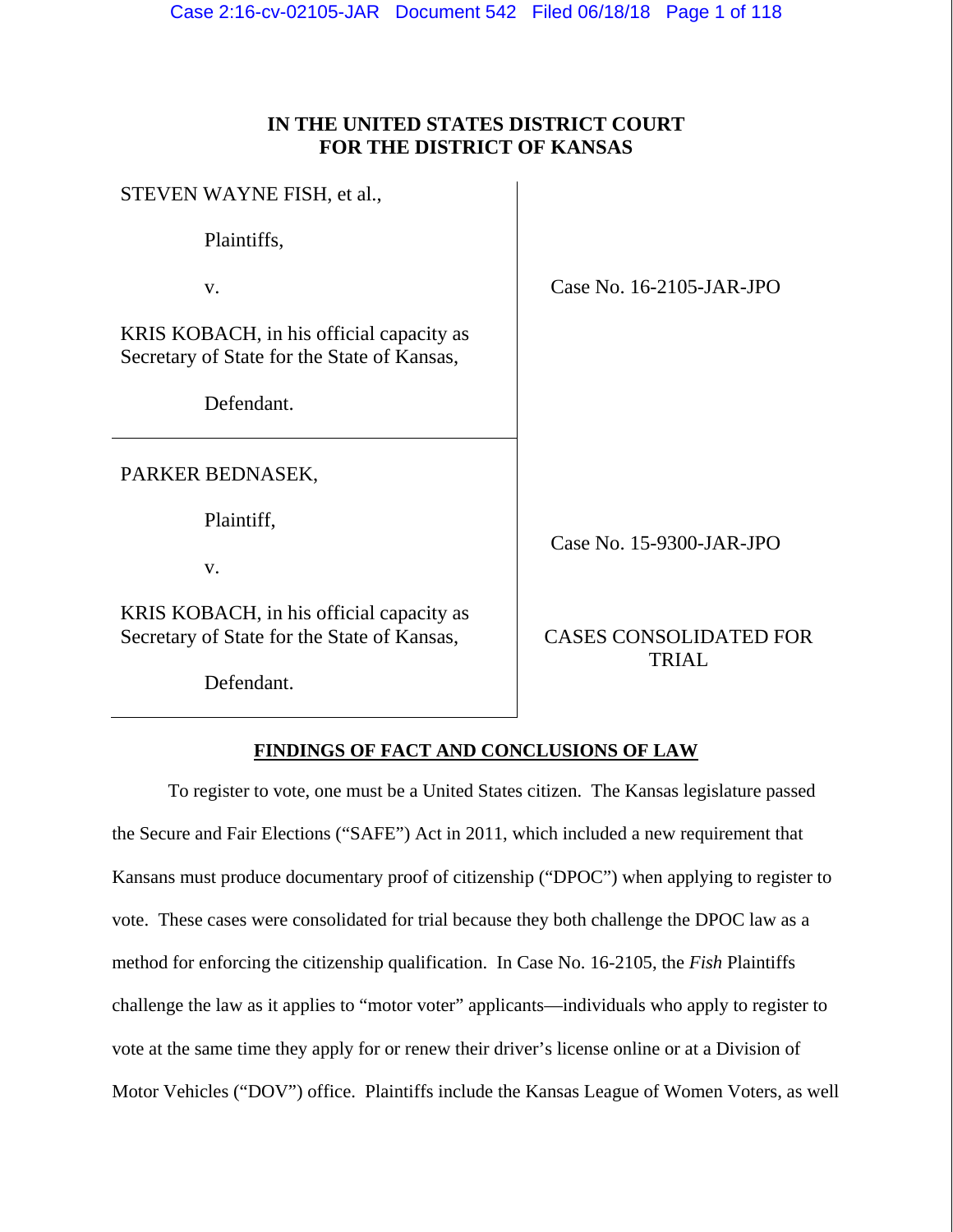#### Case 2:16-cv-02105-JAR Document 542 Filed 06/18/18 Page 2 of 118

as several Kansas residents who applied to register to vote when applying for a driver's license, but were denied voter registration for failure to submit DPOC. One claim remained for trial in that case alleging that under the Election Clause in Article 1 of the United States Constitution, the Kansas DPOC law is preempted by § 5 of the National Voter Registration Act ("NVRA"), which provides that voter registration applications may only require the minimum amount of information necessary for a State to determine applicants' eligibility to register to vote, and to perform its registration duties.

 In Case No. 15-9300, Plaintiff Parker Bednasek challenges the DPOC law on constitutional grounds. His remaining claim for trial is brought under 42 U.S.C. § 1983, based on a violation of the right to vote under the Fourteenth Amendment's Equal Protection Clause.<sup>1</sup> Mr. Bednasek's claim is not limited to motor-voter applicants.

The seven-day bench trial in these matters concluded on March 19, 2018. After hearing and carefully considering the evidence presented by the parties at trial, this Court first resolves the remaining motions by Plaintiffs to exclude expert testimony, and next issues its Findings of Fact and Conclusions of Law under Fed. R. Civ. P. 52(a). As explained more fully below, the Court grants in part and denies in part the motion to exclude Dr. Steven Camarota, and grants the motion to exclude Patrick McFerron. Under the test set forth by the Tenth Circuit Court of Appeals that governs whether the DPOC law violates § 5 of the NVRA, the Court finds in favor of Plaintiffs in the *Fish* case. The Court further finds in favor of Plaintiff Bednasek on his constitutional challenge to the law. Declaratory and injunctive relief is granted in both matters as set forth in this opinion. Further, the Court imposes specific compliance measures given

 $\begin{array}{c|c}\n\hline\n\text{1}\n\end{array}$ <sup>1</sup>The docket numbers referenced throughout this opinion are to the *Fish* matter, Case. No. 16-2105. References to documents filed in the *Bednasek* case will be preceded by that Plaintiff's last name.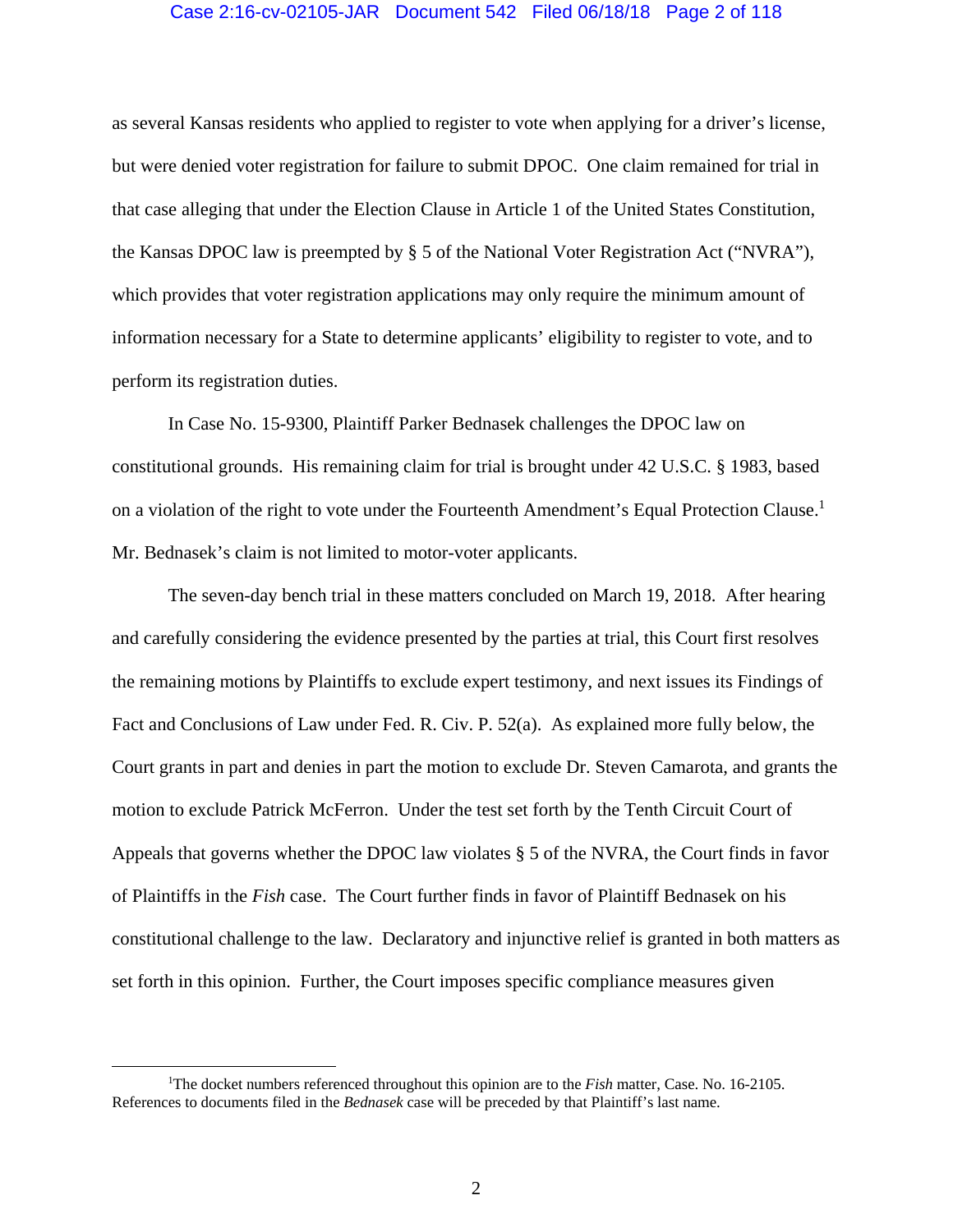Defendant's history of non-compliance with this Court's orders. And, the Court imposes sanctions responsive to Defendant's repeated and flagrant violations of discovery and disclosure rules.

# **I. Motions to Exclude Defense Experts Camarota and McFerron**

 The parties filed several motions to exclude expert testimony before trial. The Court orally ruled on all but two: Plaintiffs' written Motion to Exclude the Testimony and Report of Steven A. Camarota,<sup>2</sup> and Plaintiffs' oral and written motion to exclude the expert testimony of Patrick McFerron under Rule 702, *Daubert*, and the rule against hearsay.<sup>3</sup> These experts were offered by Defendant in both cases. The Court discusses each in turn after setting forth the appropriate legal standards.

# *A. Standards*

The Court has broad discretion in deciding whether to admit expert testimony.<sup>4</sup> The proponent of expert testimony must show "a grounding in the methods and procedures of science which must be based on actual knowledge and not subjective belief or unaccepted speculation."<sup>5</sup> First, the Court must determine whether the expert is "qualified by 'knowledge, skill, experience, training, or education' to render an opinion."<sup>6</sup> "[A] district court must [next] determine if the expert's proffered testimony . . . has 'a reliable basis in the knowledge and experience of his

 $\frac{1}{2}$  ${}^{2}$ Doc. 429.

<sup>3</sup> Doc. 460; Bednasek Doc. 183.

<sup>4</sup> *Kieffer v. Weston Land, Inc.*, 90 F.3d 1496, 1499 (10th Cir. 1996) (quoting *Orth v. Emerson Elec. Co., White Rodgers Div.*, 980 F.2d 632, 637 (10th Cir. 1992)).

<sup>5</sup> *Mitchell v. Gencorp Inc.*, 165 F.3d 778, 780 (10th Cir. 1999).

<sup>6</sup> *Milne v. USA Cycling, Inc.*, 575 F.3d 1120, 1133 (10th Cir. 2009) (quoting *Ralston v. Smith & Nephew Richards, Inc.*, 275 F.3d 965, 969 (10th Cir. 2001)).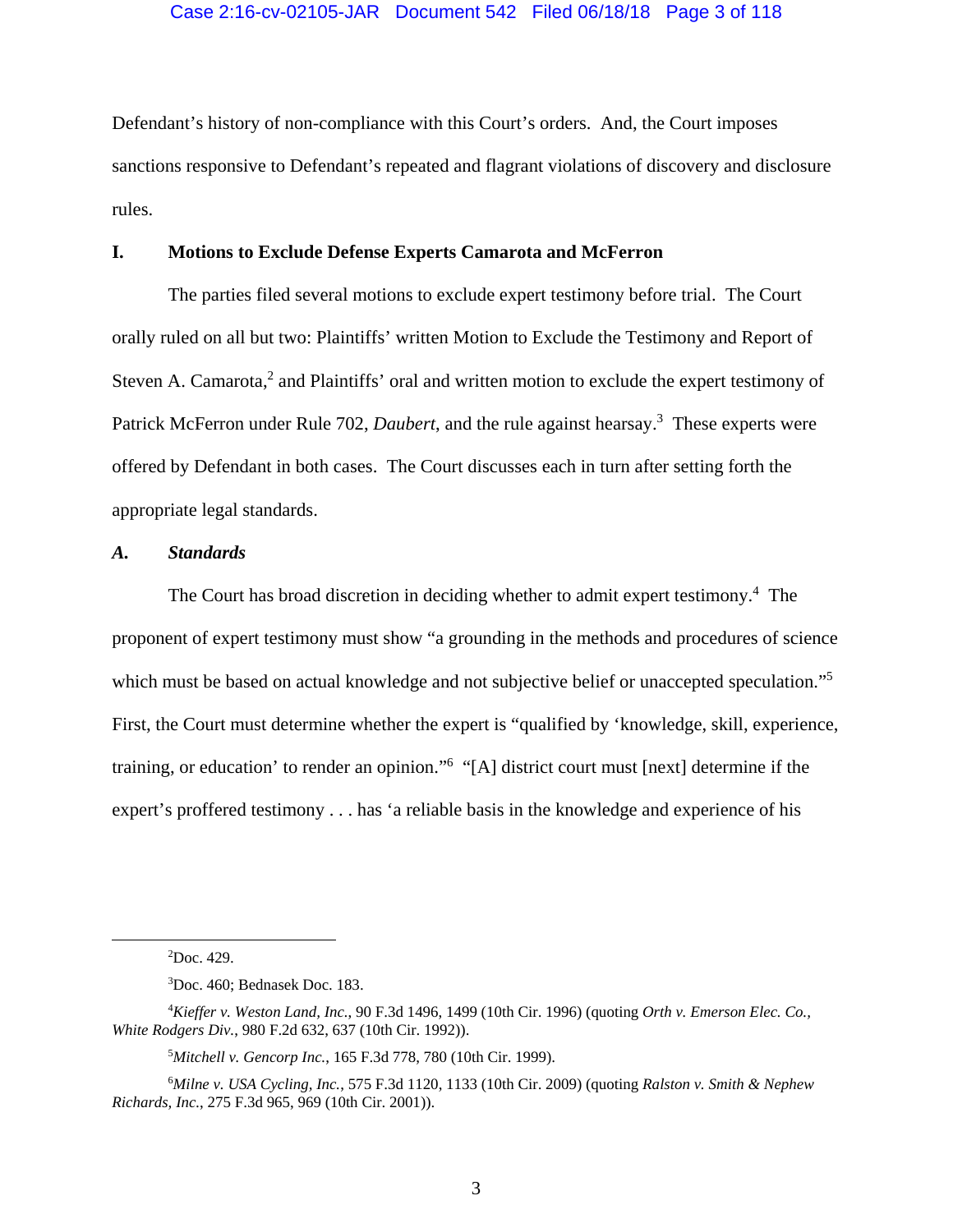#### Case 2:16-cv-02105-JAR Document 542 Filed 06/18/18 Page 4 of 118

discipline."<sup>7</sup> To determine reliability, the court must assess "whether the reasoning or methodology underlying the testimony is scientifically valid."<sup>8</sup> The district court must further inquire into whether the proposed testimony is sufficiently "relevant to the task at hand."<sup>9</sup>

It is within the discretion of the trial court to determine how to perform its gatekeeping function under *Daubert*. 10 The most common method for fulfilling this function is a *Daubert*  hearing, although such a process is not specifically mandated.<sup>11</sup> In this case, the parties proffered each experts' testimony, which the Court provisionally admitted subject to later review under Rule 702 and *Daubert*.

# *B. Steven A. Camarota*

Defendant called Dr. Camarota to testify about the impact of the Kansas DPOC law on voter registration and participation rates. Specifically, Defendant offered Dr. Camarota "as an expert . . . in the fields of demography, census data, voter registration statistics, and voter participation statistics."12 Dr. Camarota earned a Ph.D. in American Government with a focus on policy analysis from the University of Virginia. He is currently the Director of Research at the Center for Immigration Studies ("CIS"), where his primary responsibility for the last nineteen years has been to analyze United States Census Bureau data. In this position, he helped construct the American Community Survey, which is a large annual survey conducted by the Census Bureau that includes questions about citizenship and voting. Dr. Camarota has also published

 <sup>7</sup> *Norris v. Baxter Healthcare Corp.*, 397 F.3d 878, 884 (10th Cir. 2005) (quoting *Daubert v. Merrell Dow Pharm., Inc.*, 509 U.S. 579, 592 (1993)).

<sup>8</sup> *BG Tech., Inc. v. Ensil Int'l Corp.*, 464 F. App'x 689, 703 (10th Cir. 2012).

<sup>9</sup> *Daubert*, 509 U.S. at 597.

<sup>10</sup>*Goebel v. Denver & Rio Grande W. R.R.*, 215 F.3d 1083, 1087 (10th Cir. 2000).

 $^{11}Id.$ 

<sup>12</sup>Doc. 510, Trial Tr. at 1264:5–8.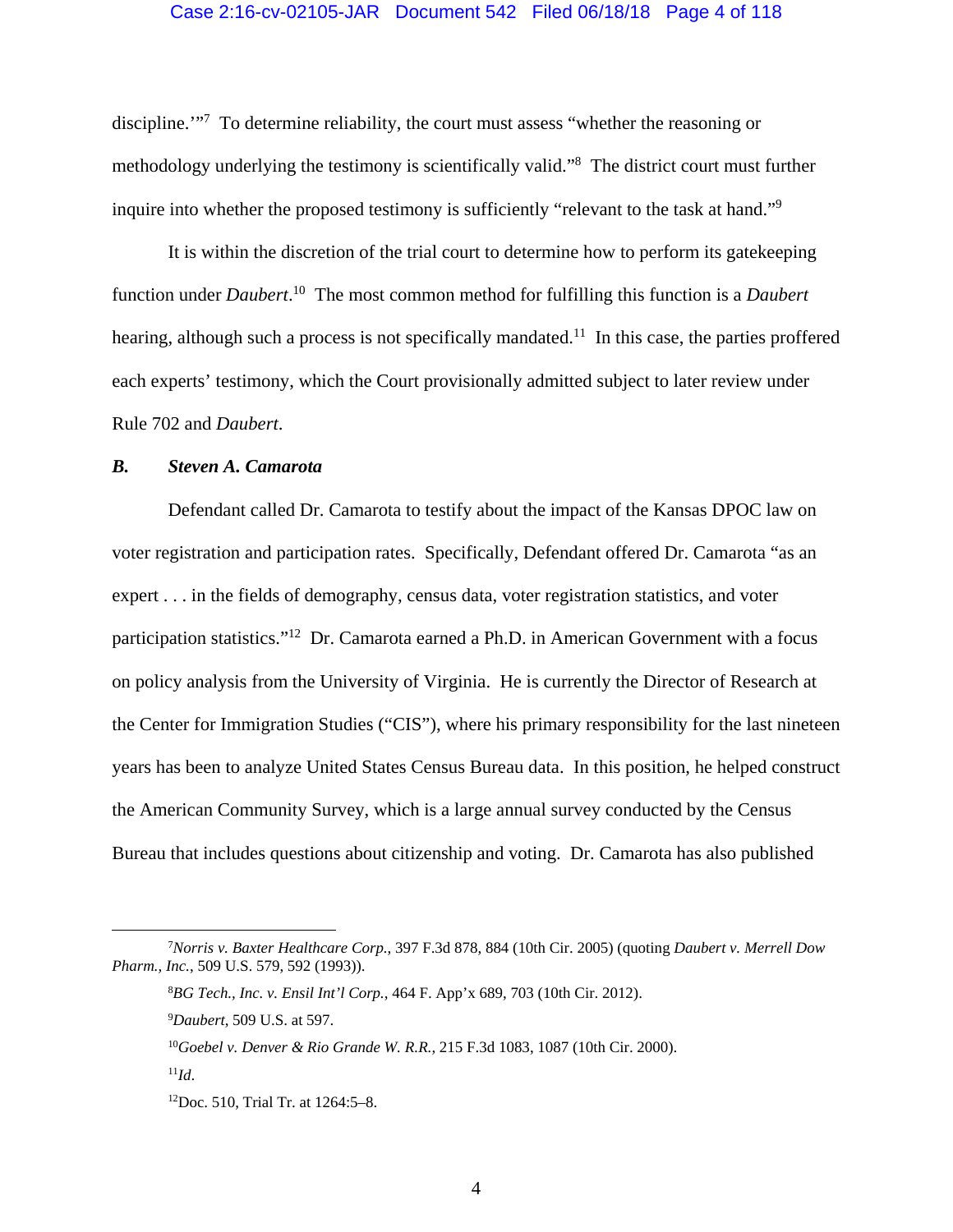#### Case 2:16-cv-02105-JAR Document 542 Filed 06/18/18 Page 5 of 118

peer-reviewed articles and book chapters about census data relating to immigration issues, but not on any issue related to voting. He has served as a peer reviewer for several scholarly journals. Dr. Camarota has published many non-peer-reviewed conference papers and reports for the Census Bureau and CIS, and he has testified before Congress several times about Census Bureau Data, mostly as it relates to immigration issues.

In his report and testimony, Dr. Camarota looked at Kansas administrative data provided by the SOS's Office, and data from the Current Population Survey ("CPS"), a large Census Bureau survey that asks about registration and voting in November of every other year when federal elections are held. Dr. Camarota observed that the administrative data showed an increase in registration and turnout between October 2010 and October 2014. Dr. Camarota then compared registration and voting rates in Kansas between November 2010 and November 2014, before and after the effective date of the DPOC law, based on the CPS data. Dr. Camarota also compared the Kansas registration and turnout rates to those rates nationally, and in neighboring states without DPOC laws, and found that there was no significant deviation. Dr. Camarota opined that because registration and turnout rates in Kansas increased between 2010 and 2014, the DPOC law did not unduly burden Kansans' ability to register and vote.

The Court finds that Dr. Camarota is qualified to testify as an expert in this case about Census Bureau data, including the CPS. His education and work experience qualify him to explain and present this Census data. However, the Court does not find him qualified to interpret these survey results as they relate to the DPOC law, particularly to the extent he challenges Professor Michael McDonald, whose expertise and scholarship in election law is extensive, and who more closely evaluated the administrative data. Dr. Camarota's experience at CIS is limited to scholarship and reports that generally deal with immigration and citizenship issues, not

5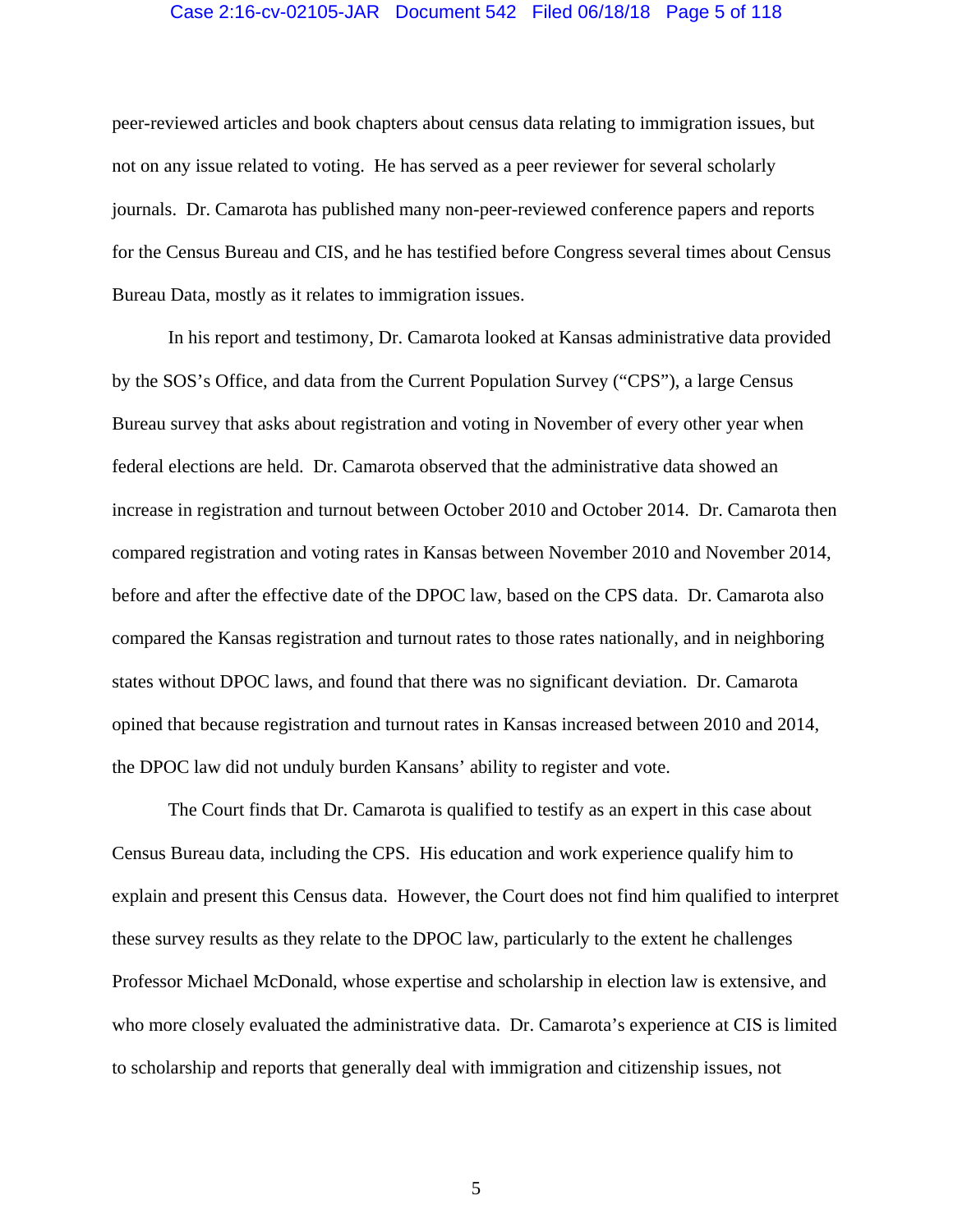## Case 2:16-cv-02105-JAR Document 542 Filed 06/18/18 Page 6 of 118

election issues such as voter registration. He has never published peer-reviewed research on the subjects relevant to this litigation, nor do his non-peer-reviewed articles contain analysis of the issues relevant to this case. To the extent Defendant offers Dr. Camarota as an expert on "voter registration statistics, and voter participation rates" beyond presenting Census Bureau data, that opinion is excluded. Dr. Camarota is qualified as an expert to explain the results of CPS data showing voter registration and turnout changes in Kansas between 2010 and 2014. And he is certainly qualified to explain how the CPS data was collected and whether it is reliable. But Dr. Camarota is not qualified to explain the reasons for the change in data between 2010 and 2014, or to insert assumptions into the record based on studies or academic literature regarding voter registration and turnout. These are not his areas of expertise.

The limitations of Dr. Camarota's expertise in this field were similarly evident in the recent NVRA case of *Bellitto v. Snipes*. 13 There, the district court initially limited his testimony because he was not qualified to "offer testimony as to the degree of accuracy of . . . rates [of voter registration from the Census Bureau's American Community Survey]."14 That case went to trial and the district court issued its findings of fact and conclusions of law after this trial concluded, on March 30, 2018. In that order, the court found Dr. Camarota's population analysis to be misleading and inaccurate by comparing mismatched data.<sup>15</sup>

Plaintiffs further challenge the reliability of Dr. Camarota's opinions in this matter on several grounds: (1) he fails to control for confounding factors, such as general interest in the election, whether an advocacy group took an interest in the election, get-out-the vote efforts, competitiveness of the election, laws governing registration, education levels, ethnicity, age, and

 <sup>13</sup>Case No. –F. Supp. 3d–, 2017 WL 2972837, at \*9 (S.D. Fla. July 12, 2017).

 $^{14}Id$ .

<sup>15</sup>Case. No. 16-61474, slip. op. at 18–20 (S.D. Fla. Mar. 30, 2018), ECF No. 244.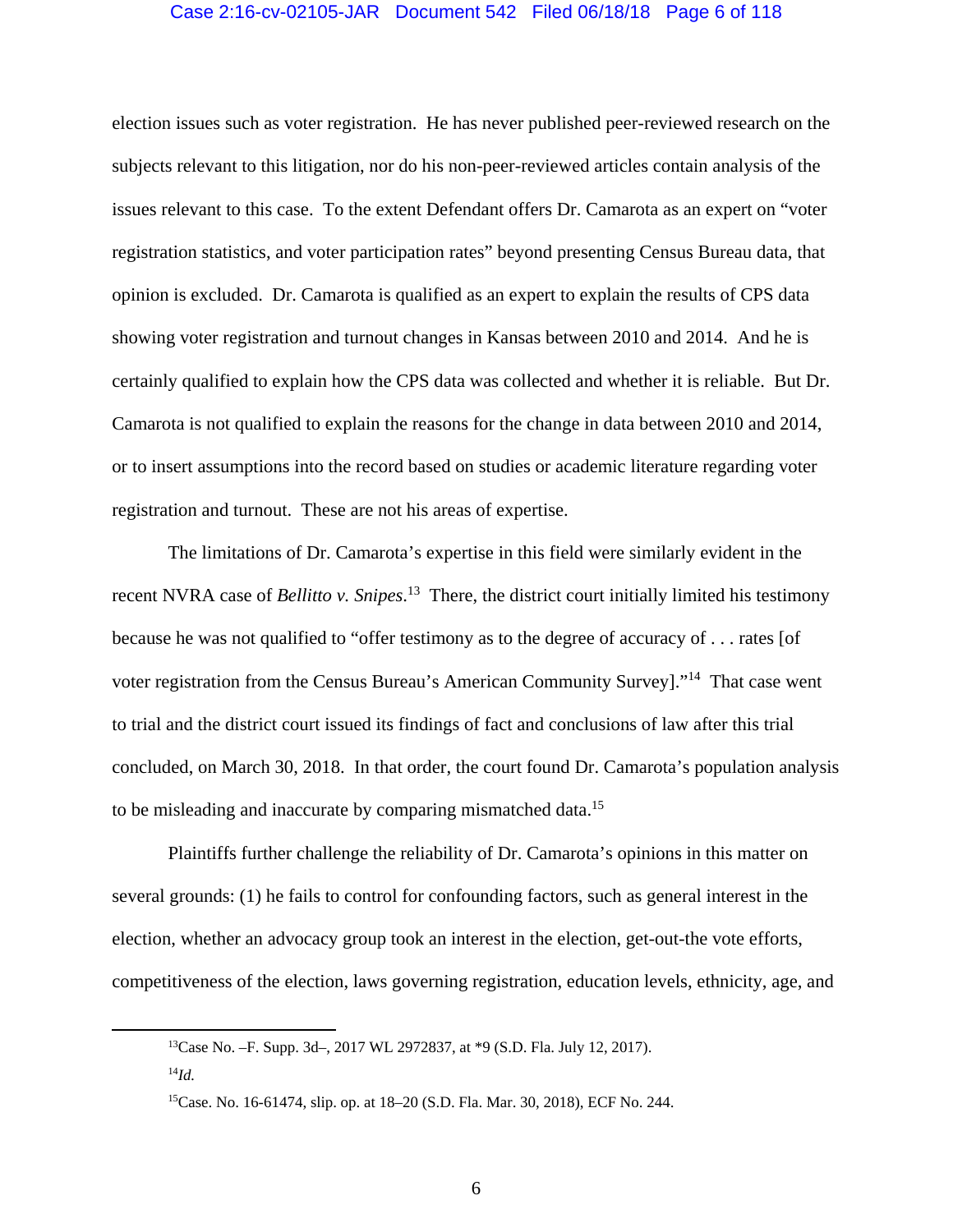# Case 2:16-cv-02105-JAR Document 542 Filed 06/18/18 Page 7 of 118

natural population growth; (2) the choice to compare non-presidential election year data fails to account for any change that may be due to the DPOC law as opposed to other factors; (3) he relied on and cherry-picked flawed statistical data from the SOS's Office; and (4) he relied on conclusory assumptions, such as that some noncitizens mistakenly believe they are citizens when they register to vote.<sup>16</sup> Plaintiffs also point to evidence of Dr. Camarota's bias based on public positions taken by CIS, and based on statements made by executives at CIS. Defendant maintains that these issues go to the weight and not the admissibility of the evidence.

The Court agrees with Defendant that Plaintiffs' reliability challenges largely go to the weight and not the admissibility of Dr. Camarota's report and testimony, to the extent the testimony relates to his area of expertise. As described below in its findings of fact and conclusions of law, the Court does not credit Dr. Camarota's opinion that: (1) CPS data about registration and turnout is a better measure of registration and turnout than the actual numbers maintained by the SOS's Office; (2) comparing election years 2010 and 2014 is an accurate measure for determining how the SAFE Act impacted registration and voting rates; (3) that election years 2010 and 2014 in Kansas are comparable to one another, or to other states; and (4) registration rates and voter turnout is the best measure of how burdensome the DPOC law is. The Court therefore grants in part and denies in part Plaintiffs' motion to exclude Dr. Camarota's testimony. As to the Census Bureau data described in Dr. Camarota's report, the Court gives it little weight in determining the overall burdensomeness of the DPOC law, as described in the Court's findings of fact and conclusions of law.

#### *C. Patrick McFerron*

<sup>&</sup>lt;sup>16</sup>Dr. Stephen Ansolabehere, Plaintiffs' rebuttal expert whose opinions are discussed in the Court's findings of fact, found that some citizens mistakenly report that they are noncitizens on another survey, the CCES. In contrast to Dr. Camarota's conclusory assumption, this opinion was supported by empirical research, and rendered by the chief architect of the CCES survey.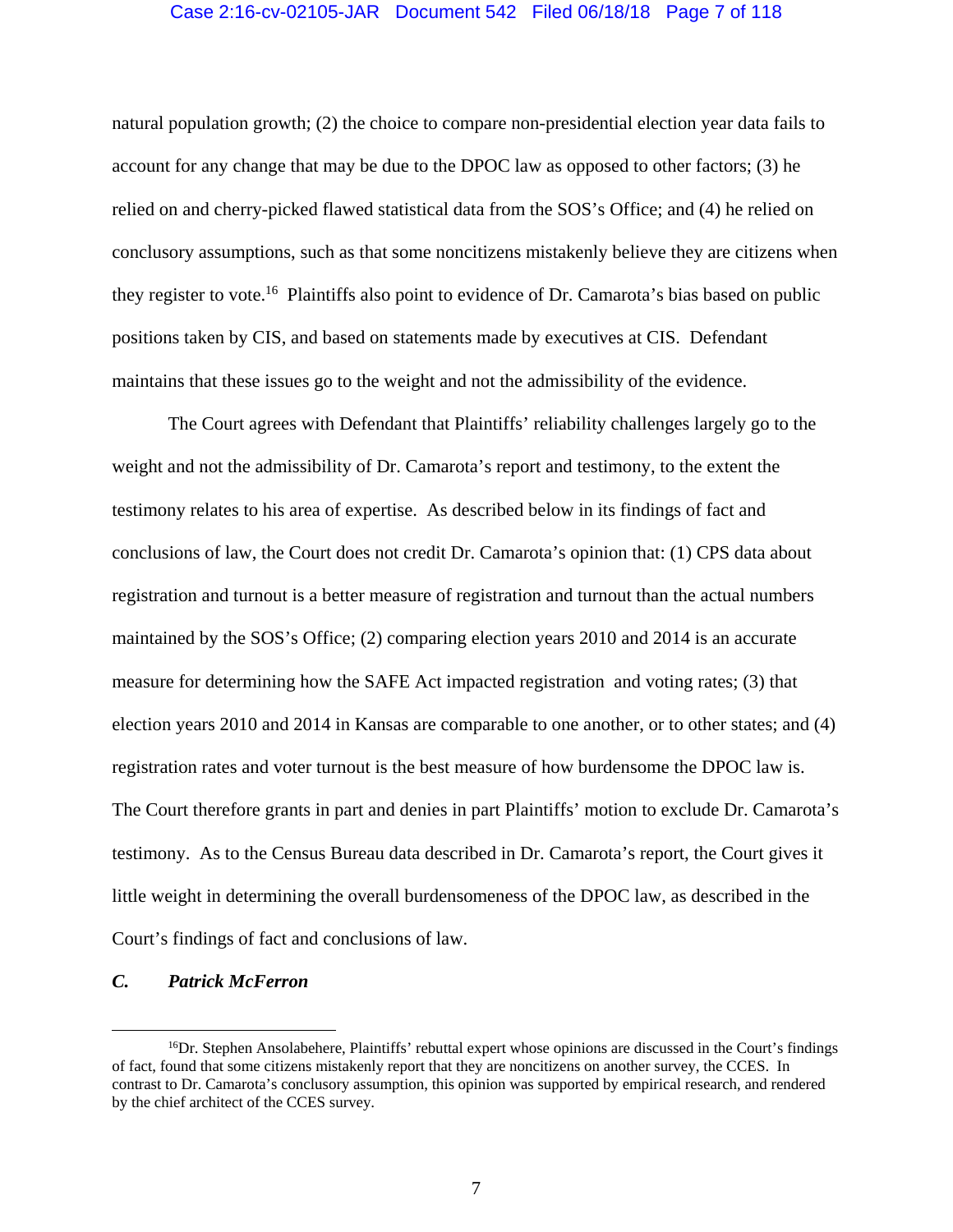## Case 2:16-cv-02105-JAR Document 542 Filed 06/18/18 Page 8 of 118

In May 2016, Patrick McFerron conducted a telephone survey of 500 Kansans by CHS & Associates to help determine the rates of possession of DPOC. The survey purports to control "for gender, age, and geographic region in order to replicate US Census information."17 The executive summary of the survey concludes that it "reveals requiring proof of citizenship in order to register to vote is not a concern for residents and is not hampering voter registration."<sup>18</sup> The study surveyed a sample of 500 Kansans, and found 83% are registered to vote. Of those not registered, only one reported that lack of DPOC was the reason.

Mr. McFerron drafted the survey results, but did not complete his own expert report, nor was he ever designated as an expert in this case. Instead, Hans von Spakovsky, one of Defendant's other experts, attached it to his expert report. Mr. McFerron is listed on the executive summary as the President of CHS & Associates, which is in Oklahoma City, Oklahoma. Plaintiffs deposed him on June 7, 2016, during which Plaintiffs' counsel asked him whether he purported to testify as an expert in this case, and he testified that he did not believe so. Mr. McFerron testified about the survey, its methodology, and its results. On January 30, 2018, Defendant filed his final witness disclosures,  $19$  listing Mr. McFerron as a fact witness by written deposition.

Plaintiffs moved *in limine* to exclude McFerron's testimony, strike and exclude from trial his deposition designations, and exclude his survey. They argued that his testimony is inadmissible lay opinion, that it should be excluded as expert opinion because it was not disclosed under Rule 26(a)(2), and Defendant's failure to disclose was neither harmless nor substantially justified. The Court ruled that McFerron's testimony was not lay opinion, and as a

 ${}^{17}Ex.863$  at 1.

<sup>18</sup>*Id.*

<sup>19</sup>Docs. 443–44.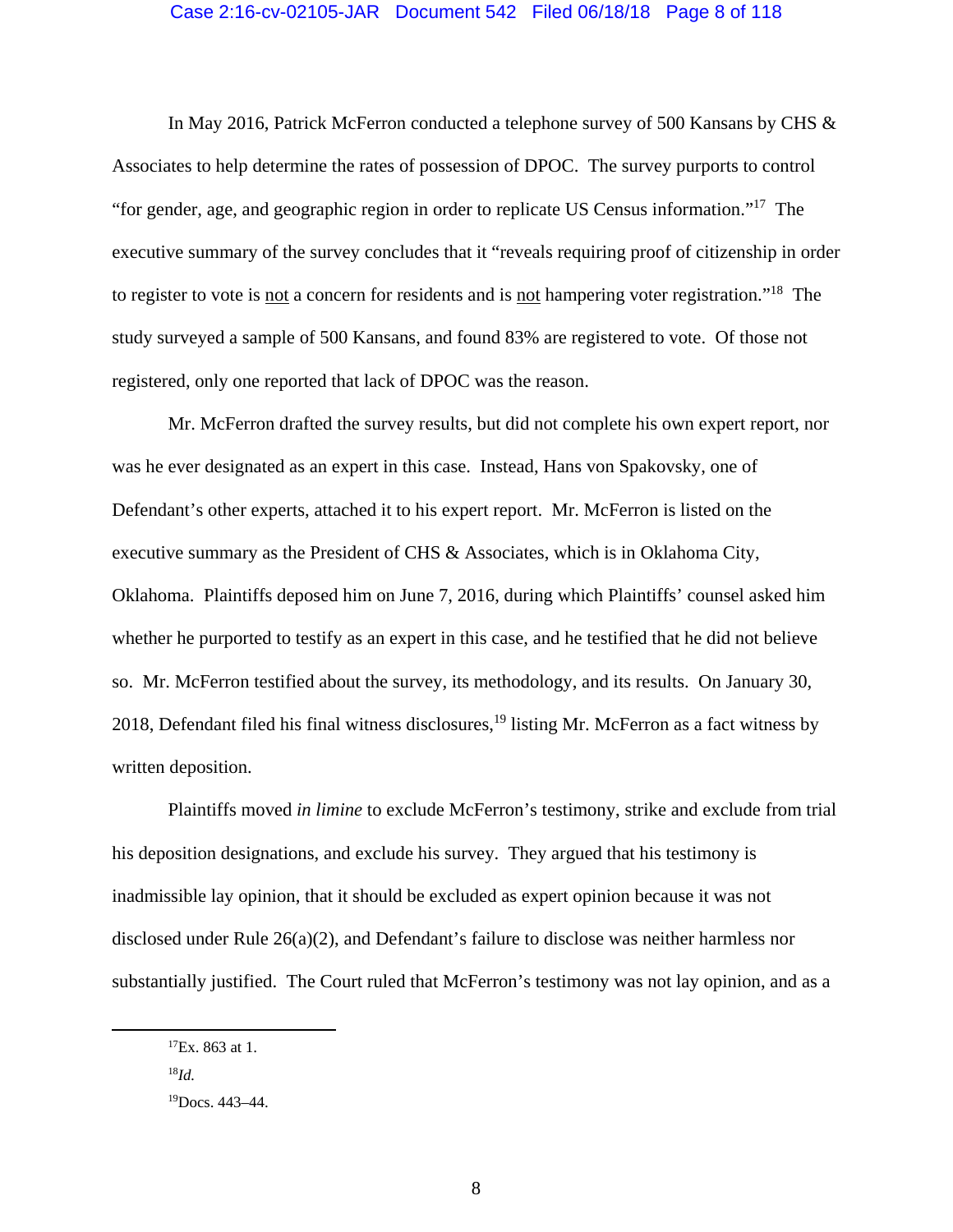## Case 2:16-cv-02105-JAR Document 542 Filed 06/18/18 Page 9 of 118

sanction for failing to designate him as an expert witness, the Court required him to testify at trial as a live witness instead of by deposition. The Court took under advisement Plaintiffs' motion to exclude as inadmissible hearsay, and at trial, Plaintiffs also moved to exclude the survey under Rule 702 and *Daubert*. The Court provisionally admitted his testimony, subject to a later admissibility ruling.20

Defendant vacillated at trial between offering Mr. McFerron as a fact and expert witness, despite the Court's ruling that his testimony was not admissible lay opinion. Mr. McFerron testified for the first time on cross-examination that he was paid an hourly rate of \$100 per hour for research, and \$150 per hour for his testimony based on an agreement reached with Defendant two weeks before trial that was not previously disclosed to Plaintiffs.<sup>21</sup> This fact, in conjunction with the nature of Mr. McFerron's substantive testimony, reinforces this Court's previous ruling that he is clearly offered as an expert witness.<sup>22</sup> He testified not only about the methodology of his survey, but about its accuracy and conclusions, including that the DPOC law is not burdensome because most Kansans possess DPOC, or can obtain it easily. Mr. McFerron's testimony illustrates the prejudice involved in allowing an expert to testify without first meeting the requirements of Rule  $26(a)(2)(B)$ . Mr. McFerron's "Report" contains a two-page summary of the survey's results; it does not contain a statement of his compensation, qualifications, or a list of all publications he has either authored or co-authored in the last ten years. He did not sign the report. In fact, Mr. McFerron admitted during his testimony that he was not sure whether he was being paid to testify as a fact or expert witness.

 $^{20}$ Doc. 480.

<sup>&</sup>lt;sup>21</sup>Defendant previously disclosed only the \$9,000 fee for conducting the survey.

<sup>22</sup>*See* Doc. 480.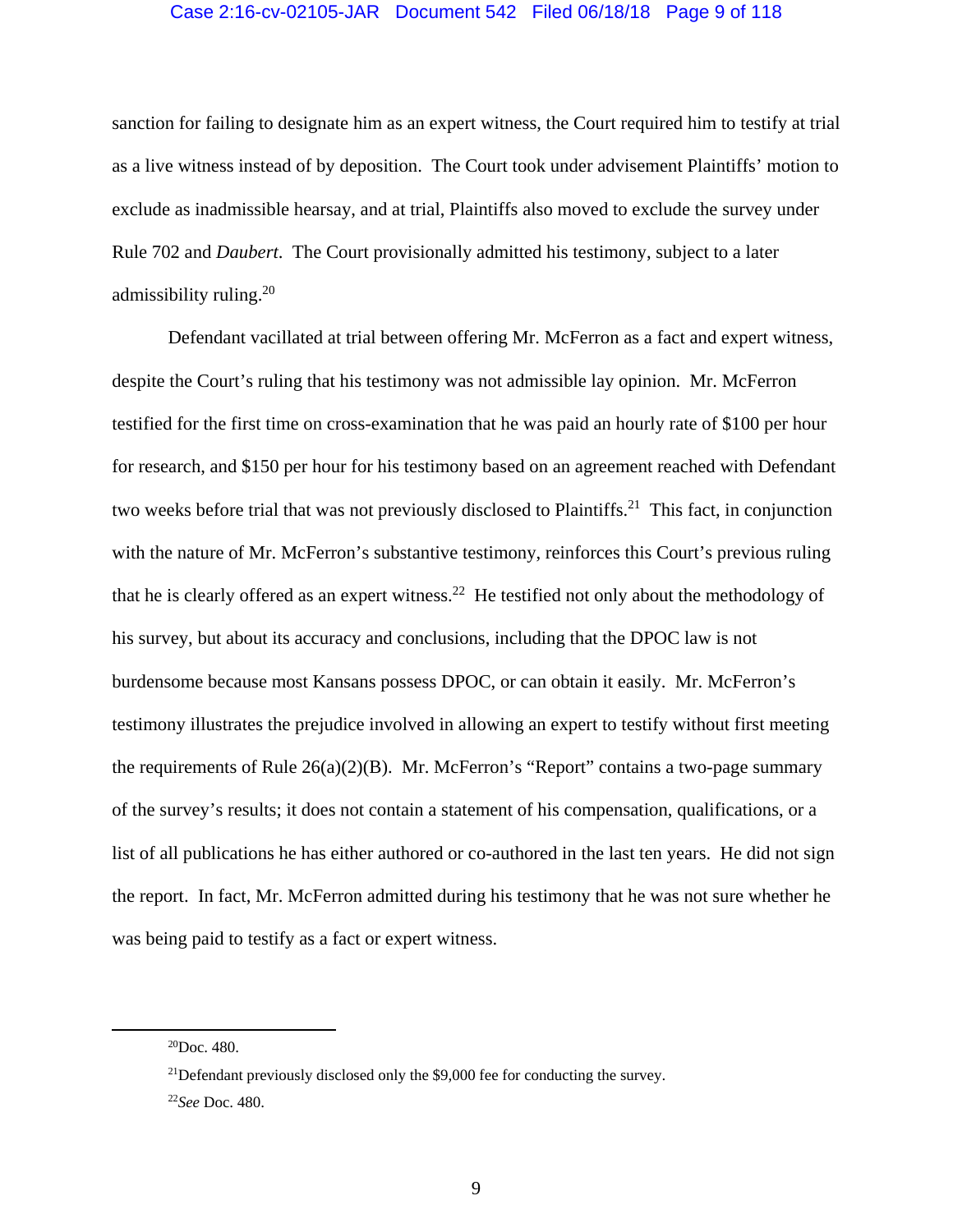#### Case 2:16-cv-02105-JAR Document 542 Filed 06/18/18 Page 10 of 118

The Court has already excluded Mr. McFerron's testimony to the extent Defendant offers it as lay opinion. With respect to the admissibility of Mr. McFerron's expert testimony, the Court grants Plaintiffs' motion to exclude because he is not qualified to render the opinion contained in the report's summary, and because his survey is unreliable and not relevant. Also, because it fails to adhere to generally accepted survey principles, the survey lacks the indicia of trustworthiness required for survey evidence to meet an exception to the hearsay rule.

## **1. Qualifications**

Plaintiffs argue that Mr. McFerron is not qualified to provide expert testimony on the subject matter of his survey because he is a pollster, and not a trained statistician. The Court agrees. It is true that McFerron's qualifications are based on his experience, and not an academic background in statistics. It is also true that Mr. McFerron has spoken to numerous university classes regarding polling, and that the firm he works for conducts approximately 50 to 70 public opinion surveys in any given year. Mr. McFerron has conducted approximately 15 to 20 polls in Kansas since 1993. But, as Plaintiffs point out, Mr. McFerron only took one statistics course as an undergraduate and one while he was studying for his master's degree, though he cannot recall the name of the graduate statistics course. Mr. McFerron has never written a peer-reviewed article, nor has he ever served as a peer reviewer for a journal. Mr. McFerron has not published anything on survey methodology or polling methodology. At the time of deposition, Mr. McFerron was not familiar with the American Association of Public Opinion Research, nor other standard survey research principles described by Dr. Matthew Barreto, Plaintiffs' rebuttal expert. He is unfamiliar with the basic concept of social desirability bias leading to overreporting in survey research, a concept that applies to surveys concerning voter registration and voting, or

10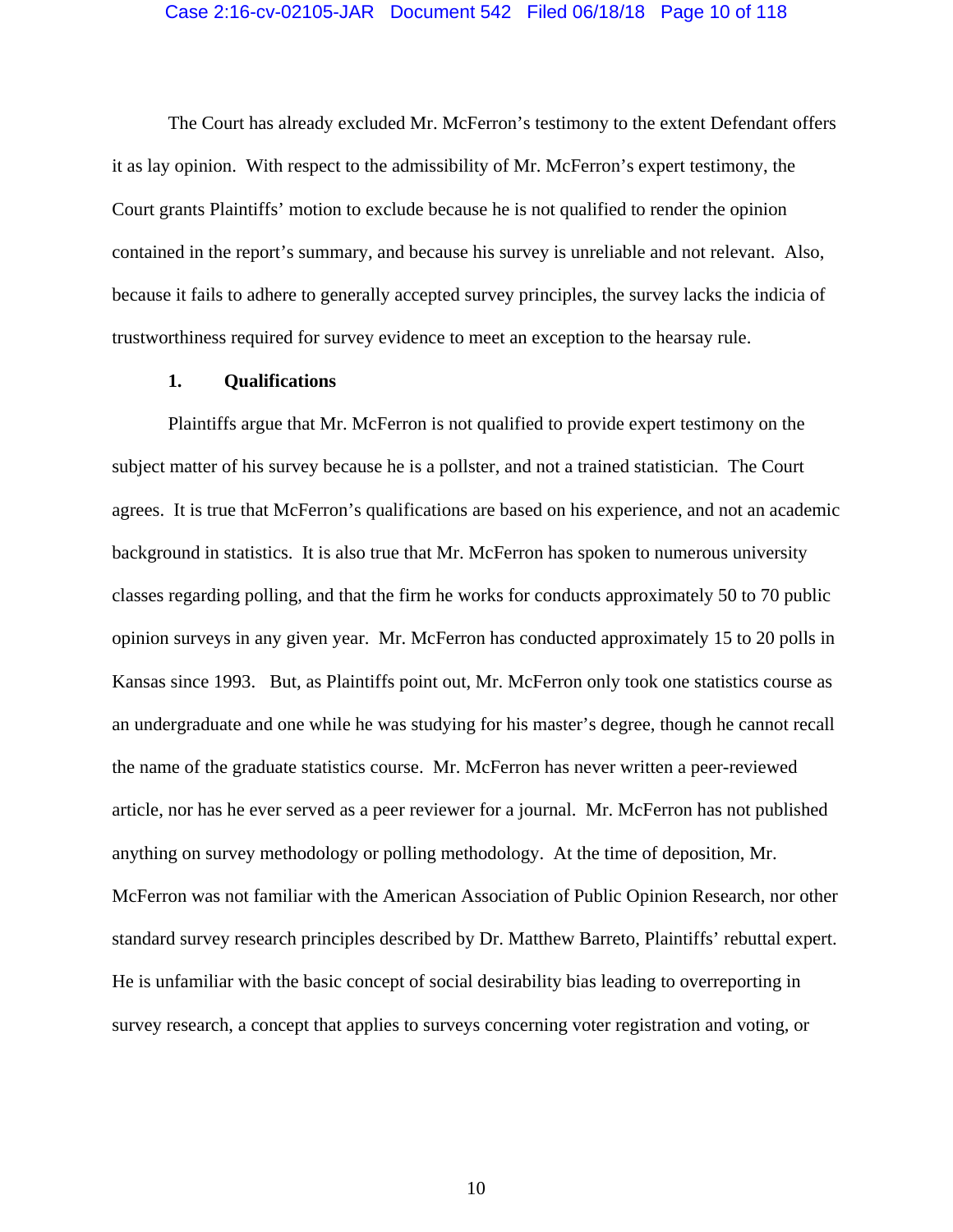# Case 2:16-cv-02105-JAR Document 542 Filed 06/18/18 Page 11 of 118

that asks if one possesses an underlying document deemed socially important.<sup>23</sup> Notably, Mr. McFerron has never previously testified as an expert witness.

While an academic background is not required to testify as an expert witness, the expert testimony in this case requires a background in survey methodology that Mr. McFerron does not have. In sum, while the Court finds that Mr. McFerron obviously is an experienced pollster, particularly in the Midwest, he is not qualified to render an expert opinion about the accuracy of the results of this study about DPOC possession under well-accepted survey principles.

# **2. Reliability and Trustworthiness**

Survey evidence is admissible in this circuit as an exception to the hearsay rule "if the survey is material, more probative on the issue than other evidence and if it has guarantees of trustworthiness."24 The Court will find a survey trustworthy "if it is shown to have been conducted according to generally accepted survey principles."25 Therefore, the survey standards for reliability under *Daubert* and trustworthiness under the hearsay exception are parallel. Assuming Mr. McFerron is qualified to render an expert opinion about the survey's methodology and the accuracy of the conclusions stated in the report's summary, the survey must be excluded because Plaintiffs established during Mr. McFerron's cross-examination, and with their rebuttal

 <sup>23</sup>*See* Doc. 513, Trial Tr. at 1847:18–1850–13 (Dr. Hersh explaining that "[s]ocial desirability bias is when someone does something in a study because it's either socially desirable outside of the context of the study or socially desirable inside the context of the study," and discussing studies showing an overreporting bias for voter registration and voting); Doc. 515, Trial Tr. at 2074:11–2077:20 (Dr. Barreto describing best practices in survey research and explaining extensive political science literature recognizing over-reporting when a question is worded in such a way that suggests a particular answer that people socially desire, especially those dealing with important "underlying documents"); *see also* Ex. 102 ¶25–26 (explaining with citations that "lengthy academic literature on registration and voting has noted that people substantially over-report registration and turnout, and that considerable caution should be drawn from survey data that purport to measure registration based on self-reports of survey respondents as to their registration status.").

<sup>24</sup>*Id.* (quoting *Brunswick Corp. v. Spirit Reel Co.*, 832 F.2d 513, 522 (10th Cir. 1987)). <sup>25</sup>*Id.*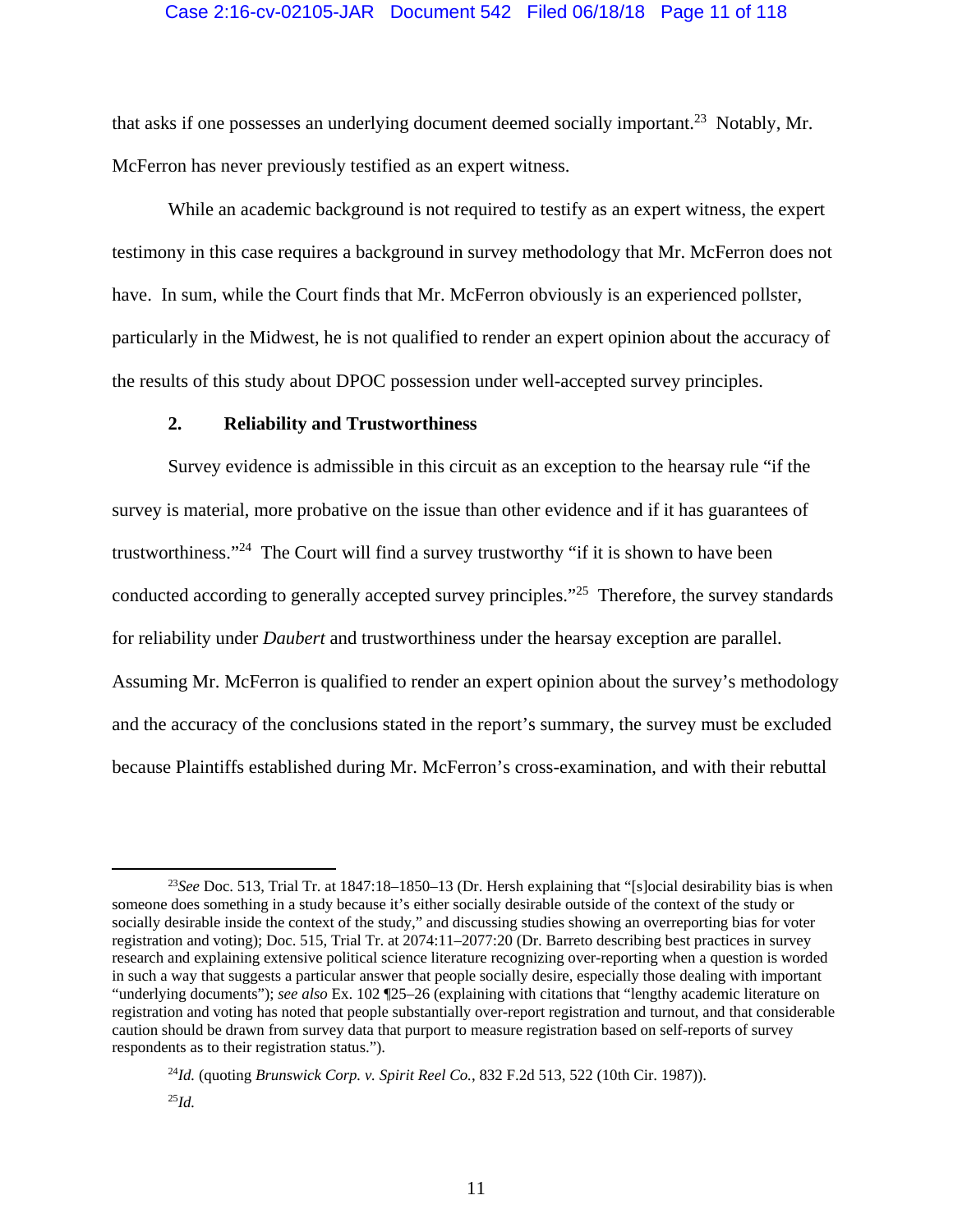## Case 2:16-cv-02105-JAR Document 542 Filed 06/18/18 Page 12 of 118

expert Dr. Matthew Barreto, that the survey relies on flawed methodology and is thus unreliable and untrustworthy for several reasons.

The Court finds Dr. Barreto credible and qualified to discuss accepted survey methodology.26 He explained the myriad flaws with the McFerron Survey that render it inadmissible under Rule 702, *Daubert*, and the rule against hearsay. First, the McFerron Survey does not contain a large enough sample for reliable estimates about individuals who might be burdened by the DPOC requirement. The survey targeted eligible Kansas voters generally, rather than the pool of individuals who are subject to the DPOC requirement: eligible Kansas voters who are not yet registered to vote. The McFerron Survey contained a sample of only 65 individuals who were not yet registered to vote.<sup>27</sup> This is substantially less than the sample size of 300–500 people that Mr. McFerron himself testified would be necessary for reliable statistical results at the statewide level.

Second, the sample of 500 Kansas adults in the McFerron Survey was not a representative sample of the entire eligible voting population. The "most important and single first principle" one considers in a survey is whether the survey sample is representative of the population as a whole.28 But the McFerron Survey did not look at respondents' educational

 <sup>26</sup>Dr. Barreto is a Professor of Political Science in Chicano Studies at the University of California, Los Angeles. He has taught several classes on research methodology and survey methodologies, as well as classes on statistical analysis. He has authored four books and about 60 articles and book chapters—all of which were subject to peer review. He is also the co-founder of the research and polling firm Latino Decisions. He has testified extensively as an expert witness in the areas of survey research, specifically as it applies to voting rights issues. *See*  Ex. 137.

<sup>&</sup>lt;sup>27</sup>This flaw also severely limits the probative value of the McFerron Survey. The DPOC law became effective on January 1, 2013. K.S.A. § 25-2309(u) (repealed 2016). A person already registered to vote on the Act's effective date is not required to submit evidence of citizenship. *Id.* § 25-2309(n). Defendant later promulgated K.A.R. § 7-23-14(c), which provides that "[a] registered voter who has previously provided sufficient evidence of United States citizenship with a voter registration application in this state shall not be required to resubmit evidence of United States citizenship with any subsequent voter registration application." Therefore, the burden at issue in this case is not on Kansans who are already registered to vote, but on those who were not registered before January 1, 2013.

<sup>28</sup>Doc. 515, Trial Tr. at 2057:12–2058:1.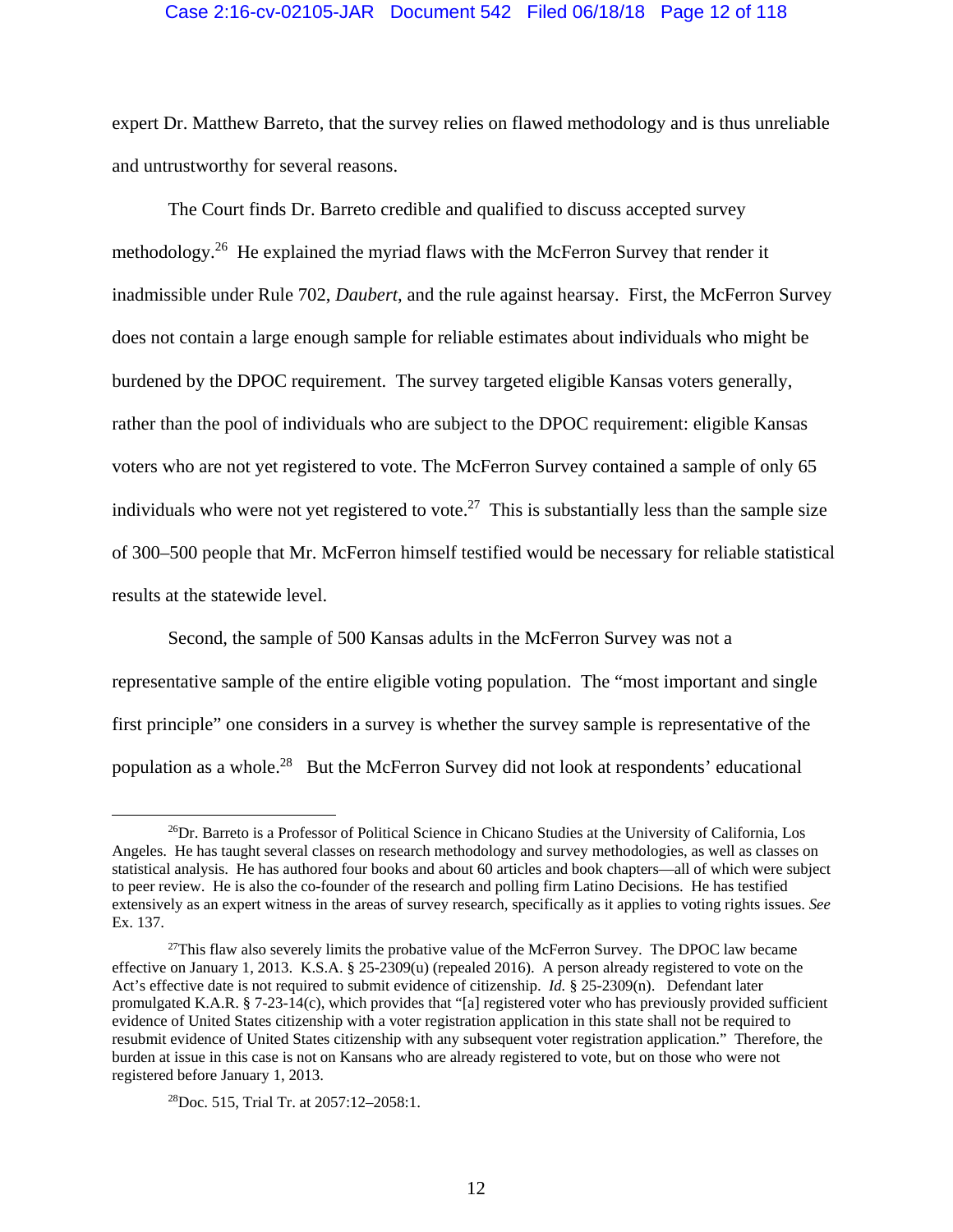# Case 2:16-cv-02105-JAR Document 542 Filed 06/18/18 Page 13 of 118

attainment, household income categories, and homeownership or renter status to ensure representativeness. Moreover, as Mr. McFerron admitted during his testimony, surveys typically use weights to achieve a representative sample, yet he relied on a quota-based approach. He acknowledged that academic literature for decades has discredited quotas, but believes that criticism is outdated because it was based on the prevalent use of landlines to conduct surveys, which does not pose a concern today. He could provide no citation to authority that contradicted Dr. Barreto's strongly-cited opinion that generally accepted survey methodology relies on weighting, and not quotas. Indeed, the results of Mr. McFerron's survey, which substantially differ from the Census Bureau data relied on by Dr. Camarota, illustrates the problems with Mr. McFerron's approach. For example, Mr. McFerron reported in his survey that 39% of households had incomes below \$50,000, while the Census data shows that this figure is 48%.

Third, the McFerron Survey was only conducted over a three-day period in the evening hours between a Monday and a Wednesday. This sampling schedule precluded participation from individuals who, due to their work schedule, may not have been available during those limited days and hours. This practice violated the norms of survey research.

Fourth, when reporting his survey results, Mr. McFerron did not include a response rate, which makes it impossible to assess the reliability and the generalizability of the data collected. As another district court explained, "[n]on-response bias typically becomes a concern when the response rate falls below eighty percent. Response rates below that point—even far below that point—are commonplace and do not necessarily invalidate a survey, but they do

13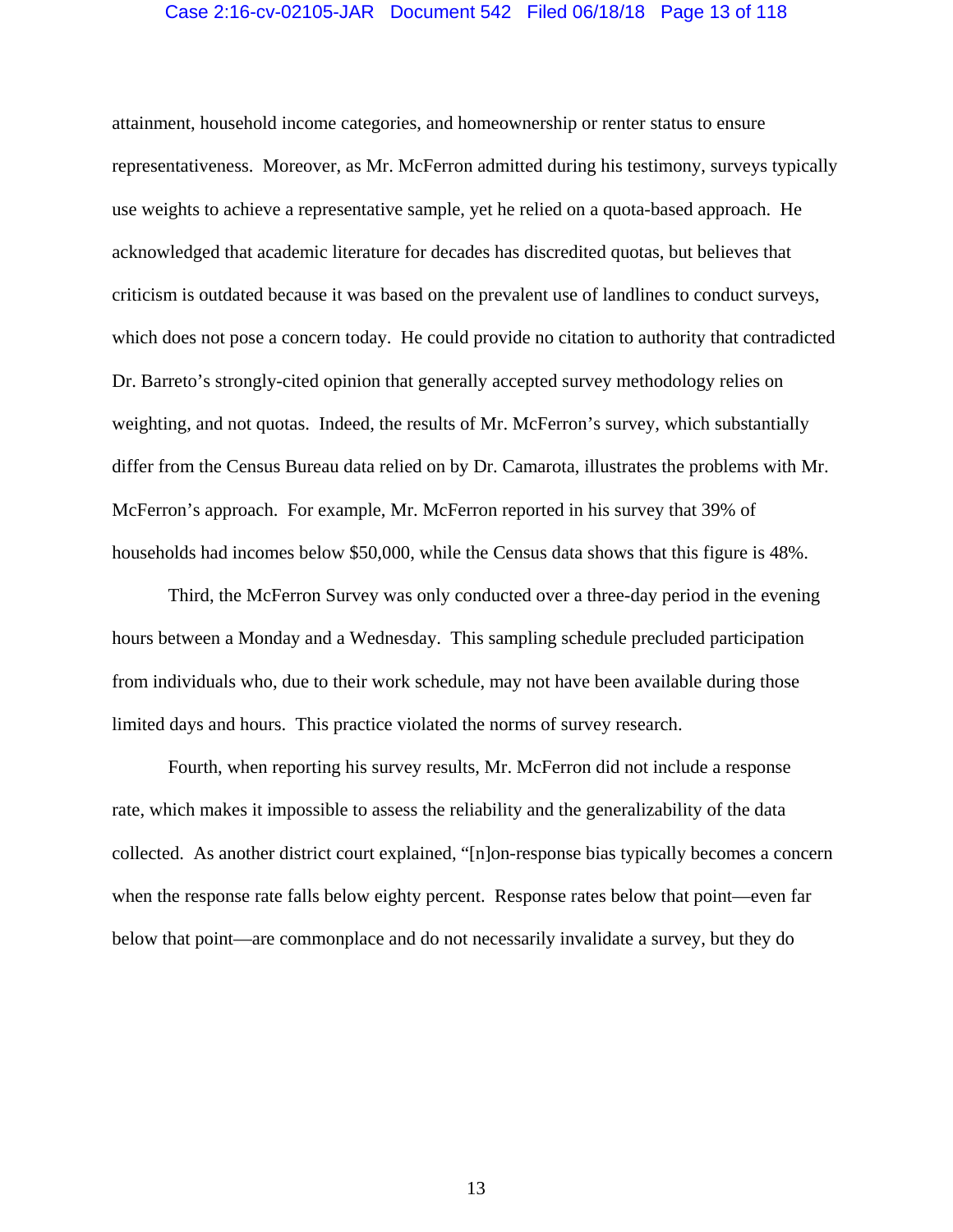# Case 2:16-cv-02105-JAR Document 542 Filed 06/18/18 Page 14 of 118

require an analysis as to the reasons for the nonresponses and the effect they may have on the results."29 Here, Mr. McFerron has provided no response rate to evaluate.

Fifth, the questions on the McFerron Survey about DPOC possession are contaminated by bias because their wording primed respondents to state that they possessed DPOC even if they did not. Before any questions about possession of DPOC were asked, respondents were asked a series of nine questions prefaced by the following:

> Now I want to read you a short list of documents. Only one of these documents is needed in order to register to vote in Kansas. For each of these, please let me know if you have that document at your home, office, or other location or if someone else keeps the document for you and could get it to you if necessary, or if the document does not exist.<sup>30</sup>

The following nine questions asked about the types of documents that can be used to meet the DPOC requirement (e.g., birth certificates). The prefatory statement to that series of nine questions, "primed" the respondent that one of the documents on a list he/she would hear was needed to register to vote in Kansas. Extensive political science research suggests that such priming will lead to overreporting of access to documents.

 Respondents were also asked in Question 18: "In 2011 because of evidence that aliens were registering and voting in Kansas elections, the Kansas legislature passed a law requiring that people who register to vote for the first time must prove that they are United States citizens before they can become registered. Do you support or oppose this law?"<sup>31</sup> The Court easily finds that this question primed the respondent to answer that they support the law. Indeed, the

 <sup>29</sup>*Hostetler v. Johnson Controls, Inc.*, No. 15-CV-226 JD, 2016 WL 3662263, at \*13 (N.D. Ind. July 11, 2016) (citing David H. Kaye & David Freeman, Reference Guide on Statistics, in Fed. Judicial Ctr., Reference Manual on Scientific Evidence 211, 285 (3d ed. 2011)) (citation and footnote omitted).

 ${}^{30}Ex.863$  at 3.

 $^{31}Id$  at 6.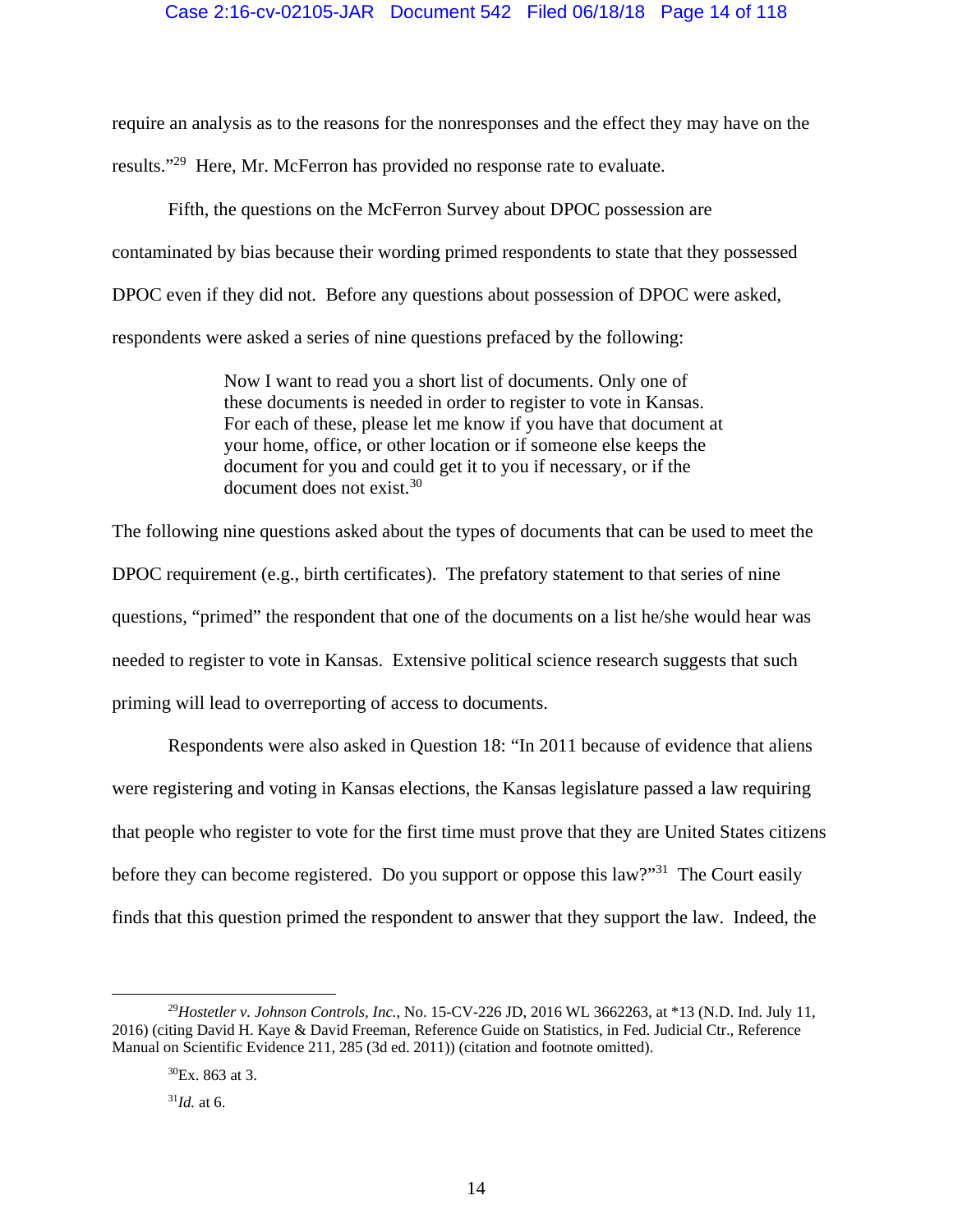# Case 2:16-cv-02105-JAR Document 542 Filed 06/18/18 Page 15 of 118

Defendant himself drafted this loaded question and demanded that Mr. McFerron include it. Mr. McFerron "had reservations about" the question, so much so that he decided to place it toward the end of the survey so that it would not impact the earlier questions.

 For these reasons, the Court finds the McFerron Survey is neither reliable nor trustworthy.

# **3. Relevance**

 Finally, even assuming the reliability of Mr. McFerron's methodology, the relevance of the survey is nominal at best. As already discussed, only 65 of the survey's 500 respondents were unregistered voters. Because the law does not apply to registered voters, there is no constitutional burden to assess for these individuals as a matter of law. Setting aside the fact that this percentage of the sample does not match the Census data touted by Defendant's other expert, Dr. Camarota,  $32$  it is simply not relevant how burdensome the law is on individuals who need not comply with the law because they were registered before the law's effective date.

The survey also failed to ask several relevant questions. The survey's possession questions were compound, so it is impossible to know whether each respondent did not have the particular document addressed in the question, or whether someone else keeps the document for them. Respondents were not asked how long it would take for them to get a copy of their DPOC if they did not personally possess it. Nor were they asked how much it would cost them to obtain a birth certificate or other form of DPOC. Respondents were also not asked whether the name on any document that could have been used to meet the DPOC requirement matches their current name. Mr. McFerron acknowledged that people sometimes change their names, and thus, a

 $32$ Ex. 1140 at 10 (showing a registration rate among Kansans of 67.9% in 2014, compared to McFerron's 83%).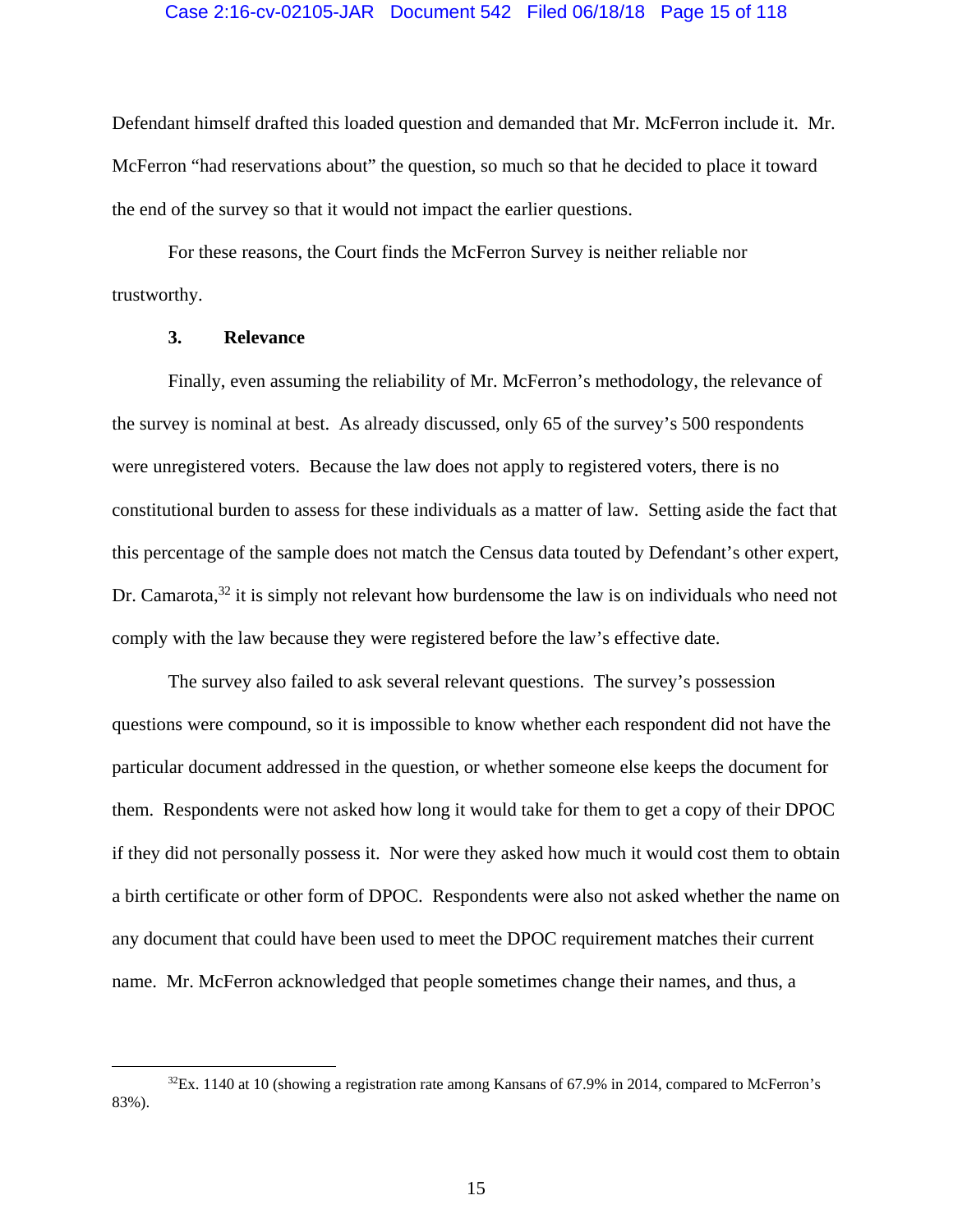# Case 2:16-cv-02105-JAR Document 542 Filed 06/18/18 Page 16 of 118

person who answered that they do possess DPOC might still be unable to satisfy the DPOC requirement because of a name mismatch. For these reasons, the Court does not find the McFerron Survey is helpful to the trier of fact.

 For all of these reasons, the Court grants Plaintiffs' motion to entirely exclude the McFerron Survey and his expert testimony. He is not qualified to render an expert opinion on the survey's methodology or conclusions. Moreover, the survey is unreliable and untrustworthy because it fails to follow accepted survey methods and practices. Finally, the survey is not helpful to the trier of fact. Even if the Court admitted Mr. McFerron's testimony and report, for the same reasons identified above, the Court would give it little to no weight.

# **II. Findings of Fact**

# *A. Kansas Law Governing Citizenship Eligibility*

Under Kansas law, legally qualified voters must register to be eligible to vote,  $33$  and only United States citizens over the age of 18 may register to vote.<sup>34</sup> Before January 1, 2013, Kansas voter registration applicants met these eligibility requirements by signing an attestation of eligibility on the registration application. The attestation states: "I swear or affirm that I am a citizen of the United States and a Kansas resident, that I will be 18 years old before the next election, that if convicted of a felony, I have had my civil rights restored, that I have abandoned my former residence and/or other name, and that I have told the truth on this application."<sup>35</sup> Kansans may apply to register to vote in person, by mail, through a voter registration agency, in

 <sup>33</sup>K.S.A. § 25-2302.

 $34$ Kansas Constitution art. 5, § 1.

 ${}^{35}Ex.80.$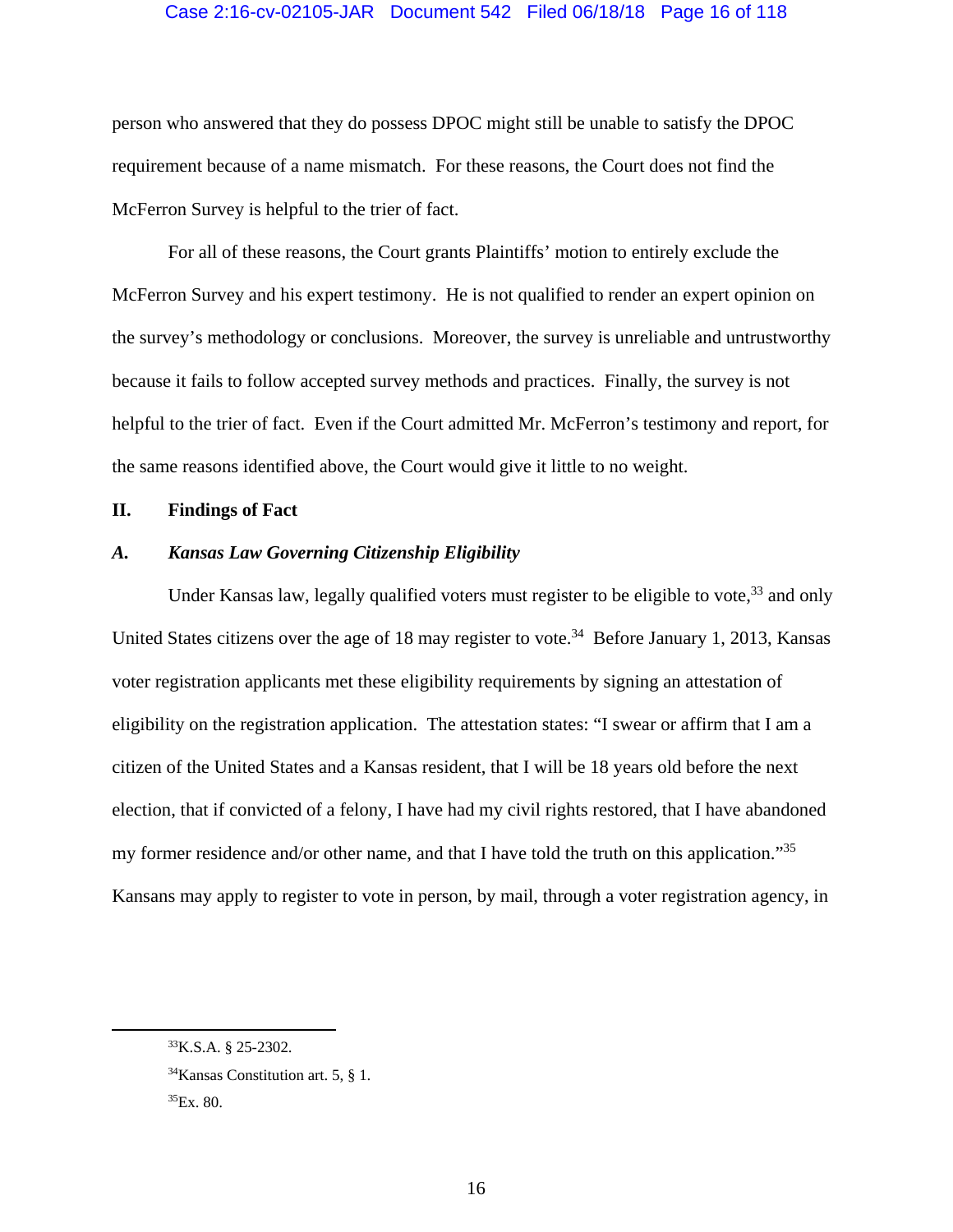# Case 2:16-cv-02105-JAR Document 542 Filed 06/18/18 Page 17 of 118

conjunction with applying for a Kansas driver's license, or "by delivery to a county election officer to be registered."36

Defendant Kansas Secretary of State ("SOS") Kris Kobach does business in and is an elected official of the State of Kansas. In his capacity as SOS, he is the Chief Election Officer for the State of Kansas. During his campaign to become SOS, news stories about the problem of noncitizen voting fraud began to increase. Defendant campaigned on that issue, asserting it was a pervasive problem. After becoming SOS, he helped craft the SAFE Act, which became law in April 2011.<sup>37</sup> In addition to an attestation of eligibility, the SAFE Act requires that voter registration applicants submit DPOC at the time they apply to register to vote. The law provides thirteen forms of acceptable documentation:

> (1) The applicant's driver's license or nondriver's identification card issued by the division of vehicles or the equivalent governmental agency of another state within the United States if the agency indicates on the applicant's driver's license or nondriver's identification card that the person has provided satisfactory proof of United States citizenship; (2) the applicant's birth certificate that verifies United States citizenship to the satisfaction of the county election officer or SOS; (3) pertinent pages of the applicant's United States valid or expired passport identifying the applicant and the applicant's passport number, or presentation to the county election officer of the applicant's United States passport; (4) the applicant's United States naturalization documents or the number of the certificate of naturalization. If only the number of the certificate of naturalization is provided, the applicant shall not be included in the registration rolls until the number of the certificate of naturalization is verified with the United States bureau of citizenship and immigration services by the county election officer or the SOS, pursuant to 8 U.S.C. § 1373(c); (5) other documents or methods of proof of United States citizenship issued by the federal government pursuant to the immigration and nationality act of 1952, and amendments thereto;

 $36K.S.A.$  §§ 25-2309(a), -2352(a)(1).

<sup>&</sup>lt;sup>37</sup>Defendant asked the Court to judicially notice the entire 592-page legislative history of the SAFE Act. The Court agreed to take judicial notice that Exhibit 1209 is the legislative history, but explained that judicially noticing this exhibit does not entail admission of the documents contained therein for the truth of the matter asserted.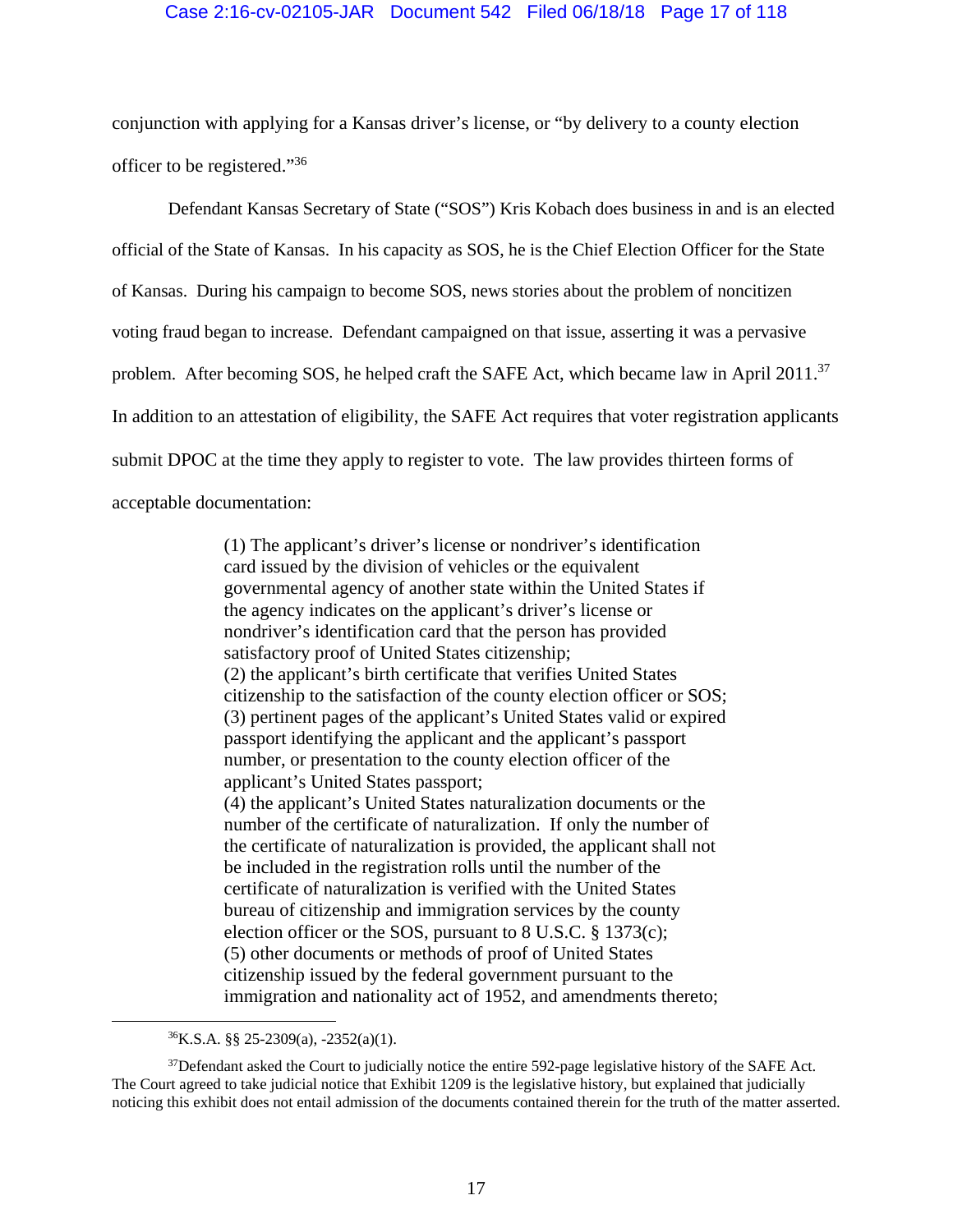(6) the applicant's bureau of Indian affairs card number, tribal treaty card number or tribal enrollment number; (7) the applicant's consular report of birth abroad of a citizen of the United States of America; (8) the applicant's certificate of citizenship issued by the United States citizenship and immigration services; (9) the applicant's certification of report of birth issued by the United States department of state; (10) the applicant's American Indian card, with KIC classification, issued by the United States department of homeland security; (11) the applicant's final adoption decree showing the applicant's name and United States birthplace; (12) the applicant's official United States military record of service showing the applicant's place of birth in the United States; or (13) an extract from a United States hospital record of birth created at the time of the applicant's birth indicating the applicant's place of birth in the United States.38

The DPOC requirement became effective on January 1, 2013.<sup>39</sup>

If an applicant is a United States citizen but unable to provide one of the thirteen forms of

identification listed in subsection (l), the statute allows that applicant to submit another form of citizenship documentation by directly contacting the SOS's Office. Although information about the subsection (m) hearing alternative has been available on the SOS's website, it is not publicized to applicants at the time they apply to register to vote. To avail oneself of this option, an applicant must submit a "RCD" form with the SOS's Office, and schedule a hearing. The form requires a declaration under penalty of perjury that the applicant does "not possess any of the documents . . . that may be used for proof of citizenship according to Kansas law."40 The form also states that a false statement on the affirmation is a severity level 9 nonperson felony.

 <sup>38</sup>K.S.A. § 25-2309(l).

<sup>39</sup>*Id.* § 25-2309(u) (repealed 2016).

<sup>40</sup>Ex. 837.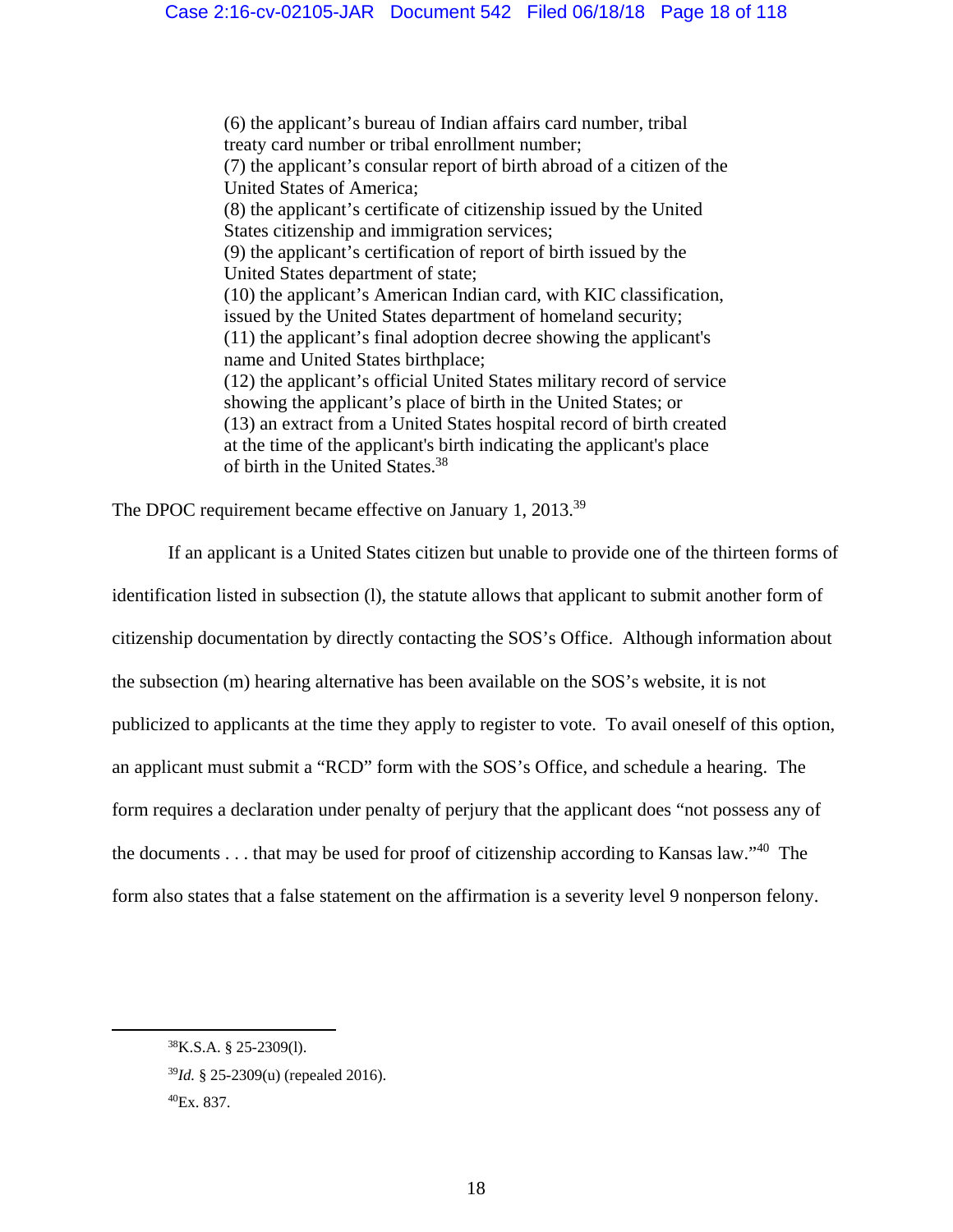#### Case 2:16-cv-02105-JAR Document 542 Filed 06/18/18 Page 19 of 118

The hearing must be before the State Election Board, which will assess the alternative evidence of citizenship to determine whether it is satisfactory.<sup>41</sup> The State Election Board is comprised of three high-ranking State officials: the SOS, the Attorney General, and the Lieutenant Governor.<sup>42</sup> The RCD form states that the Board will give the applicant five days' notice of the date, time, and location of the hearing. In practice, a hearing may be held with two out of the three members of the Board, and one representative of the third member. Personal attendance by the applicant is not required.

There is no statute, regulation, or list maintained by the SOS of specific documents that would satisfy the State Election Board. Bryan Caskey, the Director of Elections at the SOS's Office, testified and Defendant argued that an applicant's own declaration explaining his or her circumstances and why he or she does not possess a proof of citizenship document would satisfy the board. Five individuals have completed this hearing process since the law became effective, and all had their citizenship approved.<sup>43</sup>

 If a voter registration applicant fails to submit the requisite DPOC before the registration deadline in Kansas, that applicant can still submit DPOC to the county election office in person, by mail, or electronically (including by text message) before midnight on the day before an election.44

 On June 25, 2015, Defendant Kobach promulgated K.A.R. § 7-23-15, which became effective on October 2, 2015. The regulation applies to registration applications that have been deemed "incomplete" and therefore held "in suspense." Such applications are "canceled" if they

 $^{44}$ K.A.R. § 7-23-14(b).

 $^{41}$ *Id.* § 25-2309(m).

 ${}^{42}$ K.S.A. § 25-2203(a).

 $^{43}Ex.$  150. One additional person requested a hearing, but Defendant represented that his office believes that sixth person did not go through with the hearing. *See* Doc. 510, Trial Tr. at 1236:4–1237:22.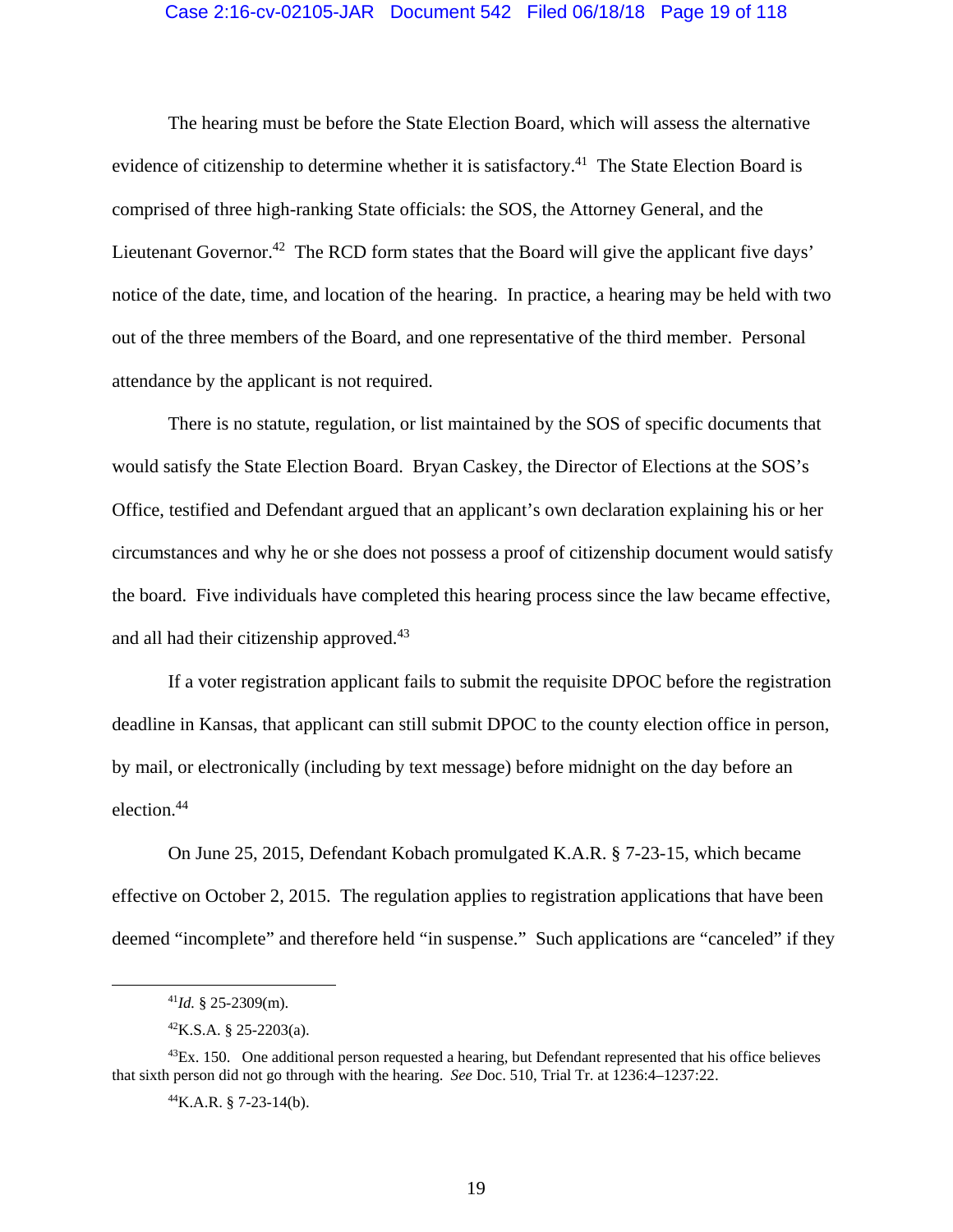# Case 2:16-cv-02105-JAR Document 542 Filed 06/18/18 Page 20 of 118

do not produce DPOC, or otherwise cure the deficiency in the application, within 90 days of application. The applicant must submit a new, compliant voter registration application in order to register to vote.

 The *Bednasek* case was filed on September 30, 2015, just before K.A.R. § 7-23-15 became effective. The *Fish* case was filed on February 18, 2016. On May 17, 2016, this Court issued an extensive Memorandum and Order granting in part the *Fish* Plaintiffs' motion for a preliminary injunction barring enforcement of the Kansas DPOC law until the case could be decided on the merits.<sup>45</sup> It was effective on June 14, 2016.<sup>46</sup> The Tenth Circuit affirmed that ruling on October 19, 2016, providing significant guidance on Plaintiffs' preemption claim that § 5 of the NVRA displaces the Kansas DPOC law.47 On remand, the Court reopened discovery in *Fish* as to evidence relevant to the Tenth Circuit's guidance.

# *B. DOV Policies and Procedures*

Driver's license applicants in Kansas must provide proof of lawful presence when they apply for the first time.<sup>48</sup> As part of this requirement, the Kansas Division of Vehicles ("DOV")

> shall require valid documentary evidence that the applicant: (A) Is a citizen or national of the United States; (B) is an alien lawfully admitted for permanent or temporary residence in the United States; (C) has conditional permanent resident status in the United States; (D) has an approved application for asylum in the United States or has entered into the United States in refugee status; (E) has a valid, unexpired nonimmigrant visa or nonimmigrant visa status for entry into the United States; (F) has a pending application for asylum in the United States; (G) has a pending or approved application for temporary protected status in the United States; (H) has approved deferred action status; or (I) has a pending application for adjustment of status to that of an alien

 <sup>45189</sup> F. Supp. 3d 1107 (D. Kan. 2016).

<sup>46</sup>Doc. 145.

<sup>47840</sup> F.3d 710 (10th Cir. 2016).

<sup>&</sup>lt;sup>48</sup>Despite the statutory language, Mr. Caskey testified that proof of lawful presence is not required for renewals.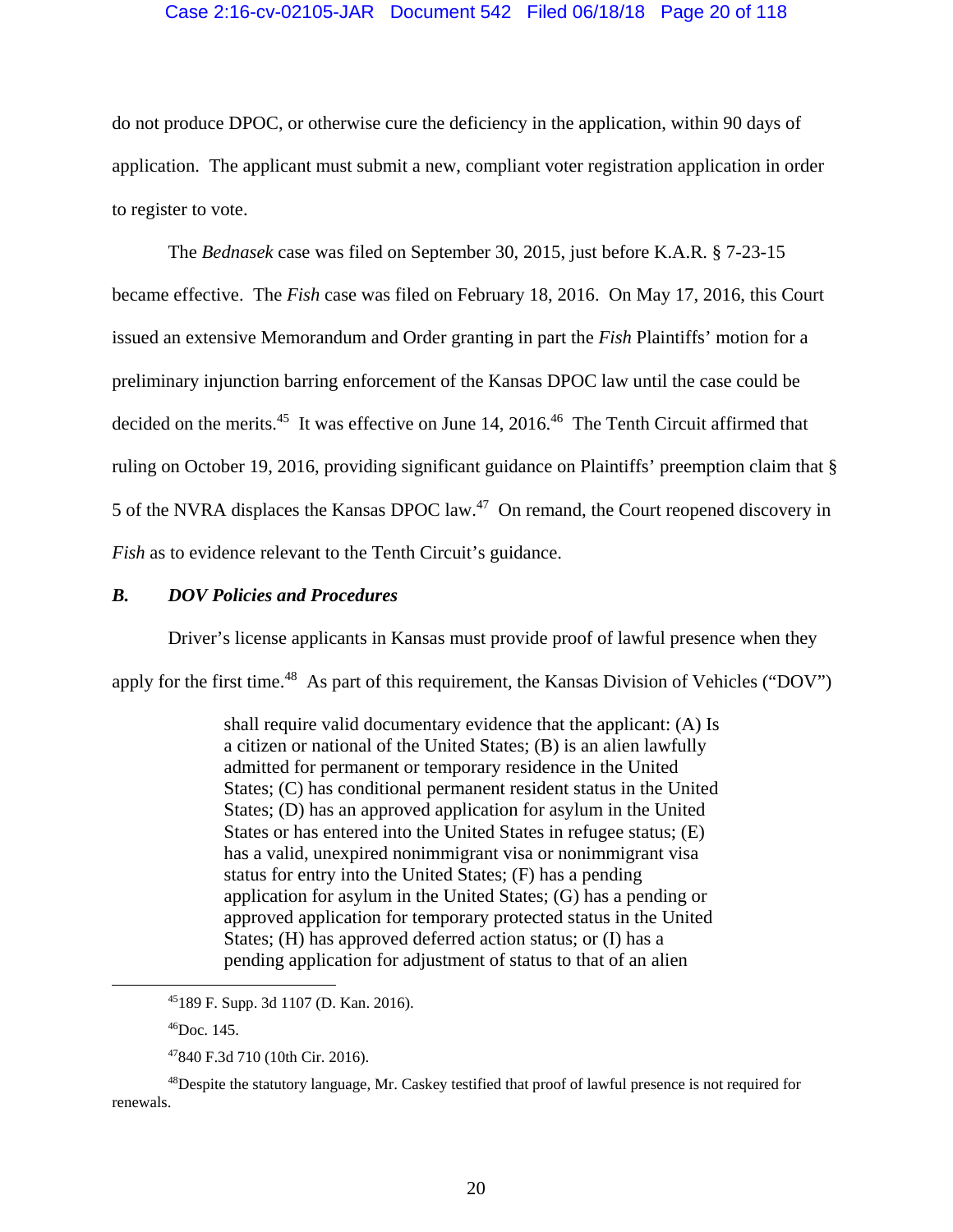lawfully admitted for permanent residence in the United States or conditional permanent resident status in the United States.<sup>49</sup>

The DOV website identifies five documents that purportedly "show your date of birth, identity, and lawful status as a U.S. citizen" when applying for an original Kansas driver's license or nondriver identification card: a certified U.S. birth certificate, an unexpired United States Passport or Passport Card, a U.S. Consular Report of Birth Abroad, a Certificate of Naturalization, and a Certificate of Citizenship. These documents also meet the DPOC requirement for voter registration.50 In order to renew a Kansas driver's license, the applicant must also provide the DOV with proof of identity (such as an expiring Kansas driver's license), a Social Security number, and proof of Kansas residency.

After reviewing an applicant's documentation, a DOV employee enters the applicant's name and date of birth into the DOV database and takes the applicant's photo as well as captures their signature. Currently, DOV procedure and training provides that driver's license examiners are to scan all documents an applicant provides during a driver's license renewal.51 If a proof of citizenship document was scanned into the DOV system during a prior transaction and a voter applies to register to vote during a renewal, the DOV is to inform the SOS's Office that such document is on file. The DOV only has documents scanned into the system since 2013.

As part of the driver's license application and renewal processes, the driver's license examiner is to ask each applicant if they want to register to vote. The DOV currently has a policy of not offering voter registration to driver's license applicants who self-identify as noncitizens, such as TDL applicants or driver's license applicants who show a green card to

 $^{49}$ K.S.A. § 8-240(b)(2).

<sup>50</sup>*See* K.S.A. § 25-2309(l)(2), (3), (4), (7), (8).

<sup>&</sup>lt;sup>51</sup>The record does not indicate when this policy was implemented.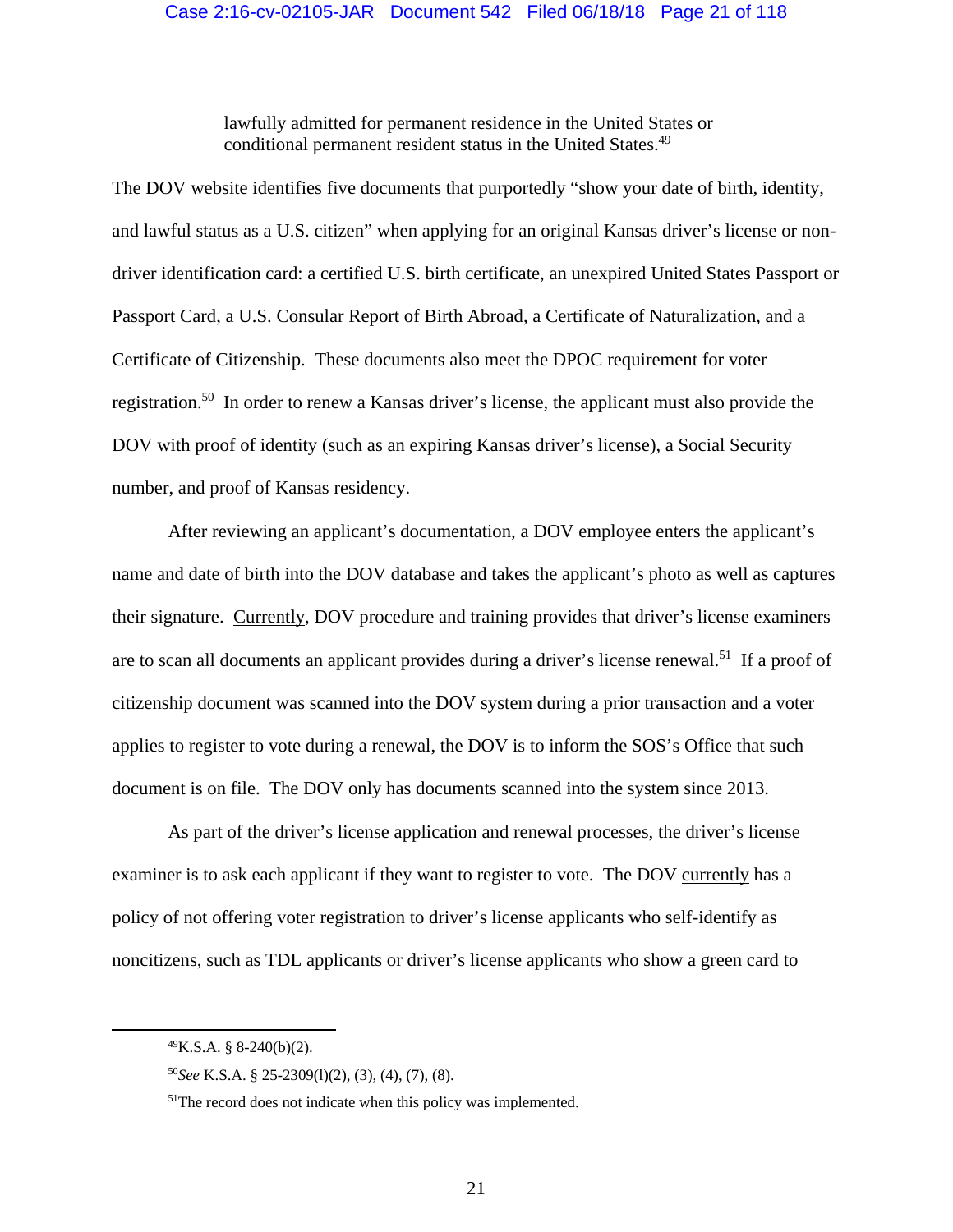# Case 2:16-cv-02105-JAR Document 542 Filed 06/18/18 Page 22 of 118

demonstrate lawful presence while applying for a driver's license. The examiners are trained to enter a "Y" in the appropriate field of the computer interface if a customer answers "yes" to the voter registration question. The examiner then directs the applicant to read a voter oath located on the counter in front of the applicant and to ask the applicant to read that oath.<sup>52</sup> Next, the examiner is to ask the applicant if he/she affirms the voter oath. Applicants are not required to provide a signature after reading the voter oath. The signature occurs during the photo and signature portion of driver's licensing process before the voter registration part of the process begins.

The examiners are to ask applicants who affirm the voter oath a series of questions including whether they are citizens of the United States, whether they will be 18 years of age before the next election, whether they want to register with a political party, and whether they want to provide their telephone numbers. The examiners are to record the customers' answers to these questions in the computer interface.

Noncitizens who apply for a driver's license may receive a temporary driver's license ("TDL"), the duration of which is tied to the length of time that the documentation they provided to the DOV permits their presence in the United States. Noncitizen lawful permanent residents who apply for a driver's license receive a standard six-year license. Lawful permanent residents are not required to provide a lawful presence document when they renew their driver's license. The DOV does not keep statistics on the number of driver's licenses issued to permanent residents.

A voter registration receipt prints automatically when someone applies to register to

 $52$ The exhibit referenced in the parties' stipulation containing the oath was not attached to the stipulation. *See* Doc. 494.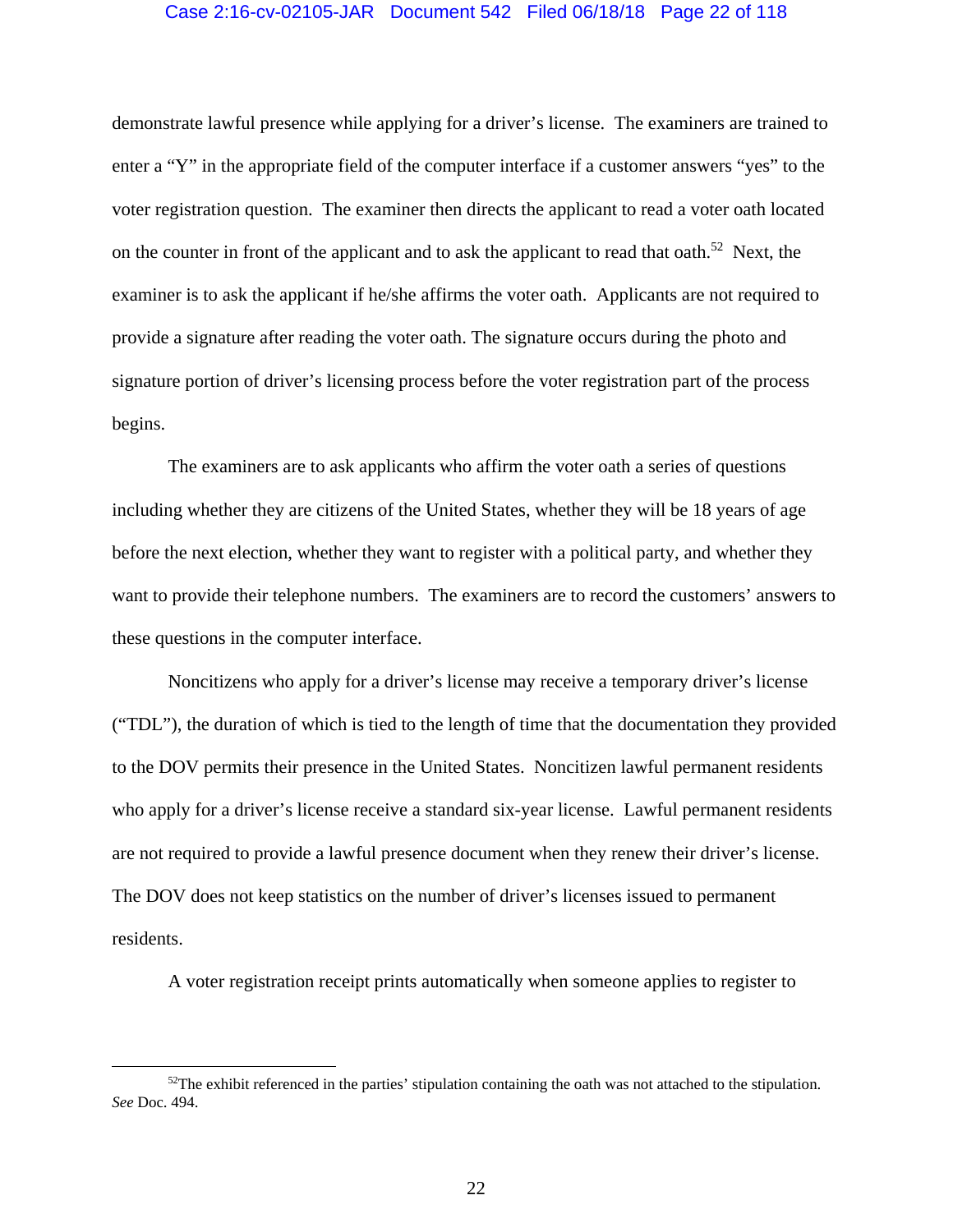# Case 2:16-cv-02105-JAR Document 542 Filed 06/18/18 Page 23 of 118

vote at the DOV. DOV procedure requires examiners to provide the applicant with the voter

registration receipt. The receipt is on a small piece of paper that resembles a fast-food receipt,

according to one witness, and it contains the applicant's picture. The following language appears

on the receipt in small font:

Thank you for your voter registration application. Your application will be sent to your county election office for processing.

Unless you already submitted to the division of vehicles a document proving U.S. citizenship, you need to submit one to your county election office before you will be added to the voter registration list. Visit www.gotvoterid.com for a list of acceptable documents. If you were a registered voter in Kansas before 2013 and are still registered, you do not need to provide a citizenship document.

A notice will be mailed to you when processing is completed. If you have questions about your application, please call the county election office  $\dots$  or call the Kansas SOS  $\dots$ .<sup>53</sup>

# *C. Impact of the DPOC Law on Kansas Applicants*

# **1. Administrative Data**

The Kansas Election Voter Information System ("ELVIS") is a statewide voter registration database, maintained by Defendant; ELVIS assigns a unique identification number to all voters. Each county election office is responsible for maintaining the voter lists for its county, so this central database reflects data that is entered by the counties. When a voter registration application is received by the relevant county election office, a record is created in the ELVIS database. County election officers have been instructed to enter into ELVIS all voter registration applications regardless of whether the applicant provided proof of citizenship. When

 $53Ex. 825$ . Mr. Stricker testified emphatically that this exhibit does not resemble the size of the receipt provided by the DOV.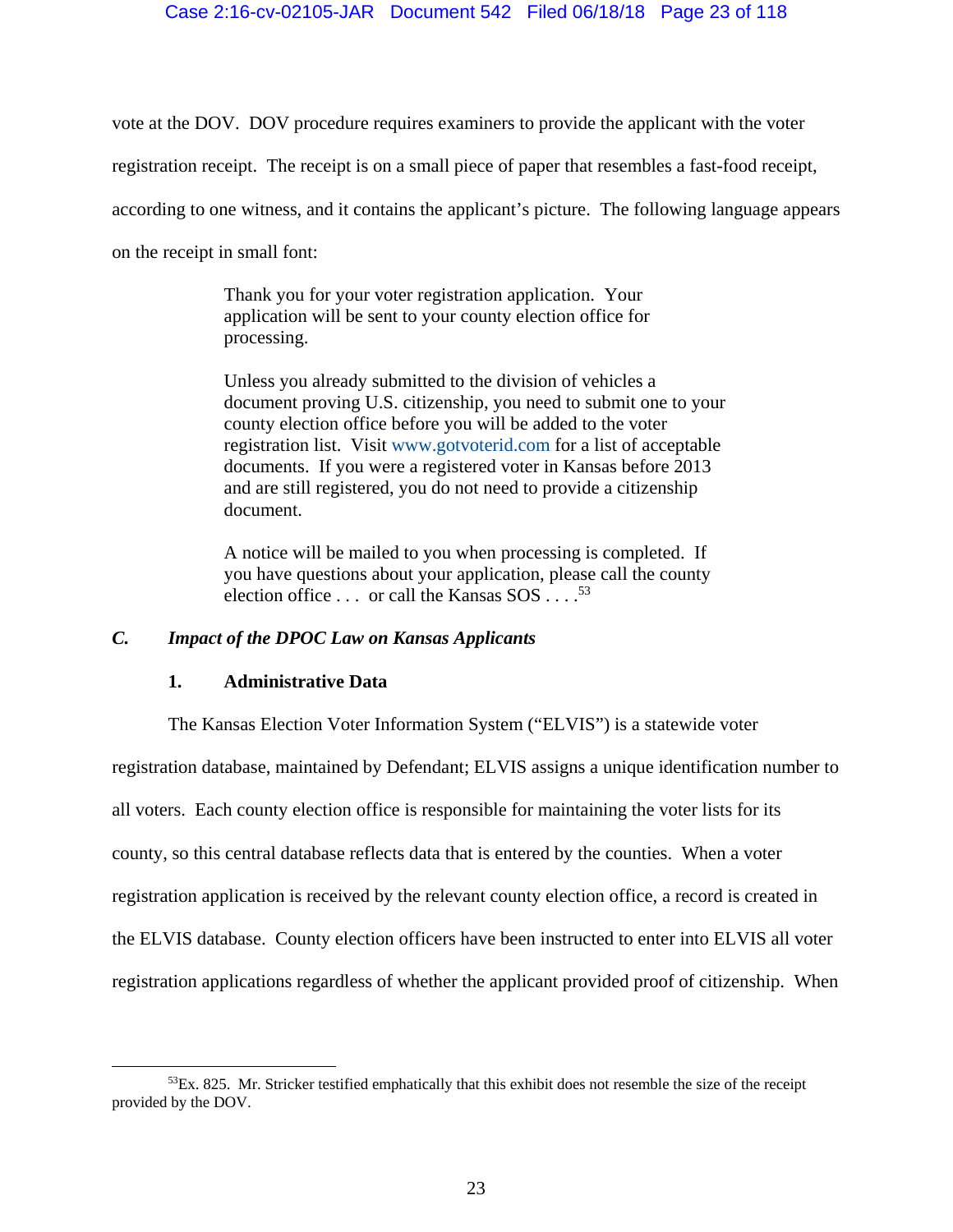## Case 2:16-cv-02105-JAR Document 542 Filed 06/18/18 Page 24 of 118

a person applies for a driver's license or a renewal at the DOV but does not apply to register to vote at that time, an ELVIS file is not created and the SOS is not notified.

 ELVIS contains codes for "source of information description," showing how the applicant registered to vote. "MV" is the code recorded in ELVIS to indicate that an applicant has applied to register to vote at the DOV in conjunction with a driver's license application. ELVIS contains status codes, including "A" for Active, "R" for Canceled, and "S" for Suspense. ELVIS contains voter registration reason codes, which explain the reason an applicant is or is not registered to vote. "CITZ" is the code recorded in ELVIS to indicate that an applicant has failed to provide DPOC.

Defendant and county election officers may accept DPOC at a different time or in a different manner than an application for voter registration, as provided in (l), "as long as the applicant's eligibility can be adequately assessed by the SOS or county election officer as required by this section."54 Under this authority, Defendant has established interagency agreements with two Kansas agencies to verify whether one of the thirteen forms of DPOC listed in § 25-2309(l) may be on file.

First, on January 7, 2014, Defendant and Robert Moser, MD, Secretary of the Kansas Department of Health and Environment ("KDHE"), entered into an Interagency Agreement called the "Birth/Voter Registration Data Link," whereby the KDHE agreed to crosscheck the names of incomplete voter registration applicants with the database of birth certificates and marriage licenses on file with the Kansas Department of Vital Statistics ("OVS"), and provide Defendant with the results. Defendant sends a list of new voter registration applicants on the suspense list to the KDHE on approximately a monthly basis. The agreement makes clear that

 <sup>54</sup>K.S.A. § 25-2309(t).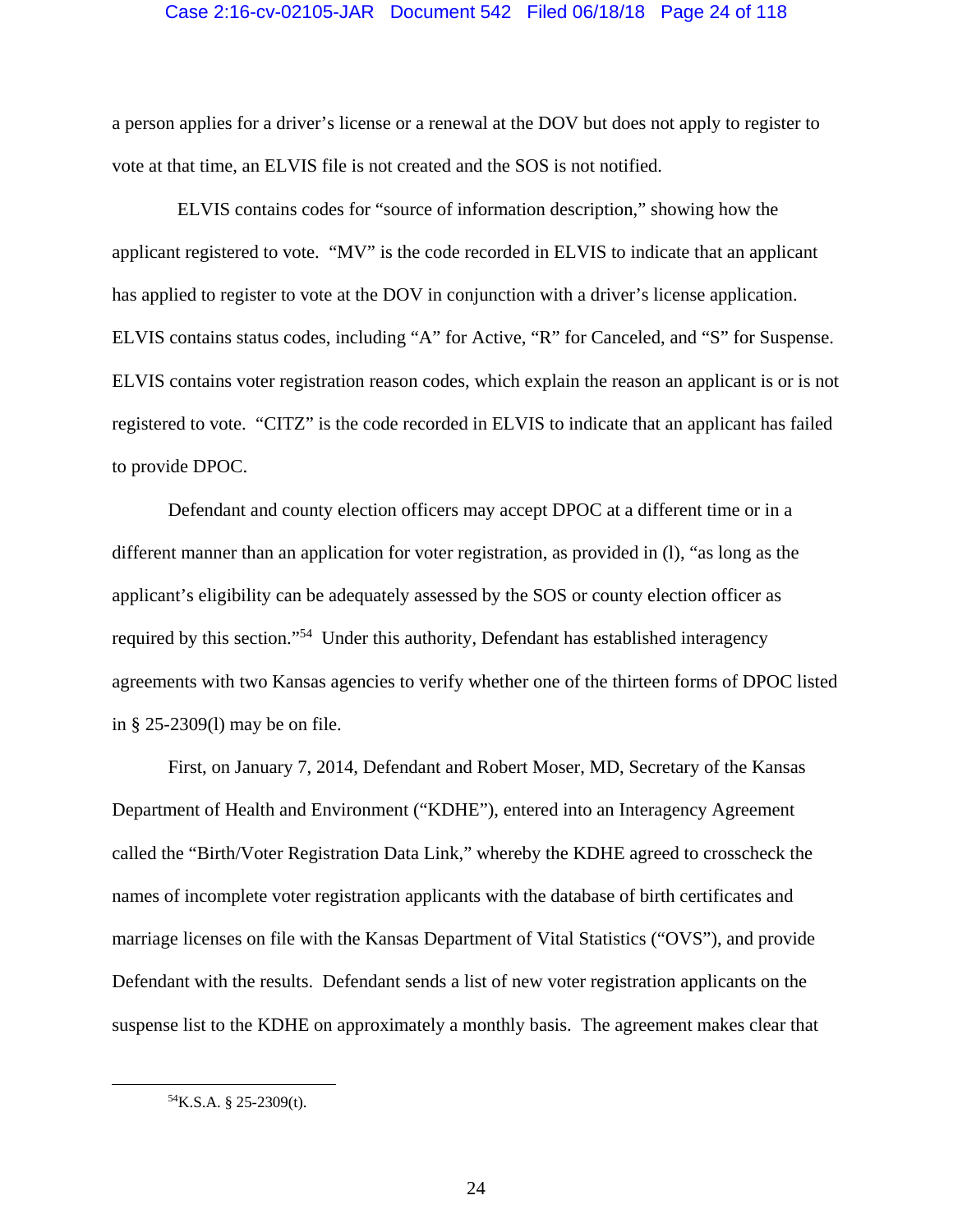# Case 2:16-cv-02105-JAR Document 542 Filed 06/18/18 Page 25 of 118

"The Kansas OVS maintains records only on Kansas vital events occurring in the State of Kansas. The voter registration form does not collect State of birth for the voter."55 The SOS' Office does not currently check with any agencies outside of Kansas to verify citizenship of voter registration applicants.

Second, in May 2016, after the preliminary injunction hearing in the *Fish* case, Defendant implemented an interagency policy for coordinating with the Kansas Department of Revenue ("KDOR") to verify citizenship documents that may have been provided by voter registration applicants when they applied for a Kansas driver's license. Defendant and the county clerks were given access to a secure internet portal whereby they may check the DOV database for records of any registration applicant on the suspense list to determine if the DOV possesses DPOC for that resident. Defendant has instructed the counties to check for every applicant on their suspense list to determine whether incomplete voter registration applicants may have provided acceptable DPOC to the DOV when applying for a driver's license.

The SOS's Office has instructed the counties to contact each voter registration applicant on the suspense list at least three times before the 90-day period under K.A.R. § 7-23-15 expires. The notices from Douglas County in evidence at trial list the various acceptable forms of citizenship under § 25-2309(l), and state the applicant can send copies to the county election office by regular mail or e-mail. The notices do not reference the hearing procedure in § 25-  $2309(m).$ <sup>56</sup>

 ${}^{55}Ex.$  1027 at 6.

<sup>56</sup>*See, e.g*., Exs. 859, 860.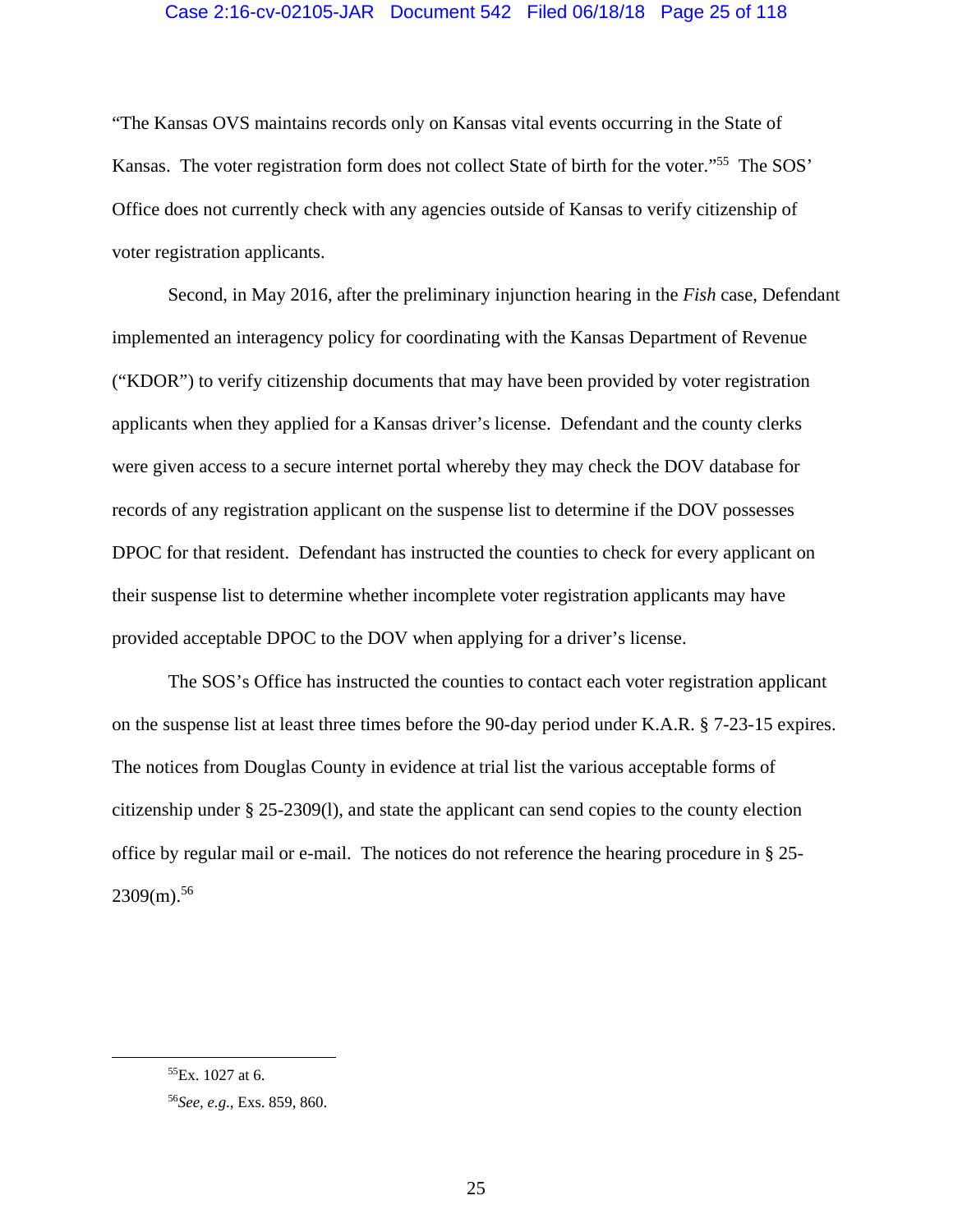## Case 2:16-cv-02105-JAR Document 542 Filed 06/18/18 Page 26 of 118

 According to ELVIS records, as of January 1, 2013, there were 1,762,330 registered voters in Kansas. As of October 2016, there were 1,817,927 registered voters.<sup>57</sup> As of March 28, 2016, before the preliminary injunction was issued requiring Defendant to register to vote applicants suspended or canceled for failure to provide DPOC, there were 14,770 applicants on the suspense list. Of these, 5,655 were motor voter applicants. As of March 28, 2016, 16,319 individuals had their applications canceled under K.A.R.  $\S$  7-23-15 due to lack of DPOC.<sup>58</sup> Of these, 11,147 were motor voter applicants. These figures amount to 31,089 total applicants who were denied registration for failure to provide DPOC, 16,802 of whom applied through the DOV.

 Professor Michael McDonald testified as an expert witness for Plaintiffs about the composition of the suspense and cancellation lists. Dr. McDonald is an Associate Professor of Political Science at the University of Florida and a leading scholar on American elections, voter registration, and factors affecting voter behavior and turnout.<sup>59</sup> He has received numerous research grants and honors for his academic work. Dr. McDonald has offered expert testimony in numerous election law cases, including cases involving voter registration and the NVRA.<sup>60</sup>

59Ex. 139.

 <sup>57</sup>This number includes those registered by operation of the Court's May 2016 preliminary injunction. *See* Doc. 495 ¶ 3.

<sup>&</sup>lt;sup>58</sup>The March 2016 statistics of canceled and suspended registration applicants are the most recent figures disclosed to Plaintiffs in discovery. See Ex. 41, 42, 43, 44. They were also stipulated by the parties in the June 13, 2017 Pretrial Order. Doc. 349. Therefore, the Court excluded Defendant's attempt to introduce new, updated figures into the record at trial.

 $60$ The Court takes judicial notice of the admission of Prof. McDonald's expert testimony in the many cases referenced in his CV. Ex. 139 at 12–13. Defendant pointed the Court to two previous decisions where his testimony was criticized: *Backus v. South Carolina*, 857 F. Supp. 2d 553 (D.S.C. 2012), and *Page v. State Board of Elections*, No. 3:13cv678, 2015 WL 3604029 (E.D. Va. June 5, 2015) (Payne, J., dissenting). The Court took judicial notice of these cases, *see* Exs. 898–99.

In *Backus*, a Voting Rights Act case challenging South Carolina's 2011 redistricting plan, the court determined that Dr. McDonald relied on incomplete information in concluding that race was a predominant factor in the redistricting plan. 857 F. Supp. 2d at 561–63. The court determined that he did not consider all of the raceneutral factors considered by the legislature. Dr. McDonald fully conceded on cross-examination that he did not consider all of these factors, but explained it was impossible for him to do so. Doc. 503, Trial Tr. at 189:15–23.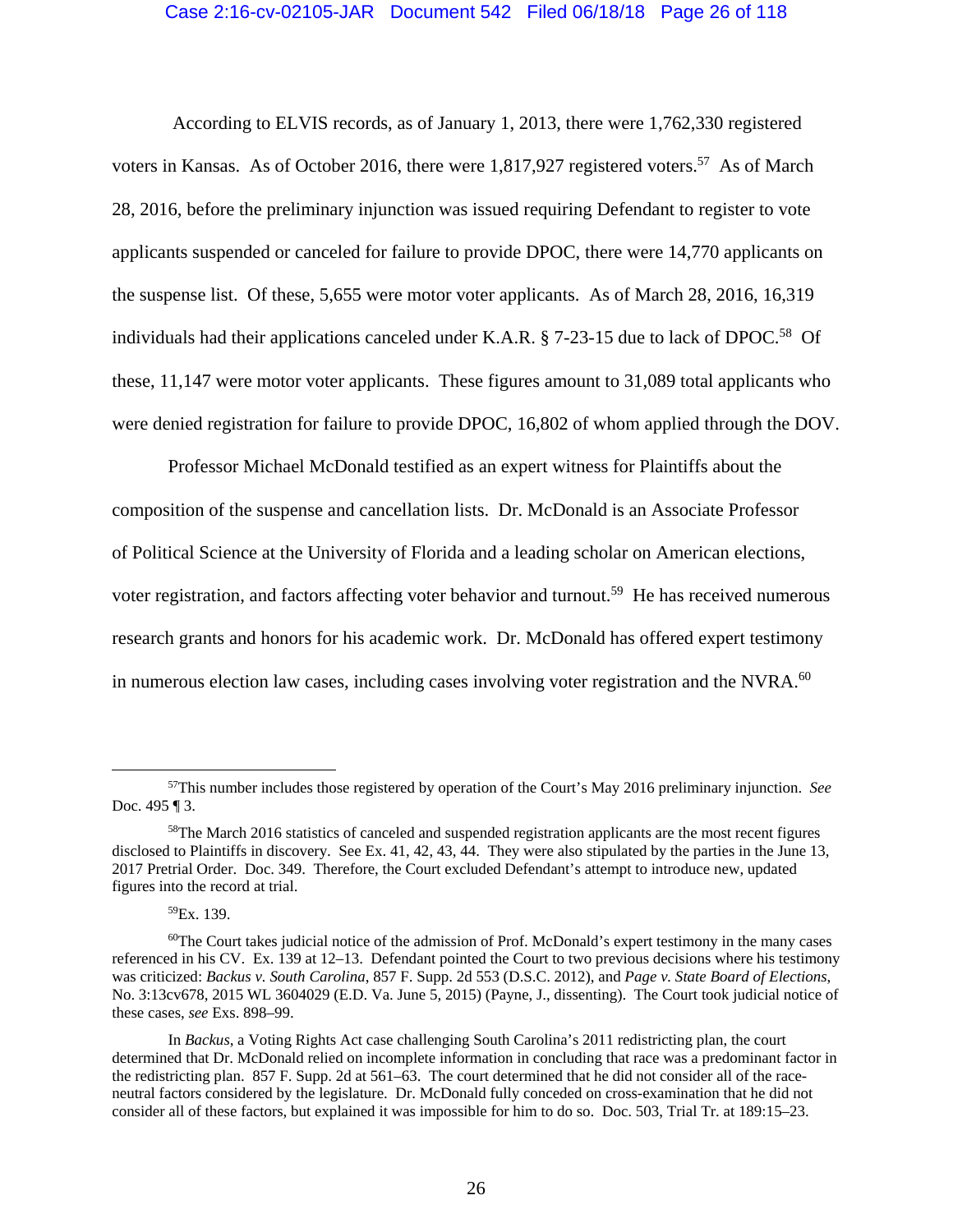## Case 2:16-cv-02105-JAR Document 542 Filed 06/18/18 Page 27 of 118

He has written numerous peer-reviewed books, book chapters, and articles about elections and voter registration.

 Dr. McDonald examined data extracts from the ELVIS database to evaluate the individuals whose applications were canceled or suspended for lack of DPOC, and he offered opinions about the effect of the law based on that analysis. He looked at three sources of information: (1) a list of suspended applicants as of September 24, 2015, provided to him by the Plaintiffs; (2) the electronic voter registration file dated December 11, 2015, including the list of suspended applications as of that date, provided by Defendant; and (3) a list of canceled and suspended applicants as of March 31, 2016, disclosed by Defendant.

 Dr. McDonald examined the voter registration data and determined that most of the individuals on the suspense list as of September 25, 2015 did not become registered by December 11, 2015. 22,814, or 70.9% of the applicants on the September 2015 list, remained on the December 2015 list. Canceled or suspended applicants represented 12.4% of new voter registrations between January 1, 2013 and December 11, 2015. Dr. McDonald acknowledges that a few of these suspended or canceled applicants may in fact be noncitizens, however given the individual-level data he reviewed, he believes that the majority are eligible citizens.

 $\overline{a}$ 

Defendant fails to explain how the criticism in *Backus* is relevant to Dr. McDonald's analysis in this case of the composition of the suspense and cancellation lists under the Kansas DPOC law.

In *Page*, another redistricting case, the dissenting judge found that Dr. McDonald's opinion that race was a predominant factor in the challenged 2012 redistricting was inconsistent with a law review article Dr. McDonald authored before being retained as an expert, in which he opined that protecting incumbents was the primary motivator in the 2012 redistricting. *Page*, 2015 WL 3604029, at \*20–22. The dissenting judge also criticized Dr. McDonald's analysis of the racial composition of the populations moved in and out of the district at issue, relied on by the plaintiffs in that case. *Id.* at 31–34. However, the majority found his opinions credible and persuasive, finding the dissent's rejection of Dr. McDonald and endorsement of the Defendant's expert "puzzling" given the disparity in their qualifications. *Id.* at \*9 n.16. This dissenting opinion concerning a different type of statistical analysis does not convince the Court Dr. McDonald's testimony lacks credibility in this case.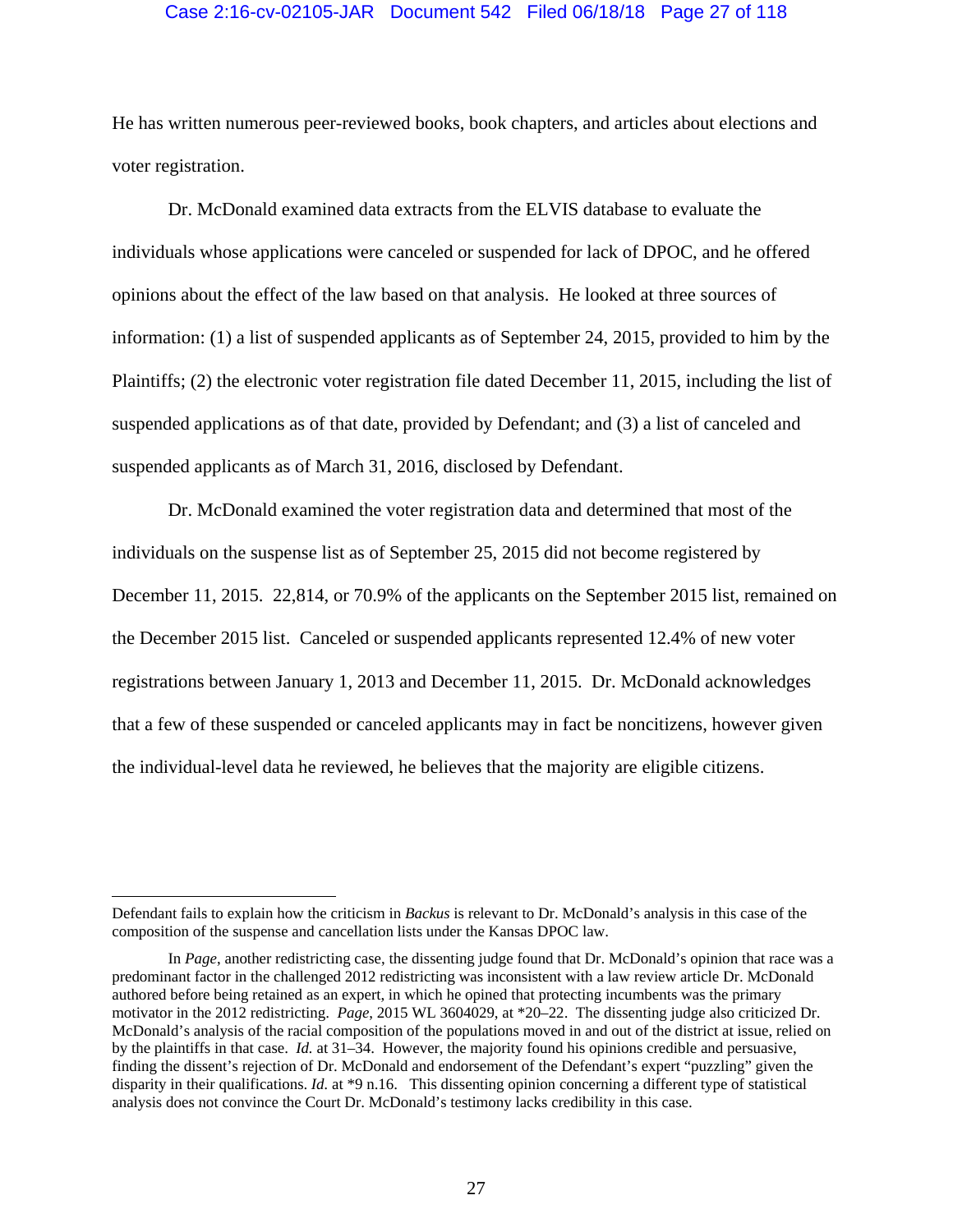## Case 2:16-cv-02105-JAR Document 542 Filed 06/18/18 Page 28 of 118

As of March 31, 2016, the confidential ELVIS data provided to Dr. McDonald pursuant to the protective order in this case showed a total of 30,732 voter registration applications were either held in suspense or canceled due to the DPOC requirement—16,749 applications were canceled, and 13,983 applications were suspended. These 30,732 unregistered applicants represented approximately 12% of the total voter registration applications submitted since the law was implemented in 2013. Of the 30,732 applicants whose applications were, as of March 31, 2016, suspended or canceled due to failure to provide DPOC, approximately 75% were motor-voter applicants.<sup>61</sup> Dr. McDonald opined that these numbers would have increased further before the 2016 presidential election but for the Court's preliminary injunction order, in part because voter registration activity typically increases in the months leading up to a presidential election. Indeed, Mr. Caskey's testimony and Defendant's own statements during the contempt hearing that followed this trial support Dr. McDonald's opinion. They suggested that problems coordinating certificates of registration to those affected by the preliminary injunction were tied to their increased activity and workload associated with the runup to that election.

 Dr. McDonald further credibly opined that the DPOC law disproportionately affects the young and those who are not politically affiliated. He testified that 43.2% of motor voter applicants held in suspense or canceled were between the ages of 18–29, and 53.4% of suspended and canceled motor voter applicants were unaffiliated. To be sure, the law only

<sup>&</sup>lt;sup>61</sup>The Court acknowledges that the figures in Dr. McDonald's report are slightly higher than the stipulated figures as of March 28, 2016—three days earlier. The total number of suspended and canceled applicants evaluated by Dr. McDonald was higher by 356 applicants. Neither party elicited testimony about this difference and what might explain it, although it may be explained by the fact that some of the ELVIS records Dr. McDonald reviewed were coded as CITZ but were also underage. Also, he identified several hundred applicants coded with CITZ who had a registration date on or before the end of 2012, before the effective date of the law. Although Defendant challenged the reliability of Prof. McDonald's conclusions drawn from the ELVIS records, he did not challenge the underlying data which was provided by his office to this expert. Further, the Court does not find that this discrepancy had any impact on Dr. McDonald's evaluation of the composition of these lists, nor the Court's ultimate finding that the DPOC law prevented tens of thousands of eligible Kansans from registering to vote.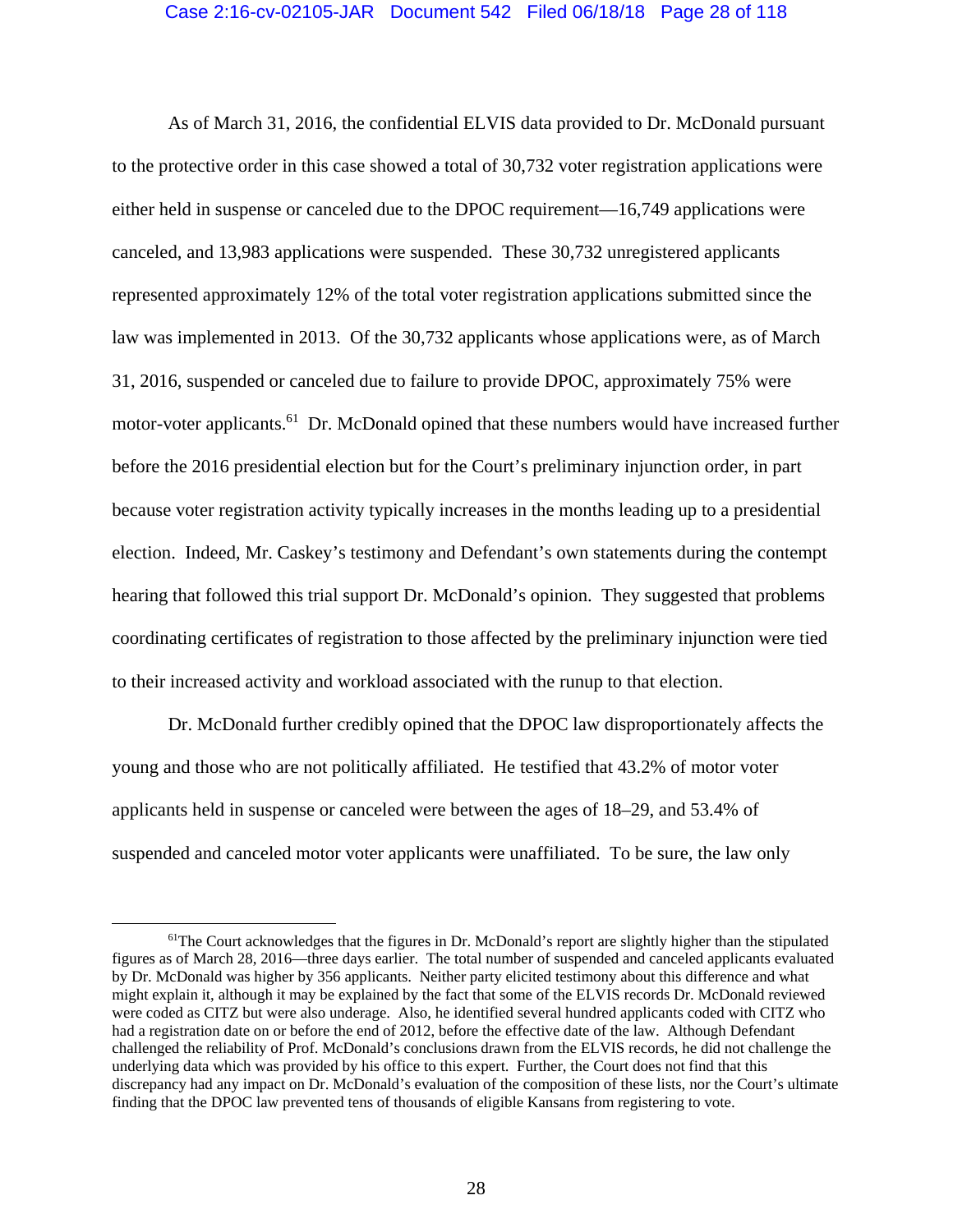# Case 2:16-cv-02105-JAR Document 542 Filed 06/18/18 Page 29 of 118

applies to new voter registration applicants—those registering for the first time in Kansas after January 1, 2013. Those voters tend to be young and unaffiliated with a political party. But that is the point: the fact that the law affects only new applicants means that it disproportionately affects certain demographic groups. Dr. McDonald explained that there is a consensus in social science that barriers to voter registration increase the cost of voting and dissuade individuals from participating in the political process. Moreover, these groups—the young and unaffiliated—already have a lower propensity to participate in the political process and are less inclined to shoulder the costs associated with voter registration. This opinion is borne out by Ms. Marge Ahrens' testimony, discussed infra, which provided examples of how difficult it has been for the Kansas League of Women Voters to help register young voters due to the DPOC law.

#### **2. Current Population Survey Data**

As described in the Court's *Daubert* ruling, Dr. Camarota disagrees with Dr. McDonald about whether the DPOC law poses a burden on voter registration and voting. He primarily relies on the Census Bureau's Current Population Survey to opine that the burden must be low because voter registration and turnout rates in Kansas increased between 2010 and 2014. The Court has already ruled that Dr. Camarota's qualifications limit his expert opinion to explaining the CPS data; he is not qualified as an expert in voter registration, voting trends, or election issues, so he is not qualified to opine on issues of causation.

Even if Dr. Camarota is deemed qualified, the Court gives little weight to his ultimate opinion for several reasons. Primarily, the Court finds that the best evidence about the DPOC law's burden is the actual data from the suspense and cancellation lists, evaluated by Dr. McDonald. This data demonstrates a concrete burden for thousands of voter registration applicants, many of whom were not registered in time to vote in the 2014 election by operation

29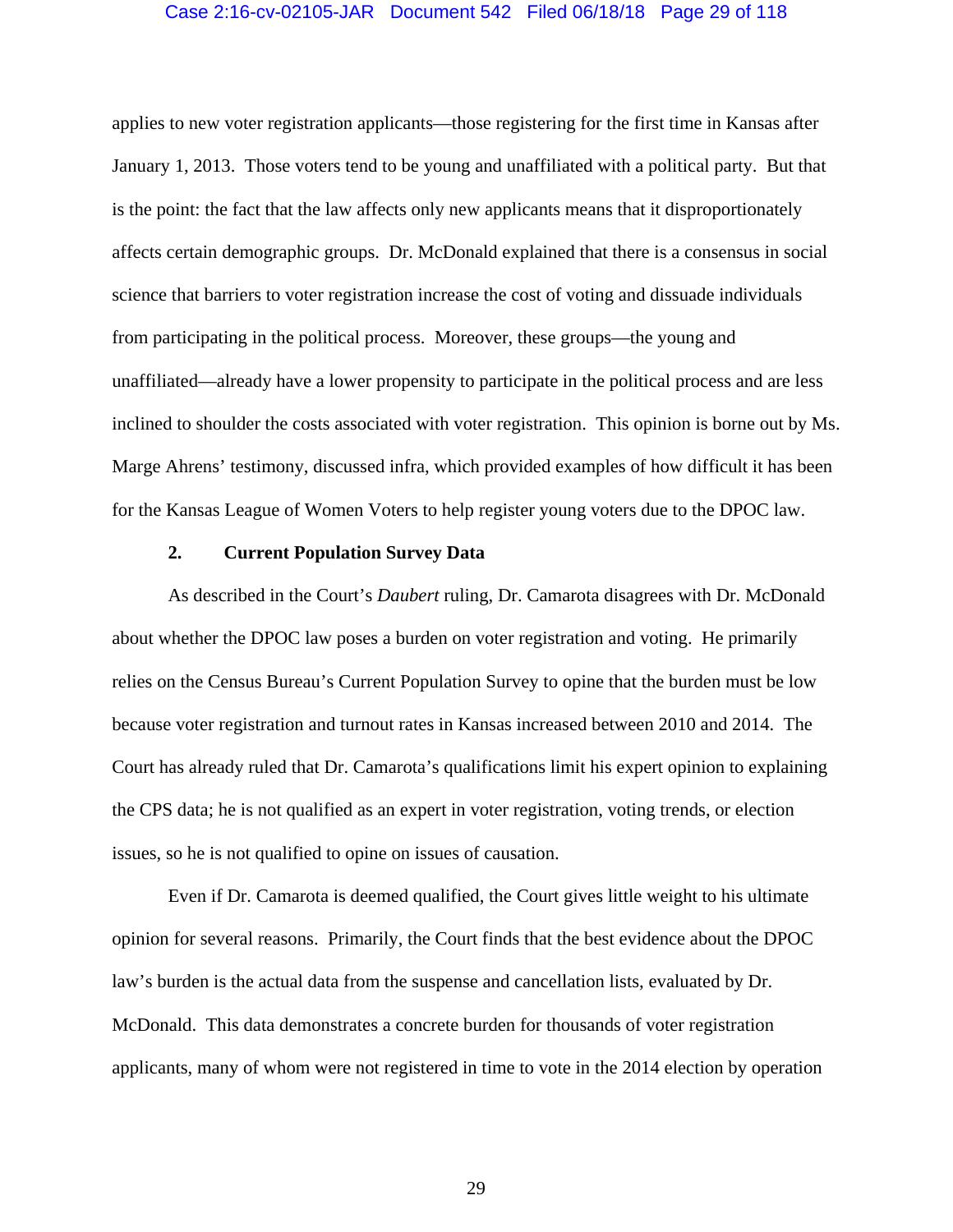# Case 2:16-cv-02105-JAR Document 542 Filed 06/18/18 Page 30 of 118

of the DPOC law. Because this data was presented to the Court, it need not look at indirect survey data that is based on sampling, nor must the Court look at how Kansas compares in terms of Census data to neighboring states. As Dr. McDonald explained, the individual-level data that he analyzed is the "gold standard," so there is no need to rely on statistical sampling. In the same vein, the Court gives no weight to Dr. Camarota's bare observations about the uptick in new registration and voter turnout numbers between 2010 and 2014, as shown in the administrative data. As the Court discussed in its *Daubert* ruling, Dr. Camarota is not qualified to opine about this administrative data. He did not verify this data, as Dr. McDonald did, with the individual data. Importantly, Dr. Camarota's observation that the stipulated registration and turnout numbers are larger in 2014 is not helpful to the trier of fact—the Court has accepted the parties' stipulations as to these numbers and can glean for itself that the 2014 figures are higher. For the reasons described below, such a comparison tells the Court little about the impact of the DPOC law.

Moreover, comparing 2010 and 2014 election data is not a reliable way to measure the impact of the DPOC law. To make a valid comparison between the voter registration and turnout statistics between these two election years, one would have to assume that the only difference in Kansas between 2010 and 2014 is the DPOC law. But as Plaintiffs submitted, this isn't true. First, the 2014 election in Kansas was highly competitive compared to 2010. The Gubernatorial and U.S. Senate races were close elections. Sam Brownback won the race for governor by only 3.7 points; the Democratic candidate for U.S. Senate withdrew and consolidated support behind an independent candidate. Also, there were several Kansas Supreme Court justices on the ballot and a strong advertising effort had been made by groups urging Kansans to vote against retention. The states with which Dr. Camarota compared,

30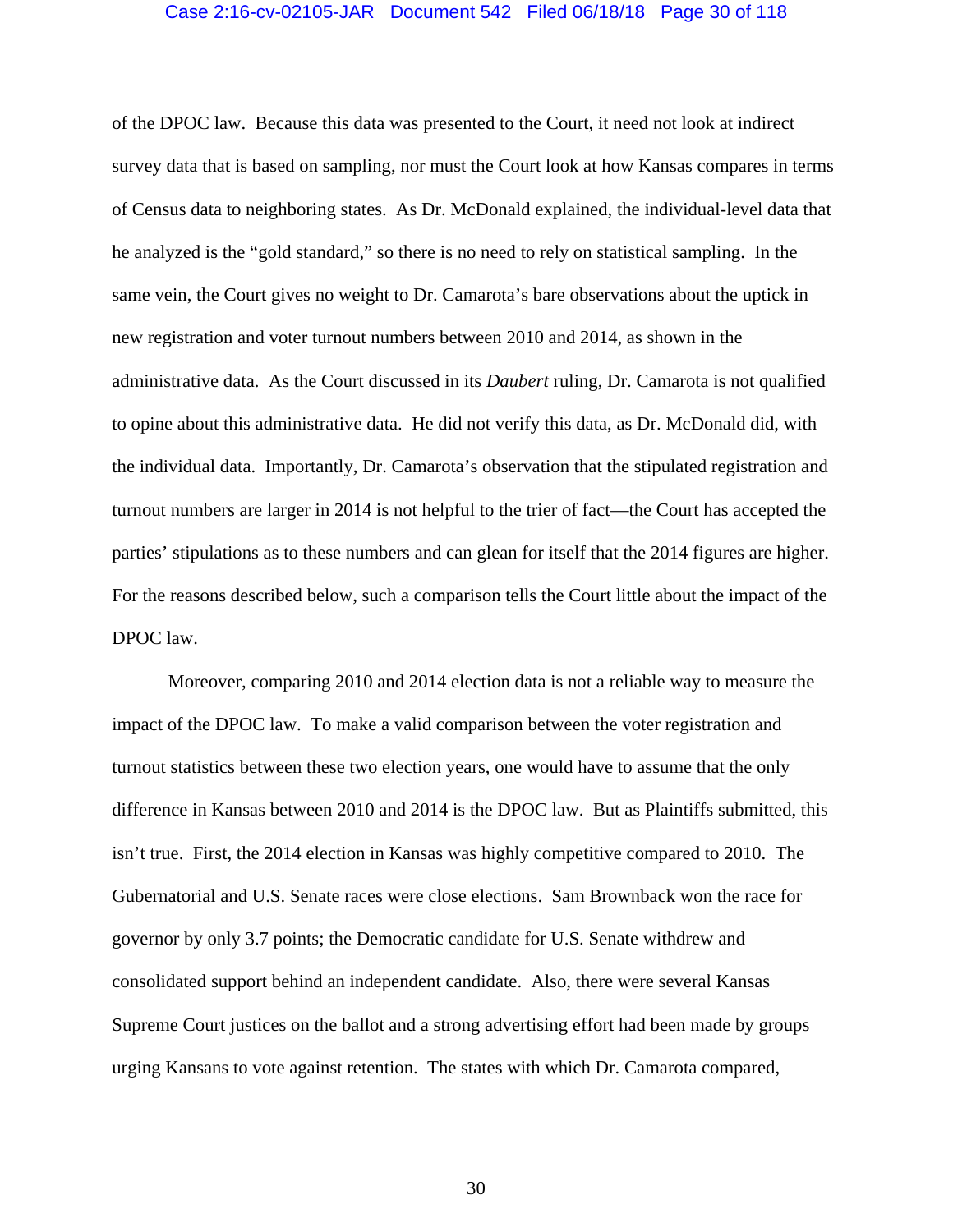# Case 2:16-cv-02105-JAR Document 542 Filed 06/18/18 Page 31 of 118

Oklahoma and Nebraska, did not have similarly competitive races. The competitiveness of these high-profile races could easily account for the increased registration and turnout between 2010 and 2014. Dr. Camarota conceded that he did not take these facts into account when comparing 2010 to 2014, nor when comparing Kansas rates to those of other states. Similarly, he did not control for differences in state laws between 2010 and 2014 that may have explained his observation that Kansas "bucked the national trend" of a decline in voter registration.

Importantly, comparing 2010 and 2014 registration data does not provide a reliable measure of the impact of the DPOC law because there is no way to know when the increased registration occurred—the 2014 data represents an increase from 2010, but the DPOC law did not become effective until January 1, 2013. Dr. Camarota's analysis does not demonstrate when the increased registrations occurred, before or after the law was passed. Similarly, as Dr. McDonald testified, because the DPOC law only applies to new registrants, it makes sense that the law would not have a large impact on the overall registration numbers and turnout rates, as measured by survey data. Most registered voters surveyed in Kansas in 2014 were registered before January 1, 2013, before the law became effective, and were thus exempt from the DPOC requirement.

## **3. Kansas League of Women Voters**

Margaret Ahrens, the immediate past co-president of Plaintiff League of Women Voters of Kansas (the "Kansas League") and an advisor and mentor to the current leadership, testified on behalf of the Kansas League. The Kansas League is a nonpartisan, nonprofit volunteer organization that encourages informed and active participation of citizens in government and works to influence public policy through education and advocacy. Founded almost 100 years ago, the Kansas League is active throughout Kansas, with nine local affiliates and more than 800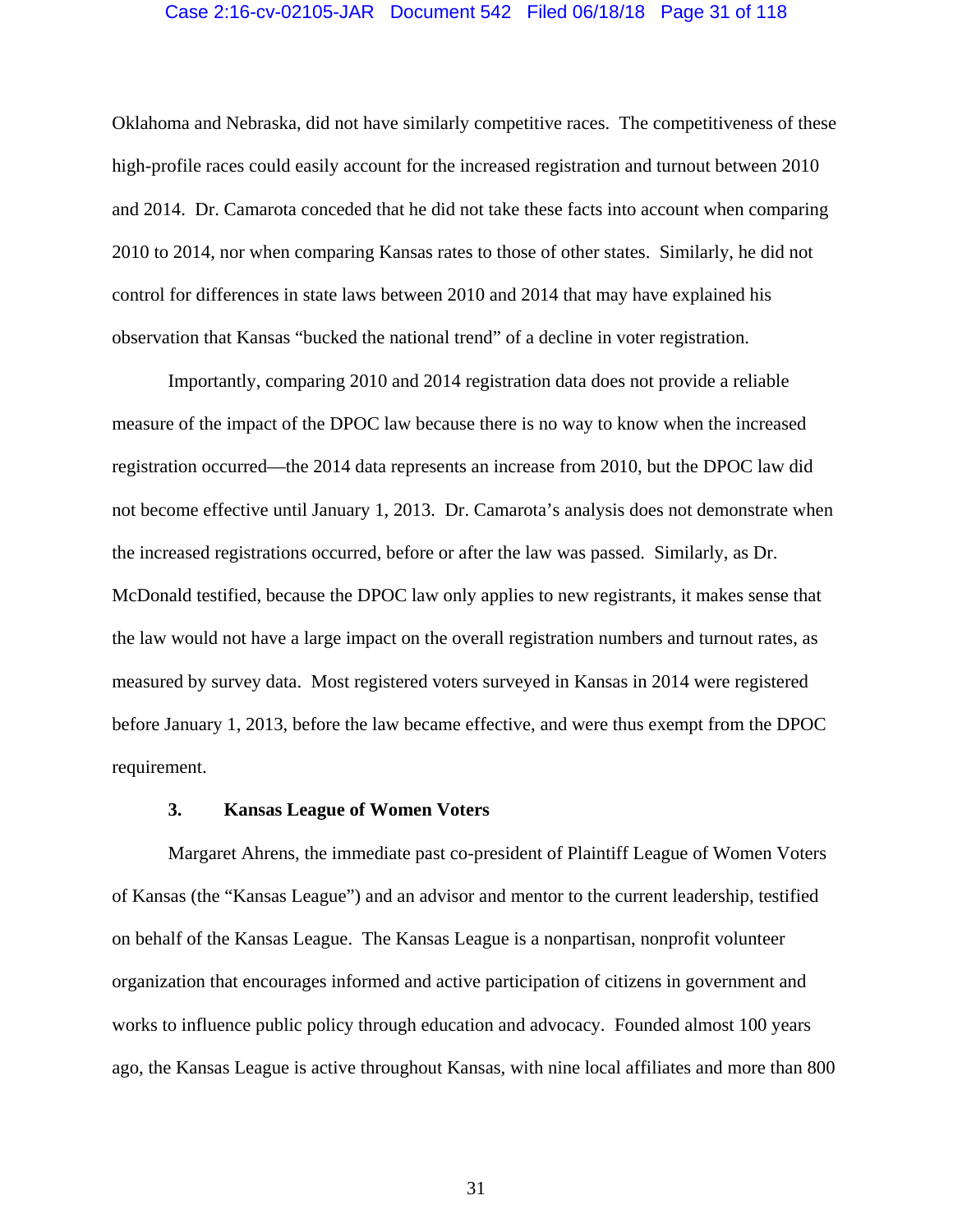## Case 2:16-cv-02105-JAR Document 542 Filed 06/18/18 Page 32 of 118

members. The Kansas League was established to encourage and assist voters to access the vote, register, and "participate in the vote" in an informed manner. As Ms. Ahrens testified, "[t]he biggest passion of the [Kansas L]eague is to engage every possible citizen in the vote.<sup>"62</sup>

To accomplish this mission, the Kansas League provides educational resources and holds voter registration drives at various locations including schools, libraries, grocery stores, nursing homes, naturalization ceremonies and community events. The Kansas League also performs studies on a variety of public policy issues to inform membership action and advocacy efforts as well as to educate its members and the public on these issues. The Kansas League assists all prospective voters, but it is particularly committed to engaging individuals who are "underrepresented in the vote," including the first-time voter, the elderly, and individuals with limited resources and time.

Ms. Ahrens was President of the Kansas League from 2015–2017, after the DPOC law became effective. She explained that the Kansas League has opposed the SAFE Act since before its passage because it "saw [the law] as a complex network of hoops and jumps for the average Kansas citizen" that would "create barriers to the vote."63

Once it went into effect, the DPOC requirement substantially affected the Kansas League's work in at least three respects. First, the DPOC requirement significantly hampered the Kansas League's voter registration work. Ms. Ahrens described the impact of the DPOC Law on the Kansas League's ability to fulfill its mission as "huge. It was a dead hit. It was absolutely a blow and I found the word shock to be appropriate in thinking about this."64 When the law came into effect, the Kansas League initially stopped all registration activity in every county but one,

 <sup>62</sup>Doc. 504, Trial Tr. at 330:12–16.

<sup>63</sup>*Id.* at 337:21–338:7.

<sup>64</sup>*Id.* at 338:16–18.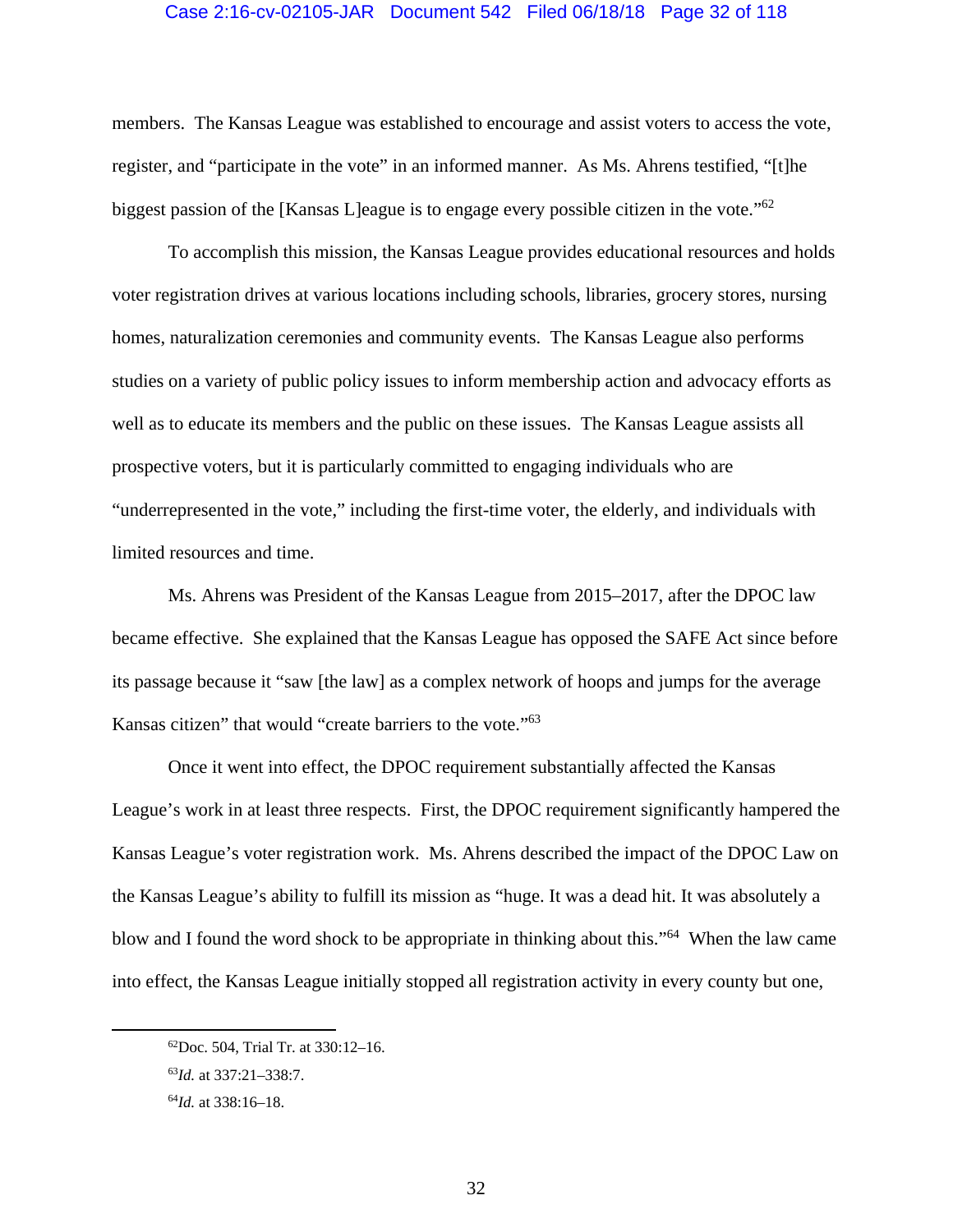# Case 2:16-cv-02105-JAR Document 542 Filed 06/18/18 Page 33 of 118

to protect volunteer members from any liability that could arise from handling or copying applicants' personal documents. The Kansas League leadership spent considerable resources on developing a copying policy to mitigate the risks associated with handling DPOC.

Once the copying policy was in place, the Kansas League re-initiated registration efforts, but the number of individuals the Kansas League could successfully register declined significantly. Ms. Ahrens provided several examples during her testimony. In Wichita, the Kansas League estimated that it helped register 4,000 individuals the year before the DPOC became effective. In 2013, after the law became effective, the Kansas League estimated it registered 400. Ms. Ahrens explained that this decline was because many individuals do not have the necessary documents at hand, or are not willing to provide such documents to League volunteers, to satisfy the DPOC requirement. She estimated that before the law passed, it took the League 3–4 minutes to assist a voter registration applicant, but after the DPOC law, it would take an hour per applicant.

In one registration effort, Kansas League volunteers in Douglas County went to high schools to register voters but returned with such "large numbers of incomplete voter registrations" due to the fact that the students did not have DPOC at hand that the volunteers called the students' families and schools and went back three times "to try to get as many young people registered [as possible]."65 During another voter registration effort at Washburn University, Kansas League volunteers provided multiple opportunities for students to complete their voter registration applications and to provide DPOC, by maintaining a voter registration table at the university over multiple weeks. Despite this concerted effort, out of approximately

 <sup>65</sup>*Id.* at 346:19–349:17.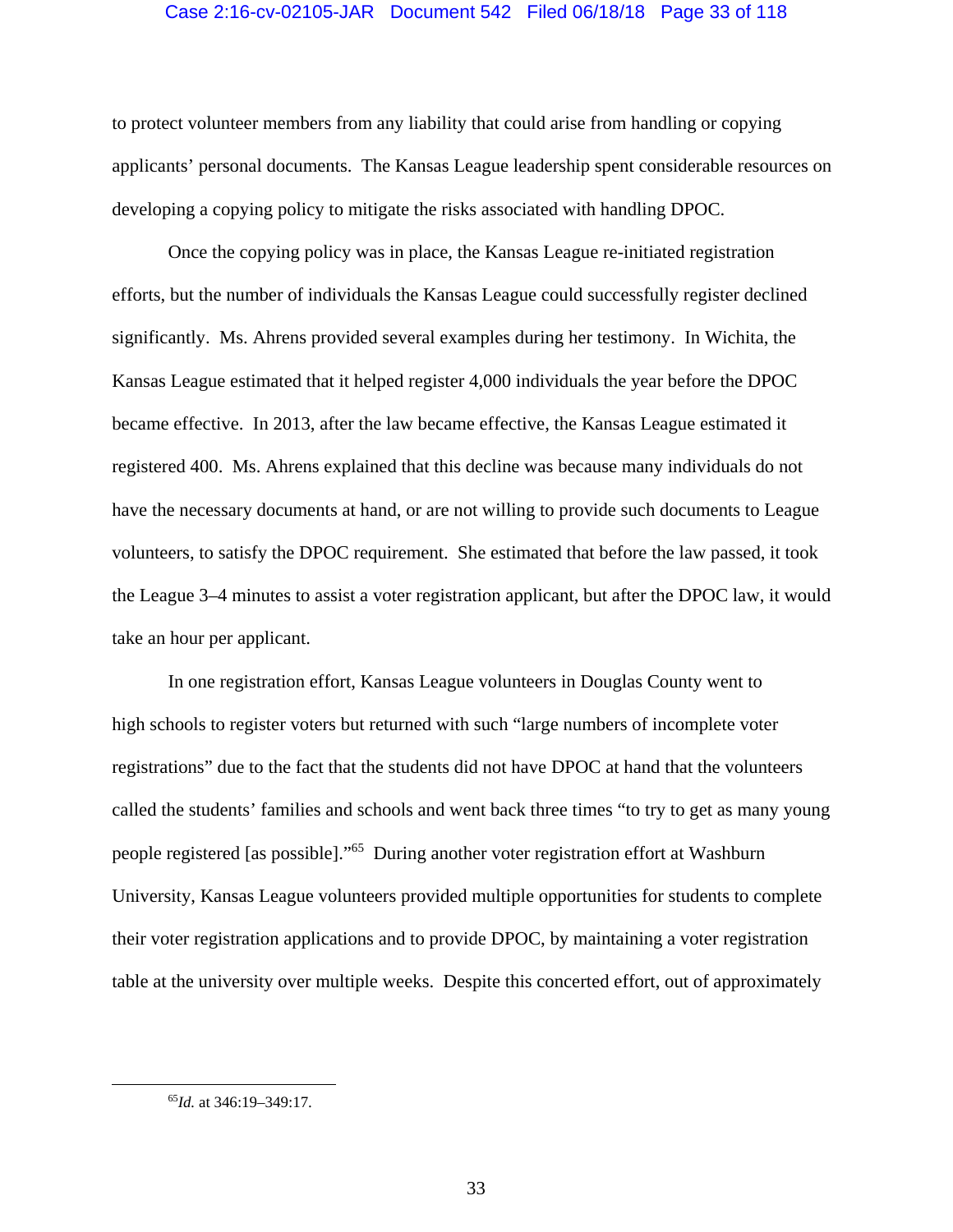## Case 2:16-cv-02105-JAR Document 542 Filed 06/18/18 Page 34 of 118

400 students who attempted to register to vote, only about 75 students successfully completed their registration applications.

Second, the DPOC requirement forced the Kansas League to devote substantial resources to assist voters whose applications are in suspense due to the failure to provide DPOC. To reach these suspended voters, the Kansas League purchased from the SOS both the suspense list as well as the full voter file several times. The Kansas League has published the suspense list on the Kansas League website and circulated the list to local newspapers to do the same to notify applicants that their registrations are not complete. Kansas League volunteers also spent considerable time and effort to reach individuals on the suspense list directly to assist them in completing their registration applications. Ms. Ahrens provided the notable example of efforts by Kansas League volunteers in Douglas County who, after unsuccessful attempts to reach individuals on the suspense list by phone and email, visited the residences of 115 people whose voter registration applications were on the suspense list with a mobile copy machine. Of those 115 people, only 30 ultimately registered. At least half of these 30 individuals who completed their registrations did not personally possess or were not able to provide DPOC to the Kansas League volunteers and were unable to complete their registrations immediately onsite. Since the DPOC Law went into effect, the Kansas League has devoted thousands of hours to contacting the tens of thousands of voters on the suspense list and attempting to help them satisfy the DPOC requirement.

Third, the DPOC requirement has forced the Kansas League to spend a considerable amount of member resources—including volunteer time—and money to educate the public about registering under the DPOC law. The Kansas League created thousands of informational trifolds

34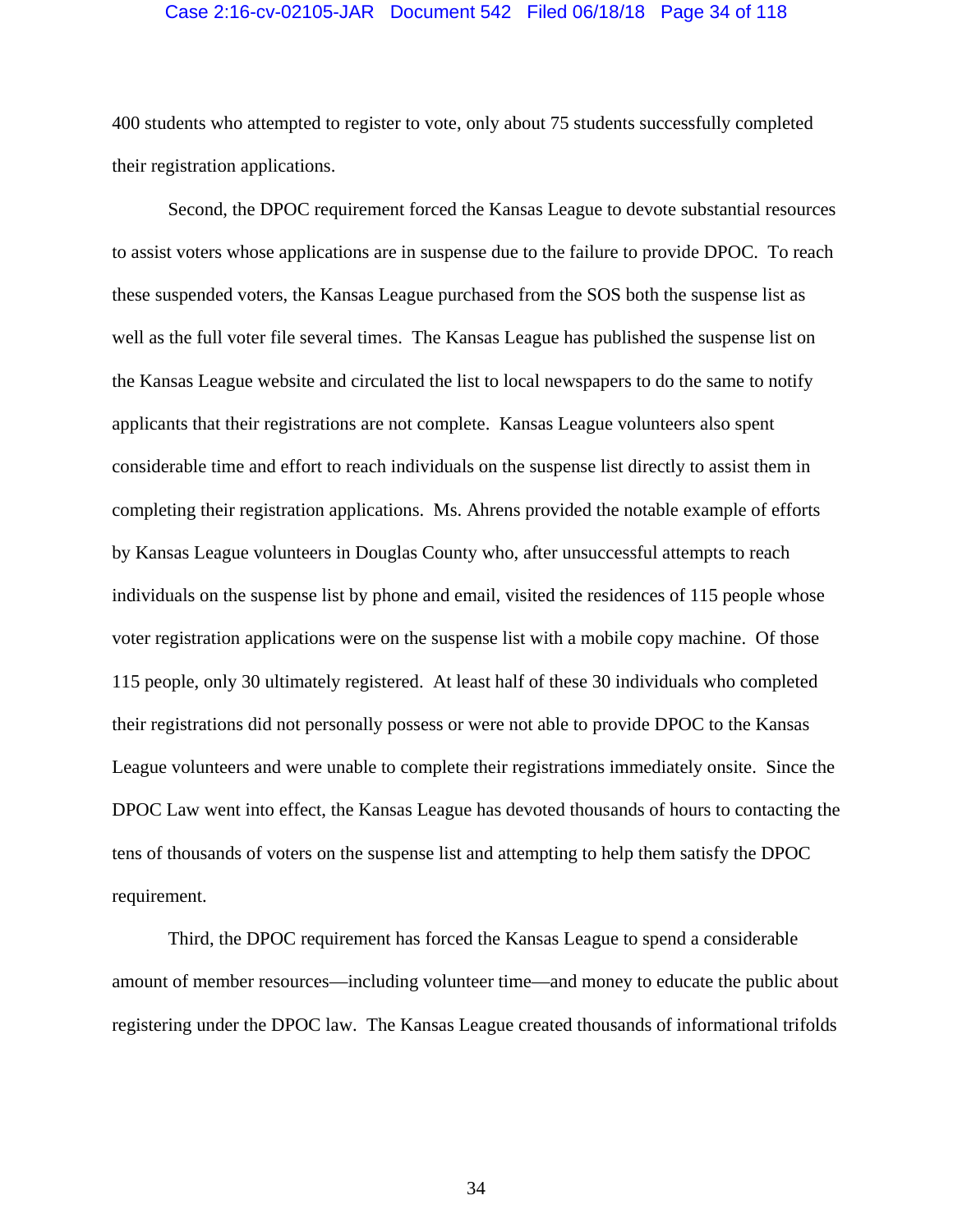# Case 2:16-cv-02105-JAR Document 542 Filed 06/18/18 Page 35 of 118

"to help people understand the changes in the law and how to participate in the vote" that volunteers distributed to community colleges, public libraries, and high schools across the state. The Kansas League had in the past developed written educational materials to assist voters in registering but "not to this extent."66 The Kansas League also developed a teaching module and an accompanying instructional video to distribute on its website and to universities, community colleges, vocational and technical schools, and high schools throughout the state in order to educate new voters about how to register to vote under the SAFE Act.

Following the Court's preliminary injunction in this case, the Kansas League again obtained a copy of the suspense list from the SOS. This list included the names of voters who were registered under court orders, including this Court's preliminary injunction ruling.<sup>67</sup> The SOS refused the Kansas League's request for a list of suspended applicants that did not include voters registered under court orders.<sup>68</sup> As a result, the Kansas League is no longer able to effectively use the suspense list to inform and reach voters who are unable to vote because their registration applications are on the suspense list because it lacks confidence that the list is accurate.

#### **4. Access to DPOC by Suspended and Canceled Applicants**

 <sup>66</sup>*Id.* at 413:3–6; Ex. 13.

 $67$ This evidence is consistent with other evidence in the record that the SOS's Office continued to treat registered voters under this Court's preliminary injunction order as unregistered and held in suspense. *See* Doc. 520.

<sup>&</sup>lt;sup>68</sup>In addition to the Court's order in this case requiring Defendant to register all motor voter registrants who had been deemed incomplete or cancelled for failure to provide DPOC, there is a preliminary injunction in place prohibiting state-specific instructions on the Federal mail-in form that would require an applicant to produce DPOC. *League of Women Voters v. Newby*, 838 F.3d 1 (D.C. Cir. 2016), *rev'g* 195 F. Supp. 80 (D.D.C. 2016). Also, on September 23, 2016, Shawnee County District Court Judge Larry D. Hendricks ordered Defendant to provide notice to all voters impacted by this Court's preliminary injunction ruling that they would be "deemed registered and qualified to vote for the appropriate local, state, and federal elections for purposes of the November 8, 2016 general election, subject only to further official notice." *Brown v. Kobach*, No. 2016-CV-550, slip op. at 3–4 (Shawnee Cty. Dist. Ct. Sept. 23, 2016).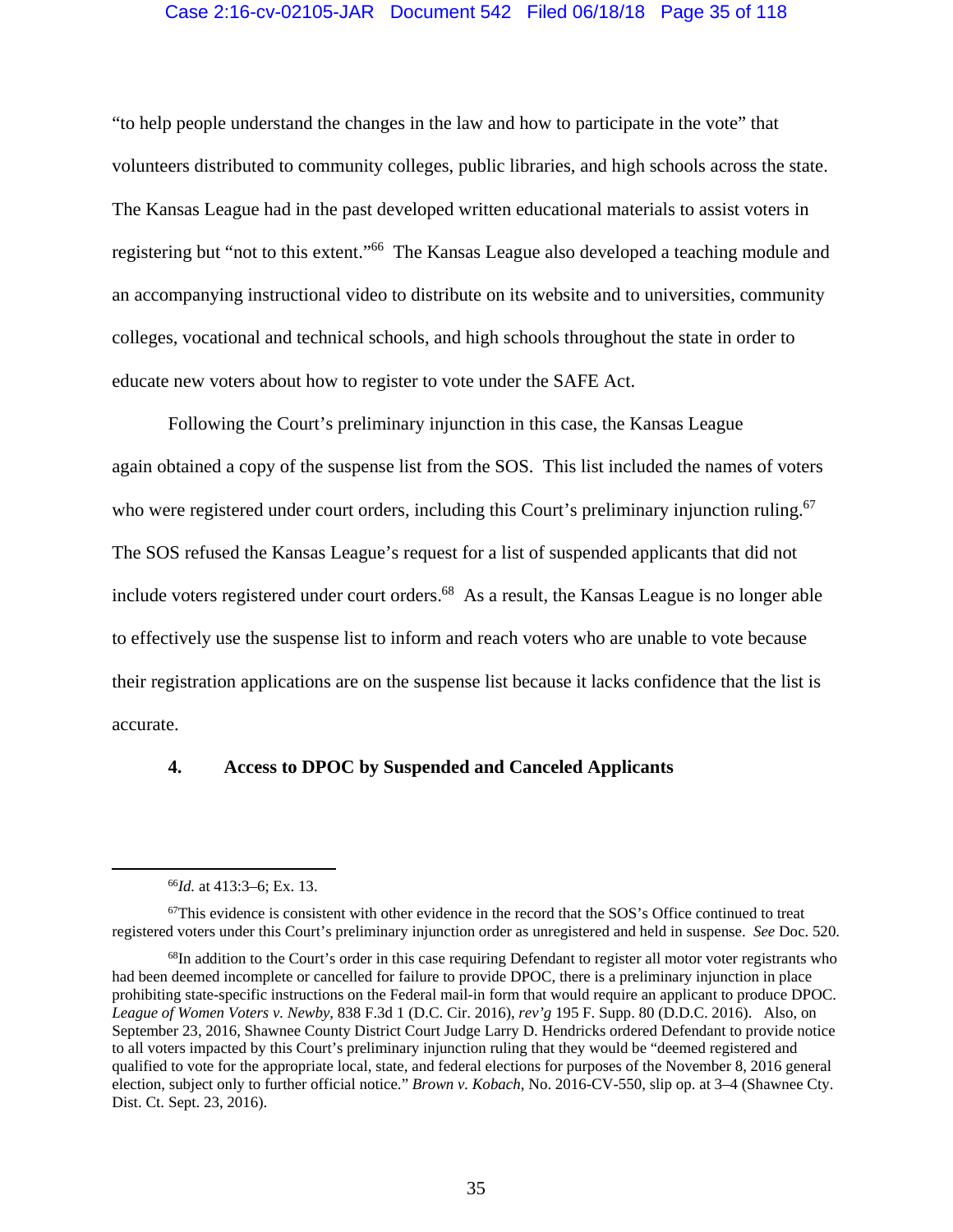#### Case 2:16-cv-02105-JAR Document 542 Filed 06/18/18 Page 36 of 118

There was little admissible evidence presented at trial about the rate of DPOC possession by suspended and canceled applicants. As already discussed, the McFerron Survey is inadmissible, but even if admissible, the Court gives its findings no weight due to its many methodological flaws. There is no evidence about how many canceled and suspended applicants in fact lack DPOC, although the Court can reasonably infer from the suspense and cancelation numbers that either (1) these applicants lack immediate access to such documents because they were repeatedly notified of the need to produce DPOC in order to register, yet they did not complete the registration process; or (2) these applicants were not well enough informed about the DPOC requirement to locate their DPOC and provide it to the county election office in order to become registered; or (3) these applicants were otherwise unable or unwilling to go through the steps to produce DPOC.

Dr. Jesse Richman estimates that only 2.2% of the applicants on the suspense list lack access to DPOC, based on a survey he conducted of individuals on the suspense list.<sup>69</sup> Yet Dr. Richman's results are not statistically distinguishable from zero, as the margin of error is 2.7%.<sup>70</sup> Furthermore, Dr. Richman concludes that 97.8% of citizens on the suspense list have what he describes as "immediate access" to DPOC, but his estimate includes individuals who do not personally possess DPOC, but have someone who "keeps" such a document for them. Obtaining a document from another person constitutes an additional step in the voter registration process, which increases the costs of voting. As Dr. Richman himself has written in published articles, "electoral rules that increase the costs of voting are expected to diminish voter participation."71

 <sup>69</sup>Ex. 952 at 9.

<sup>70</sup>Ex. 102 at 33 ¶ 74; *see also* Part II.D.3.a.ii, *infra*, for further discussion about Dr. Richman's margin of error calculations.

<sup>71</sup>Doc. 512, Trial Tr. at 1567:24–1570:11.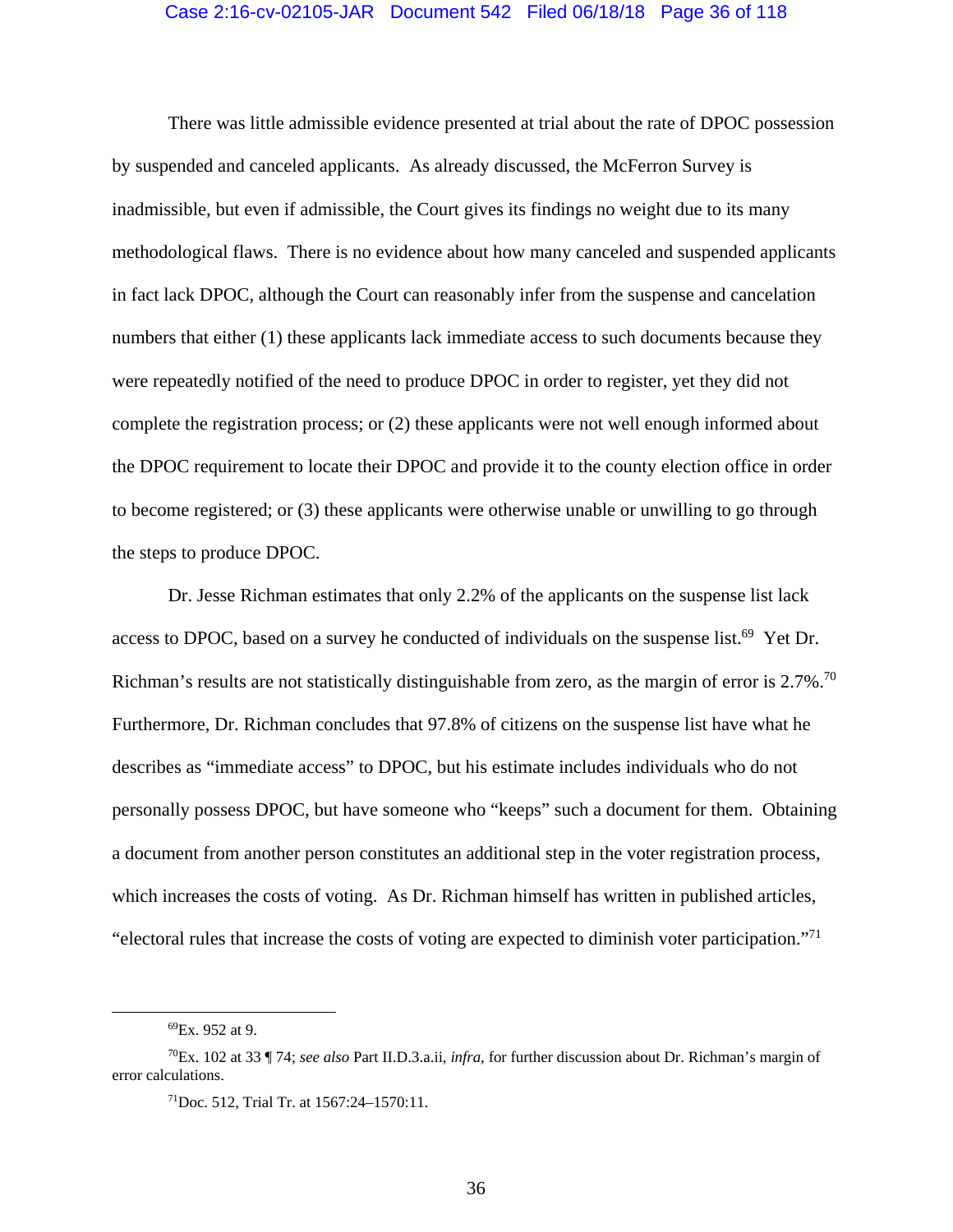### Case 2:16-cv-02105-JAR Document 542 Filed 06/18/18 Page 37 of 118

Although Dr. Richman speculated that it would be relatively easy for a registration applicant to obtain a citizenship document from another person who "keeps" the document for them, his survey provides no support for this conclusory statement. As such, Dr. Richman conceded during his trial testimony that it was an overstatement to say that a respondent has "immediate access" to DPOC when answering yes to his survey question.<sup>72</sup>

Defendant argues that the suspense list is dynamic and constantly in flux, therefore it does not represent the universe of applicants prevented from registering to vote—many are ultimately registered under the State's interagency agreements, or because they later submit DPOC. There are several problems with this argument. First, while the suspense list may be dynamic, the cancelation list (before the preliminary injunction) is not. More than 16,000 voter registration applicants had been canceled under K.A.R. § 7-23-15 at the time of the Court's preliminary injunction. Moreover, at the time of the Court's preliminary injunction, more than 13,000 individuals were on the suspense list. To be sure, the evidence established that some portion of this number may come off the list due to the State's interagency agreement with the DOV, but as of March 2016, the KDHE agreement had been in place for three years. Yet, each time Dr. McDonald took a snapshot of the suspense list between September 2015 and March 2016, the combined number of suspended and canceled applicants represented about 12% of all new voter registration applications. Dr. McDonald found that 22,814, or 70.9% of the applicants on the September 2015 list, remained on the December 2015 list. While that number certainly was lower by March 2016, that is undoubtedly because many of those on the suspense list were canceled under the regulation by that point, given that in December 2015, the 90-day rule had not yet been effective for 90 days. Defendant, by contrast, provided no data about the

 <sup>72</sup>*Id.* at 1593:4–1594:8.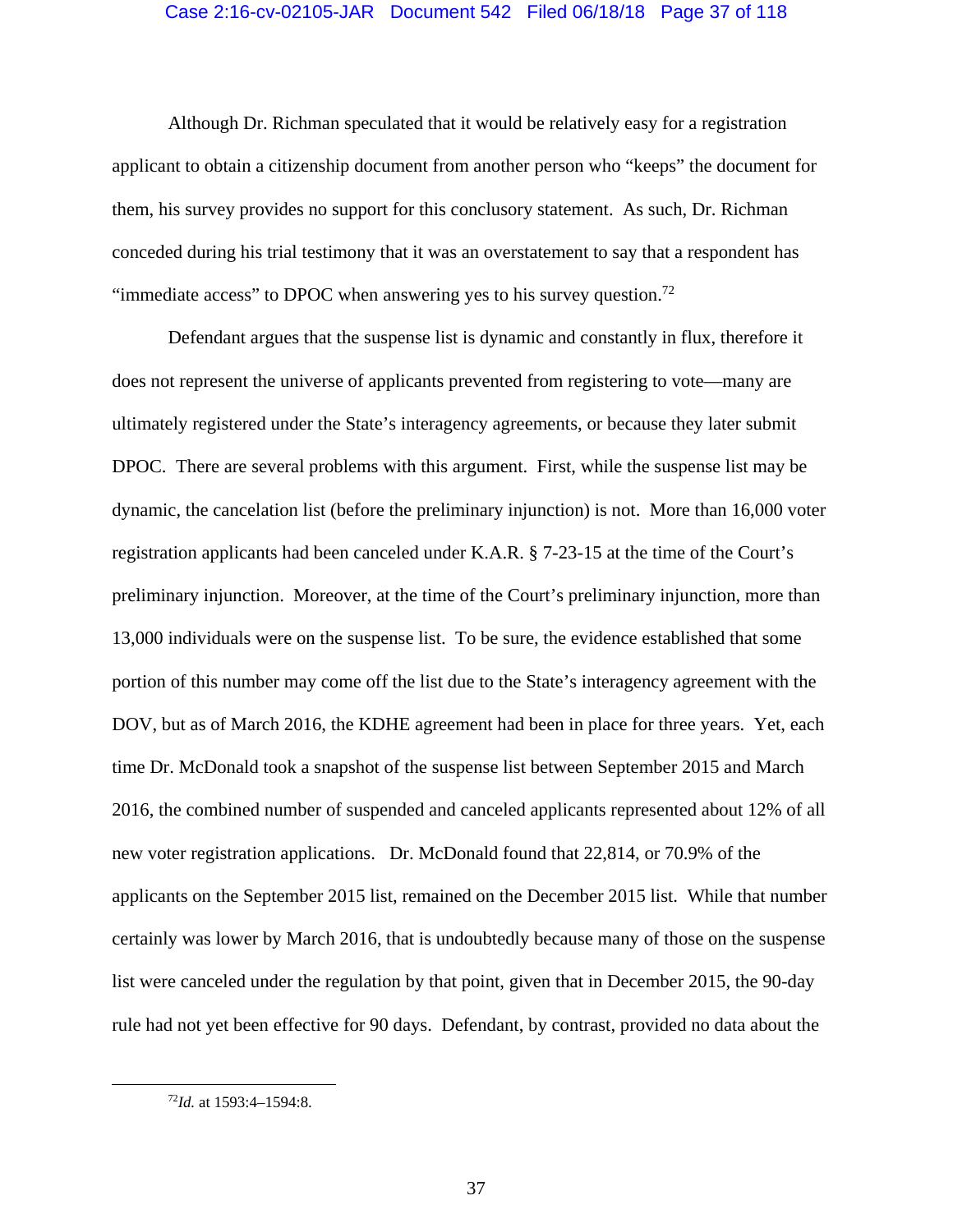#### Case 2:16-cv-02105-JAR Document 542 Filed 06/18/18 Page 38 of 118

number of those on the suspense list who have come off because DPOC was ultimately verified, or provided, as opposed to cancellation. The Court finds that the majority of those on the suspense list ultimately did not become registered.

### **5. Lay Testimony by Individuals Lacking DPOC**

Dr. McDonald's analysis demonstrates that tens of thousands of individuals who applied to register to vote after the DPOC law became effective were held in suspense or canceled for failure to submit DPOC. He further credibly opined that the clear majority of those suspended or canceled are in fact United States citizens. Ms. Ahrens' testimony demonstrates that the DPOC law made the Kansas League's mission of helping register voters difficult, by substantially reducing the number of individuals it could assist in registering to vote, particularly within the groups it targets: first time voters, the elderly, and individuals with limited resources and time. This evidence leads the Court to the conclusion that tens of thousands of eligible citizens were blocked from registration before this Court's preliminary injunction, and that the process of completing the registration process was burdensome for them.

The experiences of several lay witnesses, including the individual Plaintiffs in both cases, illustrate Dr. McDonald's findings and Ms. Ahrens' concerns about the barriers to registration after the DPOC law became effective. Plaintiff Steven Wayne Fish is a U.S. citizen, a resident of Kansas, and over 18 years old. He works the overnight shift at an American Eagle distributor. In August 2014, he applied to register to vote while renewing a Kansas driver's license at the DOV in Lawrence, Kansas. Mr. Fish brought documents to fulfill the Kansas residency requirement for obtaining a driver's license. The driver's license examiner did not inform him that he needed a citizenship document to register to vote; when he left the DOV, he believed he had registered to vote. Subsequently, he received notices in the mail from the Douglas County

38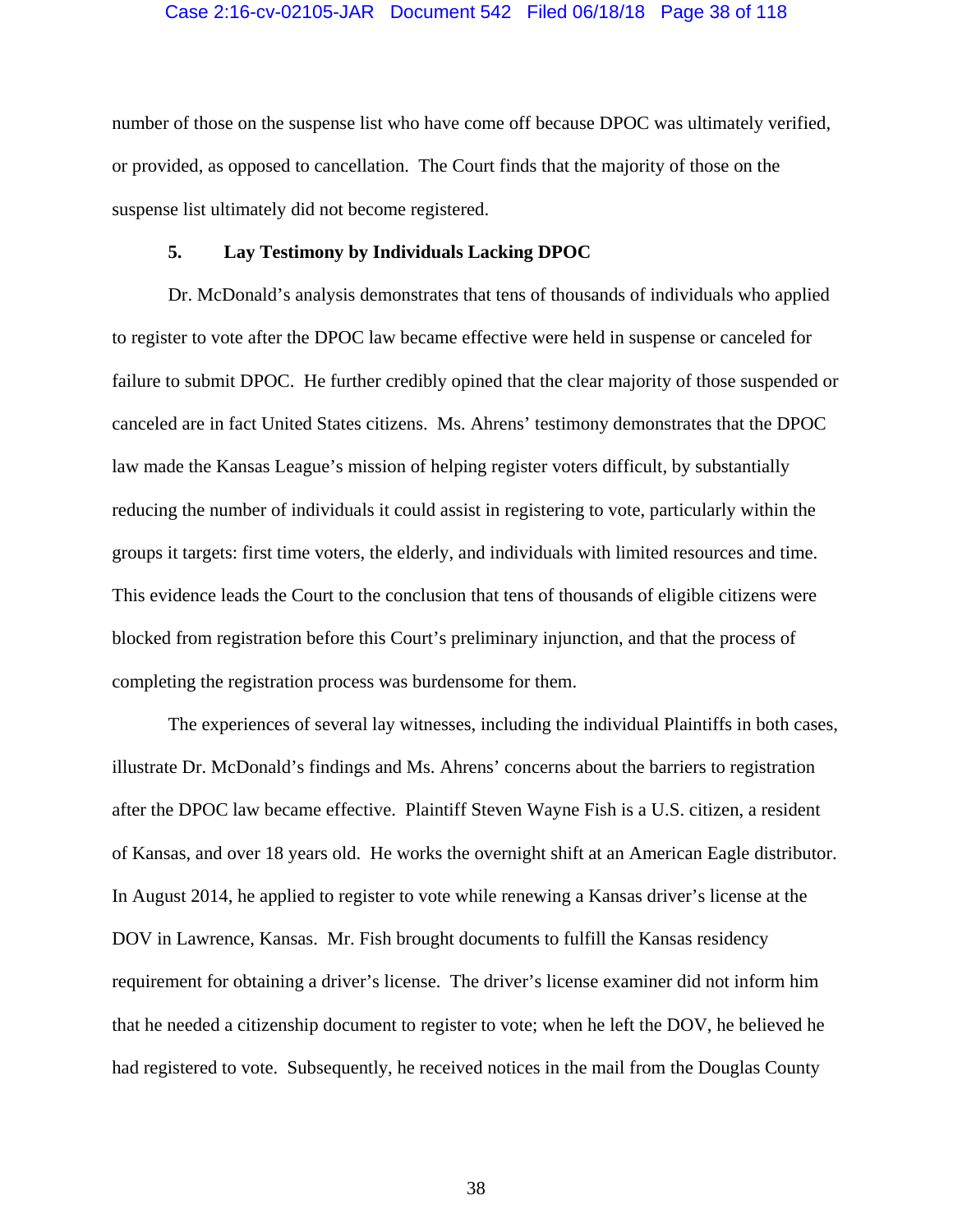#### Case 2:16-cv-02105-JAR Document 542 Filed 06/18/18 Page 39 of 118

election office telling him that he needed to provide DPOC in order to become registered. Those notices listed the 13 acceptable forms of DPOC under the K.S.A. § 25-2309(l). They make no mention of the alternative hearing process under subsection  $(m)$ .<sup>73</sup> He searched for his birth certificate but could not find it. He attempted to obtain a replacement birth certificate but could not determine how to do so—he was born on a decommissioned Air Force base in Illinois. Mr. Fish was unable to vote in the 2014 general election, and his voter registration application was subsequently canceled for failure to provide DPOC under the 90-day rule.

Later, in May 2016, Mr. Fish's sister located a copy of his birth certificate that had apparently been placed in a safe by Mr. Fish's mother, who passed away in 2013. Although the birth certificate was ultimately located, it took nearly two years to find it. Due to the preliminary injunction in this case, Mr. Fish became registered to vote in June 2016. In September or October 2016, Mr. Fish relocated within Douglas County and changed his address with the DOV in person. At that time, Mr. Fish filled out a second voter registration application and provided his birth certificate. He is now registered to vote based on this October 2016 application, having provided DPOC. He voted in the 2016 general election.

Plaintiff Donna Bucci is a U.S. citizen, a resident of Kansas and over 18 years old. She was born in Baltimore, Maryland. Ms. Bucci has been employed at the Kansas Department of Corrections for the last six years. She is a cook in the prison kitchen on the 3:00 a.m. to 12:00 p.m. shift. She is provided with limited time off, and must provide two-weeks' notice to use it. In 2013, Ms. Bucci applied to register to vote while renewing a Kansas driver's license at the DOV in Sedgwick County, Kansas.<sup>74</sup> The driver's license examiner did not tell Ms. Bucci that

 <sup>73</sup>Exs. 859, 860.

 $74$ Ms. Bucci testified that she renewed her driver's license in 2014. The ELVIS records show that she applied in August 2013. Ex. 2.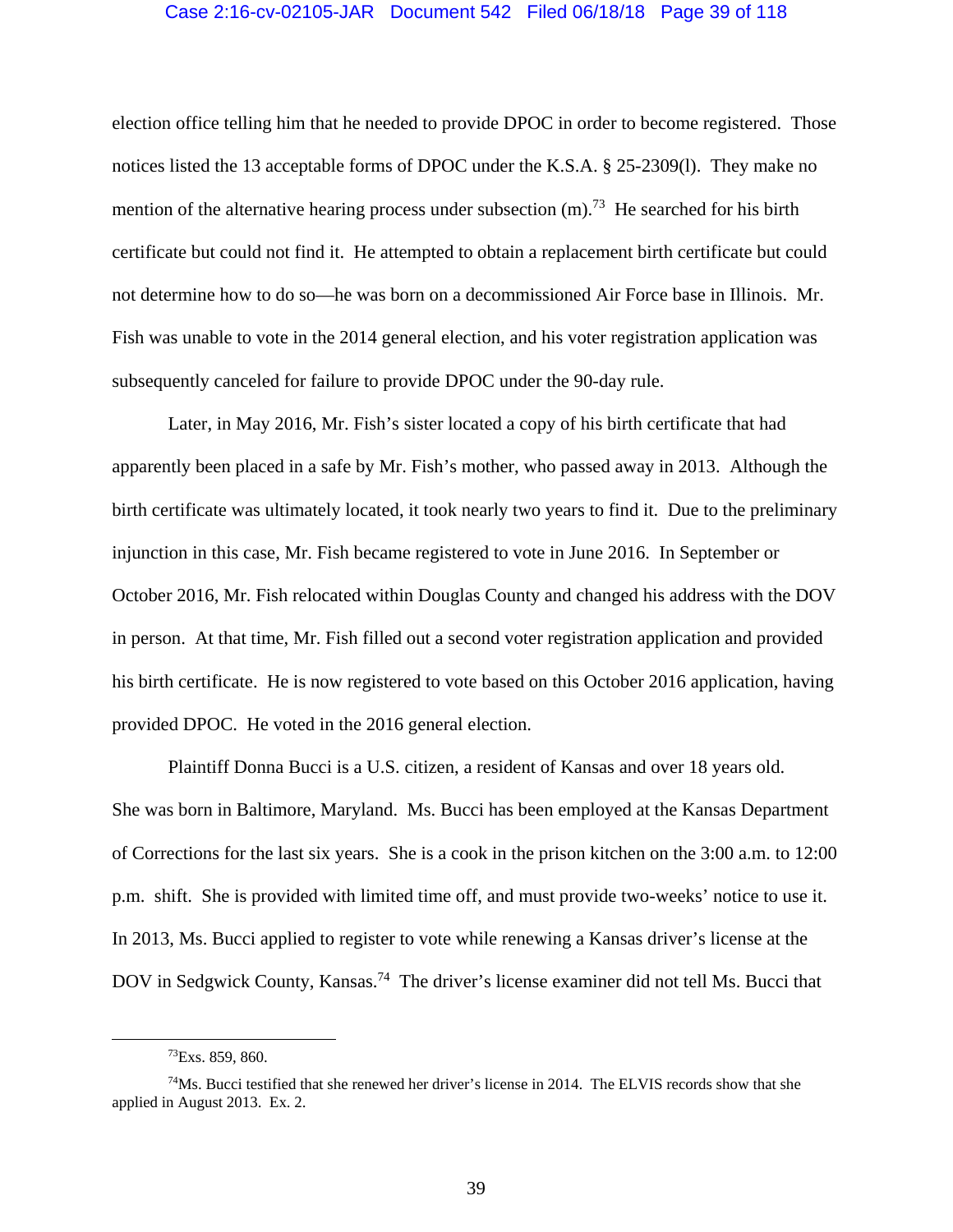### Case 2:16-cv-02105-JAR Document 542 Filed 06/18/18 Page 40 of 118

she needed to provide proof of citizenship, and did not indicate that she lacked any necessary documentation. When she left the DOV, she believed she had registered to vote. Later, she received a notice in the mail informing her that she needed to show a birth certificate or a passport to become registered to vote. It did not include information about how to pursue the hearing process in K.S.A. § 25-2309(m). Ms. Bucci does not possess a copy of her birth certificate or a passport. She cannot afford the cost of a replacement birth certificate from Maryland and she credibly testified that spending money to obtain one would impact whether she could pay rent. Ms. Bucci's voter registration application was canceled for failure to provide DPOC. She could not vote in the 2014 election, but was able to vote in the 2016 election by operation of the preliminary injunction. Ms. Bucci first learned of the alternative hearing procedure when defense counsel informed her of it during her deposition in this case. She testified that it would be hard for her to even participate in a telephonic hearing because she is not allowed to use her cell phone on a work break.

Plaintiff Charles Stricker is a U.S. citizen, a resident of Kansas, and over 18 years old. He was born in Missouri and has lived in Kansas since late 2013, after a period of living in Chicago. Prior to living in Chicago, Mr. Stricker lived in Kansas and was registered to vote in Kansas during that time. He works as a hotel manager in downtown Wichita. Mr. Stricker applied to register to vote while renewing a Kansas driver's license at the Sedgwick County DOV in October 2014. He was told that he had insufficient documentation, and a clerk provided him with a list of documents he needed. Mr. Stricker was attempting to register on the last day of registration before an election, it was so important to him to become registered that he took the day off work to accomplish it. Mr. Stricker rushed home and "grabbed every single document that I could and started shoving them into a file folder to try to get back before the

40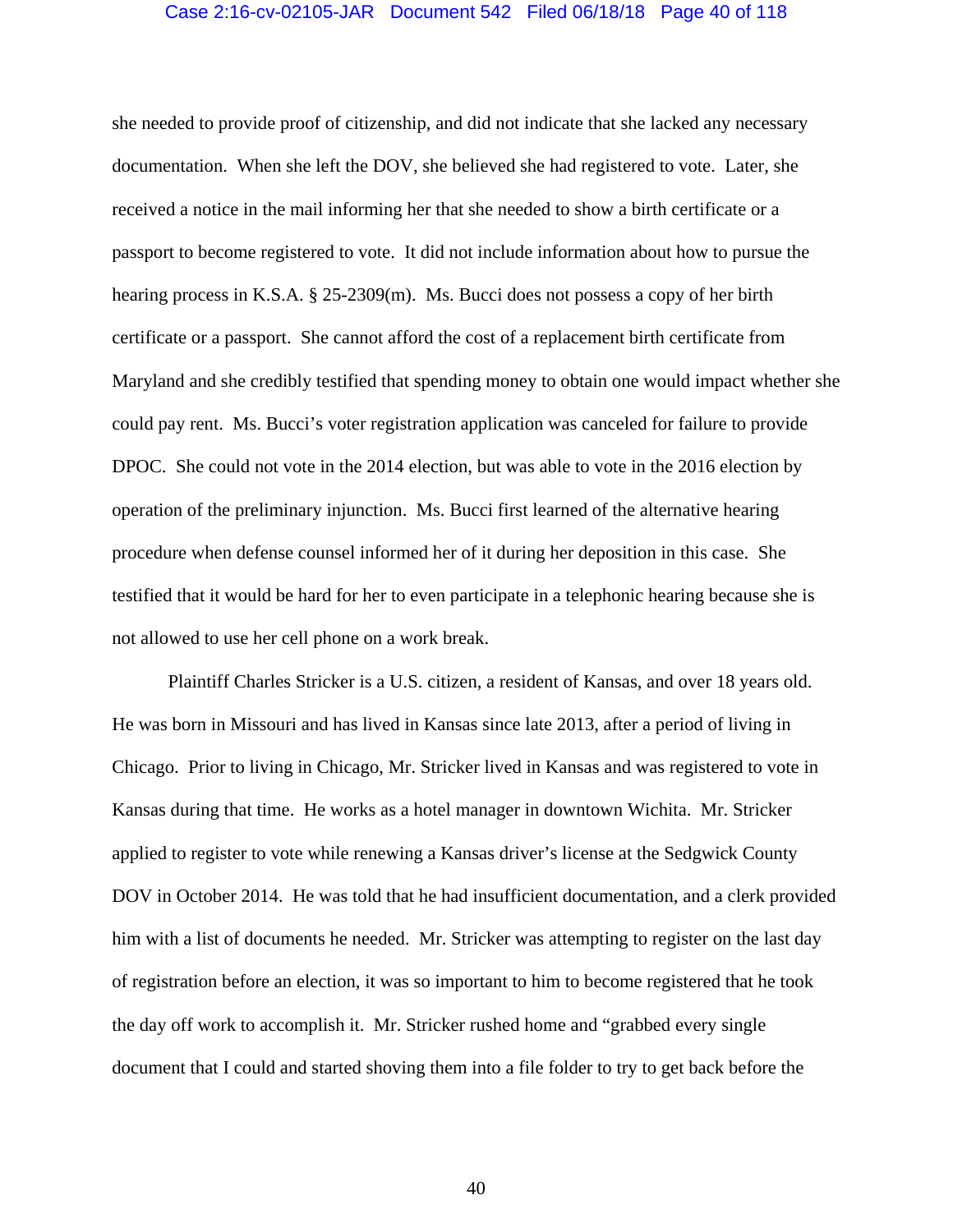### Case 2:16-cv-02105-JAR Document 542 Filed 06/18/18 Page 41 of 118

DMV closed,"<sup>75</sup> including his birth certificate. He made it back to the DOV in time to complete his application, and recalls telling the clerk that he wanted to register to vote. The DOV clerk did not tell him that he needed any further documentation to register. The clerk printed a small receipt for Mr. Stricker and explained to him that it would be his temporary driver's license until he received his license in the mail. He asked the clerk if there was anything else he needed to do, including whether he needed a voting card. The clerk told him nothing more was necessary. He believed that he was registered to vote.

Mr. Stricker attempted to vote in the 2014 midterm election. He presented his driver's license to the poll worker, but she could not find a record of his registration. He was given a provisional ballot to fill out at an open table with another voter. Mr. Stricker testified that he was confused and embarrassed by the experience. Election day was the first time Mr. Stricker learned that he was not registered to vote. He testified that he learned about the DPOC law sometime later through a press report and wondered if it could explain why he was not allowed to vote. He does not recall receiving any notices from Sedgwick County asking him to provide proof of citizenship.

 In 2015, Mr. Stricker's voter registration application was canceled in the ELVIS system. His registration was reinstated by operation of the preliminary injunction on June 22, 2016. At some point in advance of the November 2016 election, Mr. Stricker attempted to check his registration status online and by calling the Sedgwick County election office. The person with whom he spoke told him that it was unclear whether he would be able to vote in the upcoming election because there were legal issues that were still up in the air. When he checked online,

 <sup>75</sup>Doc. 502, Trial Tr. at 68:20–25.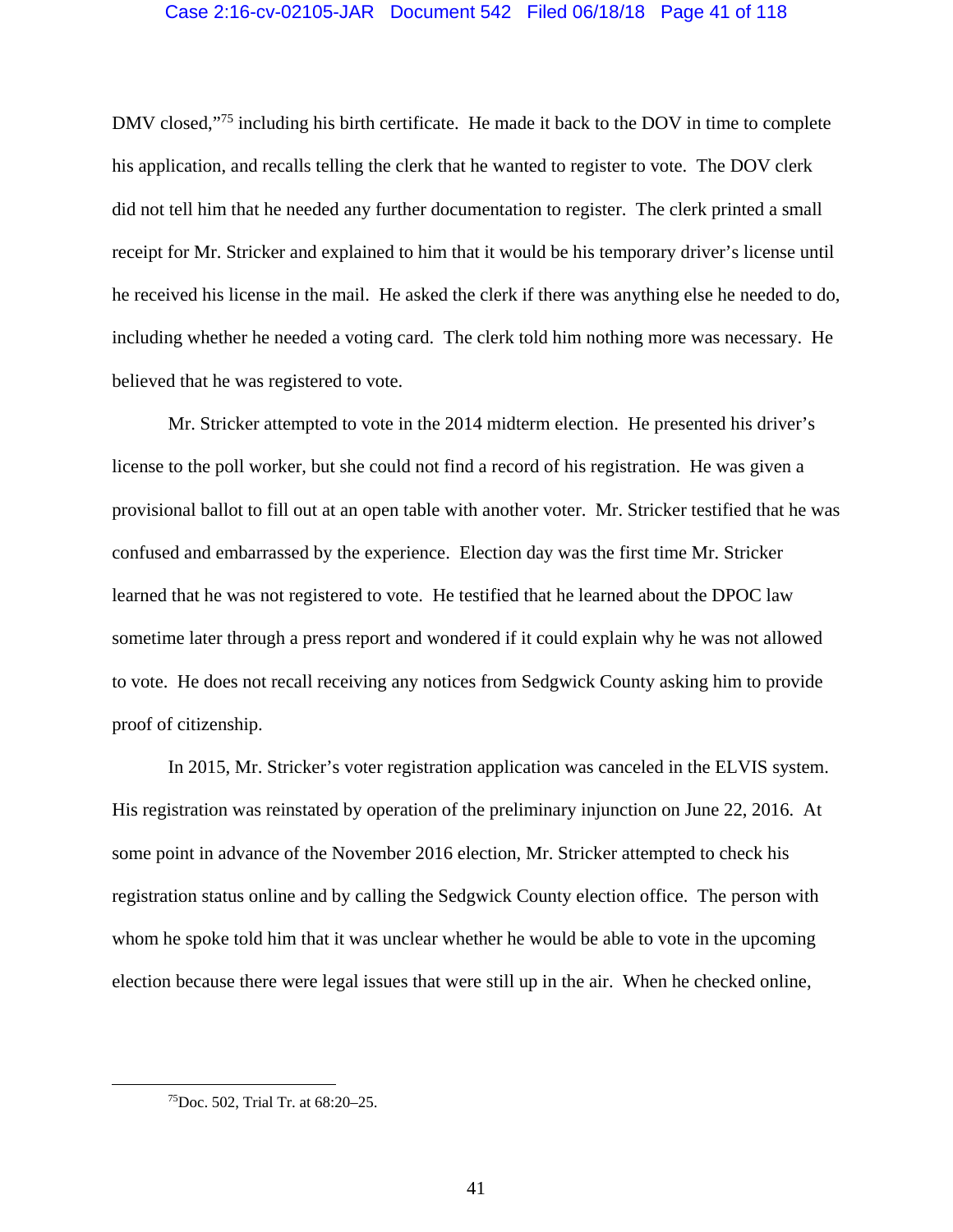there was no record of his registration. On October 26, 2016, the Sedgwick County Election

Office sent Mr. Stricker a "Notice of Voter Registration Status."76 It states:

This notice is to inform you that you have been granted full voter registration status in Kansas and that you are qualified to vote in all official elections in which voters in your precinct are eligible to participate.

According to Kansas Statutes Annotated 25, 2309(l), any person registering to vote for the first time in Kansas on or after January 1, 2013, must provide evidence of United States citizenship along with the registration application in order to be granted full registration status.

Our records indicate that you submitted a voter registration application during the above-mentioned time period, but you did not provide evidence of your U.S. citizenship. We have since received information from the Kansas Department of Health and Environment's Office of Vital Statistics indicating that you have a Kansas birth certificate on file. Based on that determination, your registration status is deemed complete, and we have granted you full voter registration status.<sup>77</sup>

This notice was signed by Tabitha Lehman, the Sedgwick County Election

Commissioner. Ms. Lehman testified that, despite Fed. R. Evid. 615 being invoked at the beginning of trial, she read media reports about the trial, including reports of Mr. Stricker's testimony. She testified that ELVIS records indicate Mr. Stricker is active and "fully registered," and that after reviewing his file prior to her testimony, she believes that the notice he received erroneously referenced his Kansas birth certificate, when in fact his citizenship document was in the DOV's database. She testified that in October 2016, just prior to the election, her office had not updated the generic notice sent to applicants whose DPOC was verified by the county to include the DOV database check, a policy that had changed in May 2016. Therefore, between

 $76$ Ex. 838 at 9.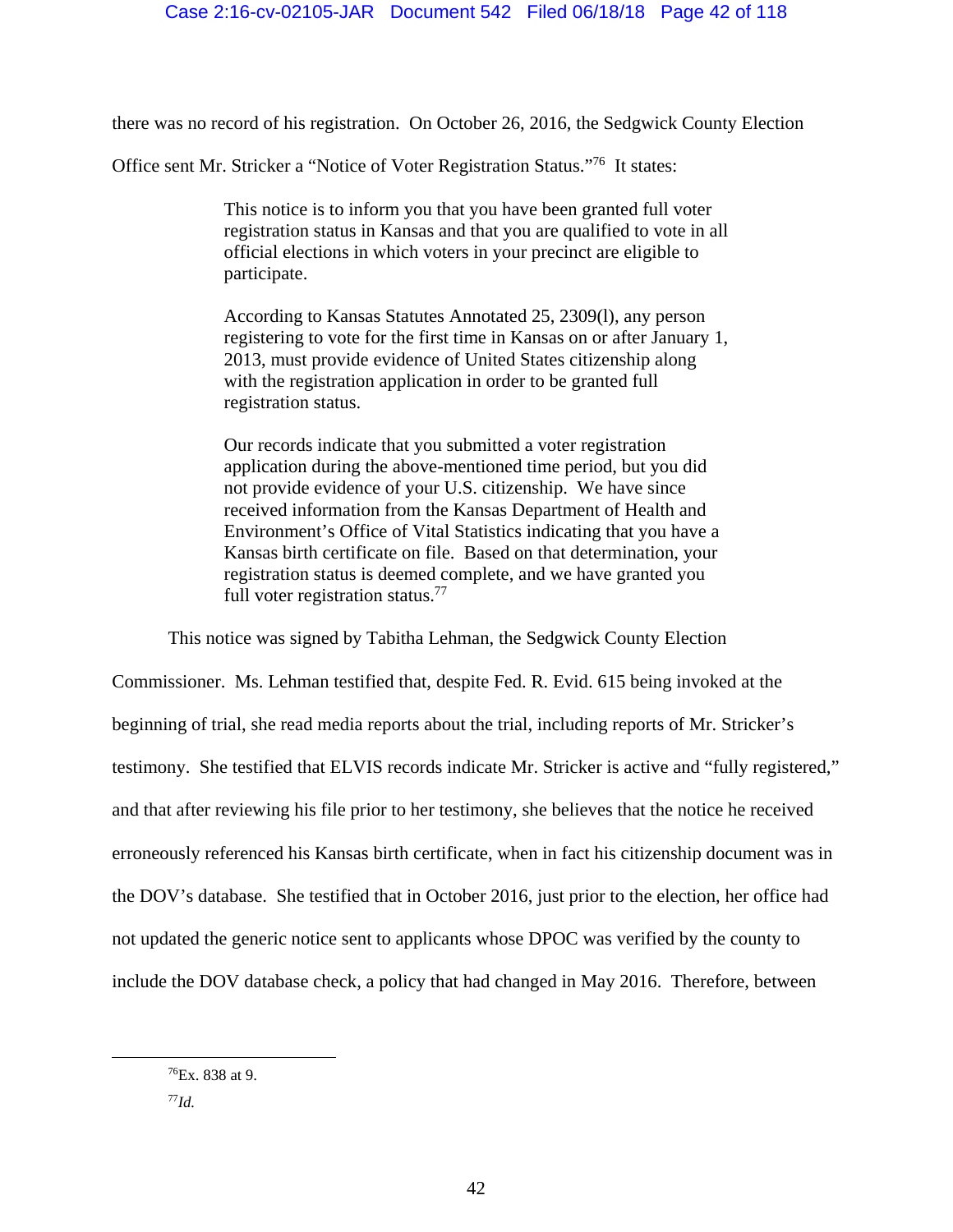### Case 2:16-cv-02105-JAR Document 542 Filed 06/18/18 Page 43 of 118

May 2016 when the DOV policy went into effect, and the 2016 election, Sedgwick County—the second largest county in the State—was apparently sending out erroneous and confusing notices to individuals stating that citizenship was confirmed through the department that maintains Kansas birth certificates, when in fact that was not true.

Plaintiff Thomas Boynton is a U.S. citizen, a resident of Kansas, and over 18 years old. He was given a code of "suspense" in ELVIS for failure to provide DPOC. He moved to Kansas for the first time in July 2014 to begin teaching as a professor of English at Wichita State University. In August 2014, Prof. Boynton attempted to register to vote at a DOV in Wichita. He recalls being asked if he would like to register to vote, and responded that he did. Prof. Boynton brought several documents with him that he suspected he might need to obtain a driver's license, including his Illinois birth certificate. He does not recall which documents he specifically showed the clerk, but he produced the documents the clerked requested during the transaction. The DOV clerk did not tell him that he did not have the necessary documentation to register to vote, and when he left the DOV, Prof. Boynton understood he was registered to vote. He went to his polling place in November 2014, but the poll worker told him that his name was not on the rolls and offered him a provisional ballot. He was surprised to learn for the first time that his registration had not been completed at the DOV.

In December 2014 or January 2015, Prof. Boynton received a notice in the mail informing him that he would need to submit DPOC to complete the voter registration process. It did not advise him about the hearing process under K.S.A. § 25-2309(m). Prof. Boynton was frustrated upon receiving this notice, believing that he had registered before the November 2014 election, and understanding that his provisional ballot had not been counted. He was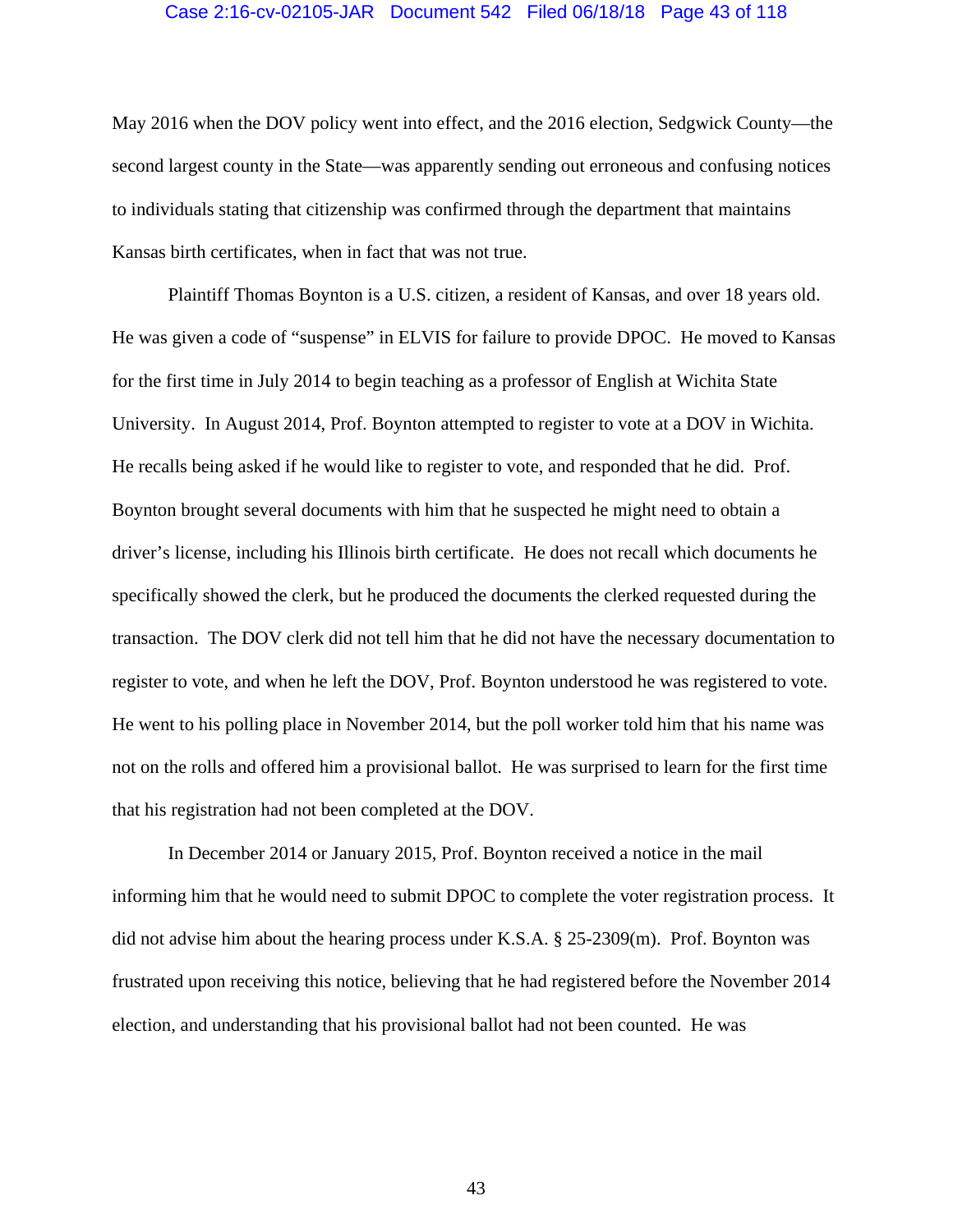### Case 2:16-cv-02105-JAR Document 542 Filed 06/18/18 Page 44 of 118

disappointed and irritated upon learning that his vote did not count. Voting is important to him and he had regularly voted in federal elections up until that point.

Prof. Boynton visited the DOV two times in 2015 to obtain replacement driver's licenses. Both times he declined when the clerk asked him if he wanted to register to vote. He testified that he was dissuaded from registering after his 2014 attempt failed. "I thought to myself, this doesn't seem to be the kind of process that leads to me being successfully registered, so I might as well just save myself the effort and say no this time  $\ldots$ ."<sup>78</sup>

Prof. Boynton's ELVIS file shows that a certified United States birth certificate was submitted on August 4, 2014, contradicting Mr. Caskey's testimony that Prof. Boynton did not apply to register to vote until November 4, 2014, Election Day. On November 5, 2015, Prof. Boynton's voter registration application was canceled. According to Mr. Caskey, the SOS found a citizenship document through the DOV web portal after access had been granted in 2016. The fact that the web portal located a citizenship document—likely the birth certificate he took to the DOV that day—supports Prof. Boynton's testimony that he in fact applied to register to vote in August 2014. His ELVIS record now shows that he is active based on the citizenship document the SOS office located on June 20, 2016, after this Court issued its preliminary injunction.

Plaintiff Douglas Hutchinson is a U.S. citizen, a resident of Kansas, and over 18 years old. Mr. Hutchinson applied to register to vote while renewing a Kansas driver's license at a Johnson County DOV in 2013. His application was suspended for failure to provide DPOC and it was ultimately canceled on January 27, 2016. He was later registered by operation of this Court's preliminary injunction order. On July 30, 2016, his status changed to active after he

 <sup>78</sup>Doc. 503, Trial Tr. at 270:7–11.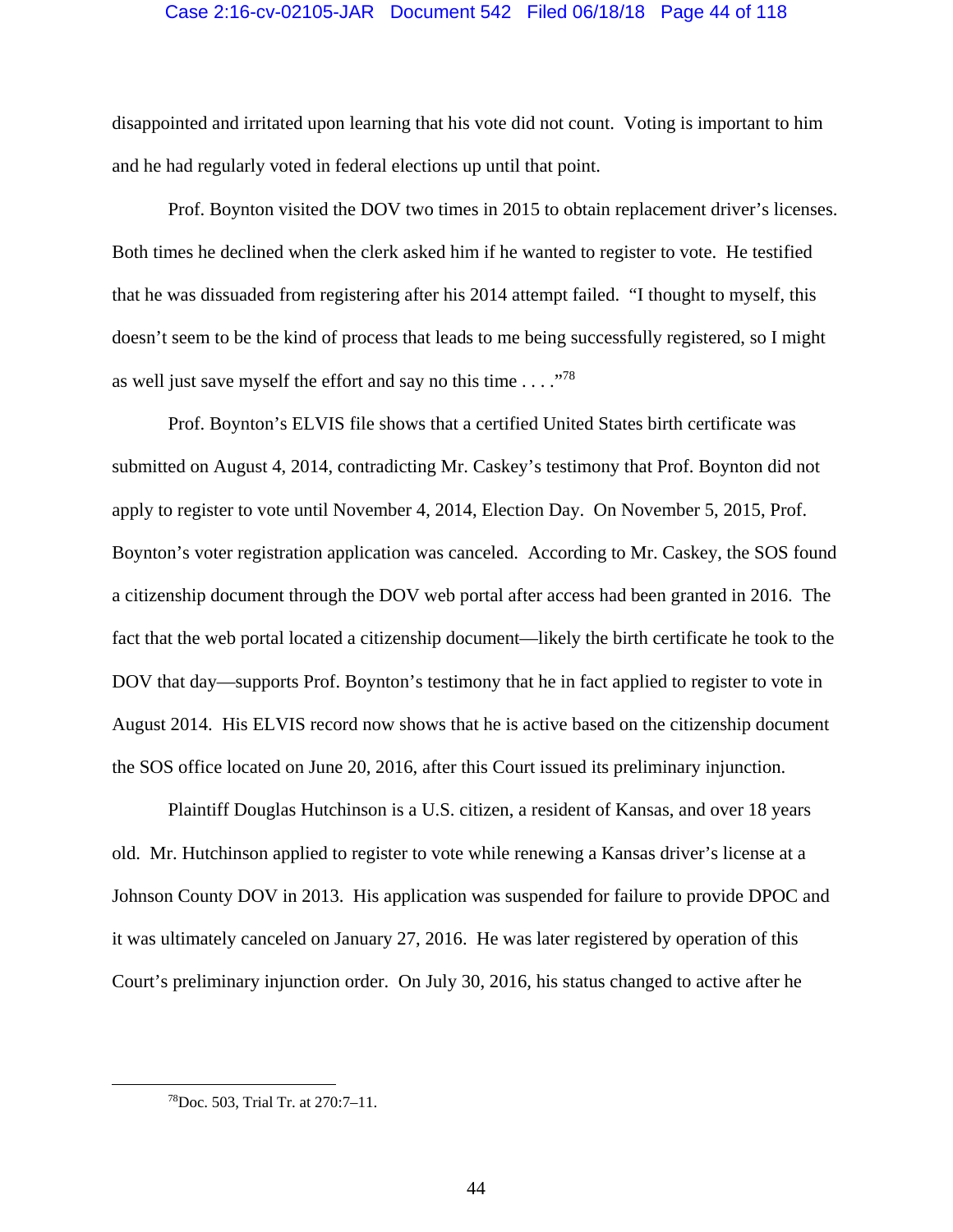### Case 2:16-cv-02105-JAR Document 542 Filed 06/18/18 Page 45 of 118

submitted DPOC at the Johnson County Election Office and is now considered "fully registered."

Plaintiff Parker Blake Bednasek is a United States citizen over the age of 18, who moved to Kansas in August 2014 to attend school at the University of Kansas ("KU"). Plaintiff was born in Oklahoma. His parents, who live in Texas, possess his Oklahoma birth certificate. Prior to moving to Kansas, Mr. Bednasek was registered to vote in Tarrant County, Texas. In the fall of 2015, Mr. Bednasek volunteered with the Kansas Democratic Party. Through this work, he discussed the issue of voter registration, including the DPOC law, with the party's field and political director. He canceled his Texas voter registration on December 3, 2015. On December 4, 2015, Mr. Bednasek applied to register to vote in person at the Douglas County Election Office. He did not provide DPOC for two reasons: (1) he did not physically possess DPOC at the time of application; and (2) he does not agree with the law requiring DPOC. The Douglas County Clerk's Office accepted Plaintiff's application, but deemed it incomplete for failure to submit DPOC. Mr. Bednasek received two or three letters from the Douglas County election office, informing him that he needed to provide his DPOC and advising him that he had been placed on a 90-day waiting list. Plaintiff's voter registration application was canceled on March 4, 2016 under K.A.R. § 7-23-15.

Since the DPOC law was passed, 6 individuals have applied for a hearing under § 25- 2309(m) with the State Election Board. One of these individuals, Ms. Jo French, lost her birth certificate after moving several times. She testified about the lengthy and burdensome process of registering to vote without a citizenship document. Ms. French's many encounters with the SOS's office led her to characterize her relationship with former-Deputy SOS Eric Rucker as a friendship. She testified that she hoped her testimony would make Defendant "look good." But her testimony contradicted Defendant's position that the DPOC requirement is not burdensome. As she testified,

45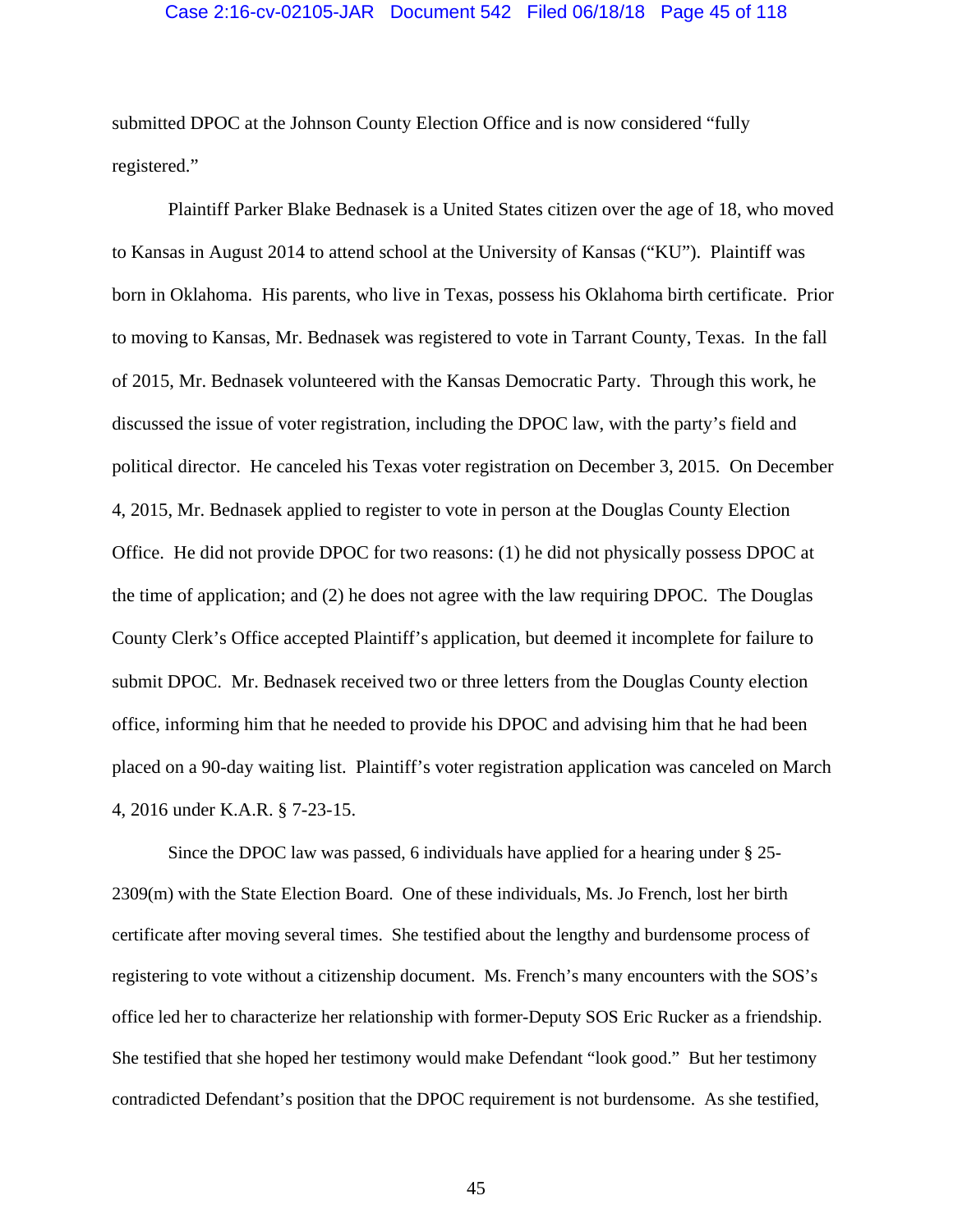### Case 2:16-cv-02105-JAR Document 542 Filed 06/18/18 Page 46 of 118

Ms. French's first of many hurdles was to pay \$8 for the State of Arkansas to search for her birth certificate to prove that it did not exist, even though she already knew did not exist because she had requested it twice before. Second, she had to collect documents with the help of several other people—her baptismal record through an old friend in Arkansas and school records from her old school district in Arkansas. Third, she spoke with Mr. Rucker, who in turn reached out to her friends and cousin to vouch for her citizenship. Fourth, Ms. French relied on a friend to drive her 40 miles to the hearing; it was difficult for her to drive because she had recently had knee replacement surgery.

Ms. French's hearing before the State Election Board lasted 30 to 35 minutes and was attended by Defendant, the Lieutenant Governor, and a representative from the Kansas Attorney General's office. Also present were members of the media. The entire process from application to the date of her hearing took more than five months. After the hearing, Ms. French was interviewed, and stated: "I just thought it was strange that I had to go through this procedure to be able to vote. And any other state, you go in, throw down your driver's license and that gives you the right to vote. So this was totally off the wall for me. . . . I don't look funny. I don't talk funny, I've been here all my life."<sup>79</sup>

The hearing records contain information on the other four individuals who availed themselves of the hearing process. One established citizenship through a hearing and was represented by retained counsel. Another individual, Mr. Dale Weber, stated that he did not possess DPOC and that procuring such a document would be cost-prohibitive. The State Election Board ultimately accepted an affidavit that Mr. Weber executed on his own behalf as proof of his citizenship, attesting that he had been born on a military base and was a U.S. citizen.<sup>80</sup> The State

 <sup>79</sup>Doc. 511, Trial Tr. at 1421:16–1422:11.

 $80$ Ex. 150. The State Election Board orders and records from these § 25-2309(m) hearings were produced to Plaintiffs for the first time during trial.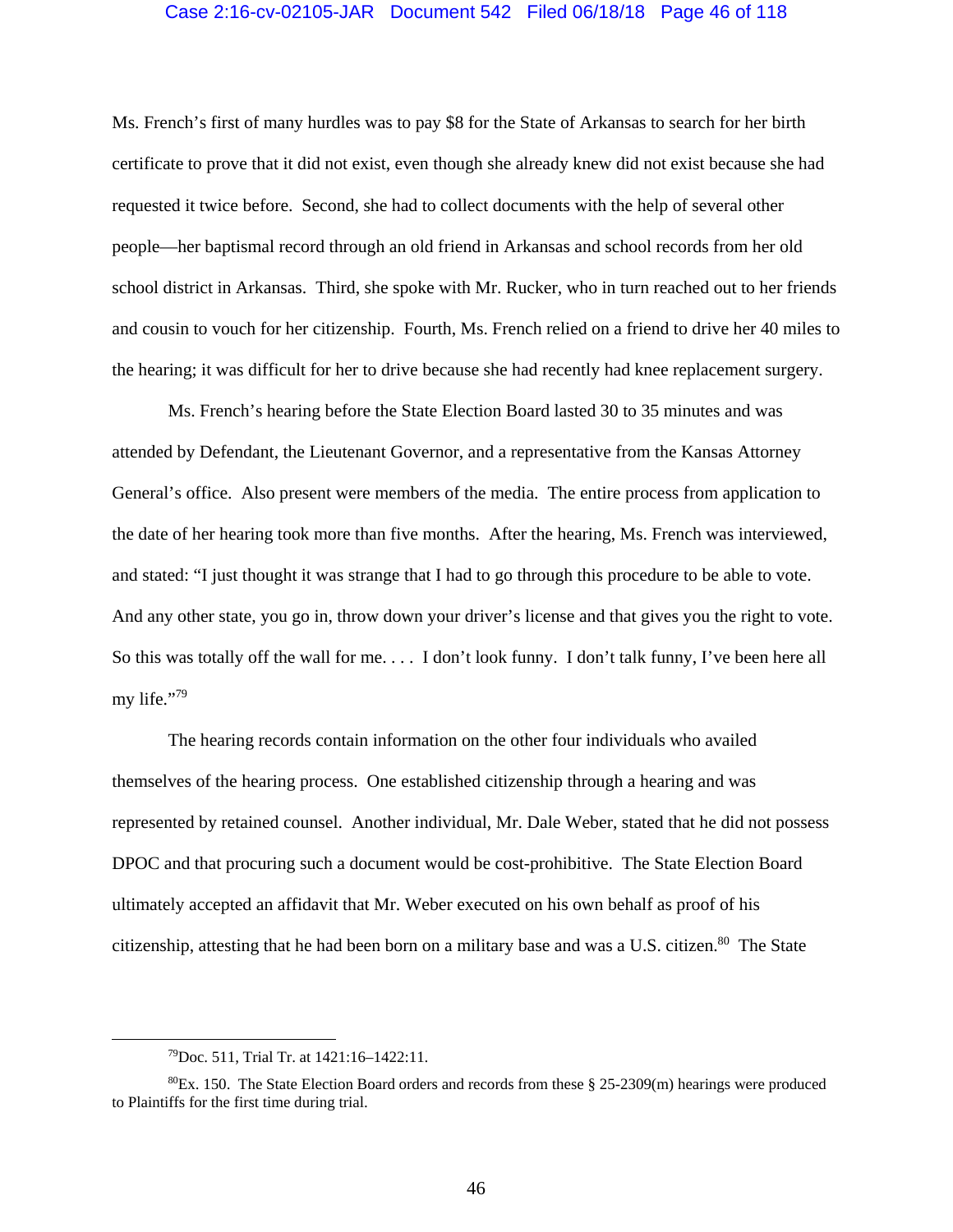### Case 2:16-cv-02105-JAR Document 542 Filed 06/18/18 Page 47 of 118

Election Board apparently found that Mr. Weber's mere attestation was sufficient to establish his citizenship.

# *D. Noncitizen Registration in Kansas Before and After the DPOC Law*

# **1. Empirical Cases of Noncitizen Registration or Attempted Registration**

Pretrial, Defendant stipulated that it had confirmed instances of 127 noncitizens who either registered to vote, or attempted to register to vote since 1999, based on data collected from Mr. Caskey and Tabitha Lehman, the Sedgwick County Election Officer. Of the 127 individuals identified by Mr. Caskey and Ms. Lehman, 43 had successfully registered to vote, and 11 have voted. 88 are motor-voter applicants, 25 of whom successfully registered to vote; 5 have voted.

 At trial, Mr. Caskey asserted that his office had uncovered 129 instances where noncitizens had registered or attempted to register to vote. But the documentary evidence does not fully support this testimony. The underlying ELVIS records reveal that many of these instances are a result of false positive matches, confusion, or administrative error by either the county election office or a driver's license examiner. At trial, Defendant submitted evidence of: (1) 38 incidents of noncitizen registration or attempted registration in Sedgwick County;<sup>81</sup> (2) 79 possible incidents of noncitizen registration by comparing the voter rolls with the DOV's list of TDL holders; ${}^{82}$  and (3) 3 noncitizens who were found because they stated on juror questionnaires that they were noncitizens.<sup>83</sup>

 Ms. Lehman testified about the first category, based on a spreadsheet she helped maintain for several years, reflecting incidents of noncitizen registration in Sedgwick County. She did not

 ${}^{81}Ex.$  1133 (updated January 2018).

<sup>82</sup>Doc. 507, Trial Tr. at 752:23–753:5.

<sup>83</sup>*Id.* at 753:9–755:12. Mr. Caskey testified that his office has received additional unsubstantiated reports of noncitizen registration from members of the public and county election offices, but he could not identify any specific instance of noncitizen registration through such an informal report.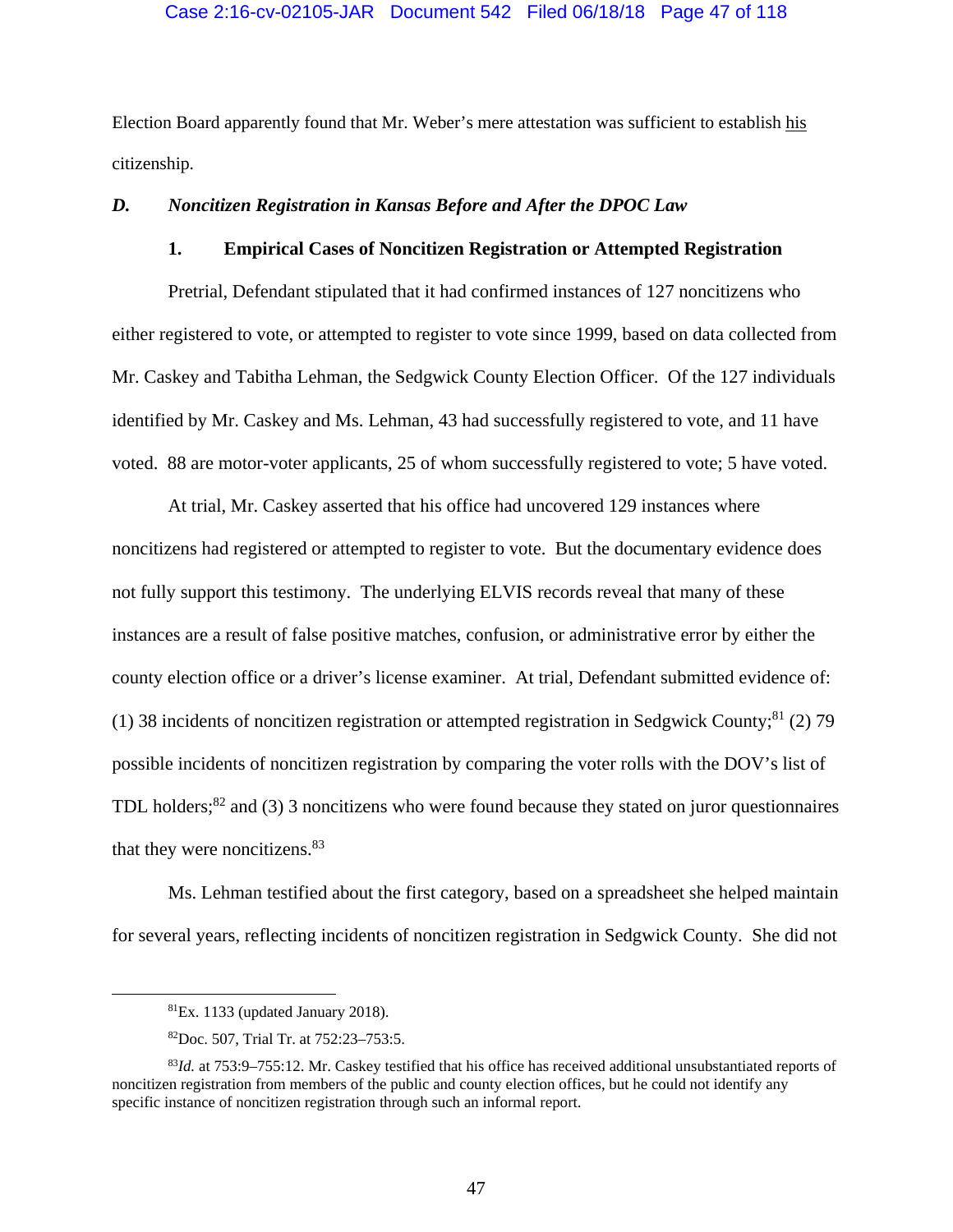## Case 2:16-cv-02105-JAR Document 542 Filed 06/18/18 Page 48 of 118

create the spreadsheet; it was created by and is now maintained by the SOS's Office. The spreadsheet was last updated in January 2018, reflecting 38 incidents of noncitizen registration or attempted registrations going back to 1999, 18 of whom successfully registered to vote between 1999 and 2011, 5 of whom voted. The other 13 were on the voter rolls for extended periods of time, but never voted. Between 2013 and November 2016, the spreadsheet reflects 16 noncitizens who attempted to register to vote. And the spreadsheet reflects 4 individuals who are now citizens, but had been held in suspense because they applied to register to vote before becoming naturalized citizens. Because these 4 applied to register after the DPOC law passed, they were registered to vote pursuant to the Court's preliminary injunction order. Most of the individuals on this spreadsheet were discovered during naturalization ceremonies held in Wichita, Kansas, which members of Ms. Lehman's office regularly attend to help register to vote newly-naturalized citizens.

 The ELVIS records for many of the individuals on the Lehman spreadsheet demonstrate instances of applicant confusion and administrative error. For example, one individual listed an "A-number" in the field for "Naturalization number (if applicable)" on the voter registration form.<sup>84</sup> Another individual voted four times between 2004 and 2008, but stated that she "was a permanent resident of the U.S. and did not know she wasn't allowed to vote until after 2008 when one of her friends told her she couldn't, she then stopped voting."<sup>85</sup>

The records for several "attempted registrations" on this spreadsheet are in fact instances where a noncitizen applicant did not intend to register to vote. One person Ms. Lehman lists as an attempted registrant on January 1, 2014, indicated to the DOV that she was not a citizen, but

 <sup>84</sup>Ex. 143 at 29.

<sup>85</sup>Exs. 1133 at 1, 1205.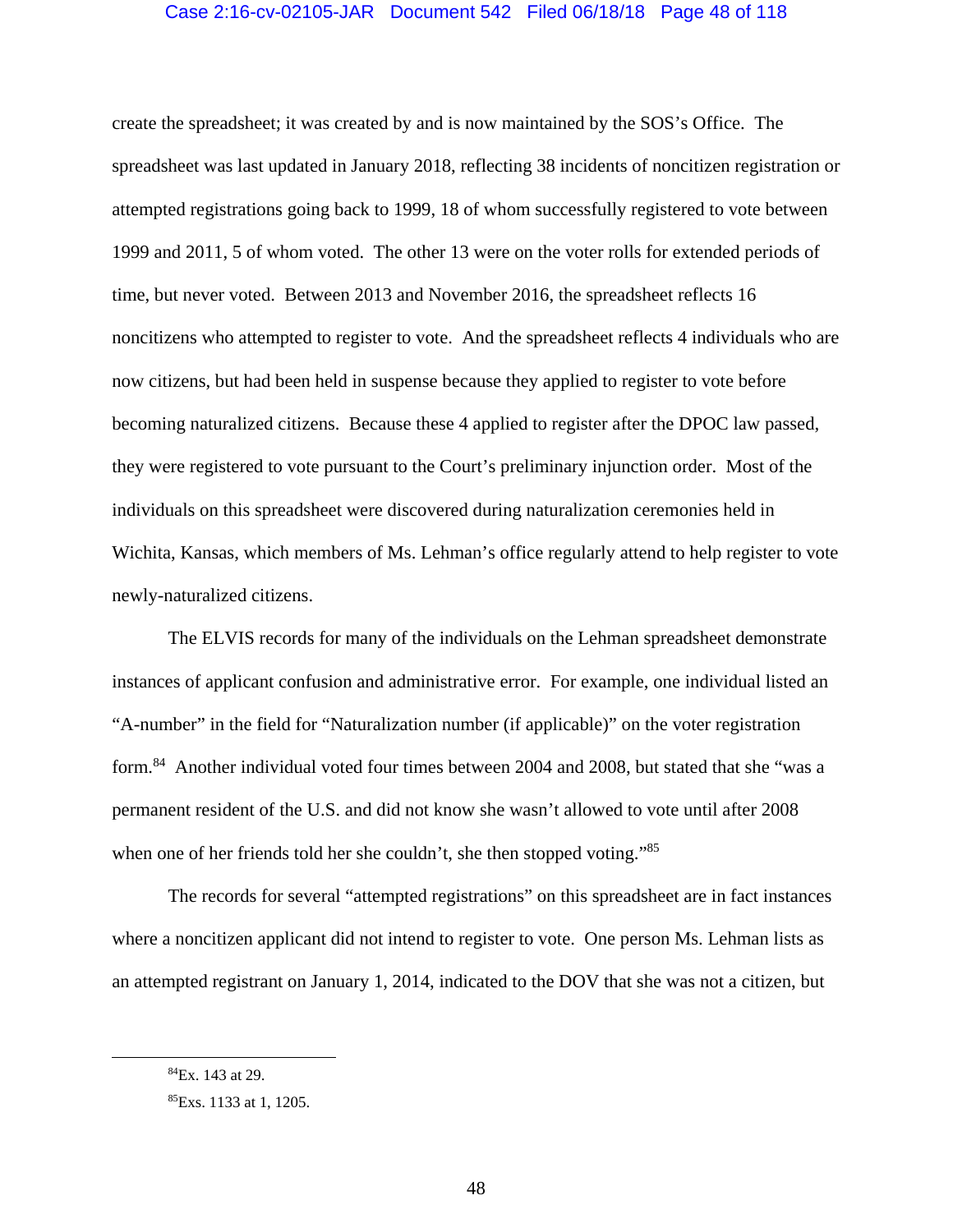#### Case 2:16-cv-02105-JAR Document 542 Filed 06/18/18 Page 49 of 118

the DOV processed the voter registration application anyway. In fact, Ms. Lehman had an email exchange about this applicant with former election director Brad Bryant, who stated, "I just wish DMV would not register people who they know to be noncitizens."<sup>86</sup> This applicant also wrote to the DOV "Please put in the record that I am not a citizen. I cannot vote." She underlined "am not" and "I cannot vote."<sup>87</sup>

Another applicant indicated to the DOV that she was not a citizen, but the DOV nonetheless processed the application. This applicant "came into the office w/a POC notification letter and stated that her registration was a mistake on the part of the DMV when she renewed her license. She is not a U.S. citizen. She filled out a [c]ancellation form."<sup>88</sup> Another applicant replied in the negative when the DOV clerk asked if she was a United States citizen and produced a "Resident Alien" card, yet the DOV submitted an application, prompting the applicant to request cancellation. There are also two examples of voter registration forms being submitted to the county election office despite the applicants' failure to answer the question, "Are you a citizen of the United States of America" on the form.

Ms. Lehman personally transmitted to Defendant an application that had checked "no" to the citizenship question on the form. Ms. Lehman disingenuously testified that this "would be a case where it would be something anomalous to report up. . . . I think it's a dicey one so I send it on."89 The Court does not find this testimony credible. Ms. Lehman testified that she is one of four county election commissioners directly appointed by Defendant, and that she reports directly to him. She stated that her office was charged with helping determine instances of

 <sup>86</sup>Ex. 22.

 ${}^{87}Ex.99$  at 4.

<sup>88</sup>Ex. 101 at 4; Ex. 1133 at 5.

<sup>89</sup>Doc. 505, Trial Tr. at 529.18–530:22.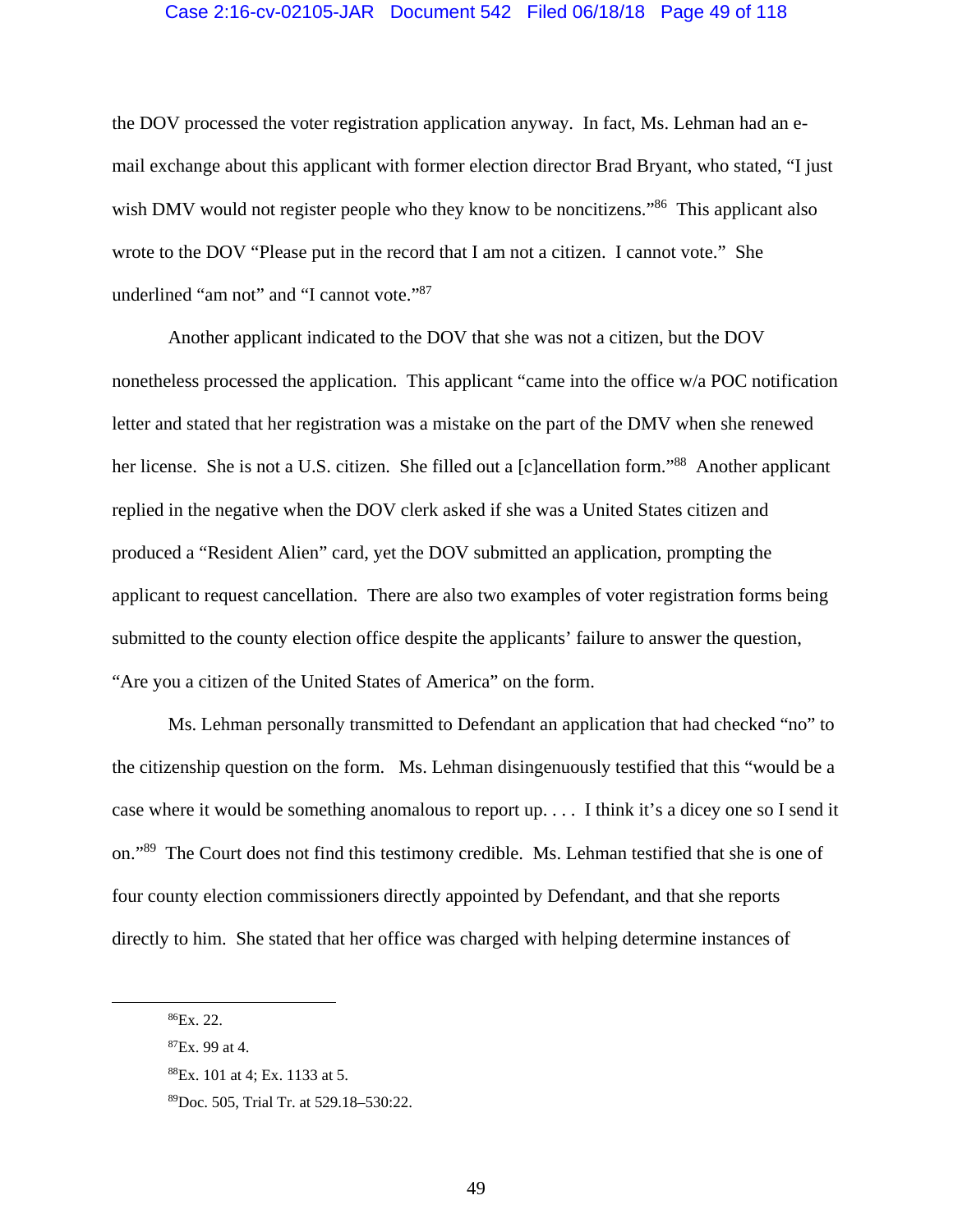#### Case 2:16-cv-02105-JAR Document 542 Filed 06/18/18 Page 50 of 118

noncitizen registration, and that when they "see something they suspect" could be noncitizen registration, her staff reports that to her, and she in turn reports it to Defendant. It appears that Ms. Lehman was either instructed or took it upon herself to pass along to Defendant even noncolorable attempts at noncitizen registration caused by State employee oversight or lack of training, rather than deliberate attempts to register to vote.

For his second category of empirical evidence, Defendant identified 79 instances of purported noncitizen voter registration by comparing a list of TDL holders generated by the DOV, with the voter rolls. Mr. Caskey testified that he compared these lists 4 times, in 2009, 2011, 2016, and 2017. Plaintiffs' expert Eitan Hersh was retained to conduct his own matching analysis of these two lists. Dr. Hersh is an expert in voter registration records and matching analysis. He is a tenured professor of political science at Tufts University, whose academic research is focused on studying large-scale individual databases, such as the ELVIS system, and matching those databases to other sources of individual-level data. The Court finds Dr. Hersh qualified, and that his testimony was credible as to the significance of Mr. Caskey's TDL list matches. Dr. Hersh conducted an extensive and thorough matching analysis, which is fully set forth in his report. He found that of the 79 individuals matched by Mr. Caskey, only 14 successfully registered to vote, and 12 had the "CITZ" code in their ELVIS records at some point, indicating they applied to register to vote and were suspended or canceled for lack of DPOC.<sup>90</sup> Therefore, of these 79 individuals, 26 either successfully registered to vote or were stopped from registering under the DPOC requirement. One of these 26 individuals voted. Nine

 $^{90}$ Ex. 107 at 3 (showing 11 matches in "Active" status, and 3 matches in "inactive" status and 12 matches with the "CITZ" code).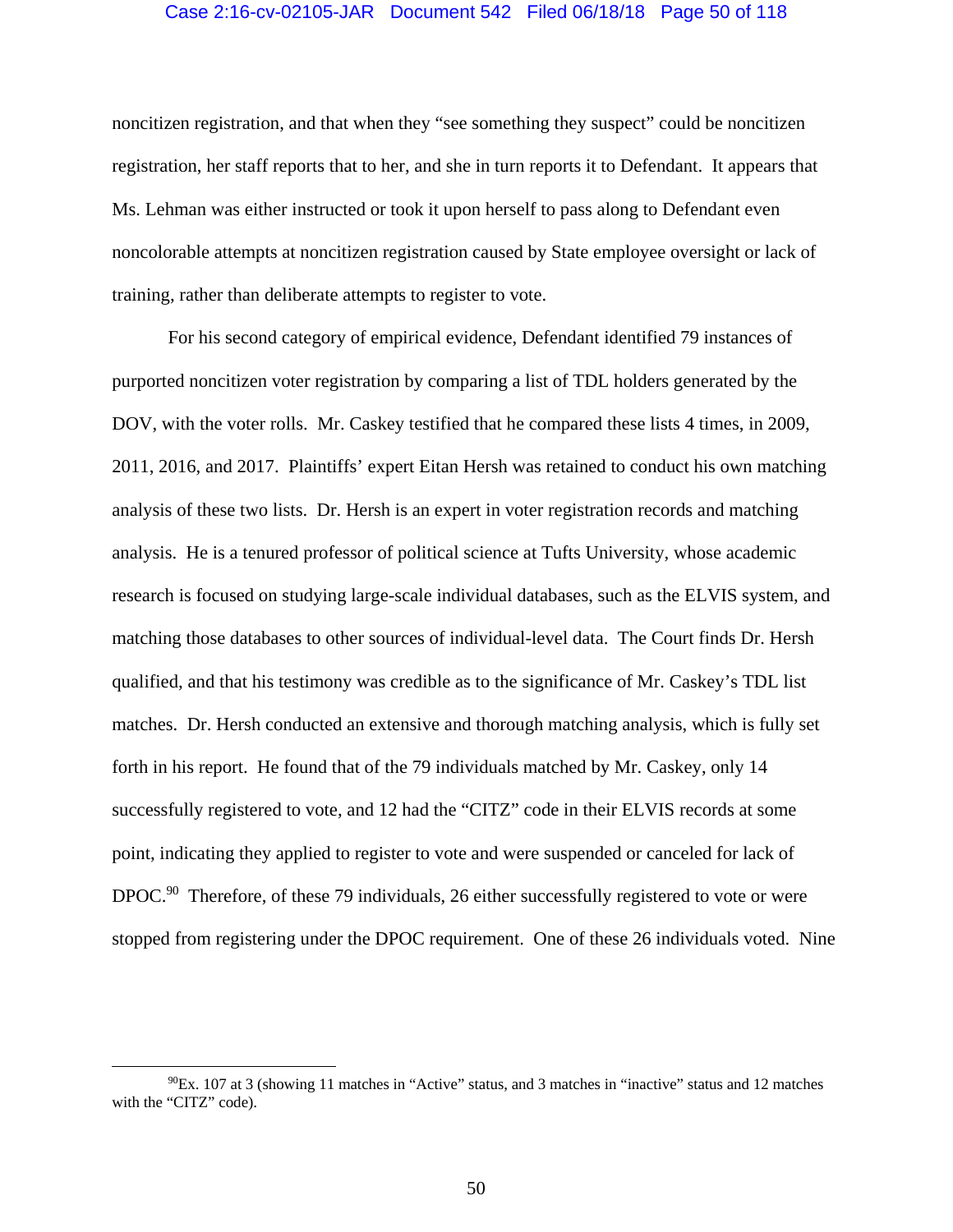#### Case 2:16-cv-02105-JAR Document 542 Filed 06/18/18 Page 51 of 118

of the 79 individuals successfully registered to vote at a DOV, 1 of whom had a "CITZ" code at some point. $91$ 

Moreover, as Dr. Hersh testified, Mr. Caskey's TDL matches to the voter file do not necessarily represent cases of noncitizen registration or attempted registration. Even where there are correct matches, as with the 79 individuals identified by both Mr. Caskey and Dr. Hersh, it is possible a person could obtain a TDL and later naturalize prior to registering to vote. Dr. Richman agreed with Dr. Hersh, testifying that a person is not necessarily a noncitizen simply by virtue of appearing in the TDL file. Thus, Defendant has not demonstrated that all 79 individuals matched on the TDL list were noncitizens at the time they registered to vote.

Giving full credit to Mr. Caskey's evidence that 3 noncitizens were discovered to be registered voters through juror questionnaires, and ignoring evidence that several of the Lehman spreadsheet applicants were confused about whether they had the right to register to vote, and/or State employees submitted their applications despite having knowledge that they were noncitizens, the evidence shows that 67 noncitizen individuals registered to vote under the attestation regime, or attempted to register after the DPOC law was passed. Of these, 39 successfully registered to vote despite the attestation requirement,  $92$  and 28 noncitizens attempted to register to vote after the DPOC law was passed but were thwarted by operation of that law. Extrapolating percentages based on these numbers, the total number of confirmed noncitizens who successfully registered to vote between 1999 and 2013 is .002% of all registered voters in Kansas as of January 1, 2013. Of the estimated  $115,500$  adult noncitizens in Kansas,  $93 \cdot 06\%$ 

91*Id.*

 $92$ Included in this number are the 4 noncitizens listed on the Lehman spreadsheet who apparently registered to vote after the Court's preliminary injunction became effective.

<sup>93</sup>*See* Ex. 958 at 28 (citing the American Community Survey's 5-year estimate of the noncitizen population in Kansas).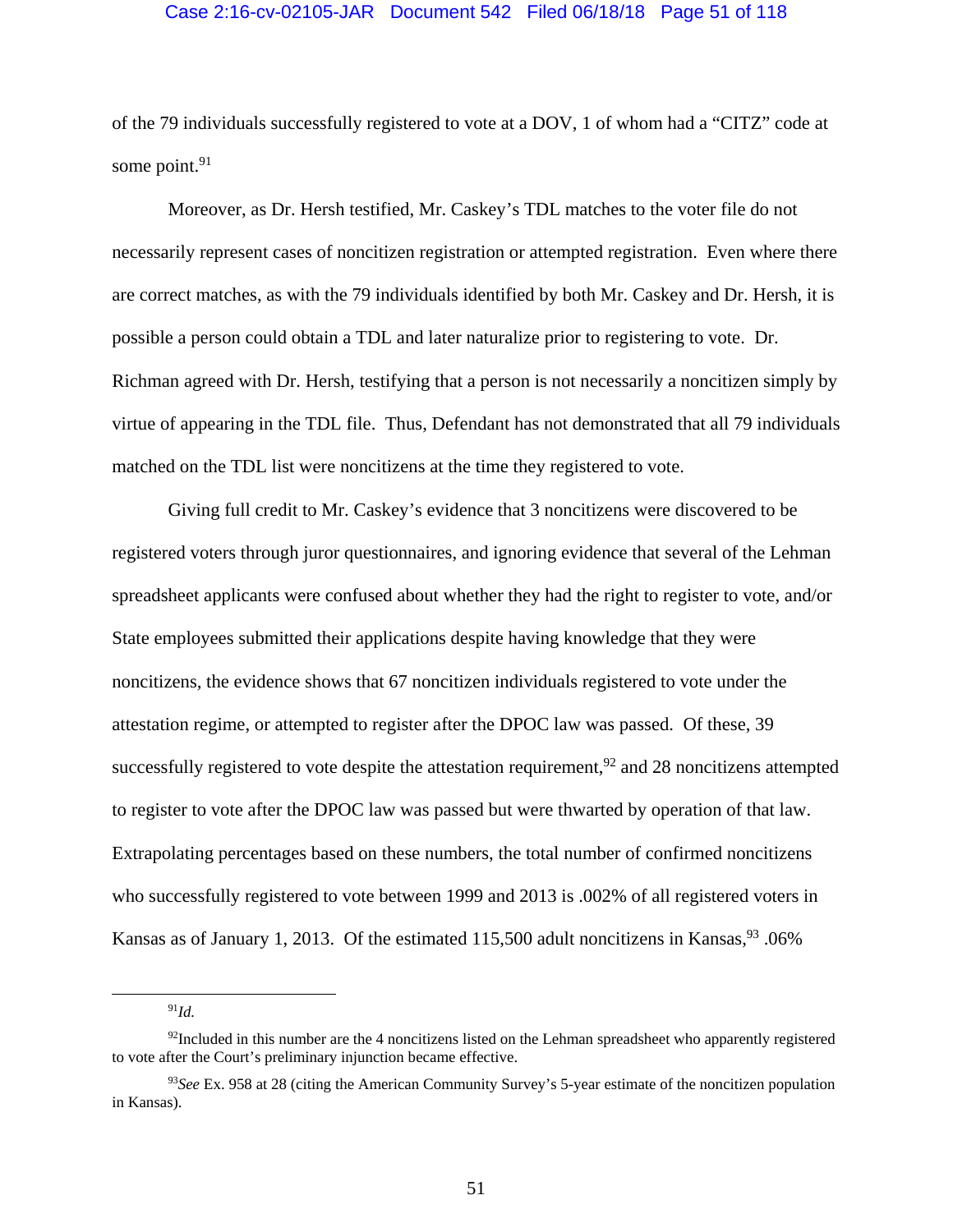### Case 2:16-cv-02105-JAR Document 542 Filed 06/18/18 Page 52 of 118

have successfully registered or attempted to register to vote since 1999. And, the number of attempted noncitizen registrations since the DPOC law became effective in 2013 is .09% of the total number of individuals canceled or suspended as of March 31, 2016, for failure to provide DPOC.

## **2. Expert Testimony Regarding Incidents of Noncitizen Registration in Kansas**

The Court admitted in part the expert opinion and testimony of Defendant's expert Hans von Spakovsky in the areas of elections, election administration, and voter fraud. Mr. von Spakovsky is a senior legal fellow at The Heritage Foundation, "a think tank whose mission [is to] formulate and promote conservative public policies."94 He is an adjunct, non-tenured professor at the Law School of George Mason University. He has never testified as an expert witness before and has published no peer-reviewed research on any subject. Notably, Mr. von Spakovsky could not identify any expert on the subject of noncitizen voter registration. The methodology Mr. von Spakovsky utilized in his expert report entailed collecting information on prosecutions, and various other reports of noncitizens voting and summarizing that information.

 Mr. von Spakovsky opined that there is a problem with noncitizen voter registration and that attestation is not sufficient to prevent noncitizens from registering to vote. These opinions are premised on his assertion that any time a noncitizen registers to vote, regardless of that person's intent, it defrauds the votes of legitimate citizens. In his view, the numbers of individuals held in suspense or canceled under the Kansas DPOC law is irrelevant because those individuals could become fully registered with effort. Although he could provide no example of a noncitizen vote affecting the outcome of a close election, he opines that the mere possibility of

 <sup>94</sup>Doc. 509, Trial Tr. at 1099:25–1100:2.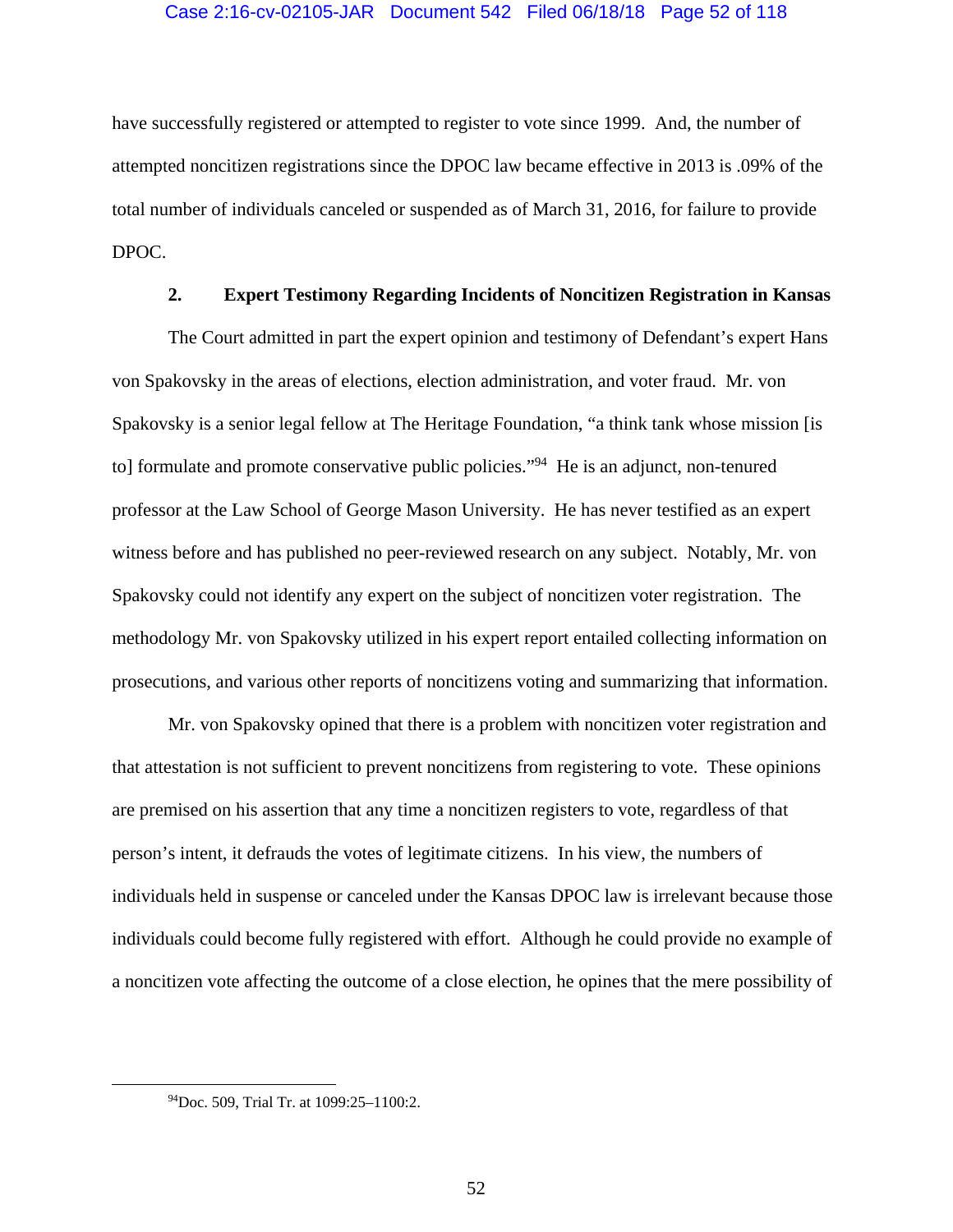#### Case 2:16-cv-02105-JAR Document 542 Filed 06/18/18 Page 53 of 118

that happening justifies the DPOC law.<sup>95</sup> He based his opinions on the summary of noncitizen voting in his expert report.

The Court gives little weight to Mr. von Spakovsky's opinion and report because they are premised on several misleading and unsupported examples of noncitizen voter registration, mostly outside the State of Kansas. His myriad misleading statements, coupled with his publicly stated preordained opinions about this subject matter, convinces the Court that Mr. von Spakovsky testified as an advocate and not as an objective expert witness.

As to Kansas noncitizen registration, Mr. von Spakovsky is aware of only 30 instances of noncitizen registration or attempted registration provided to him on the Lehman spreadsheet at the time he prepared his report. He did nothing to verify this information. Yet, he opined that "[c]learly aliens [in Sedgwick County] who applied to register at the DMV were not dissuaded from falsely asserting U.S. citizenship by the oath requirement."96 He later admitted during cross-examination that he had no personal knowledge as to whether or not any of these individuals had in fact falsely asserted U.S. citizenship when they became registered to vote and that he did not examine the facts of these individual cases. As the Court has already discussed, several of the individual ELVIS records for those on the Lehman spreadsheet include noncitizens who disclosed their noncitizen status to the DOV clerk, so his statement that they "were not dissuaded from falsely asserting U.S. citizenship" is not supported by the record.

Mr. von Spakovsky stated in his report that a local NBC television station in Florida identified 100 individuals excused from jury duty who were possible noncitizens on the voter rolls; but on cross-examination, he admitted that he failed to include a follow-up story by the

<sup>&</sup>lt;sup>95</sup>Mr. von Spakovsky proffered evidence of noncitizen registration in Virginia since the time of his last report. The Court excluded this evidence because it was not disclosed in a supplemental report before trial.

<sup>96</sup>*Id*. at 1151:10-16; *see also* Ex. 865 at 3.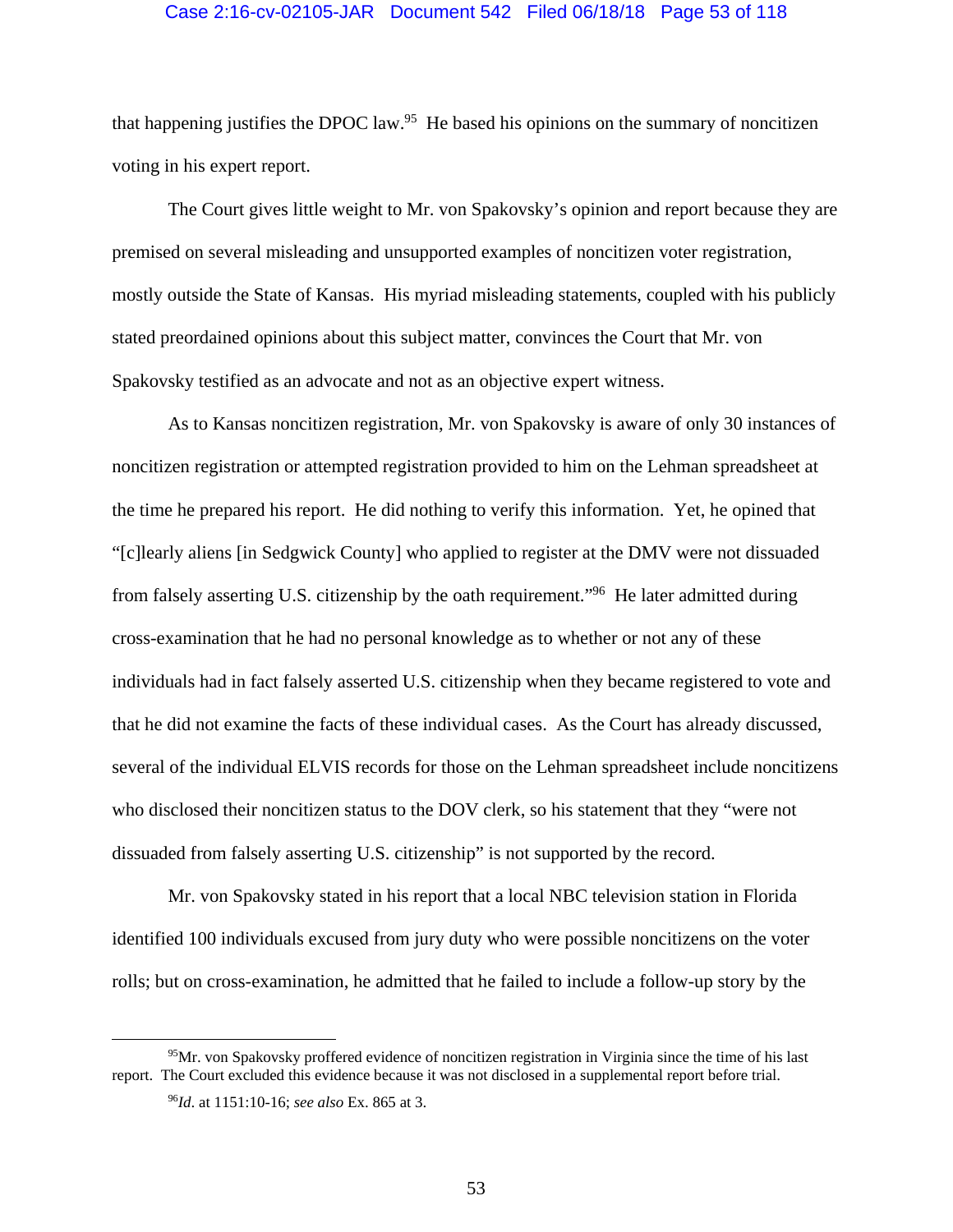#### Case 2:16-cv-02105-JAR Document 542 Filed 06/18/18 Page 54 of 118

same NBC station that determined that at least 35 of those 100 individuals had documentation to prove that they were, in fact, U.S. citizens. He claimed that, at the time of his expert report, he was unaware of the NBC follow-up report, and only learned about it at his deposition. Yet after his deposition Mr. von Spakovsky never submitted a supplement or correction to his expert report to acknowledge this omission.

Mr. von Spakovsky also cited a U.S. GAO study for the proposition that the GAO "found that up to 3 percent of the 30,000 individuals called for jury duty from voter registration rolls over a two-year period in just one U.S. district court were not U.S. citizens."97 On crossexamination, however, he acknowledged that he omitted the following facts: the GAO study contained information on a total of 8 district courts; 4 of the 8 reported that there was not a single-noncitizen who had been called for jury duty; and the 3 remaining district courts reported that less than 1% of those called for jury duty from voter rolls were noncitizens. Therefore, his report misleadingly described only the district court with the highest percentage of people reporting that they were noncitizens, while omitting any mention of the 7 other courts described in the GAO report, including 4 that had no incidents of noncitizens on the rolls.

 Mr. von Spakovsky wrote an editorial in 2011, alleging that 50 noncitizens from Somalia voted in an election in Missouri. Yet, nearly one year earlier, the Missouri Court of Appeals issued an opinion, *Royster v. Rizzo*, 98 affirming the trial court's finding that no fraud had taken place in that Missouri election. While he testified that he was not aware of the court opinion at

 $^{97}Ex.865$  at 5.

<sup>98326</sup> S.W.3d 104, 114 (Mo. Ct. App. 2010) ("Royster has failed to demonstrate that the trial court erred in concluding that all of these voters were registered and voted for whom the individual chose without any illegal or fraudulent interference.").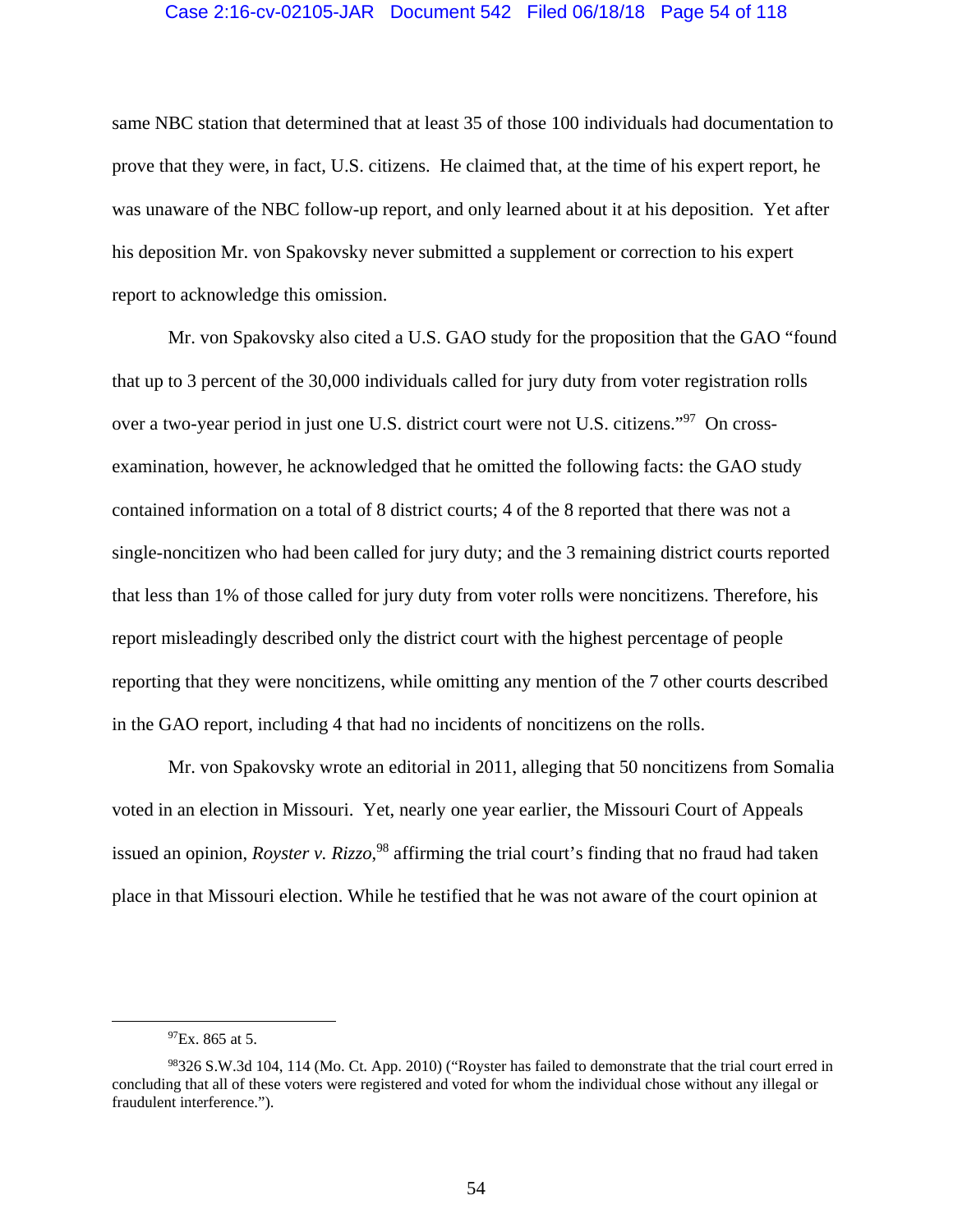### Case 2:16-cv-02105-JAR Document 542 Filed 06/18/18 Page 55 of 118

the time he wrote the op-ed, Mr. von Spakovsky admitted that he never published a written retraction of his assertion about Somalian voters illegally participating in that election.

 The record is replete with further evidence of Mr. von Spakovsky's bias. Dr. Minnite testified to, and Mr. von Spakovsky's CV demonstrates, his longtime advocacy of voting restrictions. He admitted during his testimony that, at least as early as 2012, he was already an advocate for DPOC requirements like the one at issue in this case. Moreover, as early as 2001, Mr. von Spakovsky was already of the view that the NVRA was "a universal failure," and "was so flawed as to actually undermine our registration system."99 Mr. von Spakovsky also contributed to Defendant's first campaign for SOS and wrote an email promoting a fundraiser for that campaign. He did not disclose these facts in his report or on direct examination. When Mr. von Spakovsky opined in his report that the incidence of noncitizen registration collected by Ms. Lehman in Sedgwick County is likely just the "tip of the iceberg," he used the exact same phrase employed by Defendant to describe the same 30 incidents of noncitizen registration in Sedgwick County in a press release issued just a few months earlier.<sup>100</sup> Indeed, that phrase has been Defendant's refrain in this case in describing the problem of noncitizen voter registration.

 As stated above, the Court gives little weight to Mr. von Spakovsky's opinions. While his lack of academic background is not fatal to his credibility in this matter, the lack of academic rigor in his report, in conjunction with his clear agenda and misleading statements, render his opinions unpersuasive. In contrast, Plaintiffs offered Dr. Lorraine Minnite, an objective expert witness, who provided compelling testimony about Defendant's claims of noncitizen registration. Dr. Minnite is an associate professor at Rutgers University-Camden, a tenured position, where

 <sup>99</sup>Doc. 509, Trial Tr. at 1118:13–17.

<sup>100</sup>*Compare* Ex. 865 at 3 *with* Ex. 147.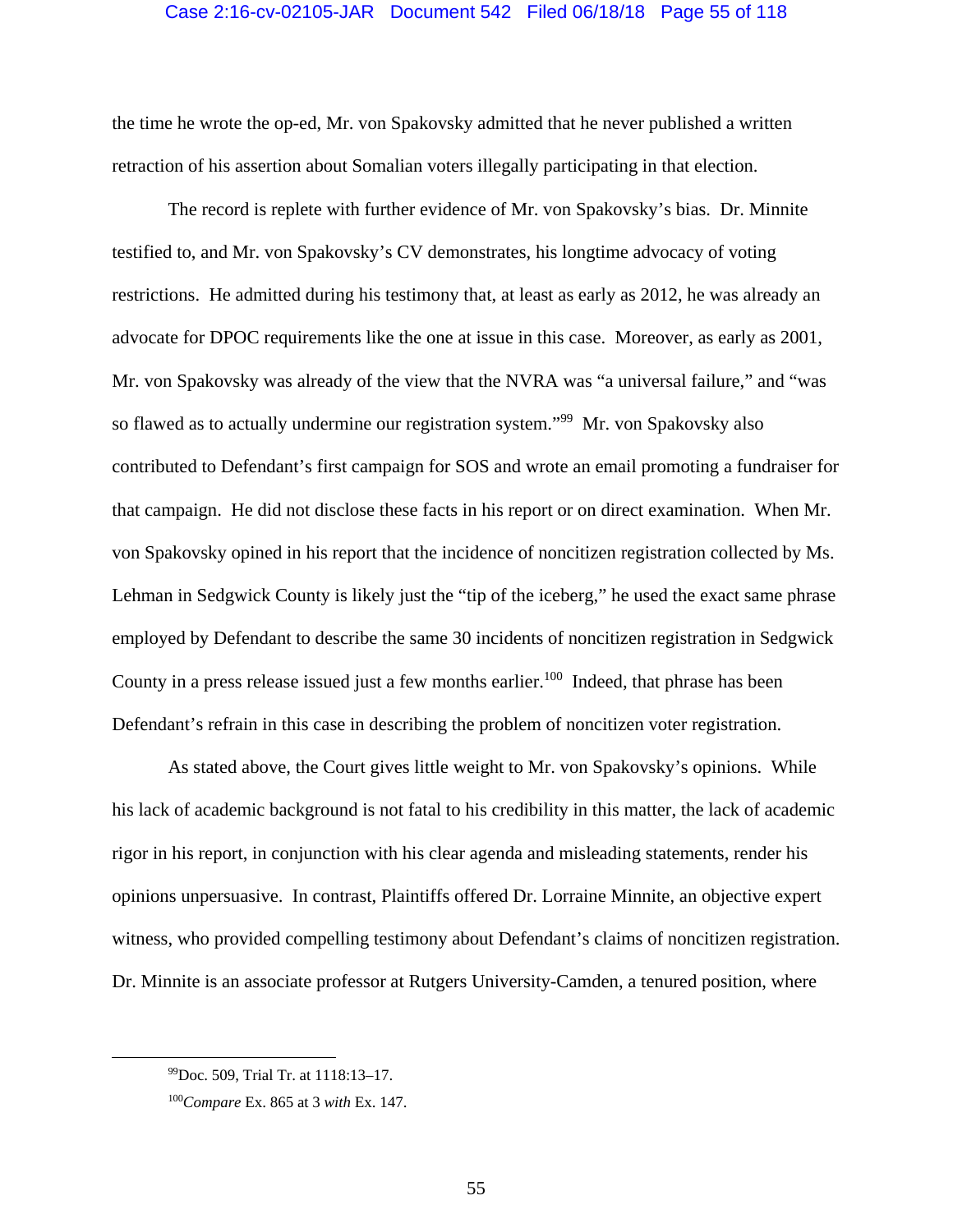### Case 2:16-cv-02105-JAR Document 542 Filed 06/18/18 Page 56 of 118

her research focuses on American politics and elections. Dr. Minnite has extensively researched and studied the incidence and effect of voter fraud in American elections. Her published research on the topic spans over a decade and includes her full-length, peer reviewed book, *The Myth of Voter Fraud*, for which Dr. Minnite has received grants and professional distinction, and numerous articles and chapters in edited volumes.<sup>101</sup> This topic has been the focus of her work and research for the past seventeen years. Dr. Minnite has been offered and accepted as an expert on the incidence and effect of voter fraud in numerous cases.<sup>102</sup>

 Notably, Dr. Minnite testified that when she began researching the issue of voter fraud, which includes noncitizen voter fraud, she began with a "blank slate" about the conclusions she would ultimately draw from the research. This stands in stark contrast to Mr. von Spakovsky's starting point as an advocate. In forming her opinions on the incidence of voter fraud and noncitizen registration in Kansas, Dr. Minnite relied on numerous quantitative, qualitative and archival sources. These include, among other sources, thousands of news reports, publicly available reports, court opinions, as well as various documents relied on by Defendant as evidence of noncitizen registration, including various iterations of Ms. Lehman's spreadsheet and underlying voter registration records. To evaluate these sources, Dr. Minnite employed a "mixed methods" research approach, in which different data sources are triangulated in order to identify patterns across the sources. This Court found on the record at trial Dr. Minnite's methodology is reliable under *Daubert*.

Although she admits that noncitizen registration and voting does at times occur, Dr. Minnite credibly testified that there is no empirical evidence to support Defendant's claims in the

 $^{101}Ex. 140.$ 

<sup>102</sup>*See id.* The Court took judicial notice of these cases at trial.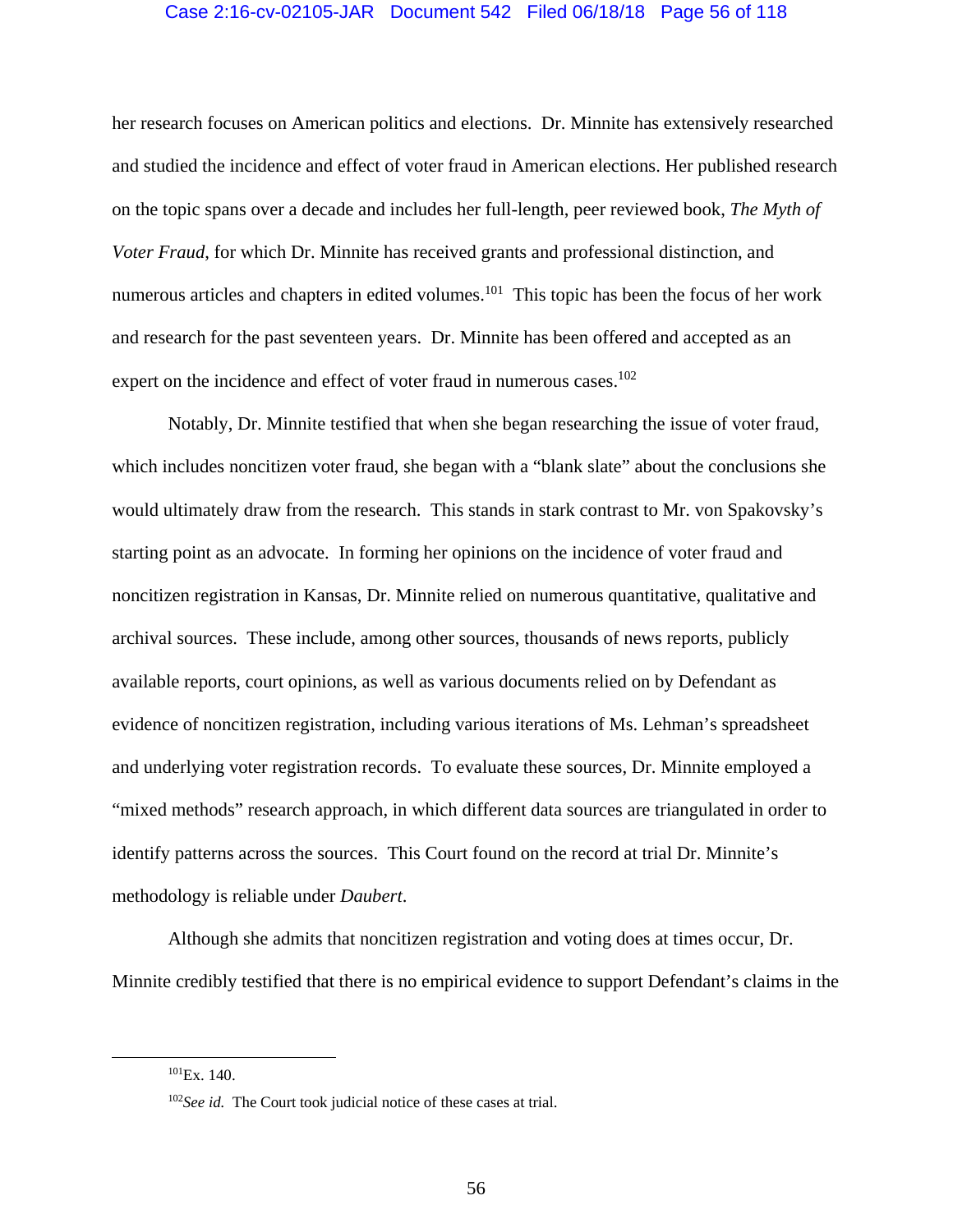### Case 2:16-cv-02105-JAR Document 542 Filed 06/18/18 Page 57 of 118

in this case that noncitizen registration and voting in Kansas are largescale problems. Of the nominal number of noncitizens who have registered and voted, many of these cases reflect isolated instances of avoidable administrative errors on the part of government employees and/or misunderstanding on the part of applicants.

This testimony is supported by the ELVIS records underlying the Lehman spreadsheet, discussed *supra*. Although the ELVIS records at times are less than pellucid, mostly due to the many codes insisted upon by Defendant's office to continue to track individuals registered by operation of law pursuant to this Court's order, Dr. Minnite could comment and interpret them without undergoing training as "an election administrator or DMV clerk." In fact, both Dr. Minnite and this Court can draw the reasonable inference from an ELVIS record where the applicant replied "No" they were not a United States citizen, that a State employee erroneously completed the voter registration application in the face of clear evidence that the applicant was not qualified.

Dr. Minnite's testimony is further supported by Dr. Hersh's expert testimony. Dr. Hersh explained that the number of purported incidents of noncitizen registration found by Defendant is consistent with the quantity of other low-incidence idiosyncrasies in ELVIS and in voter files more generally, and is suggestive of administrative errors. For example, 100 individuals in ELVIS have birth dates in the 1800s, indicating that they are older than 118. And 400 individuals have birth dates after their date of registration, indicating that they registered to vote before they were born. In a state with 1.8 million registered voters, issues of this magnitude are generally understood as administrative mistakes, rather than as efforts to corrupt the electoral process. Accidental registrations could have occurred as a result of clerks' administrative errors in inputting handwritten data from paper forms. Moreover, the very low incidence of voting

57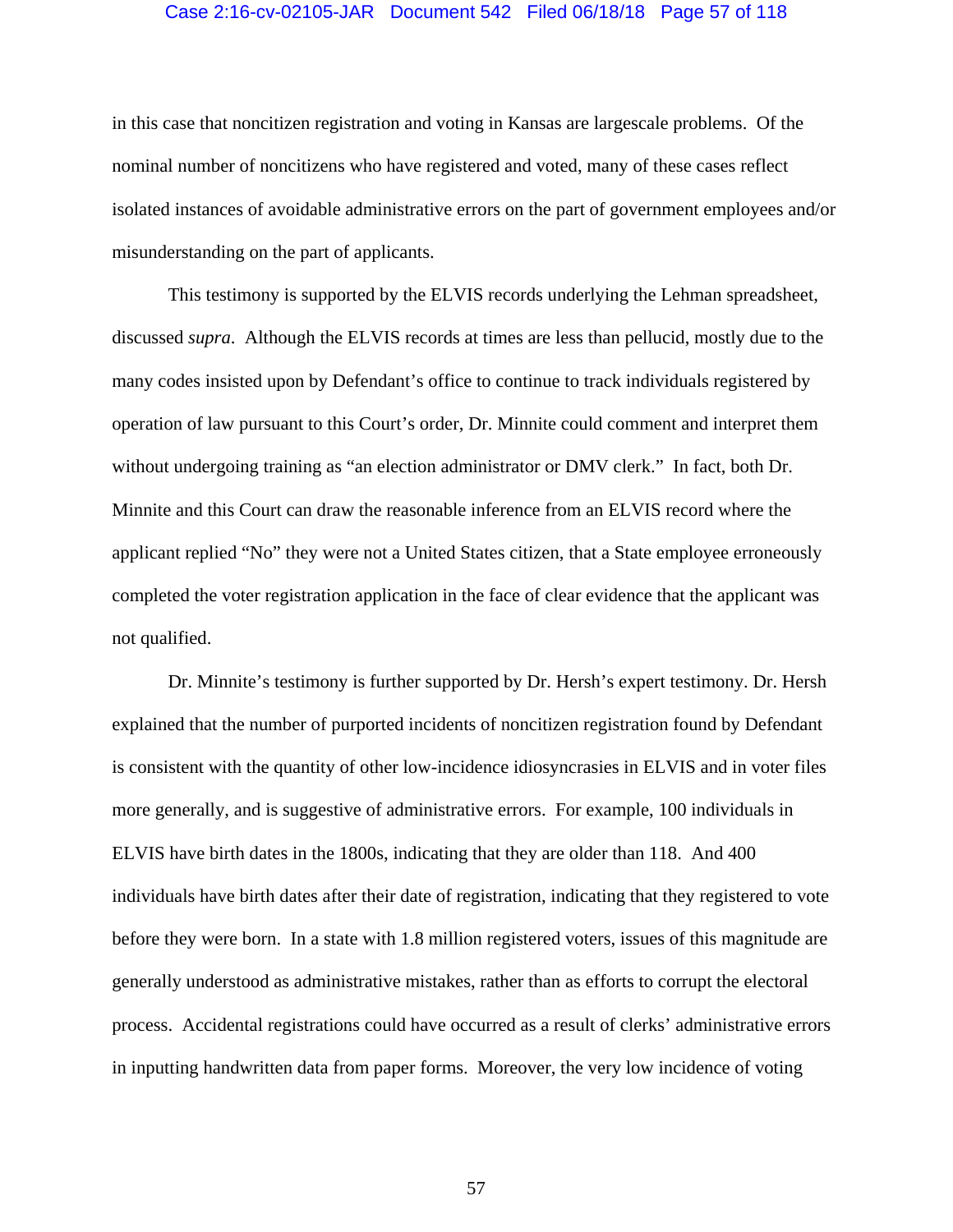### Case 2:16-cv-02105-JAR Document 542 Filed 06/18/18 Page 58 of 118

among purported noncitizen registrants suggests that those individuals ended up in ELVIS due to accidents, as opposed to intentional unlawful registrations. The voting rate among purported noncitizen registrations on Mr. Caskey's TDL match list is around 1%, whereas the voting rate among registrants in Kansas more generally is around 70%. If these purported noncitizen registrations were intentional, one would expect these individuals to vote more frequently; the fact that they do not suggests that these registrations are the product of administrative mistakes by State employees or by the applicants themselves.

In short, the Court gives more weight to the careful, documented, and nonmisleading testimony of Dr. Minnite and Dr. Hersh on the issue of the significance of noncitizen voter registration in Kansas.

### **3. Statistical Estimates of Noncitizen Registration in Kansas**

The remaining category of evidence offered by Defendant to demonstrate the degree of noncitizen registration in Kansas is statistical estimates generated by his expert, Dr. Jesse Richman. The Court admitted Dr. Richman's expert report and testimony, finding him qualified as an expert in the fields of elections, voter registration, survey construction and analysis, and political methodology.

 Dr. Richman holds a M.A. and a Ph. D. in Political Science from Carnegie Mellon University. He is an associate professor at Old Dominion University and was the Director of University Social Science Research Center there for 3 years. Dr. Richman teaches research, research design, and advanced statistics, including statistical analysis. His academic research includes, among other topics, voting and participation, and he has published 12 or 13 peerreviewed articles, several of which involve elections or voting.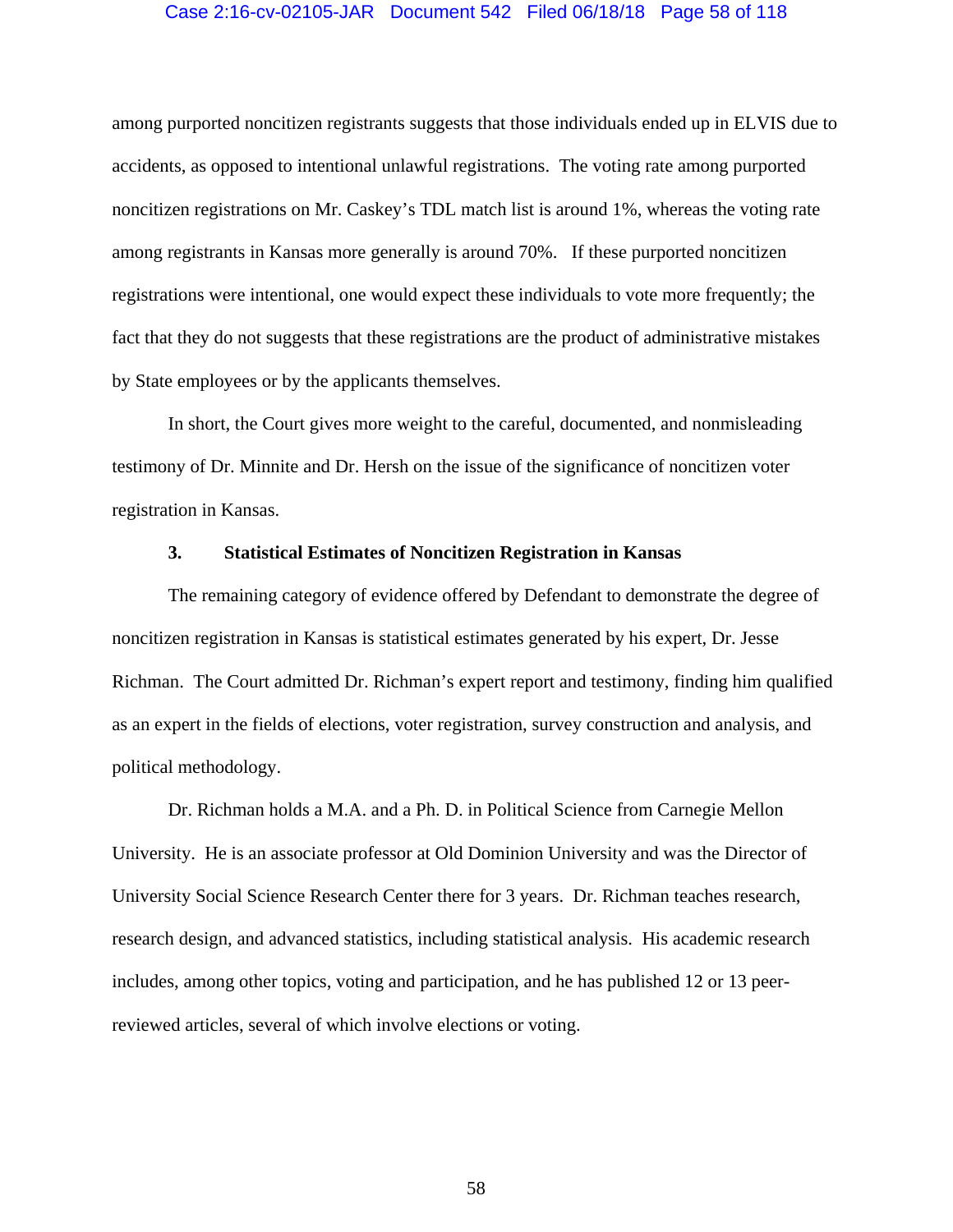### Case 2:16-cv-02105-JAR Document 542 Filed 06/18/18 Page 59 of 118

Dr. Richman has published one peer-reviewed article on noncitizen registration, in the British journal, *Electoral Studies*. The article was based on data collected through a survey known as the Cooperative Congressional Elections Study ("CCES"), a large online survey concerning American voting behavior. Dr. Richman is not and has never been involved in designing or implementing the CCES. He has published one peer-reviewed paper based on a survey that he designed, and he has never published any peer-reviewed research addressing the accuracy of survey responses for a survey that he designed, or any peer-reviewed research involving his own efforts to compare survey responses to government records to assess the validity of those survey responses. He has never, other than in this case, designed or implemented any survey to measure citizenship rates of survey respondents.

Plaintiffs offered the testimony of their rebuttal expert, Dr. Stephen Ansolabehere to assess Dr. Richman's various statistical estimates. Dr. Ansolabehere is the Frank G. Thompson Chair at Harvard University in the Department of Government. He has been on the board of American National Election Studies for 12 years, which is the longest running political science research project in the country, was the founding director of the Caltech/MIT voting technology project, and has worked for CBS News since 2006 on the election night decision desk that designs the surveys used and the data collection process. He has published a substantial body of peer-reviewed work: 5 books and approximately 80 articles on a variety of topics, including survey research methods, statistics for analyzing large sample data, and for matching large surveys. He has received a variety of research grants. Dr. Ansolabehere has testified in numerous voting rights cases, which all cite to his testimony favorably.<sup>103</sup>

Dr. Ansolabehere is the creator and principal investigator of the CCES, the survey on

 $103$ Ex. 136 at 14–15. The Court took judicial notice of these cases.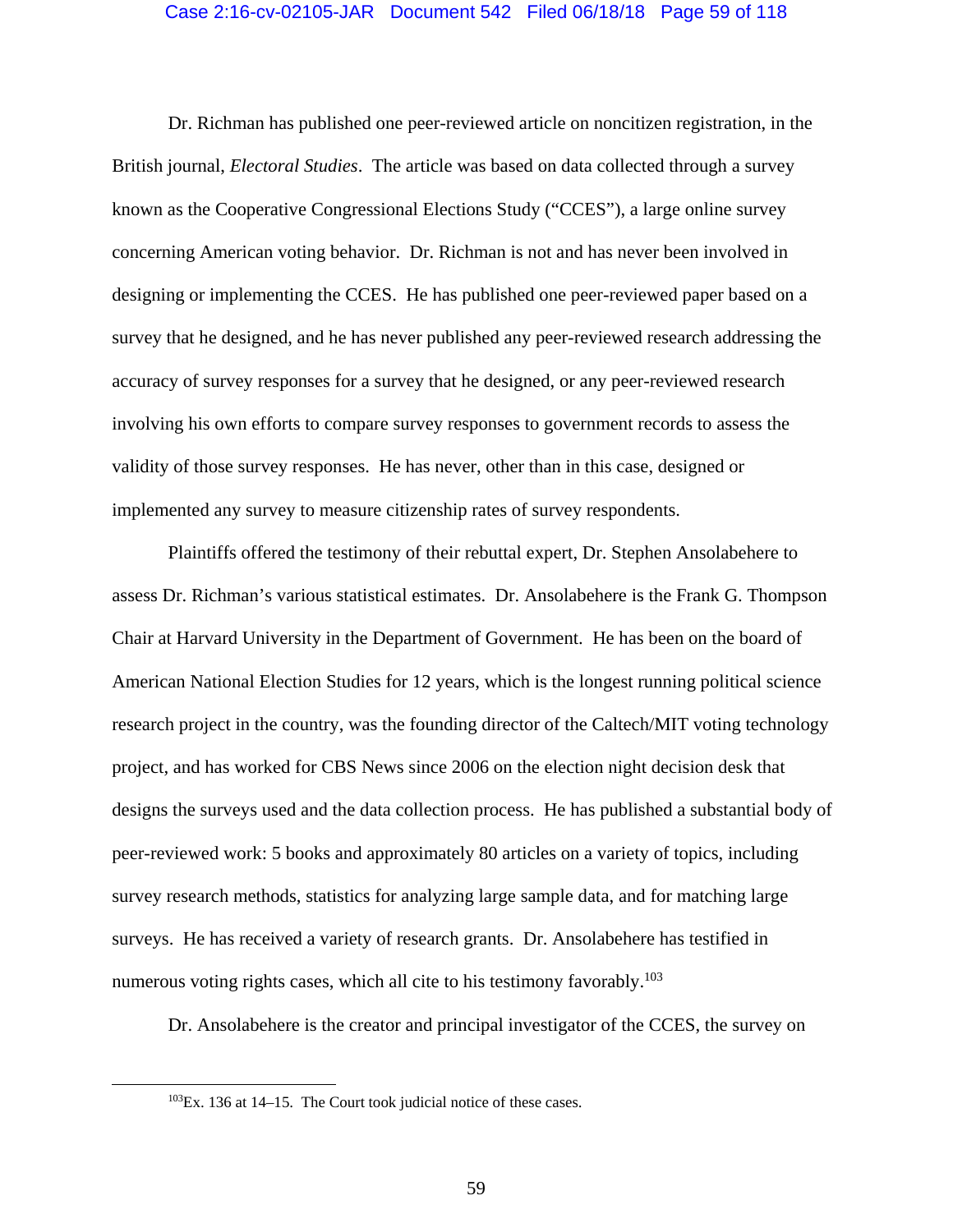### Case 2:16-cv-02105-JAR Document 542 Filed 06/18/18 Page 60 of 118

which Dr. Richman relied in his *Electoral Studies* article on noncitizen registration. Dr. Richman considers Dr. Ansolabehere to be knowledgeable about survey research, and believes that Dr. Ansolabehere has a good reputation as a political scientist among other political scientists. Indeed, the Court found his testimony and report to be persuasive, consistent, supportable, and methodologically sound. Dr. Ansolabehere opined that Dr. Richman's various estimates—collectively and individually—did not provide statistically valid evidence of noncitizen registration in Kansas. For the following reasons, the Court credits Dr. Ansolabehere's testimony and finds that Dr. Richman's estimates are not statistically valid.

#### **a. Estimates of Noncitizen Registration or Attempted Registration in Kansas**

Dr. Richman offers four different estimates based on four different data sources of noncitizen registration or attempted registration in Kansas: (1) 14 Kansas respondents in the 2006–2012 CCES who stated that they were noncitizens, out of which 4 stated that they were registered to vote,  $^{104}$  (2) records of approximately 800 newly-naturalized citizens in Sedgwick County, 8 of whom had records of pre-existing registration applications;<sup>105</sup> (3) a survey of 37 TDL holders, 6 of whom stated that they were registered or had attempted to register to vote; $106$ and (4) 19 survey responses from a group of "incidentally-contacted" noncitizens, 1 of whom stated that they were registered or had attempted to register to vote.<sup>107</sup> Dr. Richman failed to provide margins of error with his original report for the first three estimates he discussed, and he admitted during his testimony that such failure does not conform to peer-review standards for

<sup>105</sup>*Id.*

 <sup>104</sup>Ex. 952 at 5.

<sup>106</sup>*Id.* at 10.

<sup>107</sup>*Id.* at 11–12. These individuals were incidentally contacted during the January 2017 telephone survey commissioned by the State of Kansas, and conducted by a national polling firm, Issues and Answers. It surveyed the TDL holders referenced in Dr. Richman's third estimate, as well as individuals on the suspense list, and registered voters in Ford, Seward, Finney, and Grant counties.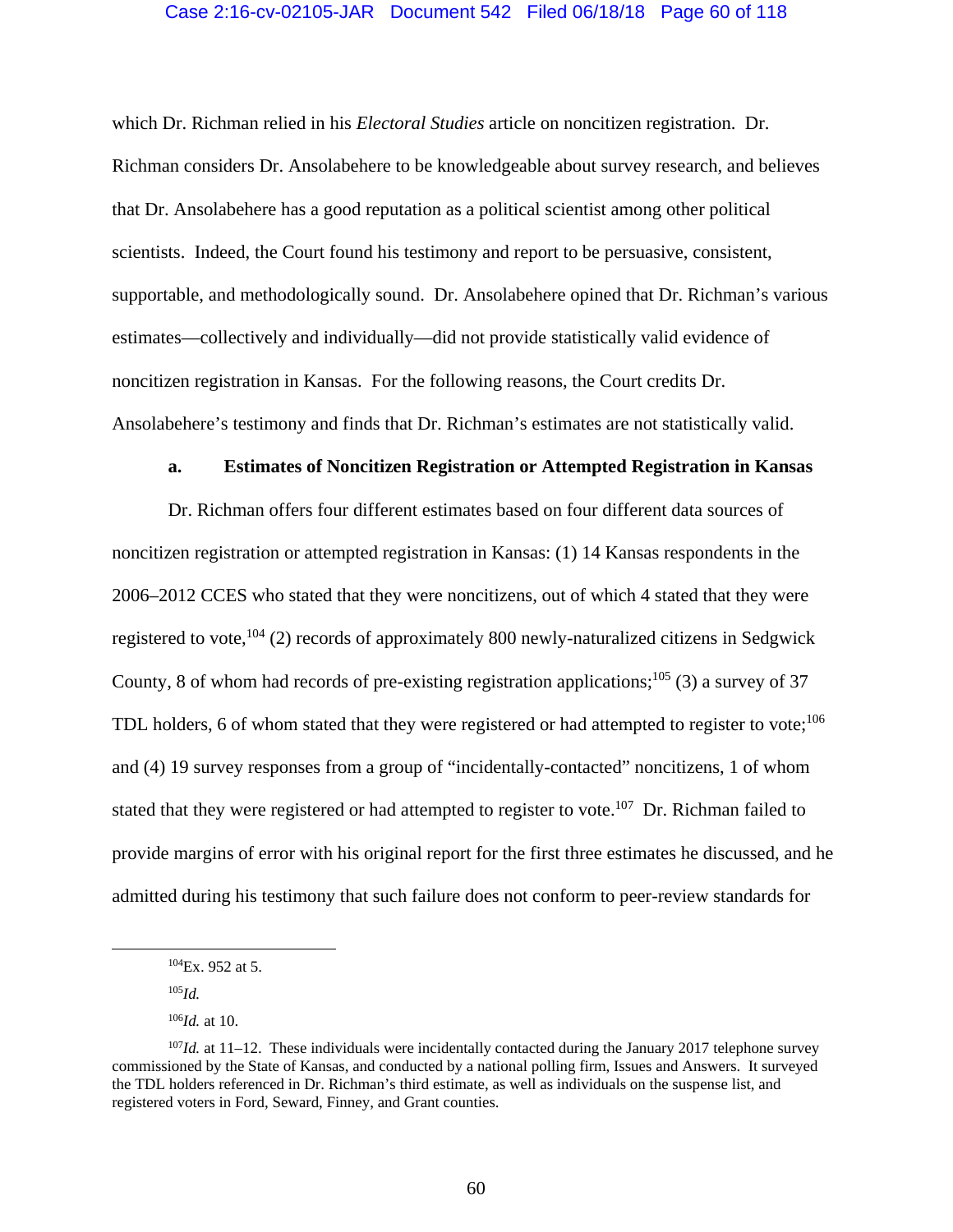### Case 2:16-cv-02105-JAR Document 542 Filed 06/18/18 Page 61 of 118

statistical estimates. Dr. Richman issued a supplemental report that included margin of error calculations, under various alternative methods. Nonetheless, all four of these estimates, taken individually or as a whole, are flawed.

## **i. CCES Survey Results—4 of 14 respondents**

After extrapolating the CCES survey results of 4 out of 14 noncitizen registrations to an estimated noncitizen adult population in Kansas of 114,000, Dr. Richman estimated that 28.5%, or 32,000 noncitizens, were registered to vote, with a confidence interval of between 11.7% and 54.6%.<sup>108</sup> The first problem with Dr. Richman's estimate is that the sample size is too small. As both Dr. Richman and Dr. Ansolabehere testified, estimates based on such small samples have large margins of error, and do not amount to reliable or probative statistical evidence.<sup>109</sup> To be sure, Defendant discounted this estimate in his opening statement due to this flaw.

Second, Dr. Richman failed to demonstrate that the 14 CCES respondents were in fact noncitizens. Dr. Ansolabehere credibly testified, as the creator and principle investigator of that survey, that individuals who are U.S. citizens sometimes mistakenly respond that they are noncitizens, and published a peer reviewed article explaining this error. He explained that while this "citizenship misreporting" error occurred relatively infrequently, the number of errors is large when compared to the number of individuals who identify themselves as noncitizens on the CCES, and thus fatally contaminates any attempt to use the CCES to make statistical estimates about noncitizens. Indeed, Dr. Richman's published findings about noncitizen voting can be

<sup>&</sup>lt;sup>108</sup>Defendant attempted to introduce new extrapolated figures during trial based on a more updated estimate of the noncitizen voting population. The Court excluded this evidence for failure to timely supplement.

<sup>109</sup>*See, e.g.*, *Blackwell v. Strain*, 496 F. App'x 836, 843–44 (10th Cir. 2012) (finding statistical evidence unreliable because sample size of 7 was too small); *Fallis v. Kerr-McGee Corp.*, 944 F.2d 743, 746 (10th Cir. 1991) (finding sample size of 9 too small to provide reliable statistical results). Dr. Ansolabehere calculated the margin of error on this estimate as plus or minus 27.7%. He testified that a statistician would normally seek a sample size of 1,000 or greater to guarantee a margin of error of plus or minus 3%.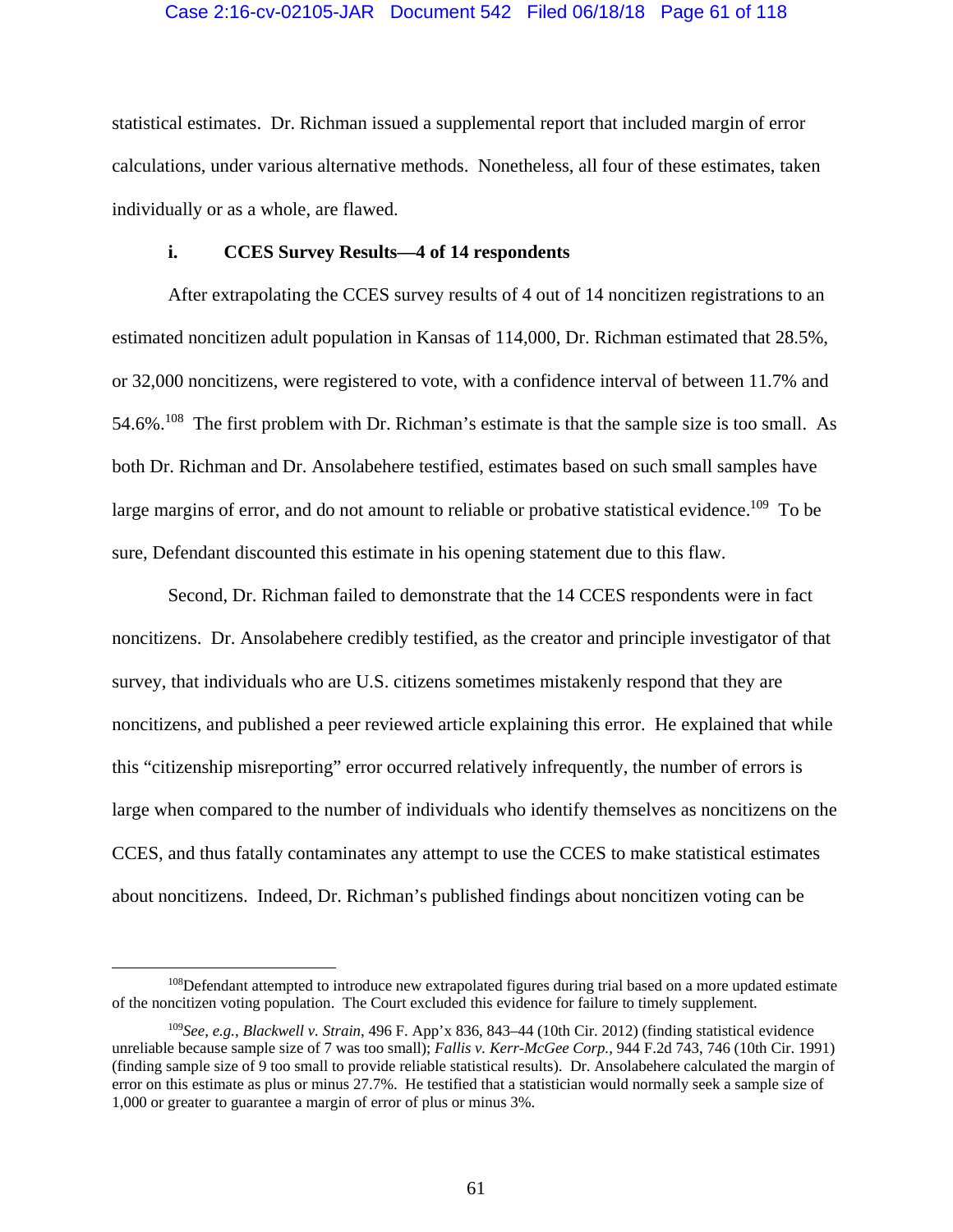### Case 2:16-cv-02105-JAR Document 542 Filed 06/18/18 Page 62 of 118

accounted for entirely by citizenship misreporting. In fact, a group of approximately 200 political scientists signed an open letter criticizing Richman's work on essentially the same grounds.

Third, Dr. Richman's CCES estimate suffers from registration overreporting. Dr. Hersh testified that social desirability bias sometimes causes individuals to respond to survey questions that they are registered to vote when they are not. In a peer-reviewed article, Drs. Ansolabehere and Hersh have documented overreporting of registration in the CCES. Dr. Richman testified that he has no reason to doubt Dr. Ansolabehere's findings on this issue. In fact, Dr. Ansolabehere explained that registration overreporting in Dr. Richman's survey sample is supported by the survey results— of the 4 respondents in the CCES sample who stated that they were registered to vote, only 1 can be validated to an actual voter file.

Finally, Dr. Richman did not weight the CCES sample to accurately reflect the population of Kansas. Even though Dr. Richman weighted his national estimates of noncitizen registration using CCES data in his *Electoral Studies* article, among other things, by race and Hispanic ethnicity, he did not conduct any weighting for his estimates of noncitizen registration based on the same underlying data in his expert reports.

For all of these reasons, the Court gives no weight to Dr. Richman's estimate that 32,000 noncitizens registered or attempted to register to vote based on responses to the CCES.

#### **ii. Records of Newly-Naturalized Citizens in Sedgwick County—8 of 791**

To reach a total estimate based on the Sedgwick County naturalization records, Dr. Richman observed that in that county, "roughly 1 percent of newly naturalized citizens since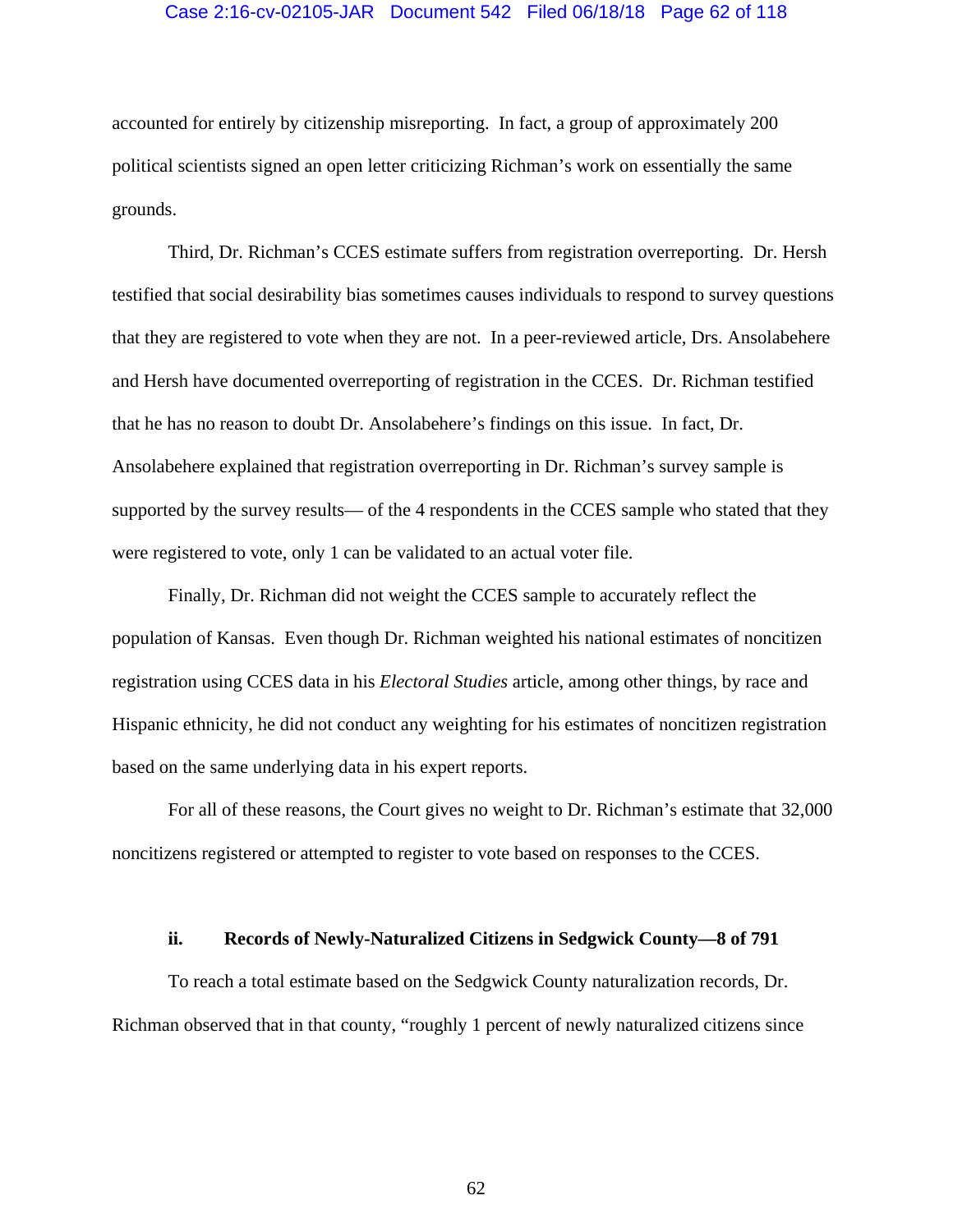#### Case 2:16-cv-02105-JAR Document 542 Filed 06/18/18 Page 63 of 118

January 1 2016 (8/791) turned out to have previously registered to vote while non-citizens."<sup>110</sup> In his supplemental report, Dr. Richman applied 1.01% to the updated statewide estimate of noncitizens in Kansas, estimating that  $1,169$  noncitizens registered to vote across the state.<sup>111</sup>

This estimate contains the largest sample size of Dr. Richman's various estimates, and therefore should offer the greatest statistical certainty. But as Dr. Ansolabehere explained, his results are not statistically distinguishable from zero, meaning there is so much uncertainty about this estimate that the number could be zero or close to it. "[I]t's just an expression of how much uncertainty there is and whether we accept the hypothesis that this is any more than a—a minimal or de minimus amount of non-citizens in the state attempting or registering to vote."<sup>112</sup>

Dr. Ansolabehere calculated a theoretical margin of error of plus or minus 3.6%, meaning that Dr. Richman's 1% estimate is within the margin of error. Dr. Richman vehemently disagreed with Dr. Ansolabehere's calculation of the theoretical margin of error, which assumed that "the only source of variation in estimates is due to random sampling."113 He contends that his estimate is within the bounds of several alternative confidence intervals he calculated in the supplemental report, although he claims the "Wilson Score" method is recommended in the field for the types of estimates he utilizes in this case. Dr. Richman also points to the fact that his sample includes confirmed examples of individuals who registered and then re-registered upon naturalization, so to suggest that the true figure is zero or below is plainly erroneous.

But Dr. Ansolabehere explained that he applied a margin of error that uses a "P" of .5 because that is "the standard approach to calculating the standard errors" where, as here, there is

113Ex. 102 at 36.

 <sup>110</sup>Ex. 952 at 5.

<sup>111</sup>Ex. 958 at 28. Dr. Richman also provided a lower confidence boundary of .51%, estimating 576 noncitizen registrations, and an upper confidence boundary of 1.98%, estimating 2,354 noncitizen registrations.

<sup>112</sup>Doc. 513, Trial Tr. at 1835:1–14.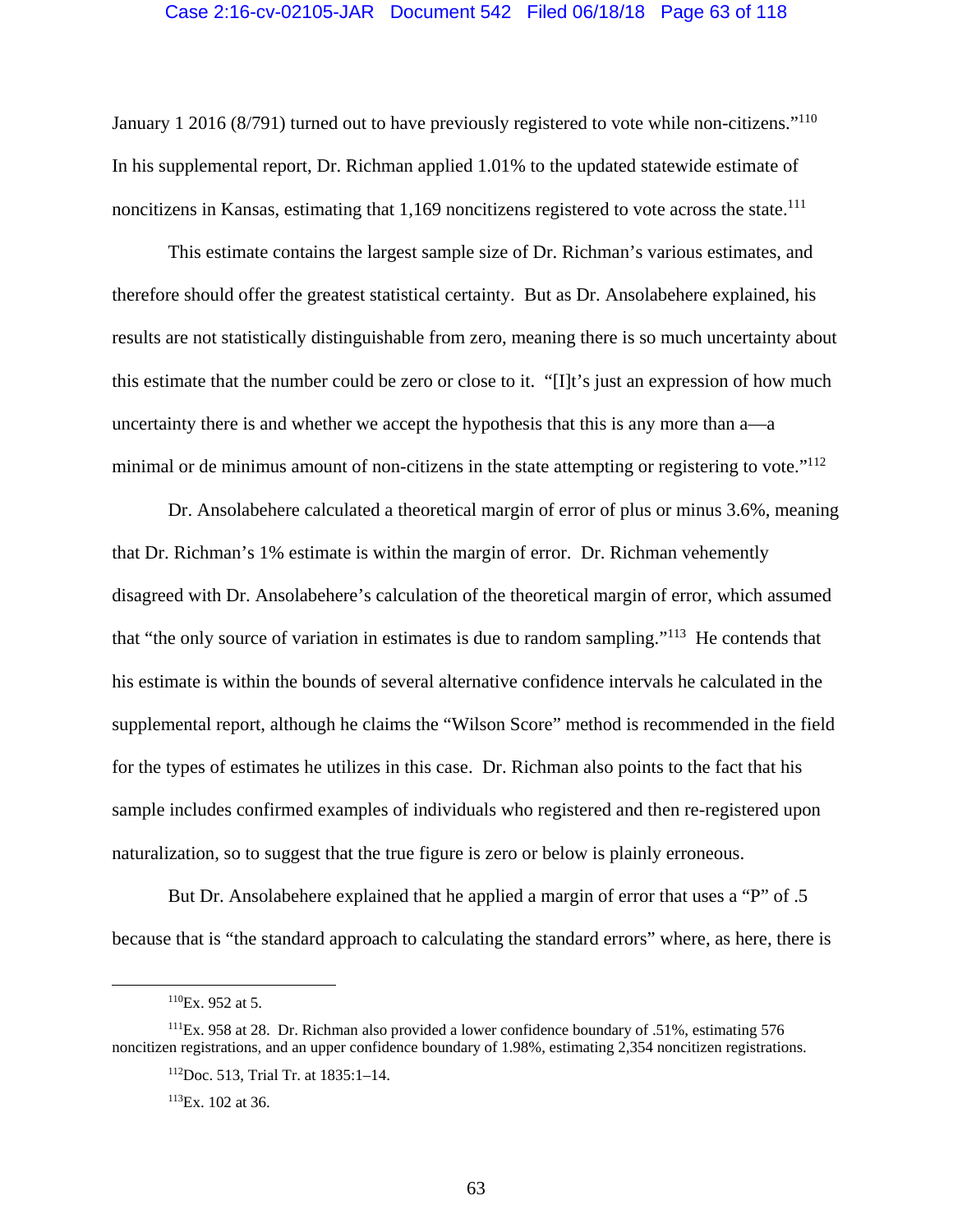#### Case 2:16-cv-02105-JAR Document 542 Filed 06/18/18 Page 64 of 118

no information about the assumptions of the survey researcher.<sup>114</sup> Dr. Ansolabehere testified that is the conventional method used by political scientists.<sup>115</sup> The "Exact," "Agresti", "Jefferys" and "Wilson Score" methods used in Dr. Richman's supplemental report "are all under specific assumptions and there's no reporting of any of the assumptions for the sample data collection, so I have no reason to believe that those were appropriate methods as opposed to just applying a bunch of methods that are in a toolbox."116 Dr. Richman points to no assumption contained in his report that would justify a different method. The Court is more persuaded by Dr. Ansolabehere's testimony about the appropriate margin of error for Dr. Richman's estimates and therefore finds that Dr. Richman's estimate based on Sedgwick County data from naturalization ceremonies is not statistically distinguishable from zero.

Additionally, the estimate of noncitizen registration based on Sedgwick County naturalization data is not based on a representative sample of noncitizen adults in Kansas. This sample includes only newly-naturalized citizens, and categorically excludes undocumented immigrants and legally present noncitizens who have not naturalized. Dr. Ansolabehere testified that noncitizens who naturalize tend to be older, more stable in their living situations and bettereducated than noncitizens who do not. All of these factors tend to correlate with higher registration rates. As a result, an estimate of noncitizens based on naturalized citizens is likely to overestimate the number of noncitizens who are registered to vote in Kansas. Dr. Richman speculated that registration rates among those about to naturalize are likely to be lower than

 <sup>114</sup>Doc. 513, Trial Tr. at 1873:21–1874:2; 1810:5–1811:10; 1815:6–25 ("I only received—the only information I had was the information in Professor Richman's report. It told me nothing about what the assumptions of the people were who designed the study. Those assumptions are what informs the margin of error calculation. So in the absence of that, we used the conventional margin of error calculation.").

<sup>115</sup>Dr. Richman admitted during cross-examination that he used this method in his peer-reviewed *Electoral Studies* article to calculate a rate of noncitizen registration nationally. Doc. 512, Trial Tr. at 1610:1–20.

<sup>116</sup>Doc. 513, Trial Tr. at 1874:9–1875:2.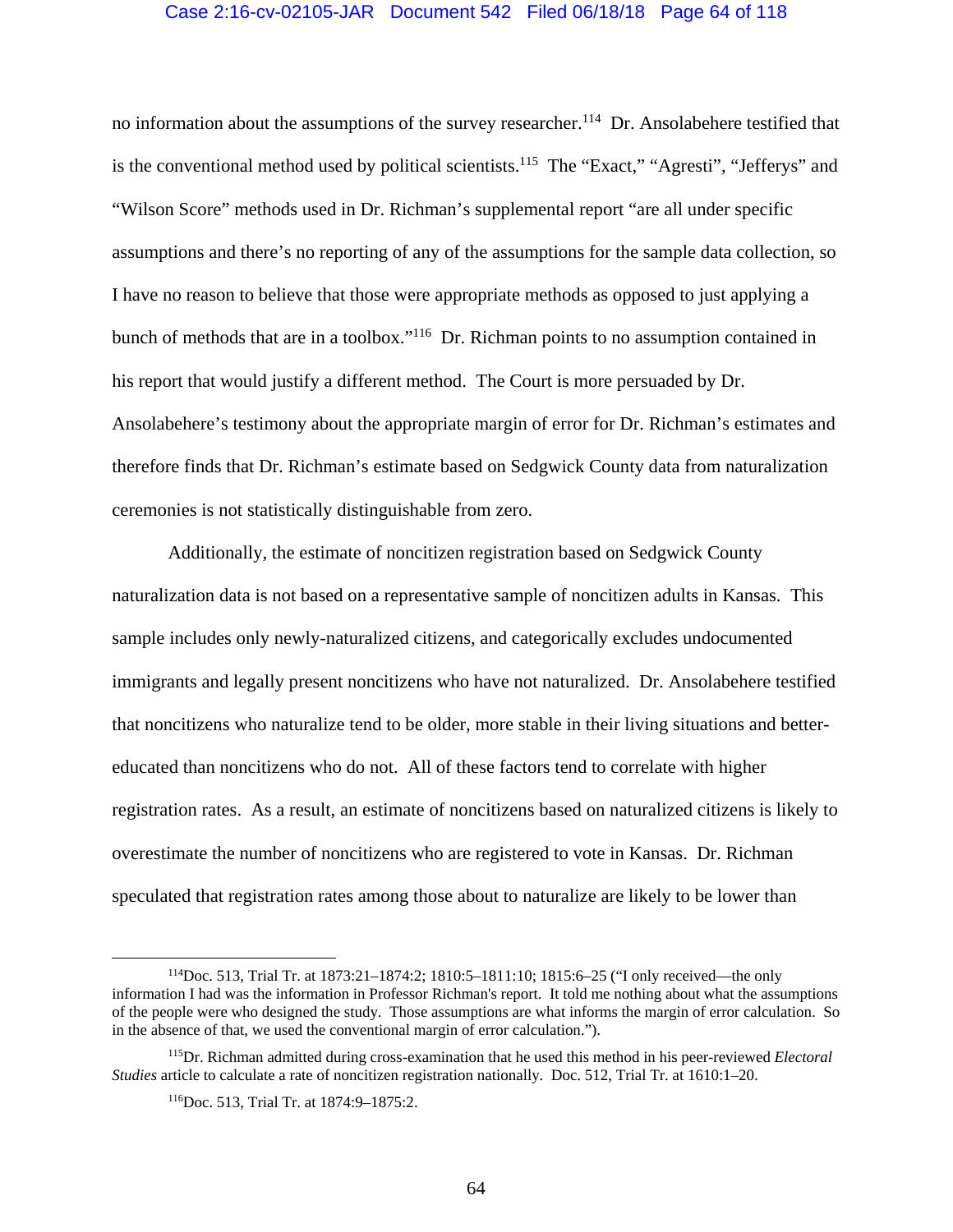## Case 2:16-cv-02105-JAR Document 542 Filed 06/18/18 Page 65 of 118

registration rates among other noncitizens, but he acknowledged that he has never done any research that attempts to quantify or compare registration rates among those noncitizens who naturalize and those who do not, and the only authority he cites in support of that proposition is a news interview with a single former Immigration and Customs Enforcement officer.

Dr. Richman did not weight the sample of newly-naturalized citizens to accurately reflect the noncitizen population of Kansas. Even though he weighted his estimates of noncitizen registration in his published research by, among other things, race and Hispanic ethnicity, and he weighted his suspense list survey by age and gender, he did not conduct any weighting for his estimates of noncitizen registration. Dr. Richman did not collect information from the voter registration applications of these individuals that, for example, could have enabled him to weight his sample by age. Finally, Defendant did not establish that this estimate is based on noncitizens who had successfully registered to vote prior to naturalizing. In his initial report in this case, quoting Ms. Lehman, Dr. Richman noted that the 8 identified noncitizen registrants "were already in ELVIS,"<sup>117</sup> but he admitted that individuals who merely attempt to register to vote can be found in ELVIS, even if they never successfully registered.

For these reasons, the Court gives no weight to Dr. Richman's estimate that 1,169 noncitizens registered or attempted to register to vote based on responses to the CCES.

### **iii. TDL List Survey—0 or 6 of 37**

Extrapolating the TDL list survey results statewide, Dr. Richman estimated in his initial report that 16.5%, or up to 18,000 noncitizens,  $118$  could be registered to vote. In his opening

 $^{117}$ Ex. 952 at 5.

<sup>118</sup>*Id.* at 10.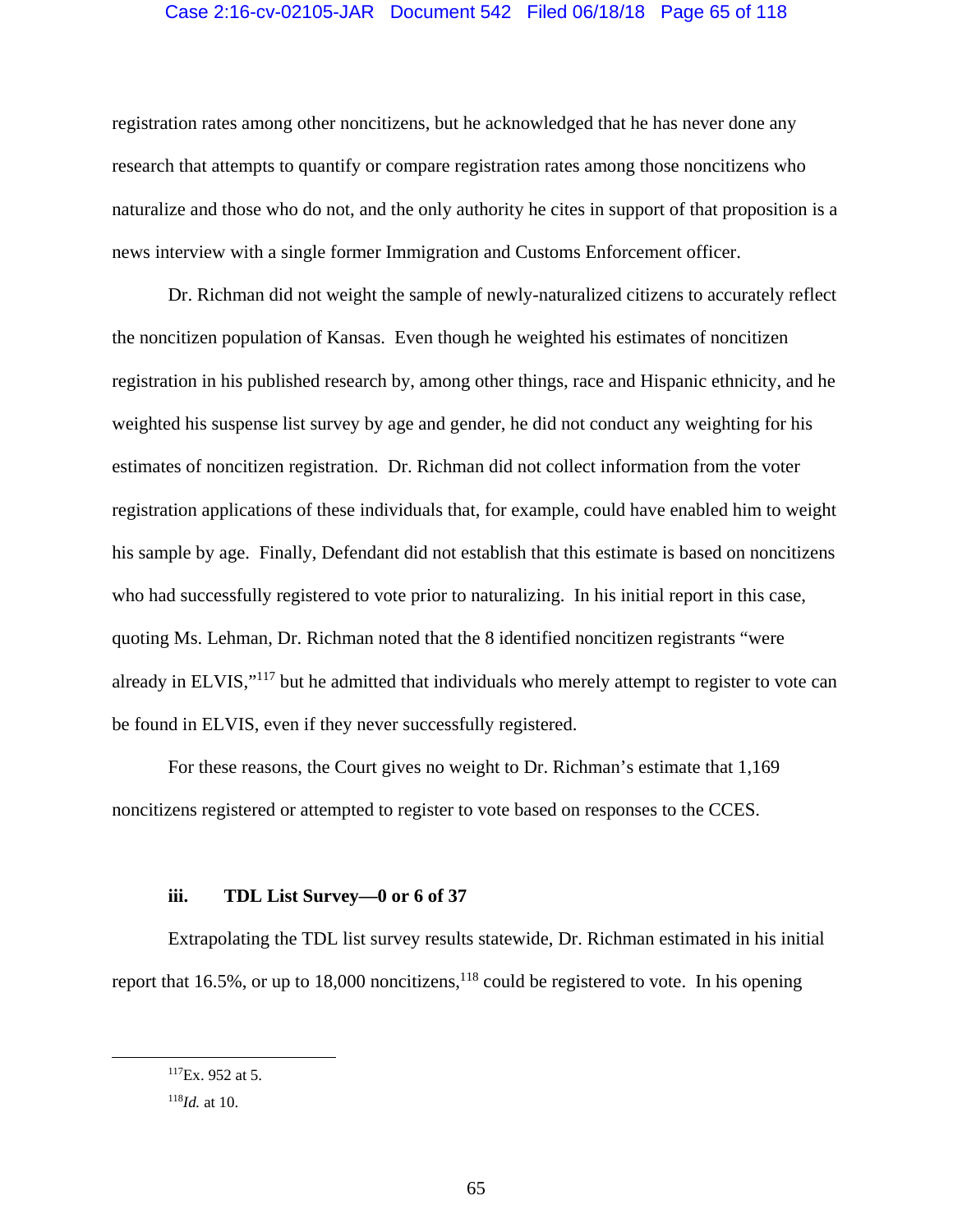### Case 2:16-cv-02105-JAR Document 542 Filed 06/18/18 Page 66 of 118

statement, Defendant cited this figure of 18,000, and described it as the "best estimate" of noncitizen registration in the State of Kansas. Yet, Dr. Richman ultimately weighted his estimate based on the TDL sample to match the overall noncitizen population in Kansas, which reduced his original estimate to about 13,000 noncitizen registrations. Dr. Richman testified that he considers this weighted estimate to be more reliable than his original 18,000 estimate.

Like the previous two estimates, Dr. Richman's estimate based on the TDL list suffers from flaws that give it little probative value. First, the sample size of 37 is too small to draw credible estimates. Dr. Richman himself admitted that the TDL sample has "a very modest sample size," and that the estimate therefore has "substantial uncertainty."<sup>119</sup> Assuming the validity of Dr. Richman's confidence interval using the Wilson Score method, it is still a large interval of over 20 percentage points. As the Court has already explained, this is too uncertain to produce a reliable estimate of noncitizen registration.

Second, Dr. Richman's estimate of noncitizen registration based on the TDL list survey is attributable entirely to registration overreporting, i.e., individuals who said that they had registered or had attempted to register, but who in fact had done neither. Dr. Hersh looked for the 6 individuals who self-reported being registered to vote or having attempted to register to vote in the ELVIS database, but was unable to find them. This indicates that none of them even attempted to register to vote. Dr. Richman did not conduct a similar analysis, and did not dispute Dr. Hersh's findings in this regard.

Third, as with the newly-naturalized citizen list, Dr. Richman's calculations do not provide information about the number of noncitizens who successfully registered to vote. The

 <sup>119</sup>Doc. 512, Trial. Tr. at 1640:22–1642:7.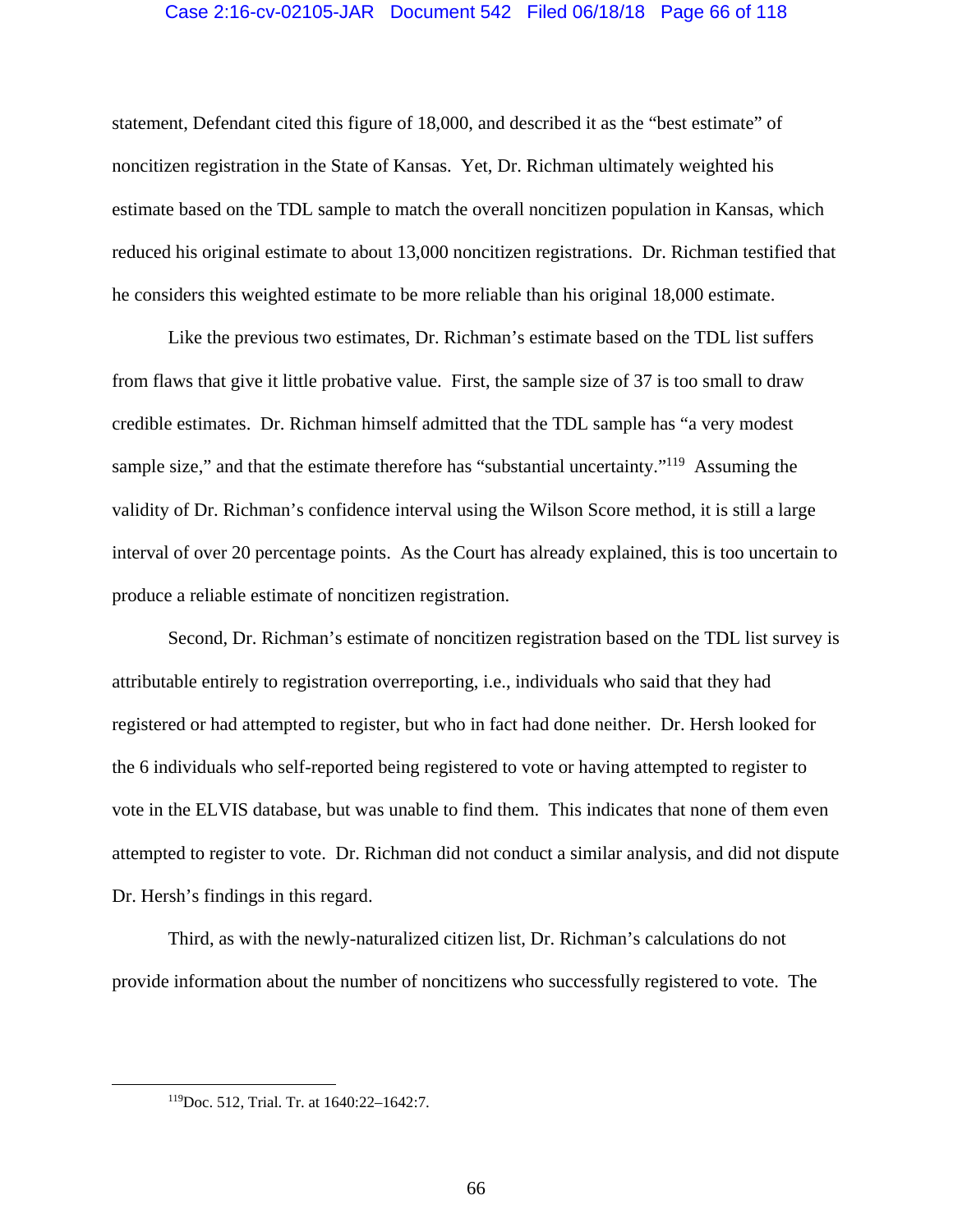#### Case 2:16-cv-02105-JAR Document 542 Filed 06/18/18 Page 67 of 118

survey instrument he used asked what Dr. Ansolabehere referred to as a "double-barreled" question: did the person register to vote *or* attempt to register to vote.<sup>120</sup>

Finally, Dr. Richman did not provide a response rate for the TDL survey. Although he provided an estimate for the overall response rate for all of the surveys performed by Issues and Answers of 16%, he was unable to provide a response rate for his survey of TDL holders. It is therefore impossible to assess the statistical reliability of the TDL survey. He explained on direct examination that this response rate compares well to the response rate for national polling, but fails to consider whether non-response bias could have affected the results of this survey.<sup>121</sup> Dr. Richman's failure to consider the response rate for the TDL survey and whether it was affected by non-response bias further reduces the value in this estimate of noncitizen registration.

### **iv. Incidentally-Contacted Individuals—1 of 19**

Finally, as to the 19 incidentally contacted noncitizens from his survey, Dr. Richman estimates that 5.3%, or 6,000 noncitizens, registered or attempted to register to vote, with a confidence level of between .9% and 24.6%.

Again, there are several methodological flaws with this estimate. First, using the conventional method for calculating the margin of error, the estimate is not statistically distinguishable from zero. Second, the sample size is "extremely small," as Dr. Richman conceded in his report, $122$  and therefore has low statistical power. Using any of the methods of calculating margins of error that Dr. Richman employs in his supplemental report, the confidence interval for this estimate is more than 20 percentage points, which is too large to form a

 <sup>120</sup>*See* ex. 109 at 1, qu. 3.

<sup>&</sup>lt;sup>121</sup>See supra note 29 and accompanying text.

<sup>122</sup>Ex. 952 at 12.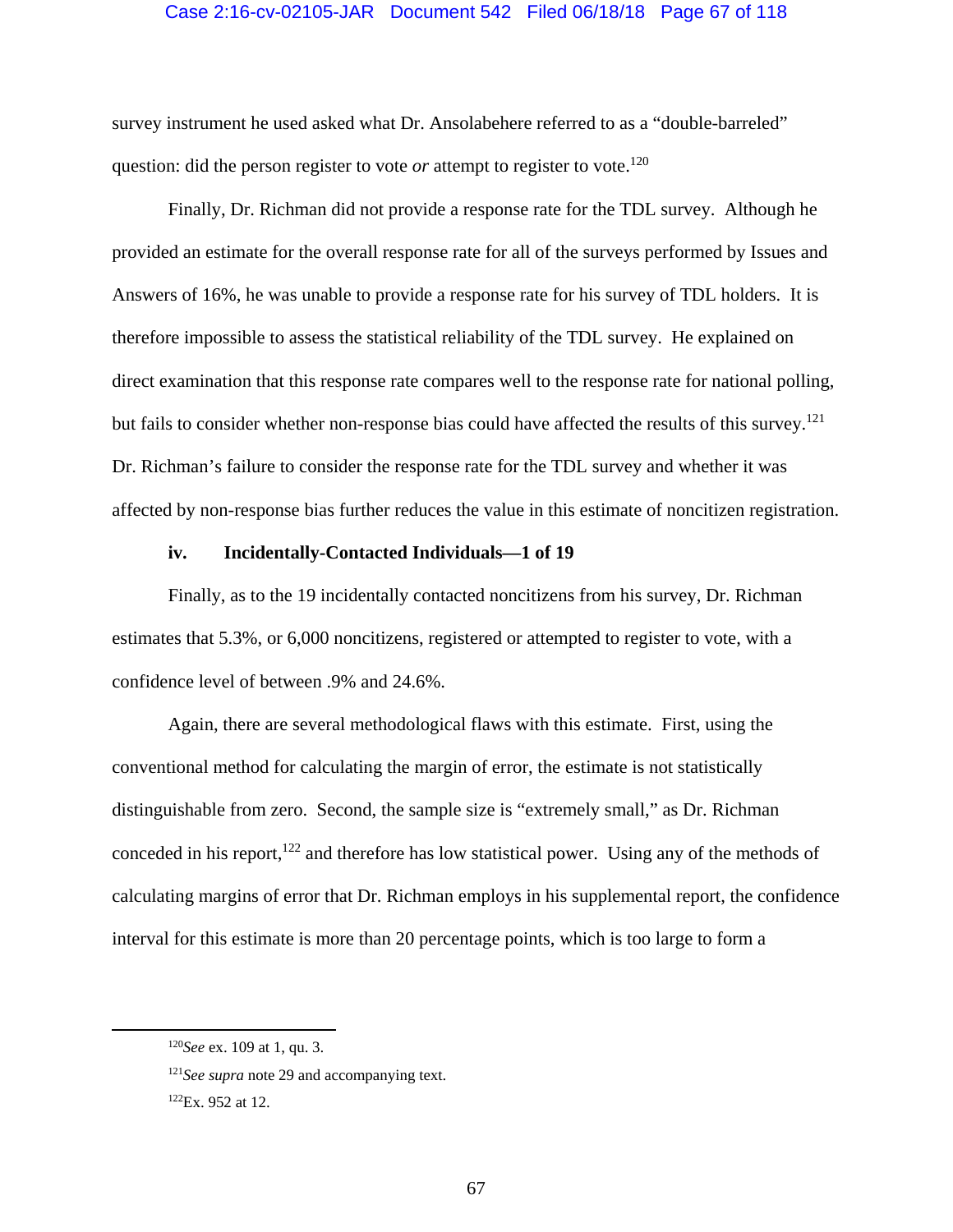probative estimate of noncitizen registration in Kansas.<sup>123</sup> Third, the estimate is based on the same faulty survey question as the TDL survey, so there is no way to distinguish between a respondent who registered or attempted to register to vote. And finally, the sample was not weighted to match the noncitizen population in Kansas. For all of these reasons, the Court agrees with Dr. Richman's assessment in his report that his extrapolation based on this single survey response is "very uncertain."<sup>124</sup>

## **v. Survey of Registered Voters—0 of 576**

Included in Dr. Richman's report, but discounted by him during his testimony, are survey results from another component of the Issues and Answers survey. This survey contacted more than 500 registered voters in 4 Kansas counties: Ford, Finney, Grant, and Seward. Dr. Richman explained in his report that these counties were selected due to their "large non-citizen populations."125 Zero respondents indicated that they were noncitizens, yet Dr. Richman did not calculate an estimate of noncitizen registration based on this particular survey, and gave the results short shrift. He testified that if he had estimated the rate of noncitizen registration based on this survey, it would be zero.

In his supplemental report, Dr. Richman argued that because this sampling included citizens, "it is inappropriate to include as analogous to the other items," as it "is an estimate of the percentage of 2008 through 2012 voter registrants who are still on the voter rolls and still at the phone number provided when the [sic] registered, and also non-citizens."<sup>126</sup>

<sup>&</sup>lt;sup>123</sup>See Ex. 102 at 19–20 ("The margin of error on that estimate is so wide that one can have no confidence that the number of non-citizens in Kansas who are registered to vote is larger than the single case found.").

<sup>124</sup>*Id.*

<sup>&</sup>lt;sup>125</sup>Ex. 952 at 11.

<sup>126</sup>Ex. 958 at 10.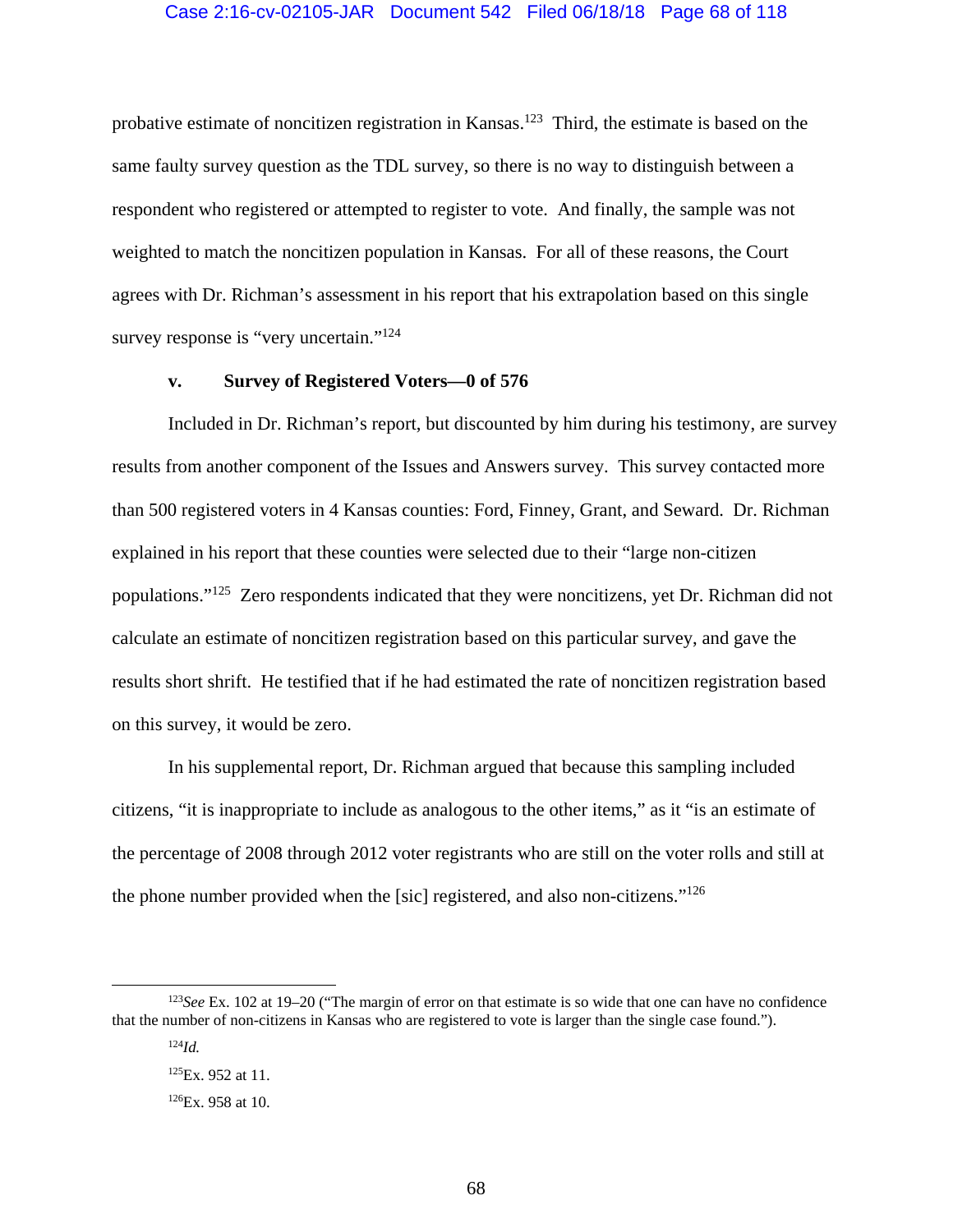### Case 2:16-cv-02105-JAR Document 542 Filed 06/18/18 Page 69 of 118

Given that the Court's task in this matter is to determine the number of noncitizens who successfully registered to vote during the attestation regime, i.e., before 2013, the Court is not persuaded by Dr. Richman's conclusory legal assertion about the relevance of this data. To the contrary, this data appears to be highly relevant to the Court's endeavor. If Defendant's contention is true that substantial numbers of noncitizens registered to vote before the DPOC law was passed, one would expect this number to be higher than zero, particularly given the robust sample size as compared to Dr. Richman's other estimates, and even assuming some level of social desirability bias. These results do not support Dr. Richman's overall opinion, and the Court is not persuaded by his attempt to eliminate it from his analysis.

#### **vi. Meta-Analysis**

Because Dr. Richman failed to identify a "best estimate" among his myriad calculations, Dr. Ansolabehere performed a "meta-analysis" of Dr. Richman's four estimates along with the results of the registered voters survey, weighting them based on sample size. Assuming all this data is accurate, taken together Dr. Ansolabehere estimates a 1.3% rate of noncitizen registration with a wide margin of error of 7.6%. Given this margin of error, a collective estimate of Dr. Richman's results is not statistically significant—there is so much uncertainty associated with them that "there can be no confidence that the number of non-citizen registration is more than the nominal cases in the sample. It is not possible to reject the hypothesis that the rate of non-citizen registration in the State of Kansas is different from zero."127 Dr. Richman responded to these calculations in his supplemental report, producing his own meta-analysis for the first time with his own confidence interval calculations, ranging from 1.1% to 1.8%. As already described, the

 $127Ex.$  102 at 6.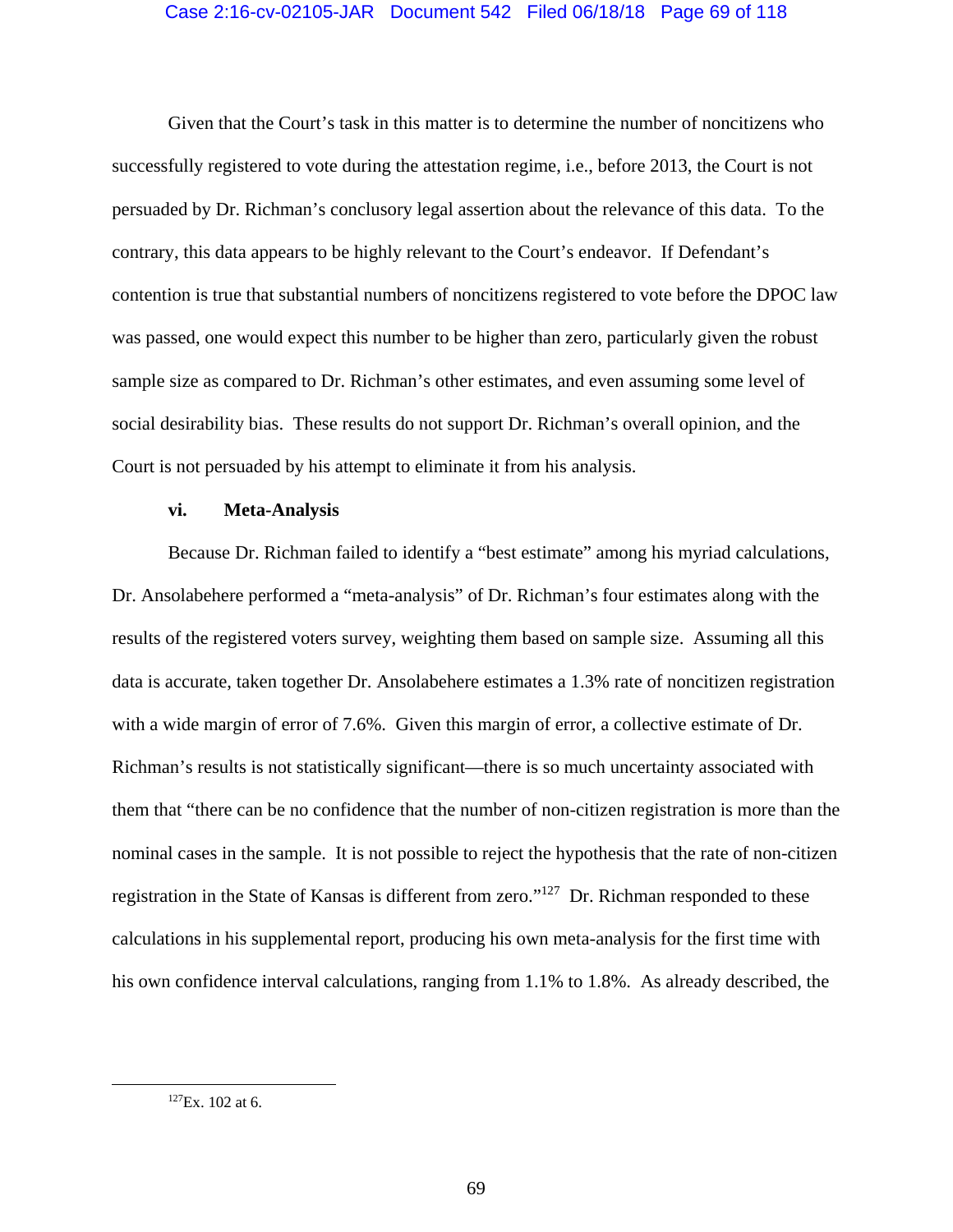### Case 2:16-cv-02105-JAR Document 542 Filed 06/18/18 Page 70 of 118

Court was more persuaded by Dr. Ansolabehere's explanation of the appropriate margin of error that applies to Dr. Richman's calculations.

 The Court finds Dr. Richman's testimony and report about the methodology and basis for concluding that a statistically significant number of noncitizens have registered to vote in Kansas, are confusing, inconsistent, and methodologically flawed. Most importantly, his refusal to opine as to the accuracy of any one estimate undercuts this Court's ability to determine that any one of his wildly varying estimates is correct. The extrapolations included in his report and testimony range from 0 to 32,000 noncitizen registrations. Given this range of estimates, most of which are based on sample sizes that cannot produce reliable results, this Court finds none of them represents an accurate estimate of the numbers of noncitizens registered to vote in Kansas.

#### **b. Survey Results**

Dr. Richman further testified about his survey of over 1,300 individuals on the suspense list. Seven of these respondents reported that they were noncitizens. After weighting, he estimated that these results demonstrate that .7% of the suspense list are noncitizens, although his report concedes that "given the small sample size, any inference about the precise magnitude of the non-citizen presence on the suspense list is fraught with substantial uncertainty."128 Beyond Dr. Richman's admission that the sample size renders this estimate substantially uncertain, there are other problems with the estimate. First, although Dr. Richman did not provide a margin of error, Dr. Ansolabehere did, and determined that Dr. Richman's estimate that 0.7% of the people on the suspense list are noncitizens is statistically indistinguishable from zero. Dr. Richman did not dispute Dr. Ansolabehere's finding in this regard. Moreover, taken at face value, the

 <sup>128</sup>Ex. 952 at 8.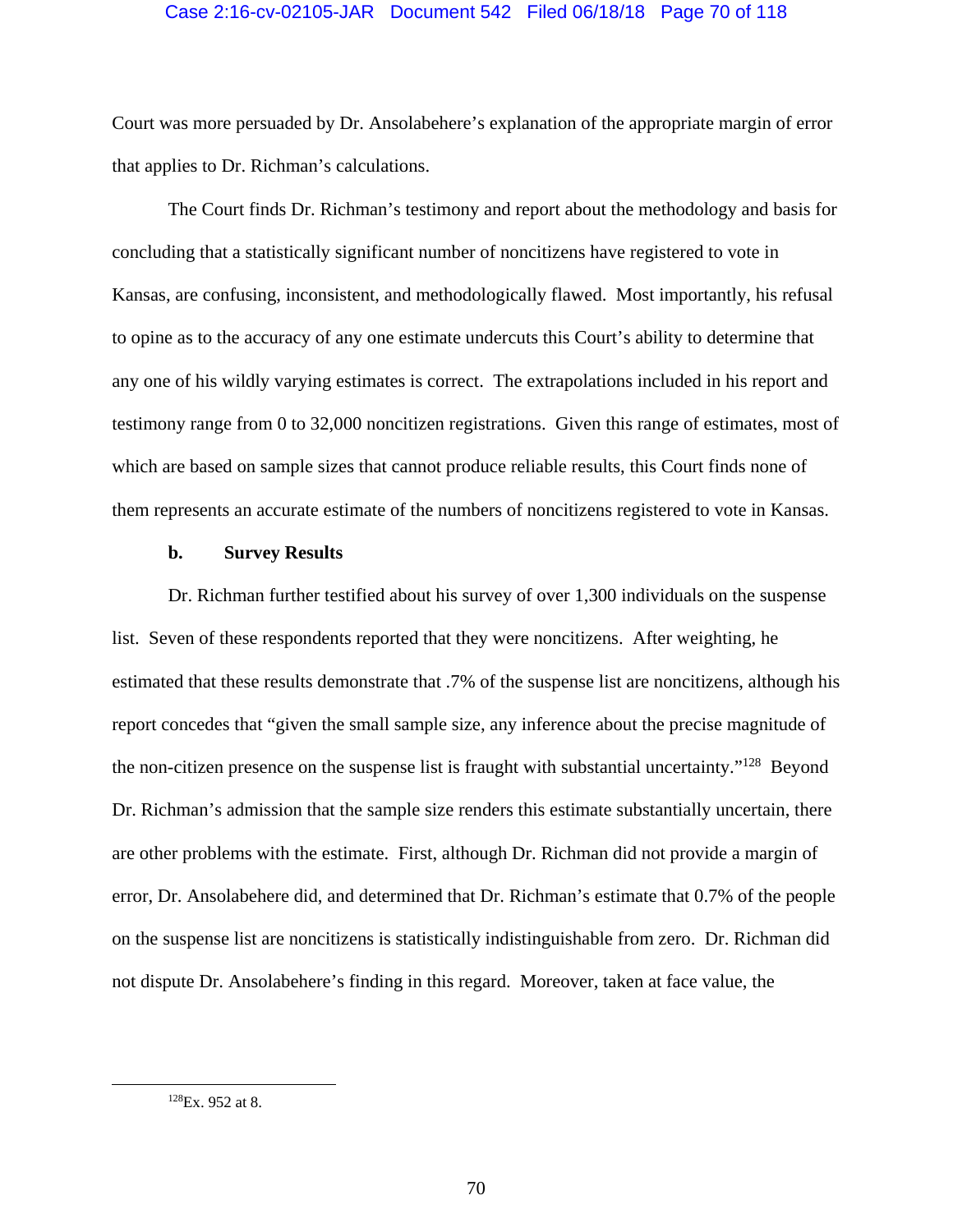### Case 2:16-cv-02105-JAR Document 542 Filed 06/18/18 Page 71 of 118

corollary to Dr. Richman's estimate that 0.7% of people on the Suspense List are noncitizens, is that more than 99% of the individuals on the suspense list are United States citizens.

Second, Dr. Richman weighted his sample by various characteristics that, in his view, could correlate with citizenship status, including age, gender, party identification, geographic region, year of registration, and "foreign name," in order to account for differences between the sample and the suspense list. After weighting the sample, he concluded that 117 individuals on the suspense list are noncitizens. Dr. Richman and a graduate student assistant went through the suspense list and determined which names were, in their view, foreign. Neither Dr. Richman nor his assistant had any experience in identifying so-called foreign names. By his own admission, their determinations were subjective and based primarily on whether the name was "anglophone,"<sup>129</sup> meaning originating in the British Isles. Dr. Richman also testified that their work was performed quickly, and that they made many mistakes along the way. A review of their coding revealed inconsistencies; for example, of five individuals with the last name of "Lopez," two were coded as foreign and three were coded as non-foreign. On cross examination, Dr. Richman admitted that he would have coded Carlos Murguia, a United States District Judge sitting in this Court, as foreign.

## *E. Alternative Methods of Enforcing Citizenship Eligibility*

The parties presented evidence about several methods of enforcing the State's citizenship eligibility requirement for voter registration, other than the DPOC law.

### **1. DOV List Comparisons**

The DOV has compared the list of individuals on the suspense list to information in the DOV database concerning driver's license holders who presented proof of permanent residency

 <sup>129</sup>Doc. 512, Trial Tr. at 1595:18–1598:6.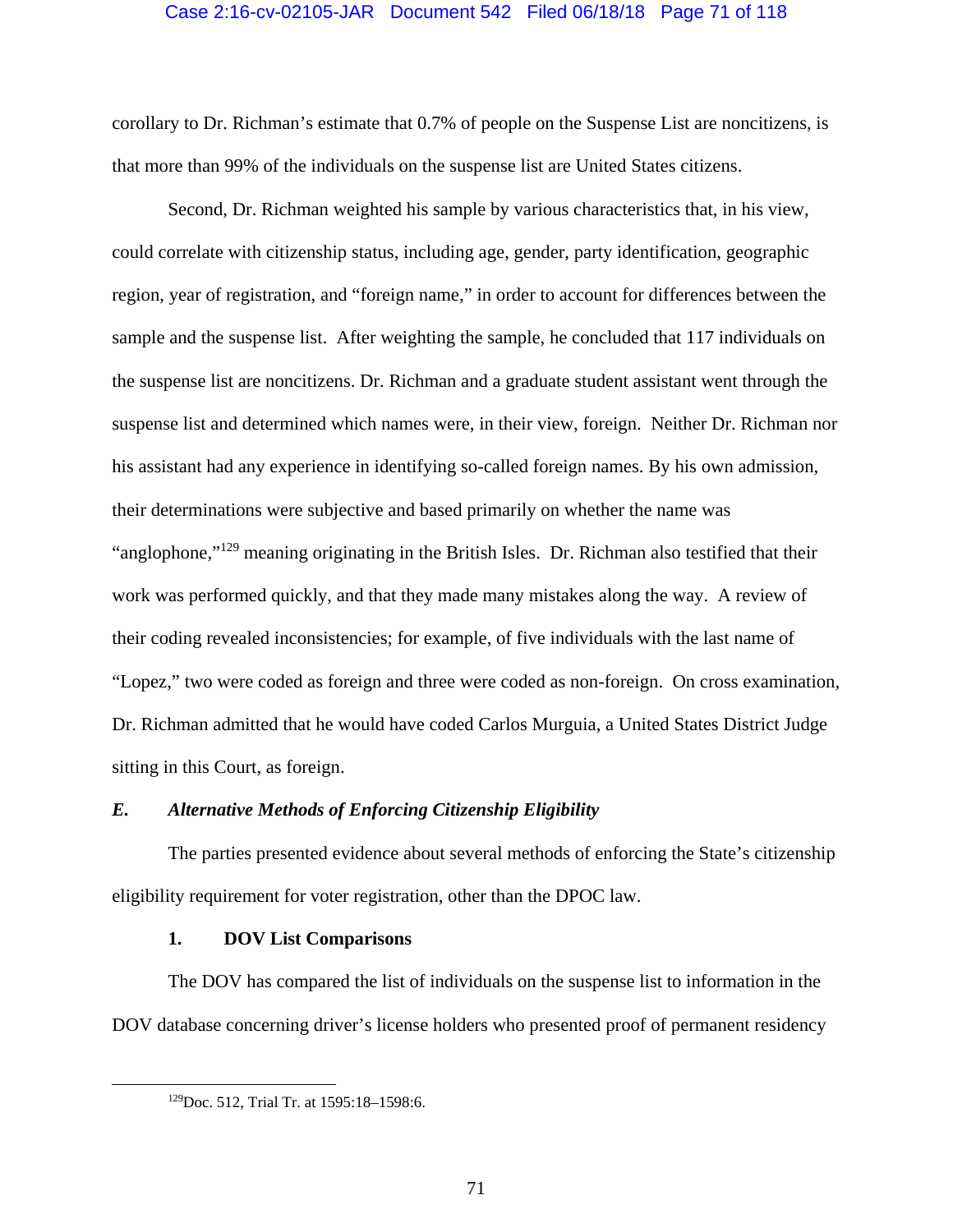### Case 2:16-cv-02105-JAR Document 542 Filed 06/18/18 Page 72 of 118

(or "green cards") in the course of applying for a driver's license, and identified possible noncitizens. There is no evidence that the SOS's Office has conducted vigorous follow-up investigations on these individuals to determine if they were still noncitizens at the time they applied to register to vote.

Similarly, as the Court has already found, Defendant's office has compared the TDL list to the ELVIS database four times in the last decade. As of January 30, 2017, Defendant has identified 79 individuals through matching these lists. While showing some false positives, this method has allowed Defendant to identify some noncitizens on the voter rolls.

### **2. DOV Training**

Brad Bryant, the former Elections Director for the SOS's Office, testified by deposition that in the mid-1990's into the early 2000's, the DOV believed that under the NVRA it was required to offer voter registration to any driver's license applicant, regardless of citizenship. "[T]here was nobody telling them be careful if somebody is not a citizen."130 Mr. von Spakovsky testified that after the NVRA was passed, there was a nationwide problem with State motor vehicle offices offering voter registration to noncitizens. He opined that motor vehicle officials did not want their clerks making judgment calls about whether an applicant should be offered the right to register to vote. He testified that several states took the position that voter registration should be offered to every applicant.

Bryant recalls a greater effort in 2010 when Chris Biggs was SOS, to make clear to the DOV that its employees need not offer voter registration forms to noncitizens.<sup>131</sup> The SOS's Office relied primarily on posters sent to each DOV office throughout the State, to clarify that

 <sup>130</sup>Doc. 493 at 83:12–25.

<sup>131</sup>*Id.* at 85:16–88:7.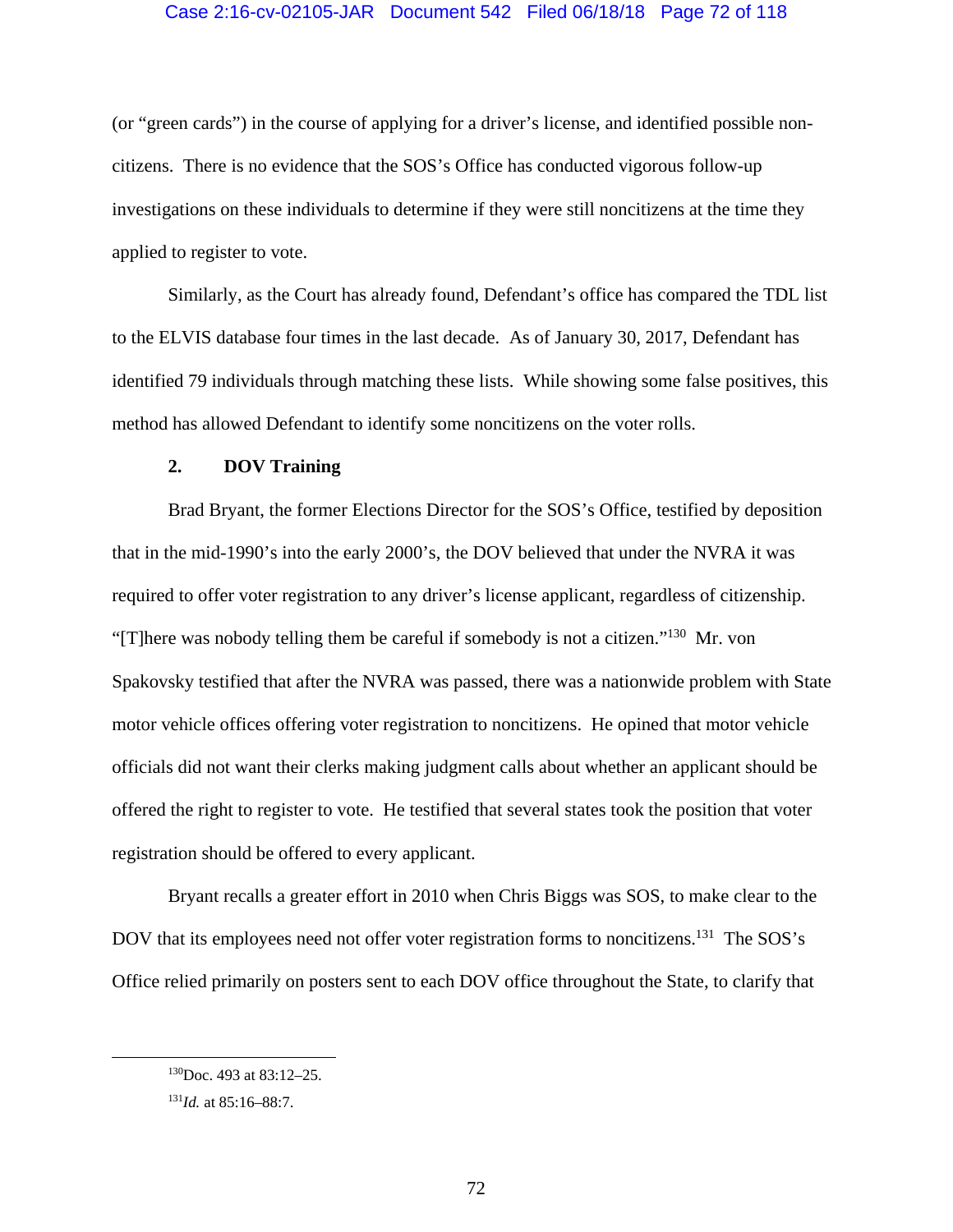## Case 2:16-cv-02105-JAR Document 542 Filed 06/18/18 Page 73 of 118

noncitizens could not register to vote. Nonetheless, since the time of this effort in 2010, there is evidence that DOV employees sometimes mistakenly offered noncitizens voter registration applications, and that even when applicants denied U.S. citizenship, the application was completed by the clerk, creating an ELVIS file. This evidence included the email between Ms. Lehman and Mr. Bryant lamenting this problem with DOV registration of obvious noncitizens. Since Mr. Caskey has been Elections Director, it has been the SOS's Office's policy that noncitizens should not be offered the opportunity to register to vote at the DOV, yet his office has not drafted a written instruction to DOV clerks to not offer voter registration applications to noncitizens.

Another problem revealed by this record, and confirmed by Mr. Caskey, is that at least for some period the DOV did not accept DPOC offered by applicants if it was unnecessary to fulfill the proof of residency requirement to obtain a driver's license. Mr. Caskey testified, "I'm aware of many cases where a person brought a documentary proof of citizenship document and it was not needed as part of their driver's license application and was not scanned in the system and as part of their voter registration record."132

Mr. Caskey testified as follows about the scope of the SOS's role in training DOV staff:

Our office routinely talks with the Division of Motor Vehicles executive staff as well as their trainers concerning requirements that the Division of Motor Vehicles has to comply with the National Voter Registration Act as it relates to offering the opportunity to register to vote to anyone who conducts a transaction at the Division of Motor Vehicles.

We also periodically review any changes in the state and federal law regarding elections. Previously we have reviewed the training materials that their trainers use. DMV routinely uses kind of a train-a-trainer approach where they have a group of trainers who then train their individual field offices. So we have provided—in

 <sup>132</sup>Doc. 507, Trial Tr. at 740:3–7.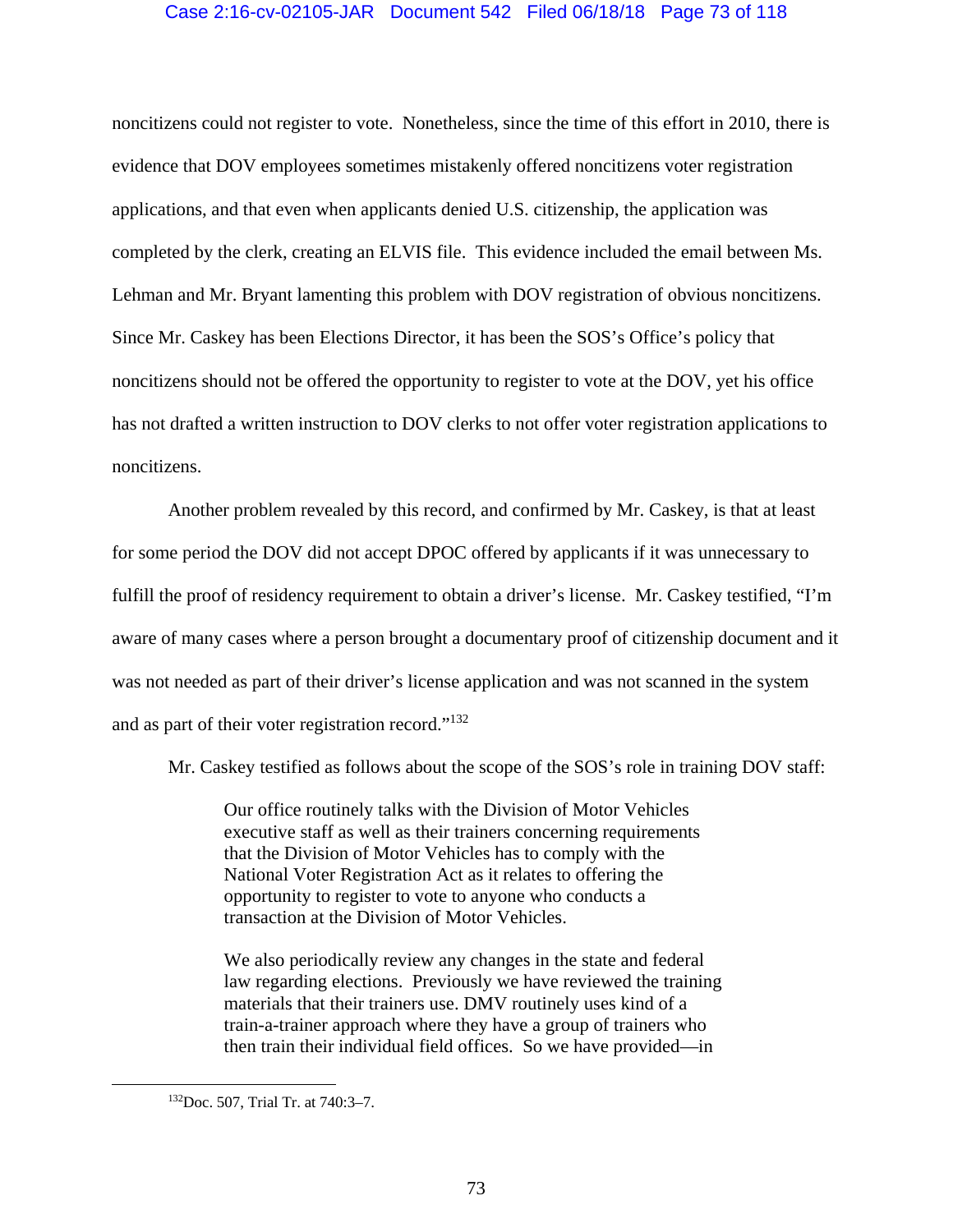## Case 2:16-cv-02105-JAR Document 542 Filed 06/18/18 Page 74 of 118

years past, we provided posters and reviewed their training materials, you know, over the last 10 to 15 years.<sup>133</sup>

DOV clerks in Kansas receive, on average, no more than 30 minutes of training regarding motor voter registration laws during their two-day in-classroom training. They were provided updated training after the SAFE Act became effective in 2013. Between February 2015 and June 2016, the SOS's Office did not provide any new written training materials to the DOV concerning motor voter registration laws. And Mr. Caskey testified that there have been no recent changes to DOV training or procedures.

Mr. Caskey is also charged with providing instruction and training to the 105 county election officials on the rules and regulations governing elections. There is an electronic training manual maintained by Mr. Caskey that used to be available online. It was last revised in 2012 to reflect the DPOC law. The office does not update the document as procedures change. Instead, Mr. Caskey testified that his office provides training to the counties by e-mail and phone, and that they attend regional and statewide meetings. Mr. Caskey and Defendant insist, however, that they have no authority to force the counties to comply, and that it is impractical to monitor whether they are implementing the SOS's policies.

# **3. Department of Homeland Security's Systematic Alien Verification for Entitlements Program**

The Systematic Alien Verification for Entitlements ("SAVE") program is overseen by the United States Department of Homeland Security ("DHS"). In a letter dated August 20, 2012, DHS notified Kansas that

> States will be able to access SAVE to verify the citizenship status of individuals who are registered to vote in that state provided that the requesting state has a signed information sharing agreement with the Department of Homeland Security and that each state be

 <sup>133</sup>*Id.* at 881:13–882:3.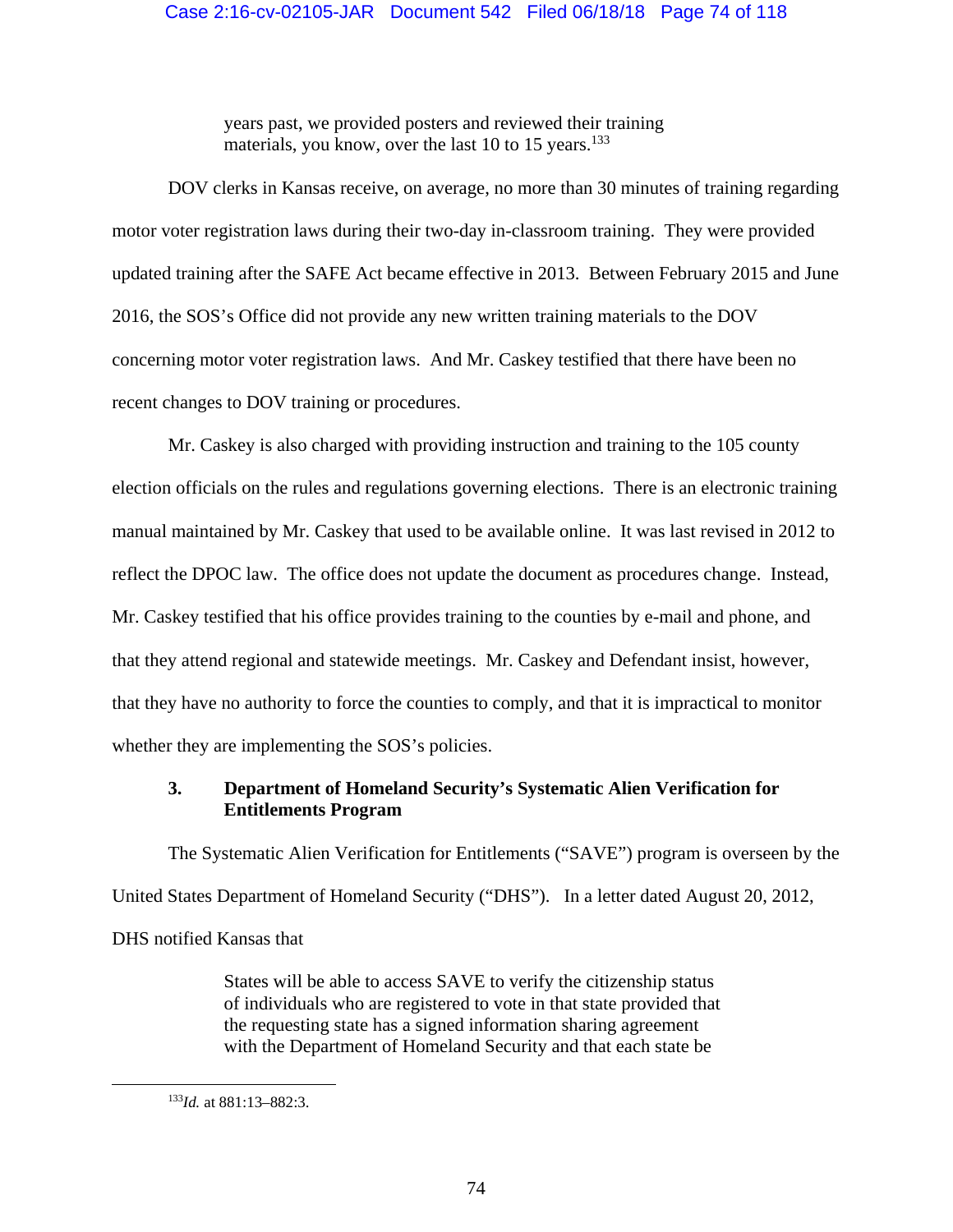able to supply for each individual it seeks to verify (1) a specific type of unique identifier like an alien number or certificate number that appears on immigration-related documentation, and (2) a copy of the immigration-related documentation in question to complete the verification process. $134$ 

On this basis, Defendant maintains that "A-numbers" or Alien Verification Numbers ("AVNs") are required to run SAVE searches, such that this is not a viable option because this information is not required on the registration application.

But the trial record demonstrates two instances where the SOS's Office has confirmed noncitizenship status of registrants through DHS: (1) it confirmed noncitizenship of three individuals who stated they were noncitizens on juror questionnaires in 2017; and (2) it confirmed noncitizenship of 6 respondents to Dr. Richman's TDL survey.<sup>135</sup> Moreover, Mr. Caskey acknowledged in his testimony that other states such as Florida, Virginia, and Colorado use, or have attempted to use, SAVE for voter registration purposes. Mr. Caskey has not contacted any of these states' election officials to learn how they utilized SAVE.

Other agencies in Kansas have access to noncitizen documentation that could be used for SAVE searches. For example, DOV collects noncitizen documents when it issues TDLs. While the SOS obtains information from the DOV to confirm whether a driver's license applicant has provided DPOC, it does not obtain A-number information or copies of noncitizen documents from the DOV. The SOS has not requested from the Legislature a law that would enable it to obtain A-number information or copies of noncitizen documents from the DOV, and has not investigated whether other agencies in Kansas (such as the KDHE) have AVN information that could be used for SAVE searches.

<sup>&</sup>lt;sup>134</sup>Pretrial Order Stipulation, Doc. 349 ¶ 106.

<sup>135</sup>*See* Ex. 952 at 10.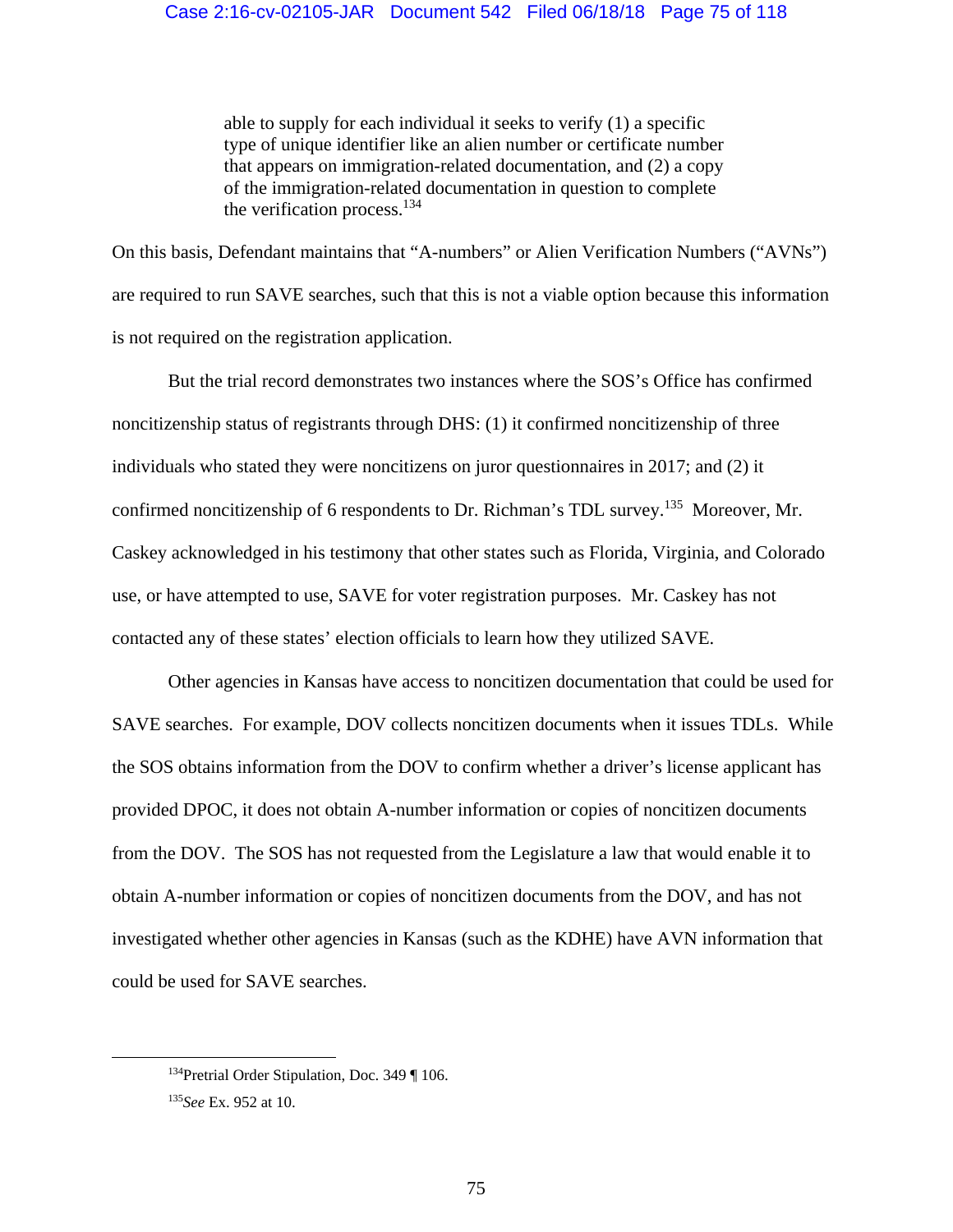## **4. Prosecutions**

Former Deputy SOS Eric Rucker, an experienced prosecutor, testified by deposition that criminal prosecutions can prevent and deter criminal conduct. Since July 1, 2015, Defendant has had the independent authority to prosecute any person who has committed or attempted to commit any act that constitutes a Kansas elections crime.<sup>136</sup> Since July 1, 2015, the SOS's Office has become aware of multiple instances of noncitizens registering to vote in Kansas. Since obtaining prosecutorial authority over Kansas elections crimes, the SOS has filed zero criminal complaints against a noncitizen for allegedly registering to vote. As of June 20, 2017, Defendant has filed one criminal complaint and obtained one conviction against an individual who actually voted while being a noncitizen.

## **5. Juror Questionnaires**

In Kansas, people who are called for jury service are sent jury duty questionnaires that include a question about U.S. citizenship. District Courts send to the SOS's Office on at least a monthly basis the lists of individuals who requested to be excused from jury service based on their claims of noncitizenship. The SOS's Office has compared lists of individuals who answered on their jury questionnaires that they were not citizens with the voter registration roll.

As of March 24, 2017, Defendant identified 3 individuals who were on the voter rolls but who had self-identified as noncitizens on their jury questionnaires. An investigator employed by Defendant provided the full names and dates of birth of the 3 individuals who had self-identified as noncitizens on their jury questionnaires to the DHS via email. After receiving the full names and dates of birth of the 3 individuals who had self-identified as noncitizens on their jury

 $136$ K.S.A. § 25-2435(a).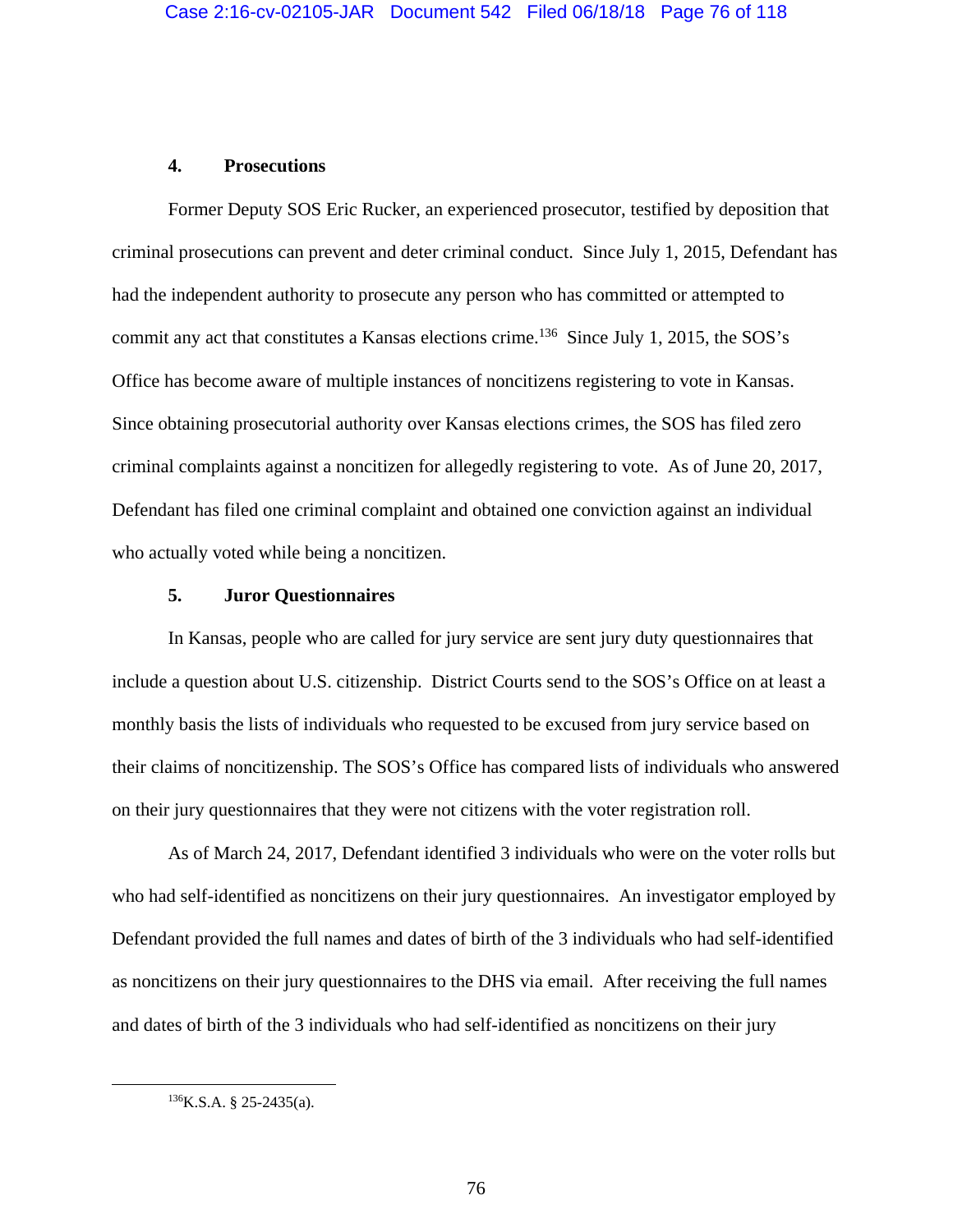## Case 2:16-cv-02105-JAR Document 542 Filed 06/18/18 Page 77 of 118

questionnaires from the investigator, DHS responded with an email describing information known to DHS about the immigration and citizenship status of these 3 individuals. The response from DHS was the first time in Mr. Caskey's experience that DHS has aided the SOS, despite seeking assistance in the past. Only noncitizens called for jury duty can be identified by comparing ELVIS records with jury questionnaires.

## **III. Justiciability Challenges**

Defendant has challenged Plaintiffs in both cases repeatedly on standing and mootness grounds. Defendant challenges Plaintiff Bednasek's standing because he has access to DPOC yet fails to produce it, and because he is a Texas resident. Defendant asserts that the claims of the individual *Fish* Plaintiffs are moot. The Court has addressed these challenges in detail in prior orders, but briefly addresses them again to the extent they are raised in Defendant's proposed findings of fact and conclusions of law, and addresses the mootness of Mr. Fish's claim sua sponte.

#### *A. Parker Bednasek*

Defendant challenges Bednasek's standing on the basis that he is a Texas, not Kansas, resident, and because he has access to DPOC. The Court has twice addressed and rejected Defendant's standing arguments in prior, lengthy orders.<sup>137</sup> The Court incorporates by reference those rulings, and finds no further evidence presented at trial changes those decisions.

## *B. William Stricker, III, Thomas Boynton, Douglas Hutchinson, and Steven Wayne Fish*

Defendant challenges the claims asserted by Plaintiffs Stricker, Boynton, and Hutchinson in Case No. 16-2105 on mootness grounds because they have become fully registered while this case has been pending and a favorable decision would not change their status. These challenges

 <sup>137</sup>Bednasek Docs. 107 at 8–15, 165 at 15–17.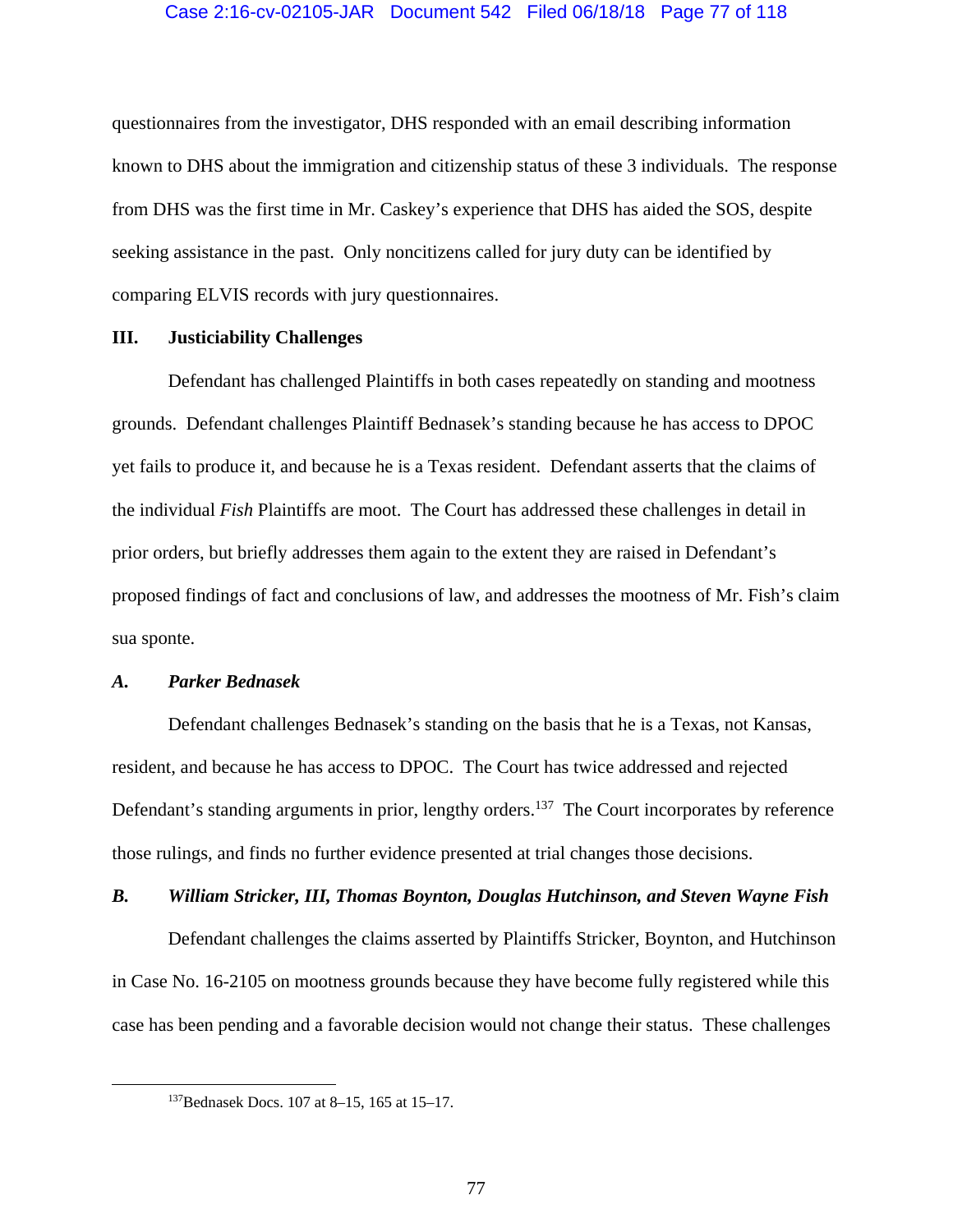### Case 2:16-cv-02105-JAR Document 542 Filed 06/18/18 Page 78 of 118

have been raised and rejected. The record shows that all 3 Plaintiffs' voter registration applications were canceled under the DPOC law before they were resurrected by operation of the Court's preliminary injunction order. But for that order, which required Defendant to register motor voter applicants whose applications had been suspended or canceled, these Plaintiffs would have been required to file new applications for registration to become registered.

Mr. Stricker's voter registration application was canceled in the ELVIS system in 2015. His registration was reinstated by operation of the preliminary injunction on June 22, 2016. Only after his registration was reinstated pursuant to the Court's preliminary injunction order did Defendant investigate behind the scenes and locate a citizenship document. Unfortunately for Mr. Stricker, this was well after he was denied the right to vote in the 2014 election.

On November 5, 2015, Prof. Boynton's voter registration application was canceled. According to Mr. Caskey, the SOS's Office later found a citizenship document through the DOV web portal after that access was granted in May 2016, after Prof. Boynton's registration was reinstated by operation of the preliminary injunction. Prof. Boynton's ELVIS file shows that a certified United States birth certificate was found and added on August 4, 2014 notwithstanding the fact that Mr. Caskey testified that Mr. Boynton did not apply to register to vote until November 4, 2014, Election Day.

Plaintiff Hutchinson's 2013 motor voter application was suspended for failure to provide DPOC, and it was ultimately canceled on January 27, 2016. He was registered by operation of this Court's preliminary injunction order. On July 30, 2016, his status changed to active after he submitted DPOC at the Johnson County Election Office and is now considered "fully registered."

78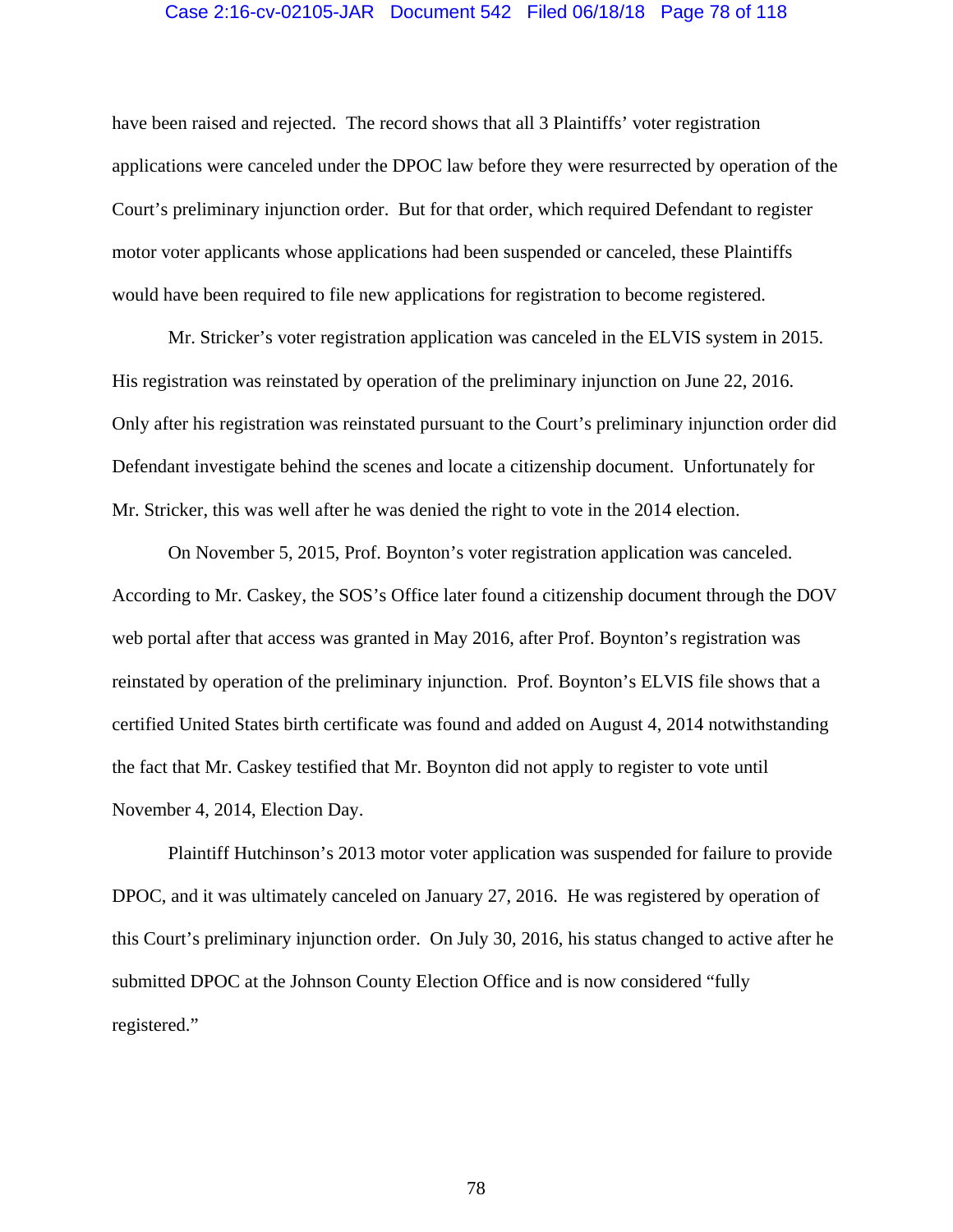#### Case 2:16-cv-02105-JAR Document 542 Filed 06/18/18 Page 79 of 118

 But for this lawsuit and the preliminary injunction, these applications would not have been reinstated and they each would have been required to reapply to register to vote. Under these circumstances, the Court finds Defendant has not met his burden of demonstrating mootness for the same reasons explained in the Court's May 4, 2017 Memorandum and Order.<sup>138</sup> Defendant's unilateral enforcement actions of the statute, which have been a moving target since this case's inception, and which were possible due to this Court's Order, do not render these Plaintiffs' claims moot. In fact, this Court previously warned Defendant that if he "continues his pattern of picking off Plaintiffs through targeted back-end verifications in an attempt to avoid reaching the merits of this case, the Court may be inclined to revisit its previous decision denying Plaintiffs' motion for class certification."139

There is one exception to the Court's mootness ruling, which this Court addresses sua sponte because it is jurisdictional. "If an intervening circumstance deprives the plaintiff of a 'personal stake in the outcome of the lawsuit,' at any point during litigation, the action can no longer proceed and must be dismissed as moot."<sup>140</sup> Mr. Fish testified that in September or October 2016, he relocated within Douglas County and changed his address with the DOV in person. At that time, Mr. Fish filled out a second voter registration application and provided his birth certificate. He is now registered to vote, having provided DPOC. The evidence demonstrates that Mr. Fish's active registration status is therefore not due to the Court's preliminary injunction, but his voluntary action of reapplying to register to vote at which time he provided DPOC. Unlike the other 3 Plaintiffs, whose applications were canceled but resurrected

 <sup>138</sup>Doc. 334 at 14–19.

<sup>139</sup>*Id.* at 19.

<sup>140</sup>*Campbell-Ewald Co. v. Gomez*, 136 S. Ct. 663, 669 (2016) (quoting *Genesis Healthcare Corp. v. Symczyk*, 569 U.S. 66, 72 (2013)).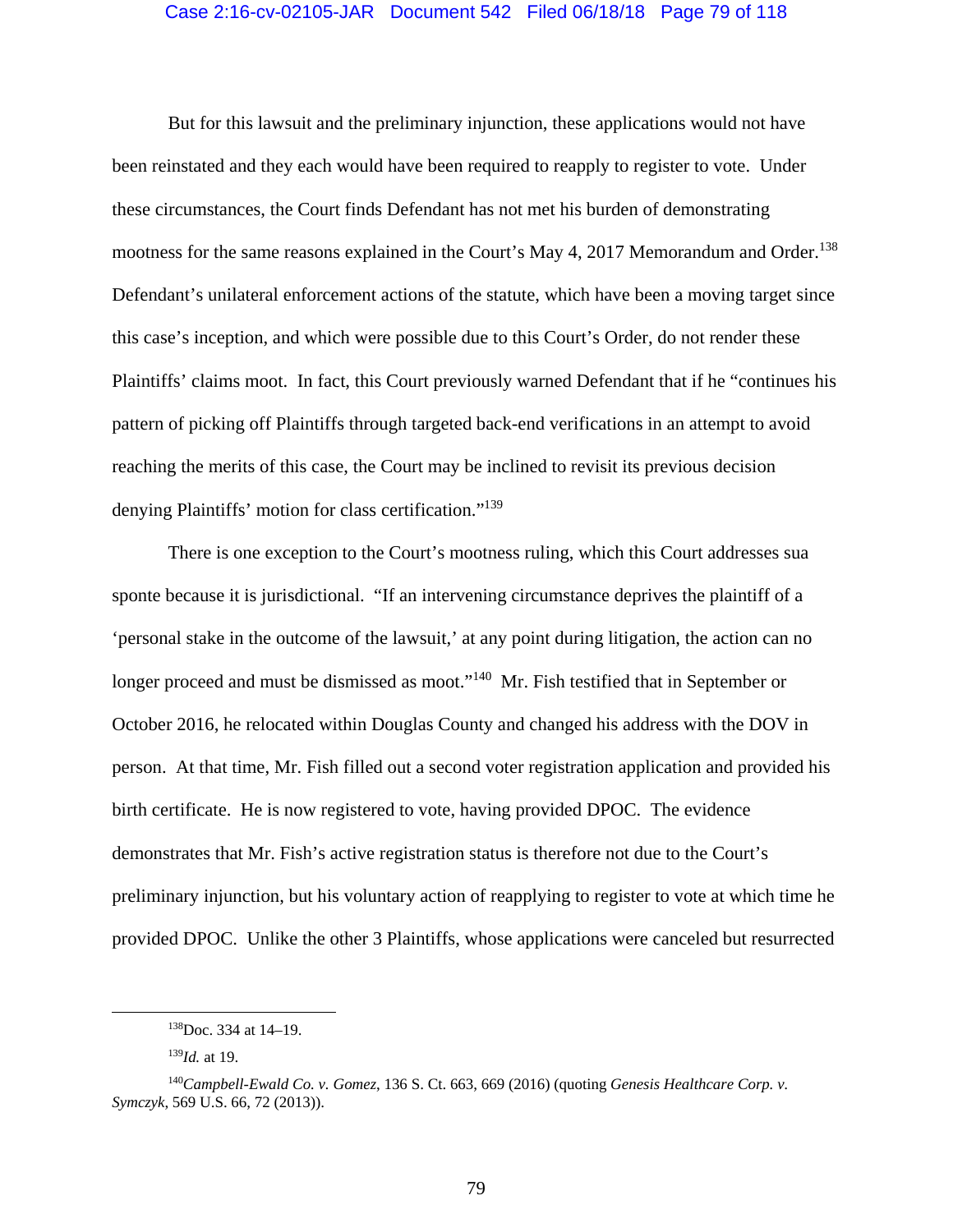## Case 2:16-cv-02105-JAR Document 542 Filed 06/18/18 Page 80 of 118

due to the unilateral efforts of Defendant, Mr. Fish filed a new application in full compliance with the DPOC law while this action was pending. Therefore, although he suffered an injury at the time the Complaint was filed, he no longer suffers an injury that can be redressed in this case and his remaining claim must be dismissed as moot.

## **IV. Conclusions of Law in** *Fish v. Kobach***, 16-2105**

The parties in the *Fish* case went to trial on the only remaining claim in this case—Count

1, which alleges a violation of § 5 of the National Voter Registration Act ("NVRA") based on

preemption under the Election Clause in Article 1 of the United States Constitution. Section 5 of

the NVRA requires that every application for a driver's license, "shall serve as an application for

voter registration with respect to elections for Federal office."<sup>141</sup> Subsection (c)(2)(B)–(C) of § 5

provides:

(2) The voter registration application portion of an application for a State motor vehicle driver's license—

. . . .

(B) may require only the minimum amount of information necessary to—

(i) prevent duplicate voter registrations; and (ii) enable State election officials to assess the eligibility of the applicant and to administer voter registration and other parts of the election process;

(C) shall include a statement that—

(i) states each eligibility requirement (including citizenship); (ii) contains an attestation that the applicant meets each such requirement; and (iii) requires the signature of the applicant, under penalty of perjury.142

 $14152$  U.S.C. § 20504(a)(1). The Court refers to the sections of the NVRA as they appear in Pub. Law No. 103-31, 107 Stat. 77, 77–89 (1993), but cites to the codified version of the Act.

<sup>142</sup>*Id.* § 20504(c).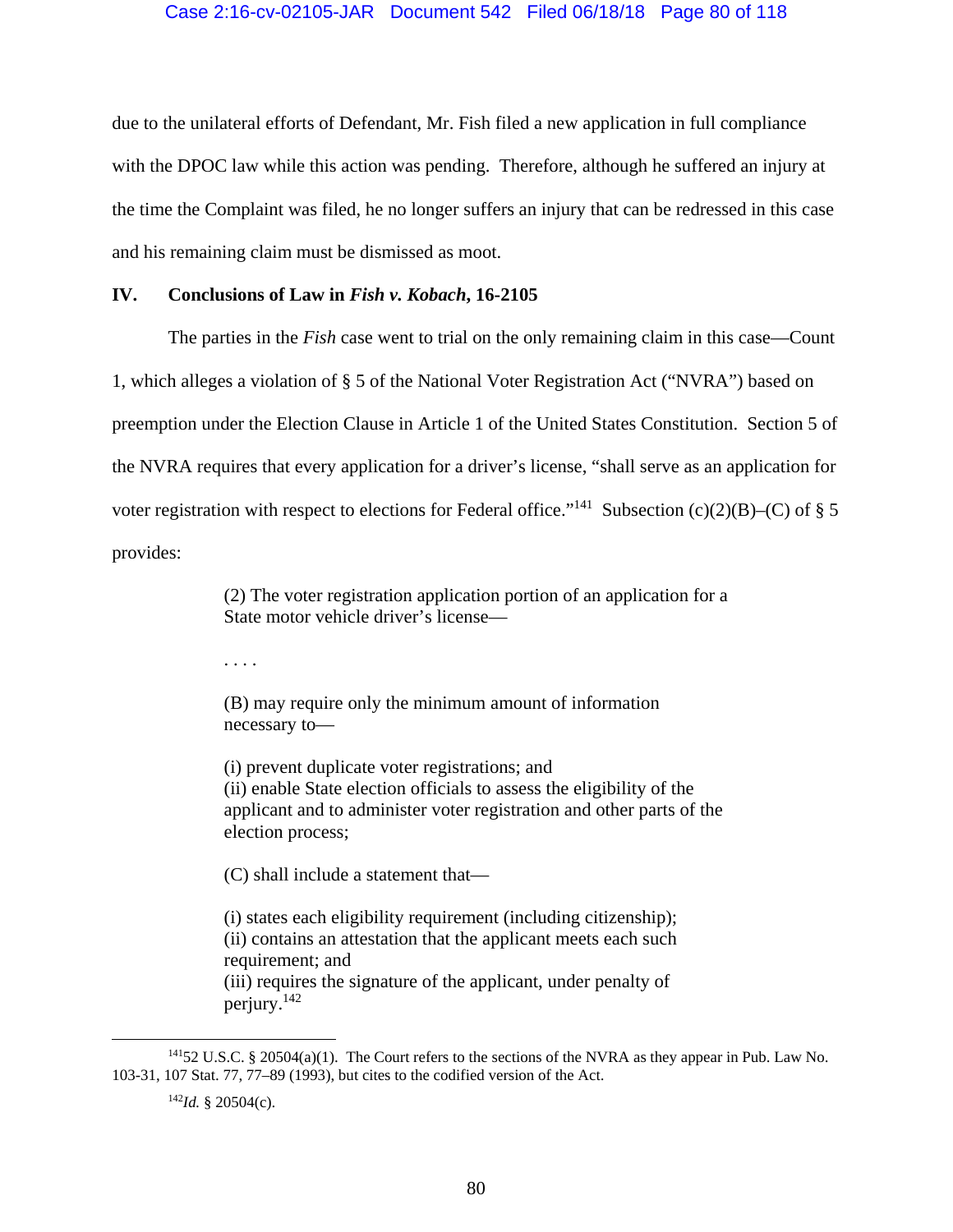### Case 2:16-cv-02105-JAR Document 542 Filed 06/18/18 Page 81 of 118

Under the NVRA, Defendant is "responsible for coordination of State responsibilities" under the  $NVRA.<sup>143</sup>$ 

Shortly after this case was filed, Plaintiffs successfully moved for a preliminary injunction based on their likelihood of success on the merits of their § 5 claim. Defendant appealed, and the Tenth Circuit affirmed, providing detailed guidance on whether the Kansas DPOC law is preempted by § 5's mandate that a motor-voter registration application contain the minimum-amount of information necessary for the state to exercise its eligibility-assessment and registration duties.

In its opinion, the Tenth Circuit set forth the applicable rules of statutory interpretation and preemption under the Elections Clause, interpreted the NVRA's requirements under § 5, and applied that interpretation to the facts as found by this Court in its preliminary injunction order. In the course of its detailed analysis, the Tenth Circuit "rejected Secretary Kobach's readings of the NVRA."144 As the Court previously explained on summary judgment, under both the law of the case doctrine, and the mandate rule, the Tenth Circuit's opinion with regard to issues of law governs at all subsequent stages of the litigation.<sup>145</sup> The Court therefore proceeds to apply the standards announced by the Tenth Circuit in its October 19, 2016 published opinion in this case to the trial record. The Court once again declines to revisit Defendant's arguments that were resolved by that opinion.<sup>146</sup>

 <sup>14352</sup> U.S.C. § 20509.

<sup>144</sup>*Fish v. Kobach*, 840 F.3d 710, 746 (10th Cir. 2016).

<sup>145</sup>*See, e.g.*, *Dish Network Corp. v. Arrowwood Indem. Co.*, 772 F.3d 856, 864 (10th Cir. 2014).

<sup>146</sup> On June 13, 2018, Defendant submitted a Notice of Supplemental Authority (Doc. 540), pointing the Court to the recently-decided Supreme Court decision, *Husted v. A. Philip Randolph Inst.*, No, 16-980, 2018 WL 2767661 (June 11, 2018). In *Husted*, the Court construed § 8 of the NVRA, which governs the States' ability to remove voters from registration rolls on change-of-residence grounds. *See id.* at \* 3–5 (discussing 52 U.S.C. §  $20507(b)(c)$  and (d)).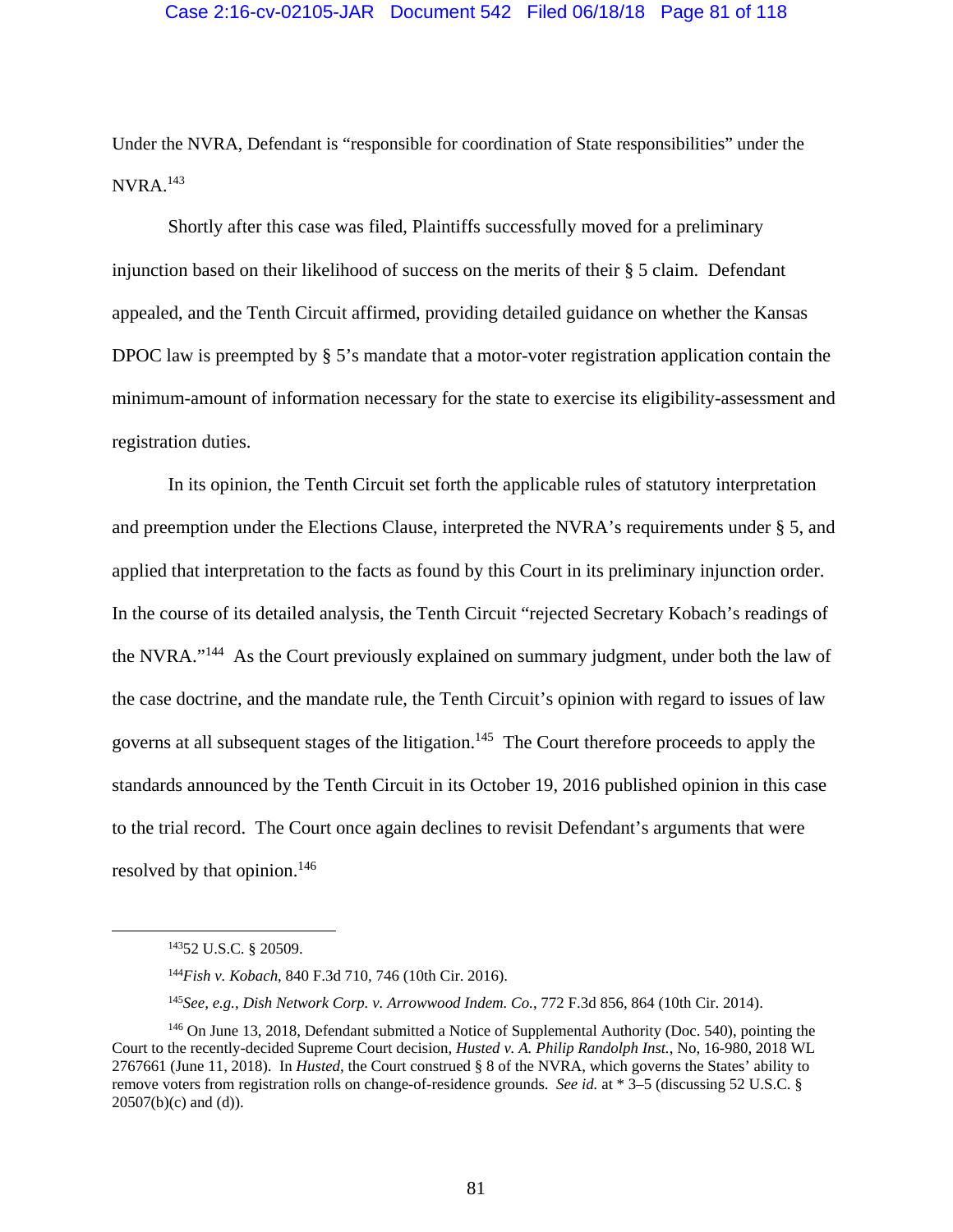The Tenth Circuit held that the attestation requirement in  $\S$  5(c)(2)(C) presumptively

satisfies the minimum-information requirement for motor voter registration in subsection

 $(c)(2)(B)$ <sup>147</sup> However, this presumption is rebuttable if the state can demonstrate "that the

attestation requirement is insufficient for it to carry out its eligibility-assessment and registration

duties."148 The court went on:

 More specifically, in order to rebut the presumption as it relates to the citizenship criterion, we interpret the NVRA as obliging a state to show that "a substantial number of noncitizens have successfully registered" notwithstanding the attestation requirement. In *EAC*, we held that the EAC was not under a nondiscretionary duty to add state-specific DPOC instructions to the Federal Form at two states' behest. We reached this conclusion because "[t]he states have failed to meet their evidentiary burden of proving that they cannot enforce their voter qualifications because a substantial number of noncitizens have successfully registered using the Federal Form." The failure to make such an evidentiary showing was seemingly dispositive there of Secretary Kobach's Qualifications Clause challenge.

. . .

This results in the preemption analysis here being quite straightforward: if Kansas fails to rebut this presumption that

82

<sup>147</sup>*Fish*, 840 F.3d at 738. <sup>148</sup>*Id.*

Defendant argues that the *Husted* decision calls into question the Tenth Circuit's interpretation of § 5 in this case because, like the lower courts in *Husted*, it reads an implicit prohibition into the NVRA that is not permitted by the text. The Court does not read *Husted* so broadly. That decision entails a statutory interpretation of a different section of the NVRA, which construes different language. Absent an on-point ruling that applies to § 5, this Court is bound by the Tenth Circuit's guidance and leaves it to that court to determine whether *Husted* impacts its prior ruling.

Defendant also suggests that the policy arguments advanced by Plaintiffs about less burdensome alternatives to the DPOC law are policy arguments foreclosed by *Husted.* Again, the Court reads *Husted* to deal only with the issue of statutory interpretation of § 8 of the NVRA. The majority rejected the dissents' arguments, which it characterized as "policy disagreement[s]," and stated that the "only question before us" is whether Ohio's law violated federal law, specifically § 8 of the NVRA. The less burdensome alternatives argument in this case, referenced by Defendant, is not a policy justification for rejecting the DPOC law as preempted by § 5 of the NVRA. Instead, it is part of the test formulated by the Tenth Circuit, which only applies if Defendant makes a showing that substantial numbers of noncitizens successfully registered to vote under the attestation regime. This two-part test was formulated as a method of interpreting the minimum-information principle in §  $5(c)(2)(B)$ , language not at issue in *Husted*. Again, the Court remains bound by the Tenth Circuit's statutory construction of § 5, and leaves Defendant's challenges to that court to accept or reject.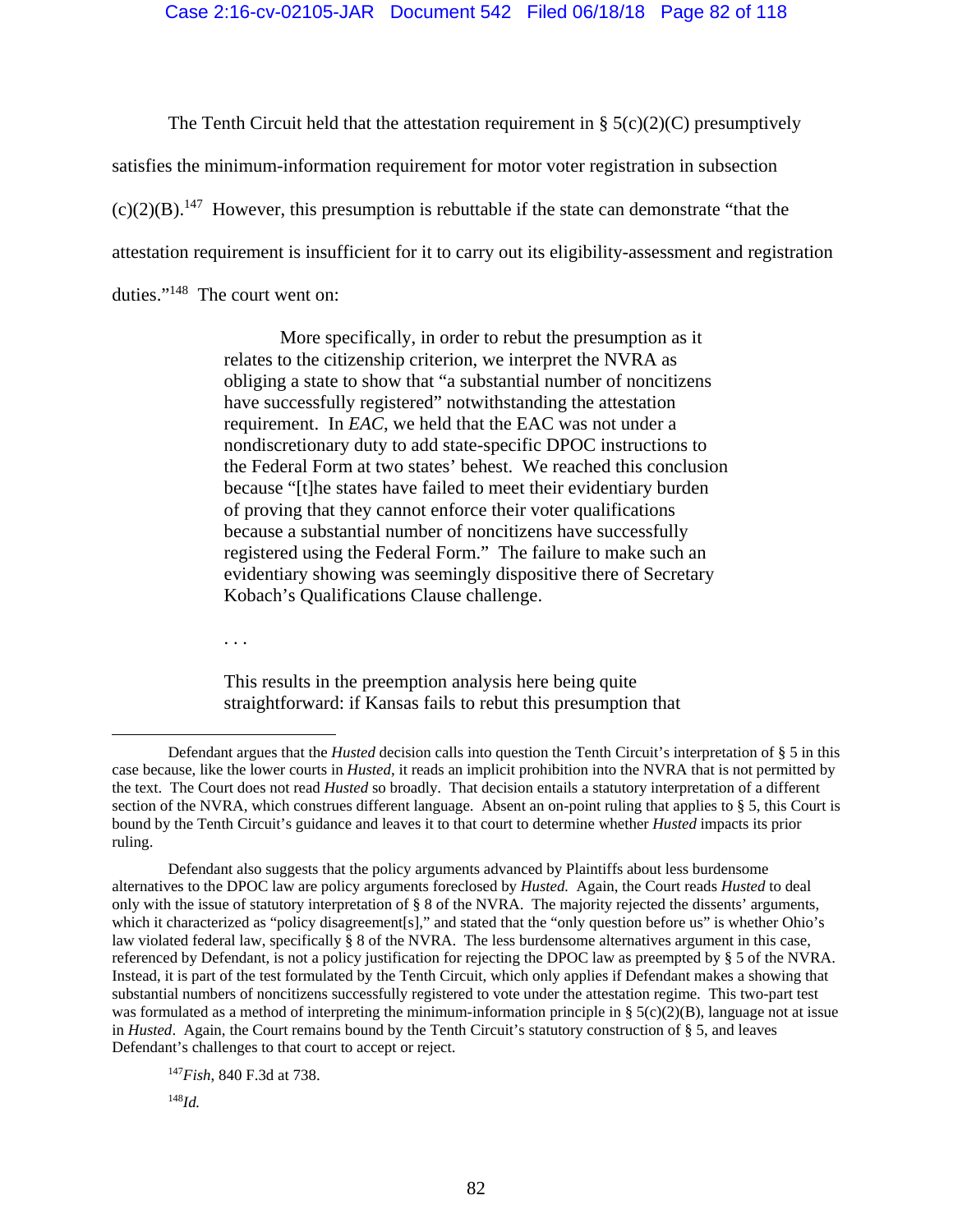attends the attestation regime, then DPOC necessarily requires more information than federal law presumes necessary for state officials to meet their eligibility-assessment and registration duties (that is, the attestation requirement). Consequently, Kansas's DPOC law would be preempted.<sup>149</sup>

In a footnote, the court explained that if a state could show that attestation does not satisfy the minimum-information standard by demonstrating that substantial noncitizens are able to register to vote notwithstanding attestation of citizenship, then this Court would need to consider whether DPOC should be deemed "adequate to satisfy" the minimum-information standard.<sup>150</sup> This second inquiry would require the state to "show that nothing less than DPOC is sufficient to meet those duties."151

 In its preliminary injunction order, this Court found that between 2003 and the effective date of the DPOC law, 14 noncitizens had registered or attempted to register to vote in Sedgwick County, Kansas. The Tenth Circuit found that this number "fall[s] well short of the showing necessary to rebut the presumption that attestation constitutes the minimum amount of information necessary for Kansas to carry out its eligibility-assessment and registration duties."152 In addressing this evidence, the court considered and rejected Defendant's argument that "even if one noncitizen successfully registers under the attestation regime, then DPOC is necessary to ensure applicant eligibility."<sup>153</sup> This is because in adopting the NVRA registration procedures, Congress intended "to ensure that whatever else the states do, 'simple means of

 <sup>149</sup>*Id.* at 738–39 (quoting and citing *Kobach v. U.S. Election Assistance Comm'n*, 772 F.3d 1183 (10th Cir. 2014)).

<sup>150</sup>*Id.* at 738 n.14.

<sup>151</sup>*Id.* <sup>152</sup>*Id.* at 747.

<sup>153</sup>*Id.* at 747–48.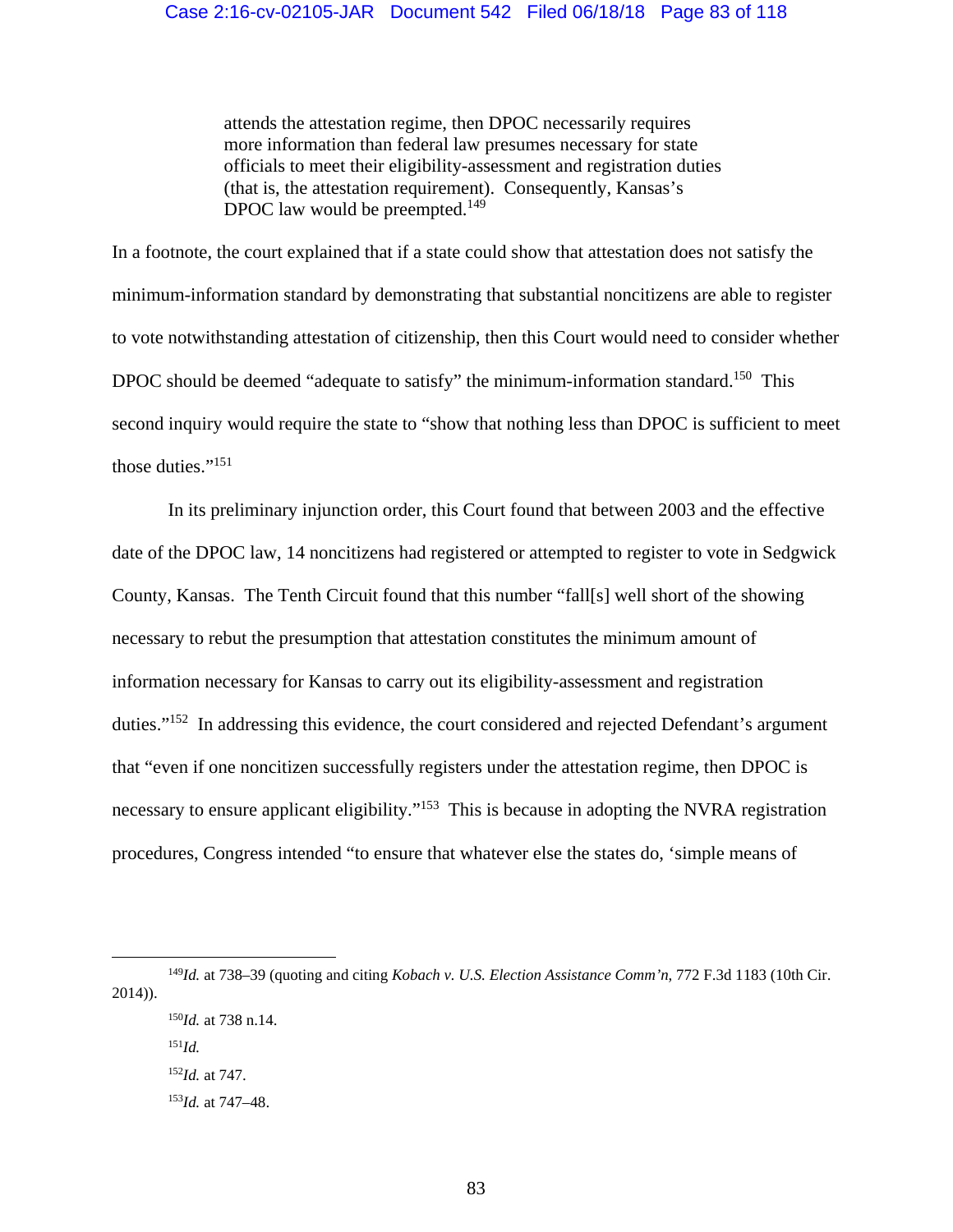## Case 2:16-cv-02105-JAR Document 542 Filed 06/18/18 Page 84 of 118

registering to vote in federal elections will be available.'"154 If 1 vote by a noncitizen is too many, then states would be able to justify even harsher means of verifying citizenship.<sup>155</sup> The court explained, "[t]he NVRA does not require the least amount of information necessary to prevent even a single noncitizen from voting."156

 After remand, the Court reopened discovery in the *Fish* matter related to the Tenth Circuit's test. Defendant was given the opportunity to retain experts and marshal evidence to meet his burden of demonstrating that "a substantial number of noncitizens have successfully registered to vote under the attestation requirement" in order to rebut the presumption that attestation meets the minimum-information requirement of  $\S 5^{157}$  and that nothing less than DPOC is sufficient to meet his eligibility-assessment and registration duties under the NVRA. As described below, the Court finds that on the trial record Defendant has failed to make a sufficient showing on the first inquiry. Moreover, even if Defendant could demonstrate a substantial number of noncitizen registrations, he has not demonstrated that nothing less than the DPOC law is sufficient to enforce the State's citizenship eligibility requirement.

#### *A. Substantial Number of Successful Noncitizen Registrations Under Attestation*

 Under the first part of this test, the parties dispute the meaning of "substantial." Defendant has argued that "substantial" should be interpreted to mean any number that can change the outcome an election. Plaintiffs argue that "substantial" must be evaluated in

<sup>155</sup>*Id.*

<sup>156</sup>*Id.*

 <sup>154</sup>*Id.* at 748 (quoting *Arizona v. Inter Tribal Council of Ariz., Inc. ("ITCA")*, 133 S. Ct. 2247, 2255 (2013)).

<sup>&</sup>lt;sup>157</sup>*Id.* at 739. Defendant cites this Court's summary judgment order for the proposition that this is a purely legal question. *See* Doc. 523 at 52 (citing Doc. 421 at 18). That is not an accurate recitation of the Court's ruling when read in context. The Court must decide the meaning of "substantial" as a matter of law under the test formulated by the Tenth Circuit. However, the Court must determine as the trier of fact whether Defendant's evidence of noncitizen registration meets that definition.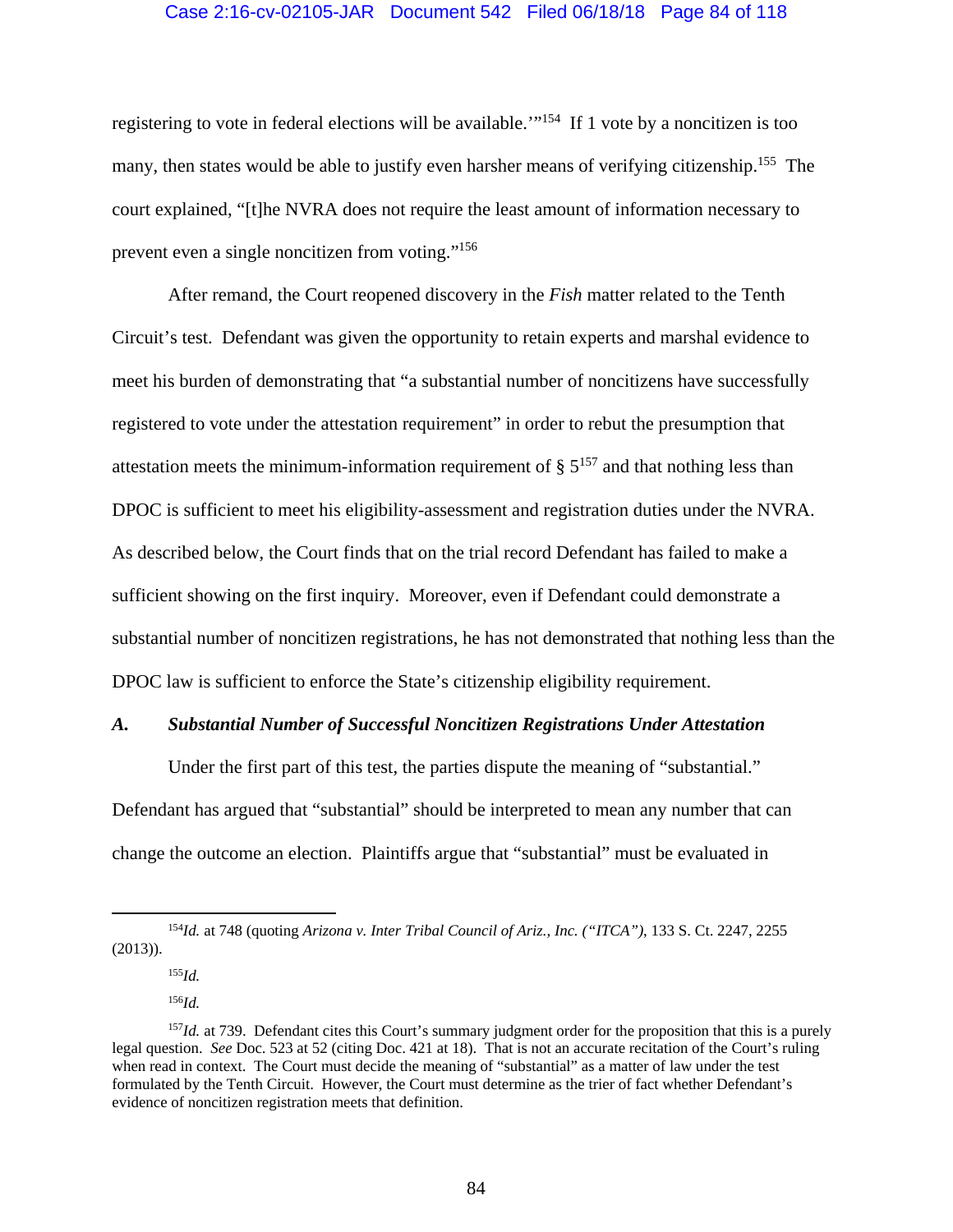#### Case 2:16-cv-02105-JAR Document 542 Filed 06/18/18 Page 85 of 118

comparison to the number of total registered voters. In its summary judgment order, the Court provided the parties with guidance as to how it would apply the standard. After reviewing the Tenth Circuit's opinion in this case, and the decisions upon which it rested,<sup>158</sup> this Court found that Defendant's showing must go beyond the number of registrations that would impact the outcome of an election to be substantial. Instead, the Court considers the number of noncitizen registrations in relation to the number of registered voters in Kansas as of January 1, 2013, when the DPOC law was passed, and is otherwise guided by legal authority cited with approval by the Tenth Circuit in its October 2016 ruling when determining whether Defendant's evidence meets the threshold of "substantial."159

 During his opening statement at trial, Defendant invited the Court to adopt a third approach to substantiality he deemed a "functional failure test." Under Defendant's test, the Court would determine whether a reasonable person would find that the attestation requirement failed to perform the function of preventing noncitizens from registering to vote. Defendant offers no explanation about how the Court is to apply this test, nor any authority for using a "reasonable person" test. Moreover, Defendant's proposed approach effectively modifies the Tenth Circuit's test by removing the words "substantial number." The plain meaning of the word "substantial" when describing an amount, means "considerable in quantity; significantly great."<sup>160</sup> By asking this Court to consider whether attestation "functions" a certain way, instead

 <sup>158</sup>*Fish*, 840 F.3d at 733–39; *ITCA*, 133 S. Ct. at 2259–60; *Kobach v. U.S. Election Assistance Comm'n*, 772 F.3d 1183, 1195–96 (10th Cir. 2014) (reviewing Mem. Decision Concerning State Requests to Include Add'l Proof-of-Citizenship Instructions on the National Mail Voter Registration Form, Case No. EAC-2013-0004 (U.S. Election Assistance Comm'n Jan. 17, 2014), attached as Doc. 367-25).

<sup>159</sup>Doc. 421 at 29.

<sup>160</sup>Merriam Webster's Collegiate Dictionary at 1174 (10th ed. 1996).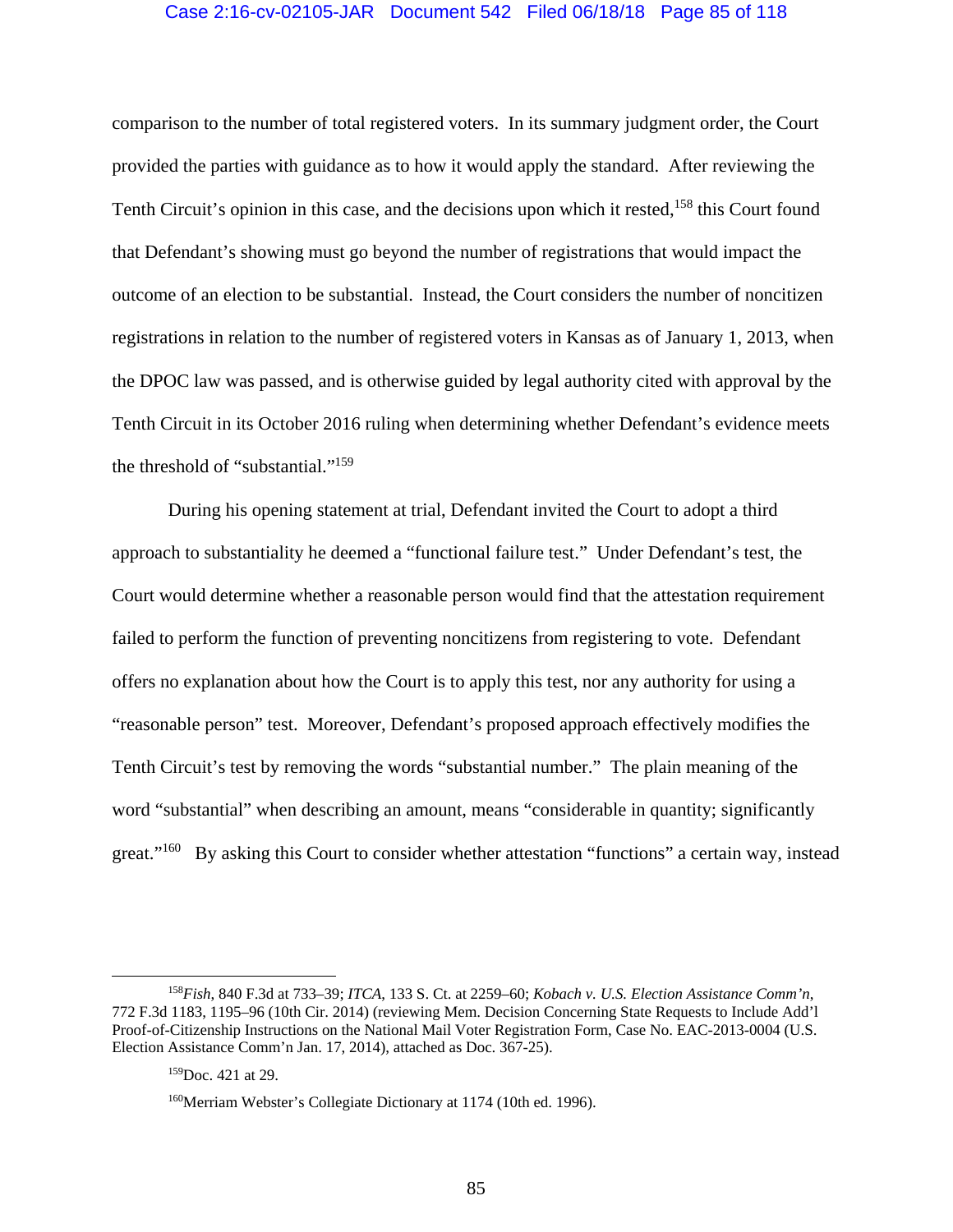#### Case 2:16-cv-02105-JAR Document 542 Filed 06/18/18 Page 86 of 118

of quantifying the noncitizens allowed to vote under attestation—a straightforward question this inquiry runs afoul of the test formulated by the Tenth Circuit.

 Defendant makes no mention of his "functional failure test" in his proposed findings of fact and conclusions of law. Instead, he argues for the first time that the Court should look to social security cases construing "substantial" in the context of reviewing administrative law judges' ("ALJ") decisions about whether "substantial gainful activity exists in significant numbers in the national economy," an inquiry relevant to a disability determination under the Social Security Act.<sup>161</sup> The Court does not find this line of cases helpful or relevant in determining the meaning of substantial in this case. First, the social security cases review ALJ decisions to determine if they are supported by substantial evidence in the record, a different standard of review than this Court employs during a civil bench trial.<sup>162</sup> Second, those cases construe the term "significant number," not "substantial number," in an entirely different context, guided by such factors as "the level of claimant's disability; the reliability of the vocational expert's testimony; the distance claimant is capable of travelling to engage in the assigned work; the isolated nature of the jobs; the types and availability of such work, and so on."163 Obviously, none of these factors are relevant to the question before the Court in this case. Instead, the Court considers whether Defendant's evidence of noncitizen registration is substantial according to the guidance provided at summary judgment, which relied on cases determining this question in the context of noncitizen voter registration.

For the reasons already explained, the Court finds no credible evidence that a substantial number of noncitizens registered to vote under the attestation regime. The only information

 <sup>161</sup>*See, e.g.*, *Trimiar v. Sullivan*, 966 F.2d 1326, 1329 (10th Cir. 1992). <sup>162</sup>*Id.* at 1330.

<sup>163</sup>*Id.*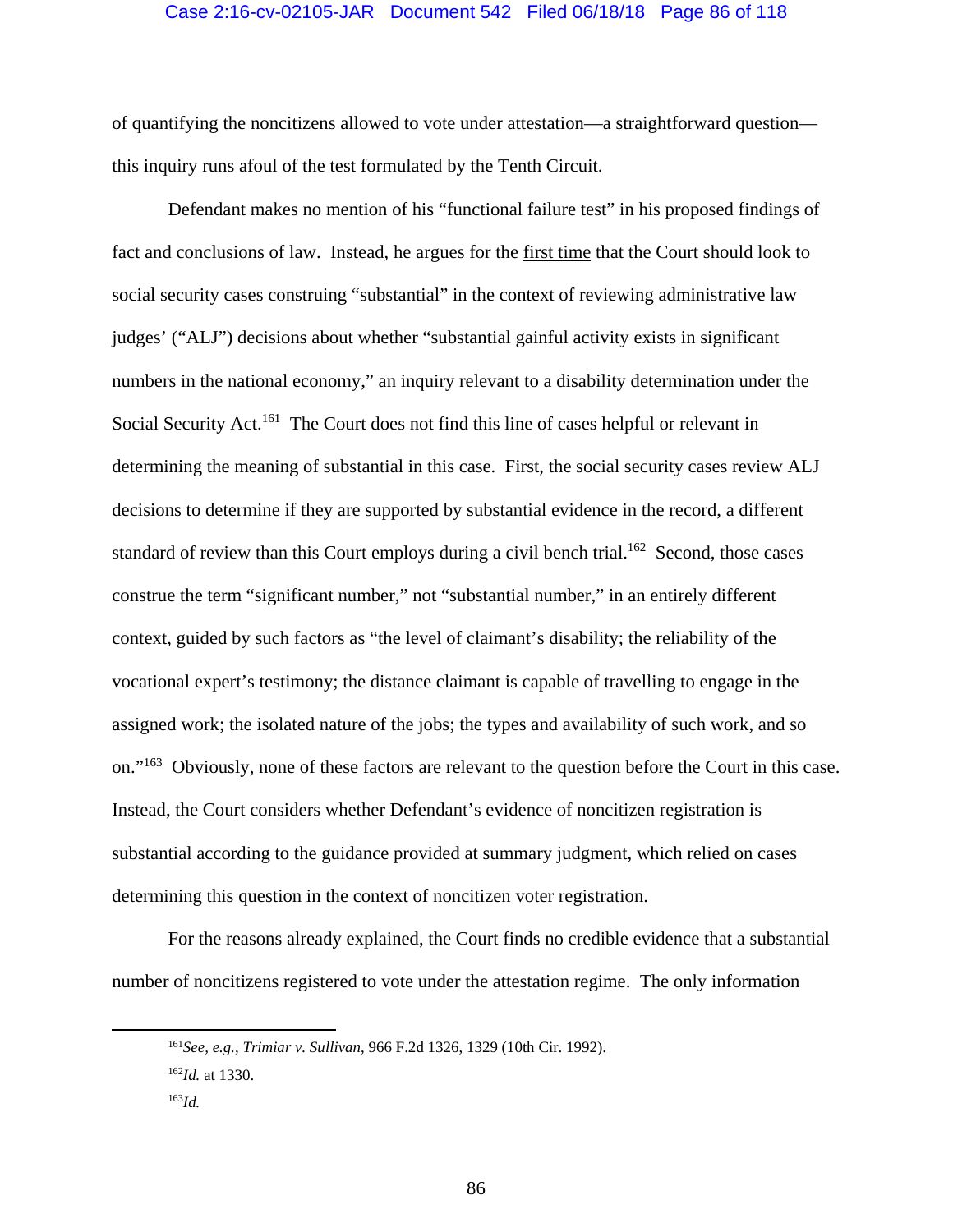#### Case 2:16-cv-02105-JAR Document 542 Filed 06/18/18 Page 87 of 118

about Kansas registration rates relied upon by Mr. von Spakovsky was provided to him by Mr. Caskey, and the Court has already evaluated that underlying data in more detail than Mr. von Spakovsky, who simply accepted the numbers as true. His generalized opinions about the rates of noncitizen registration were likewise based on misleading evidence, and largely based on his preconceived beliefs about this issue, which has led to his aggressive public advocacy of stricter proof of citizenship laws. The Court likewise does not find Dr. Richman's opinion as to the numbers of noncitizen registration carry weight given the numerous methodological flaws set forth in the Court's findings of fact.

That leaves Defendant's empirical evidence of noncitizen registration. He has submitted evidence of 129 instances of noncitizen registration or attempted registration since 1999, but looking closely at those records reduces that number to 67 at most. Even these 67 instances are a liberal estimate because it includes attempted registrations after the DPOC law was passed, a larger universe than what the Tenth Circuit asked the Court to evaluate. Only 39 successfully registered to vote. And several of the individual records of those who registered or attempted to register show errors on the part of State employees, and/or confusion on the part of applicants. They do not evidence intentional fraud. As discussed below, in determining whether nothing less than requiring DPOC is sufficient to enforce the citizenship requirement, it matters whether noncitizens are intentional registrants or not.

Moreover, the Court is unable to find empirical evidence that a substantial number of noncitizens successfully registered to vote under the attestation regime. As stated in the Court's findings of fact, there are only 39 confirmed noncitizens who successfully registered to vote between 1999 and 2013 when the DPOC law became effective. This is but .002% of all registered voters in Kansas as of January 1, 2013 (1,762,330). Furthermore, the 67 confirmed

87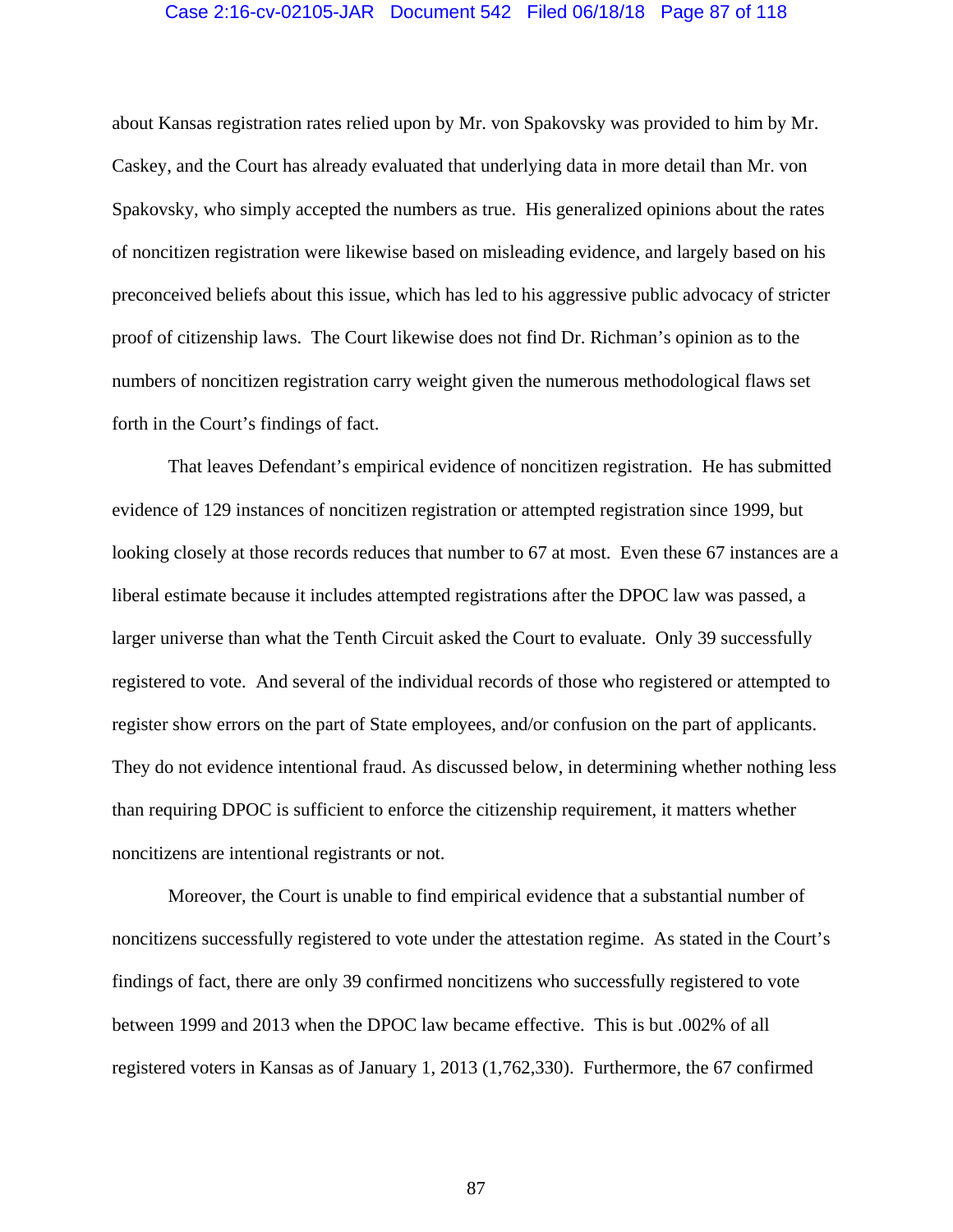#### Case 2:16-cv-02105-JAR Document 542 Filed 06/18/18 Page 88 of 118

registrations and attempted registrations between 1999 and 2018 amounts to only .004% of registered voters.<sup>164</sup> Of the estimated 115,500 adult noncitizens in Kansas,<sup>165</sup> .06% have successfully registered or attempted to register to vote since 1999. The number of attempted noncitizen registrations since the DPOC law became effective is .09% of the total number of individuals canceled or suspended as of March 31, 2016, for failure to provide DPOC. The Court finds none of these numbers are substantial when compared to the total number of registered voters, the total number of noncitizens in Kansas, or the number of applicants on the suspense/cancellation list as of March 2016. They all fall below 1%. Instead, these numbers support the opinions of Drs. Minnite, McDonald, and Hersh that while there is evidence of a small number of noncitizen registrations in Kansas, it is largely explained by administrative error, confusion, or mistake.

Defendant insists that these numbers are just "the tip of the iceberg." This trial was his opportunity to produce credible evidence of that iceberg, but he failed to do so. The Court will not rely on extrapolated numbers from tiny sample sizes and otherwise flawed data. Dr. Richman's estimates were not only individually flawed and wildly varied, but his refusal to opine as to the best method of estimating the iceberg renders them all suspect. Mr. von Spakovsky's opinions fare no better. His advocacy led him to cherry pick evidence in support of his opinion, and he failed to demonstrate knowledge of Kansas noncitizen registration that would allow him to reliably quantify the iceberg beyond Mr. Caskey and Ms. Lehman's testimony. While the Court acknowledges that Defendant has limited tools at his disposal to quantify the statewide numbers of noncitizen registrations, the Court does not assume as Defendant does that

 <sup>164</sup>The Court's finding would be no different if it fully credited the 129 instances cited by Defendant.

<sup>165</sup>*See* Ex. 958 at 28 (citing the American Community Survey's 5-year estimate of the noncitizen population in Kansas).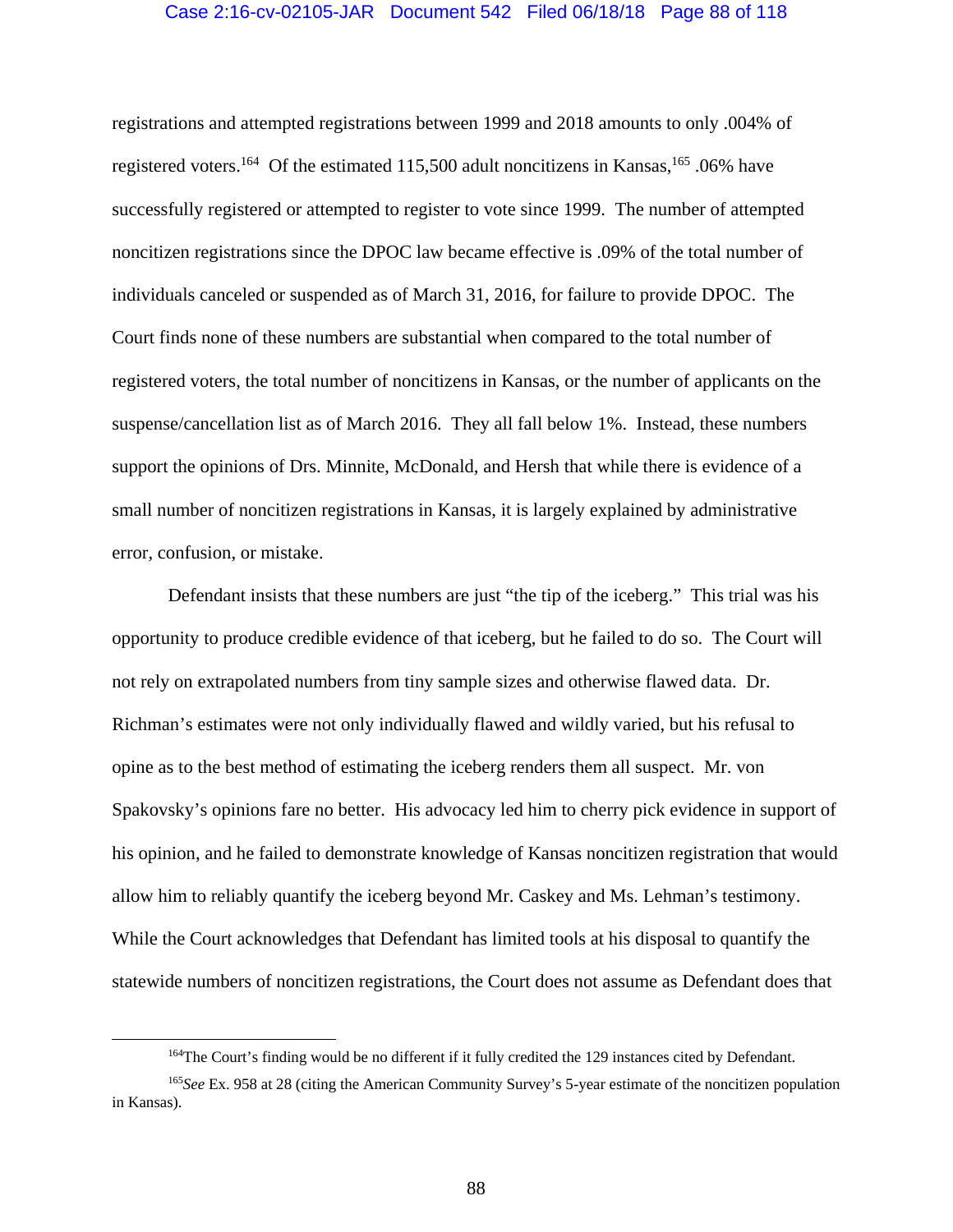#### Case 2:16-cv-02105-JAR Document 542 Filed 06/18/18 Page 89 of 118

this means there must be additional, substantial cases of noncitizen registration. Instead, the Court draws the more obvious conclusion that there is no iceberg; only an icicle, largely created by confusion and administrative error.

## *B. Alternatives to DPOC*

 Although the Court finds Defendant has not met his burden of showing a substantial number of successful noncitizen registrations under attestation in Kansas, out of an abundance of caution it proceeds to consider whether "nothing less than DPOC is sufficient to meet" Kansas's NVRA eligibility-assessment and registration duties. The parties presented evidence about the following alternatives to enforcing the Kansas citizenship requirement: (1) better training of State employees, particularly at the DOV; (2) list matching; (3) reviewing juror questionnaires; (4) the SAVE program; and (5) prosecution and enforcement of perjury for false attestations.166

 The Court begins its analysis of this part of the test by finding that no system for detecting noncitizen registration is perfect because there is no way to completely eliminate human error. The experts for both sides agree on this point. But the evidence at trial showed that a greater effort to pursue several of these alternatives, taken together or individually, would be sufficient to meet Kansas's NVRA duties. The testimony of Drs. Minnite and Hersh established that many confirmed instances of noncitizen registration or attempted registration in Kansas were due to either applicant confusion or mistake, or errors by DOV and county employees, not intentional voter fraud. Lack of intent matters not as a means of determining legal liability, but because it frames the acceptable alternative approaches that would allow

<sup>&</sup>lt;sup>166</sup>There was evidence at trial about the Electronic Verification of Vital Events ("EVVE") program as a possible alternative enforcement mechanism. Plaintiffs did not pursue this as an acceptable alternative, and the evidence showed that it required information such as the applicant's state of birth, not captured by the voter registration application.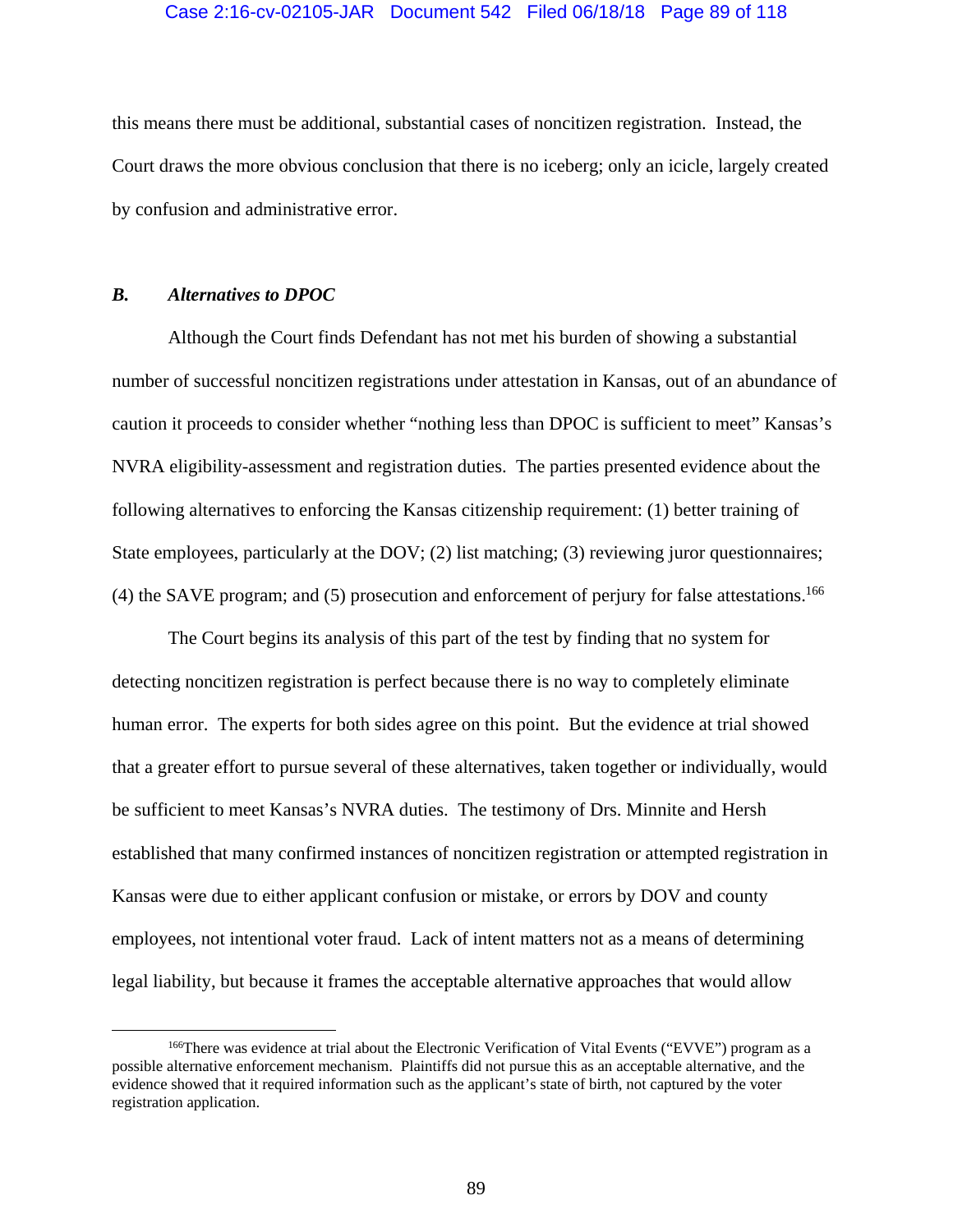#### Case 2:16-cv-02105-JAR Document 542 Filed 06/18/18 Page 90 of 118

Defendant to better enforce the State's citizenship requirement while imposing a less burdensome process on Kansans who apply to register to vote. If most noncitizen registrations are due to mistake or administrative error, as opposed to intentional fraud, that fact shapes the best method for enforcing the citizenship requirement.

## **1. Training**

 The evidence made clear that several noncitizens who registered or "attempted" to register, according to Defendant, either did not intend to register to vote or did not understand that they were prohibited from registering to vote. Some applicants told the DOV clerk that they were not citizens, yet the clerk completed a voter registration application. For some period of time prior to 2010, the evidence established that the DOV had been offering voter registration to all applicants as a matter of course, even if the clerk knew that the applicant was a noncitizen. It is not difficult to understand why many noncitizens registered to vote during this period if they were offered a voter registration application notwithstanding their disclosure to the DOV clerk of noncitizen status. These applications are part of the universe forwarded to the county clerks that were flagged as attempted registrations instead of mistakes. There was also evidence of DOV and county clerk error in implementing the DPOC law prior to and after the preliminary injunction order became effective in June 2016. There was evidence that DOV clerks continued to offer voter registration to noncitizens after 2010. And there was evidence that DOV clerks did not accept DPOC presented by driver's license applicants, and therefore applicants were suspended or canceled despite fully complying with the law.

The SOS's Office could make better, more meaningful efforts toward training DOV employees charged with completing motor voter applications. While it is true that an effort was made back in 2010 to train DOV clerks that noncitizens should not be offered voter registration,

90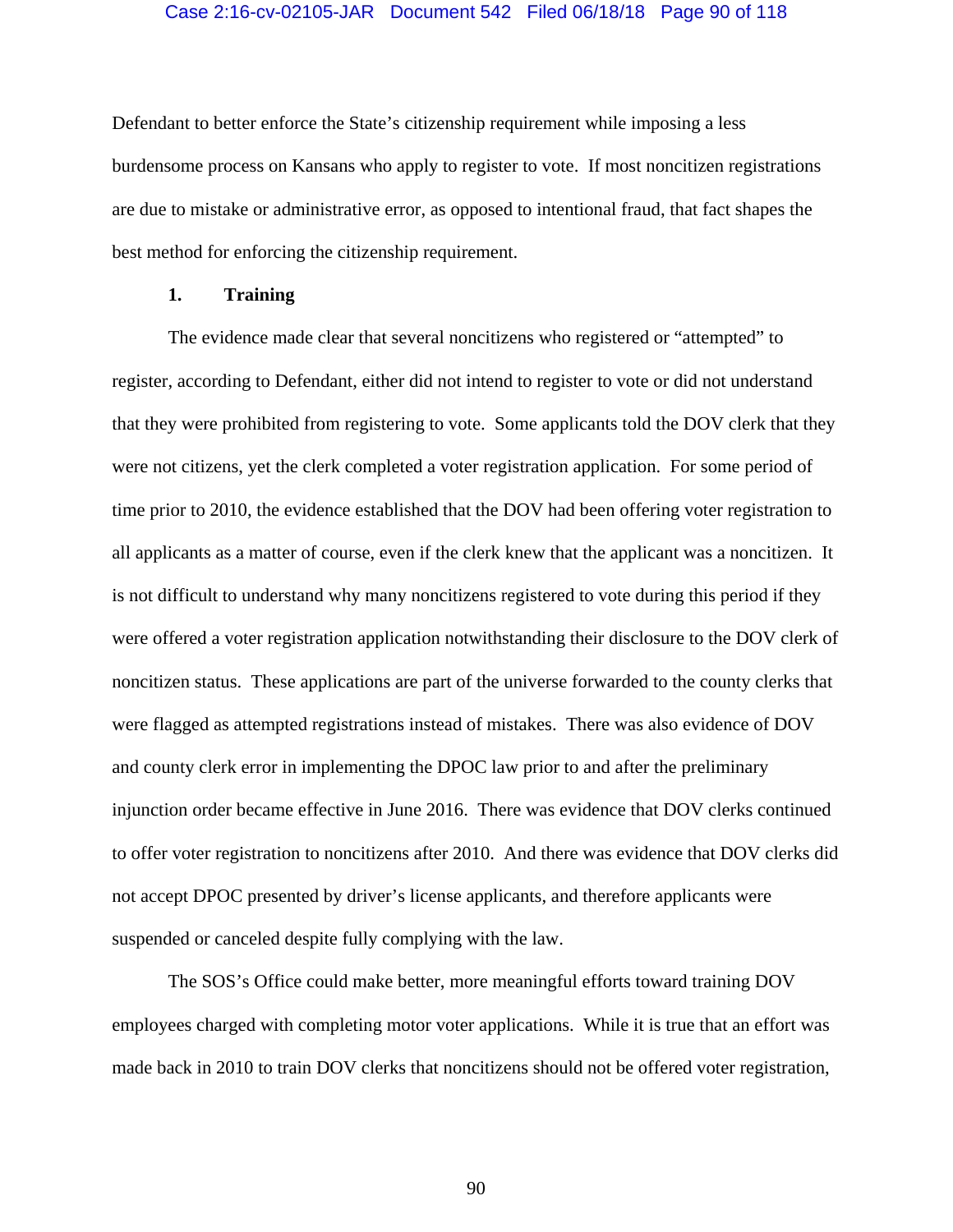#### Case 2:16-cv-02105-JAR Document 542 Filed 06/18/18 Page 91 of 118

Mr. Caskey could not quantify a sustained effort by his office to train these workers not to fill out applications for those who disclose they are noncitizens either by providing evidence of noncitizenship during the application process, or by answering "no" to the question about U.S. citizenship. The evidence suggests a shift in policy around 2010 when the SOS's Office came up with training posters for the DOV on this issue. Yet, the errors identified during Ms. Lehman's testimony involved applications after 2013, suggesting that the problems continued after 2010. Mr. Caskey's testimony provided no indication of how often he or the SOS's Office "talks with" DOV trainers about these policies, nor what "periodically review[ing]" their training materials entails. Although drivers' license clerks received updated training between February 2015 and June 2016, there have been no new written training materials since that time. Despite the interagency agreement between the SOS's Office and the DOV that became effective in May 2016, and the Court's preliminary injunction that became effective in June 2016, the record does not establish that robust, updated training was provided to the DOV. The Court is convinced that a greater effort at training DOV staff would reduce the amount of inadvertent noncitizen registrations. The Court is further convinced that without the burdensome DPOC law to enforce, Mr. Caskey and his staff would have far more resources to devote to this endeavor.

Mr. Caskey testified that there is a training manual for the counties that was last updated in 2012, which used to be available online. Instead of updating the manual, he sends out emails and holds regular conference calls with the counties when items must be updated. Therefore, there is no centralized, updated training manual at the counties' disposal containing policy guidance from the SOS. Instead, the counties apparently must maintain their own index of emails and conference call notes to determine current policy on voter registration under the SAFE Act, the enforcement of which has been a moving target for the last 5 years given the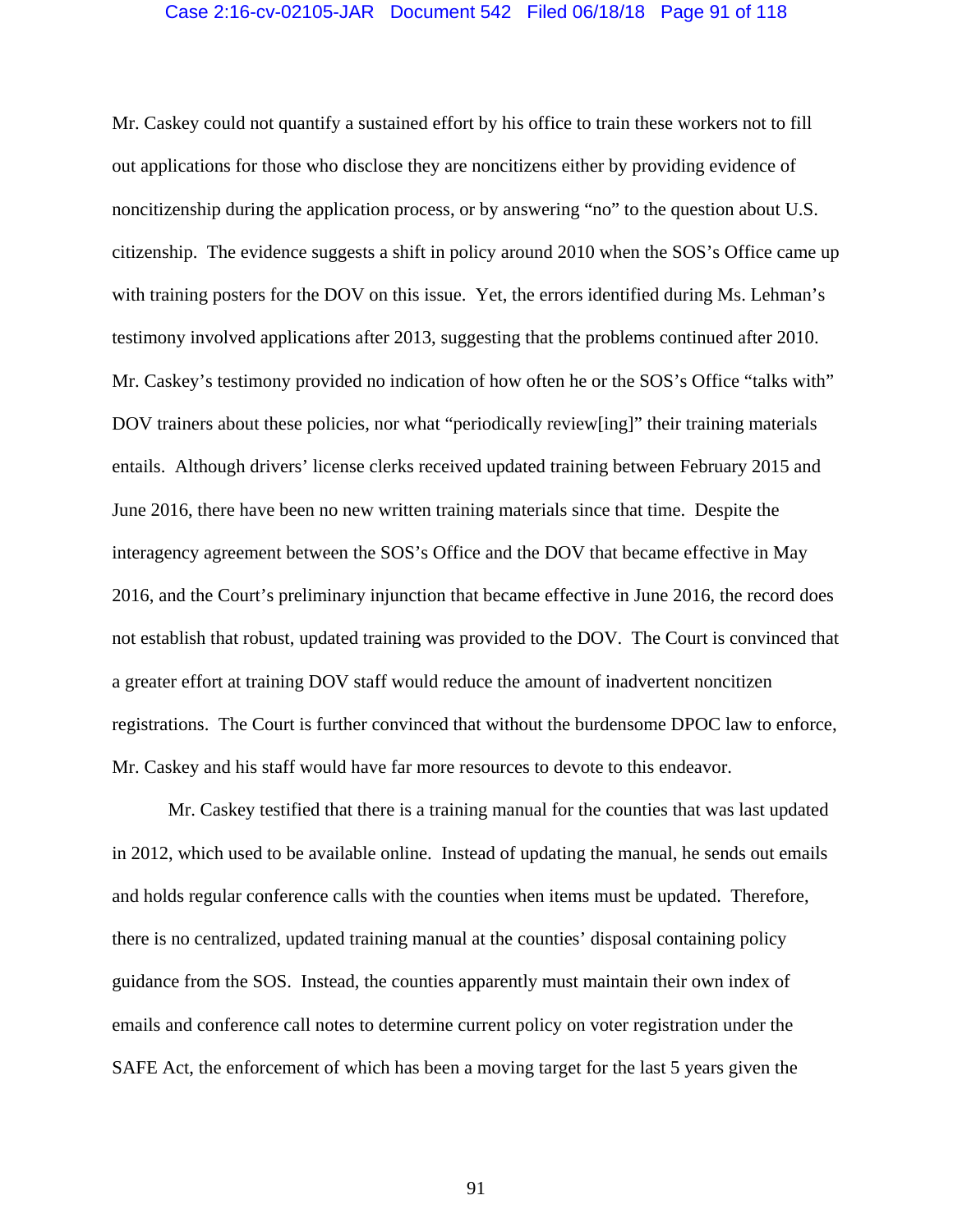#### Case 2:16-cv-02105-JAR Document 542 Filed 06/18/18 Page 92 of 118

many changes in internal policy since the law was passed. Since the law was passed, Defendant implemented the cancellation regulation under K.A.R. § 7-23-15, and it has established interagency agreements with the DOV and KDHE. In addition, the preliminary injunction created additional duties for the counties. There is no record of exactly how many updates to the training manual have been implemented through informal emails and phone calls, but the Court can reasonably infer that there have been many. More consistent, centralized training for county clerks would be another less burdensome way to ensure they understand the State's eligibility requirement, and how to ensure to the best of their abilities that noncitizens do not inadvertently end up on the voter rolls.

#### **2. DOV List Matching and Juror Questionnaires.**

Defendant has relied on list matching between the TDL list and the ELVIS database to produce evidence of some noncitizen registrations in this case. He could certainly continue to compare these lists, and confirm noncitizenship through either the individual records, or through DHS's help, as he has done in previous cases. Moreover, there is evidence that Defendant could compare and investigate those applicants in the DOV database that presented green cards during the driver's license application process, with the ELVIS database.

Defendant also demonstrated that he can examine juror questionnaires for self-identified noncitizens who are called to jury duty from the voter rolls. Although these methods may generate false positives, as the Court discussed in its findings of fact, they at least offer a less burdensome starting point for investigation and confirmation. Given that Defendant currently uses these alternative means for detecting and addressing noncitizen registration, Defendant has failed to establish that nothing less than a DPOC requirement is sufficient to address the problem of noncitizen registration.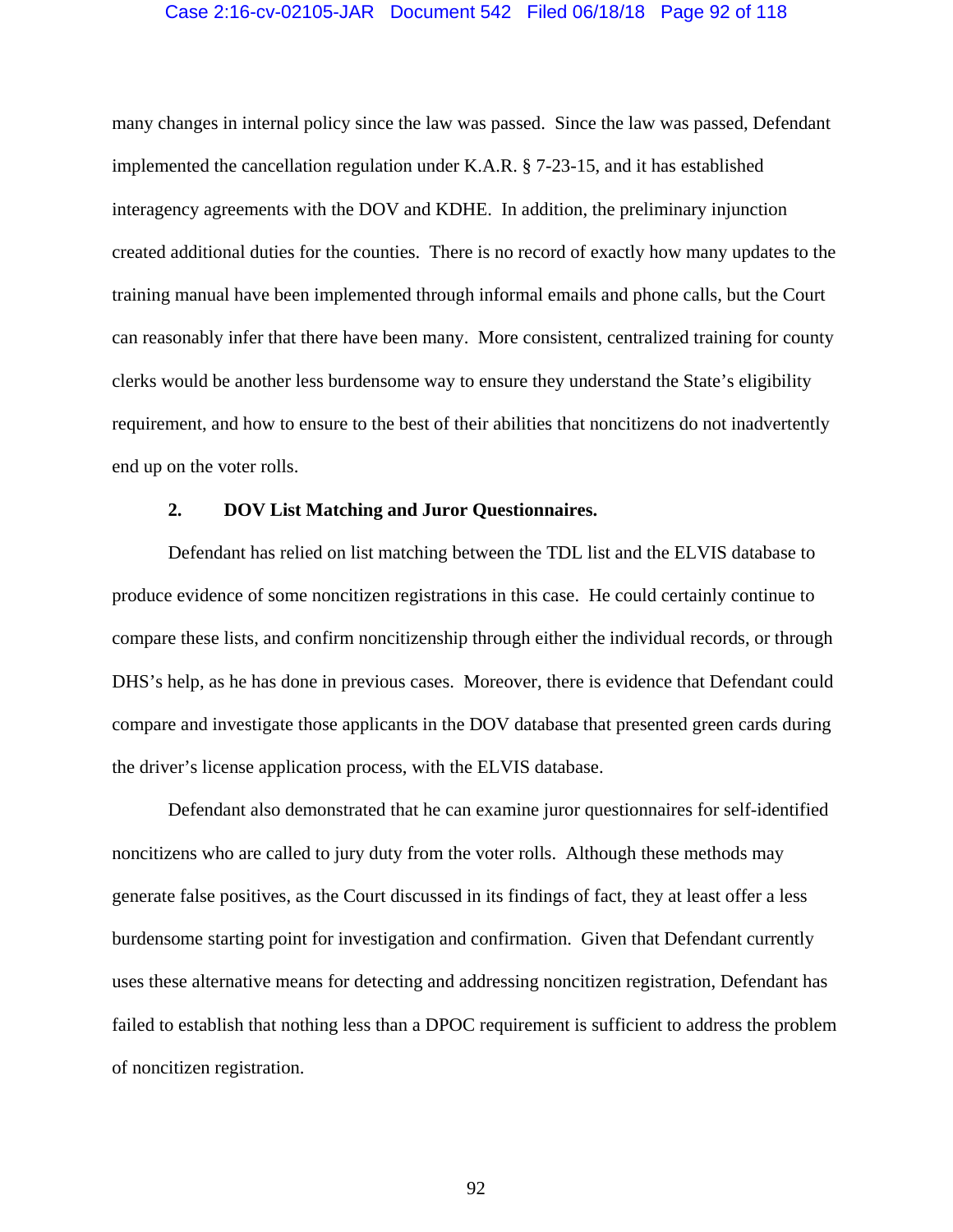## **3. SAVE Database**

Defendant maintains that he cannot rely on the SAVE database to determine noncitizen status of Kansas voter registration applicants, relying on a 2012 letter from DHS requiring Anumbers and a copy of immigration documentation in order to share information with Kansas. Yet, the evidence at trial demonstrated that DHS has confirmed noncitizenship status in the past without this information, and that other states without DPOC laws use SAVE under agreements with DHS. Mr. Caskey admitted that he has not attempted to contact these states to determine how they utilize SAVE, and whether it might be an acceptable alternative to the DPOC law in Kansas. And, it is not clear that the SOS's Office has leveraged information from other state agencies to access the information needed by DHS to confirm citizenship status of voter registration applicants. The Court finds that such an approach would be less burdensome than the DPOC law.

#### **4. Prosecutions**

Defendant already has prosecutorial authority over Kansas election crimes. Yet, since obtaining this authority, and despite claiming to have located 129 instances of noncitizen registration in Kansas, Defendant has filed zero criminal complaints against noncitizens for registering to vote. To the extent Defendant takes the position that these are all cases that meet the definition of perjury, or otherwise involve fraudulently registering to vote, his own office has taken the position that prosecuting such individuals should act as a deterrent to future registrations by noncitizens. However, as the Court has already found, the evidence at trial demonstrates that many of the 129 cited instances of noncitizen registration were mistakes or the result of administrative error, which may not be prosecutable<sup>167</sup> and which may undermine the

<sup>&</sup>lt;sup>167</sup>It is axiomatic that a person must act with intent in order to be guilty of committing a crime.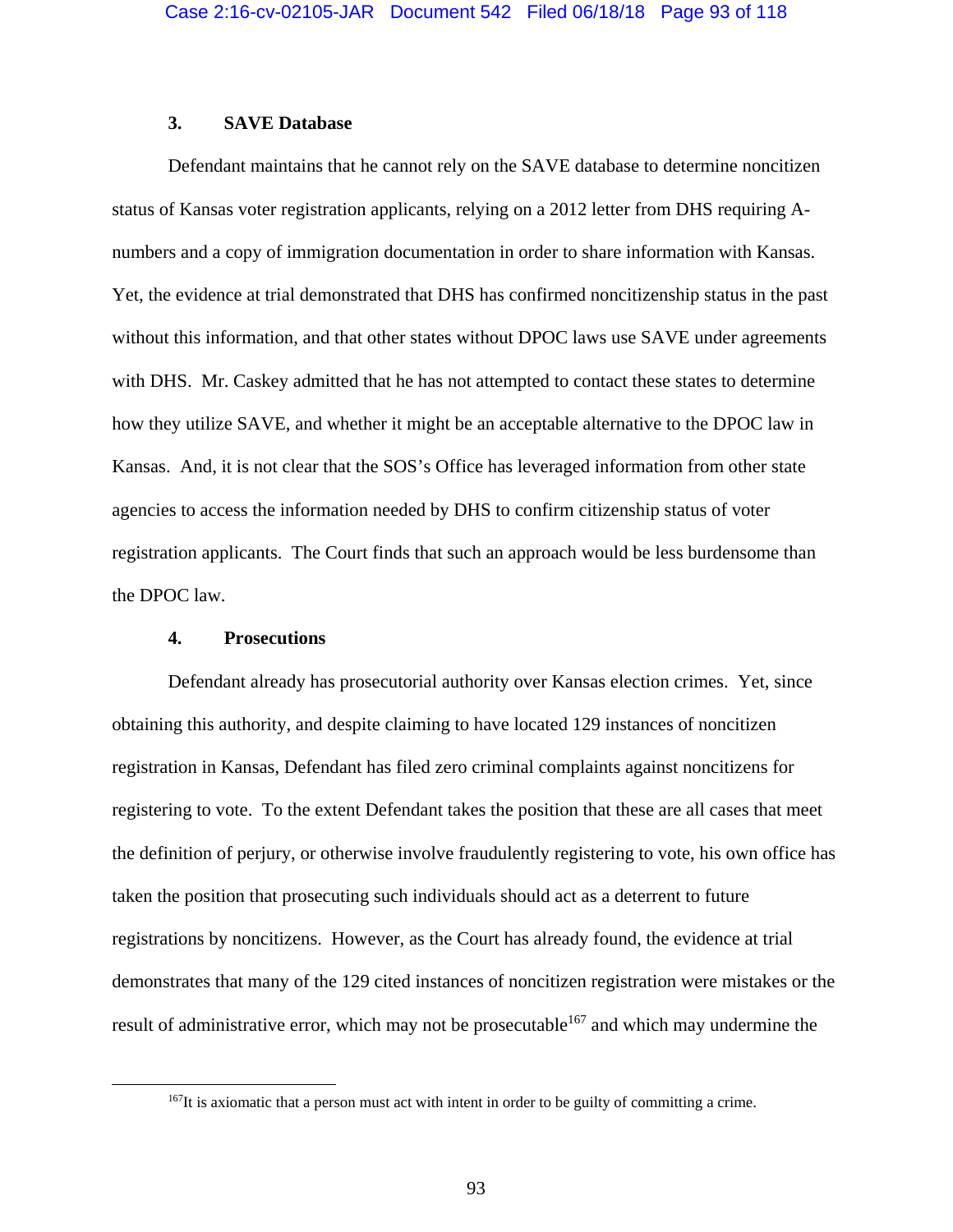#### Case 2:16-cv-02105-JAR Document 542 Filed 06/18/18 Page 94 of 118

deterrent effect of future prosecutions. Given that Defendant has not meaningfully sought to utilize criminal prosecutions, at least when he detects intentional cases of noncitizen registration, he has failed to establish that nothing less than DPOC is sufficient to address the problem of noncitizen registration.

The second prong of the Tenth Circuit's test does not require Defendant to establish that an alternative to DPOC would eliminate noncitizen registration; indeed, all the experts agree that may not be possible given the component of human error involved. The test instead requires that Defendant demonstrate that nothing less than DPOC would be a sufficient alternative. He does not satisfy this test. Several alternatives exist, especially when taken together, that would be sufficient to reduce the nominal amount of noncitizen registration that occurs through an attestation regime. Thus, the Court finds that Defendant has failed to rebut the presumption that the attestation clause meets the minimum information principle in § 5 of the NVRA, and therefore orders judgment in favor of Plaintiffs on this remaining claim.

#### **V. Conclusions of Law:** *Bednasek v. Kobach*

 Plaintiff Bednasek claims that the DPOC law unconstitutionally burdens his right to vote under the Fourteenth Amendment.<sup>168</sup> The Supreme Court has made clear that there is no "litmus" test" for considering a constitutional challenge to a State's election laws.<sup>169</sup> Instead, the Court is to "first, consider the character and magnitude of the asserted injury to the rights protected by the First and Fourteenth Amendments that the plaintiff seeks to vindicate."<sup>170</sup> Second, the court

<sup>&</sup>lt;sup>168</sup>Plaintiff conceded at the summary judgment oral argument back on March 3, 2017, that his claim arises under the Equal Protection clause, and not the Due Process clause. Bednasek Doc. 162 at 41:19–42:4. The Court therefore need not address Defendant's lengthy closing argument that there is insufficient evidence to support a due process claim in this matter.

<sup>169</sup>*See, e.g.*, *Crawford v. Marion Cty. Election Bd.*, 553 U.S. 181, 190 (2008); *Burdick v. Takushi*, 504 U.S. 428, 438–39 (1992); *Anderson v. Celebrezzo*, 460 U.S. 780, 789 (1983).

<sup>170</sup>*Anderson*, 460 U.S. at 789.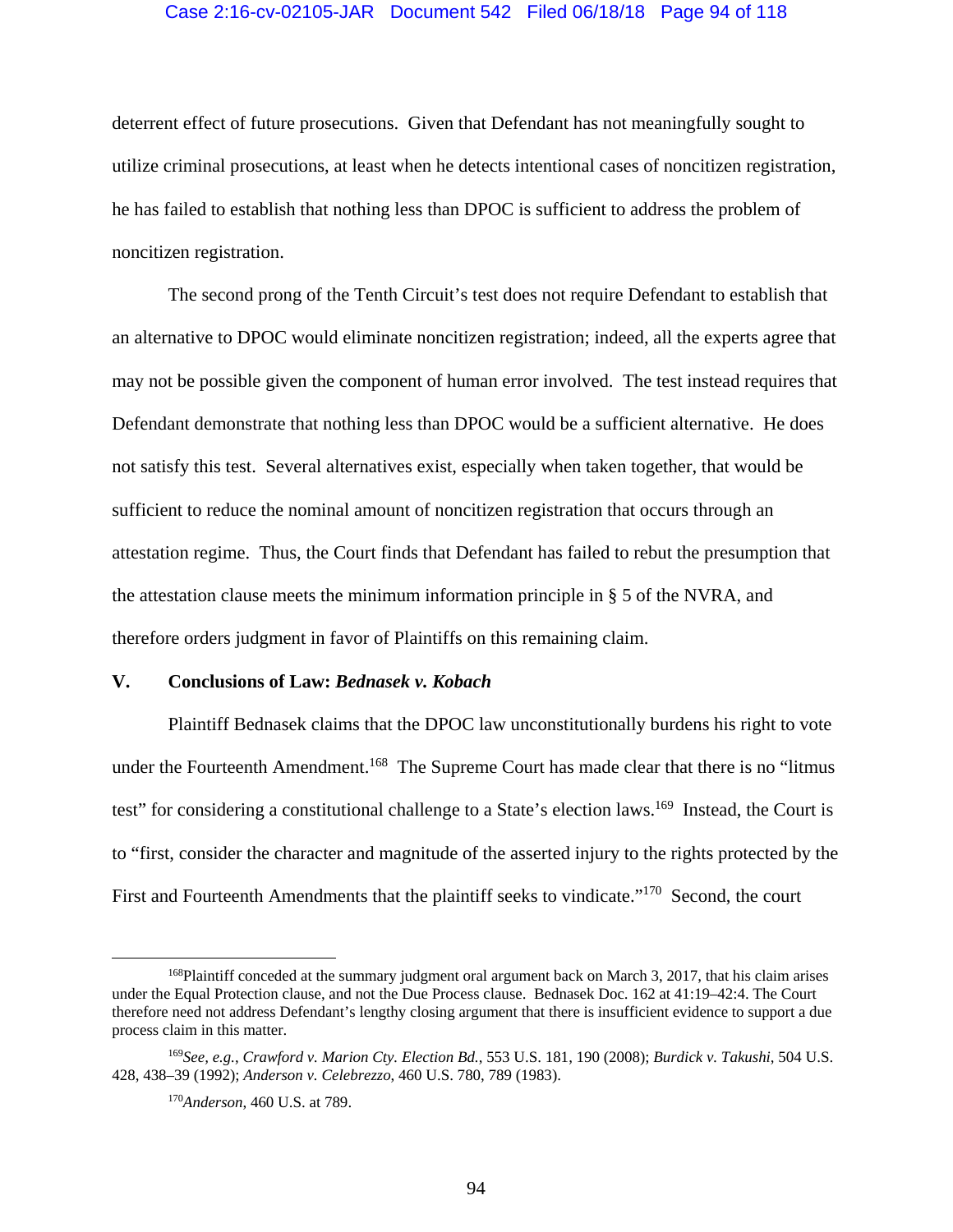"must identify and evaluate the precise interests put forward by the State as justifications for the burden imposed by its rule."171 In considering the State's interest, the Court is to both "determine the legitimacy and strength of each" State interest, and also "consider the extent to which those interests make it necessary to burden the plaintiff's rights."<sup>172</sup> The Court has explained the balancing test as follows:

> Under this standard, the rigorousness of our inquiry into the propriety of a state election law depends upon the extent to which a challenged regulation burdens First and Fourteenth Amendment rights. Thus, as we have recognized when those rights are subjected to "severe" restrictions, the regulation must be "narrowly drawn to advance a state interest of compelling importance." But when a state election law provision imposes only "reasonable, nondiscriminatory restrictions" upon the First and Fourteenth Amendment rights of voters, "the State's important regulatory interests are generally sufficient to justify" the restrictions.<sup>173</sup>

In 2008, the Supreme Court decided *Crawford v. Marion County Election Board*, which

considered a challenge to an Indiana law requiring its citizens to present photo identification ("photo-ID") when voting in-person.<sup>174</sup> Indiana identified the following interests to justify the law's burden on voters: (1) deterring and detecting voter fraud; (2) election modernization; and (3) safeguarding voter confidence.<sup>175</sup> As to voter fraud, the Court acknowledged no record evidence of in-person voter fraud (the only kind of fraud the statute could address) at any time in Indiana.<sup>176</sup> However, the Court found that "flagrant examples of such fraud in other parts of the country," "occasional examples [that] have surfaced in recent years" in other places, and

<sup>175</sup>*Id.* at 191.

 <sup>171</sup>*Id.*

<sup>172</sup>*Id.*

<sup>173</sup>*Burdick*, 504 U.S. at 434 (quoting *Norman v. Reed*, 502 U.S. 279, 289 (1992); *Anderson*, 460 U.S. at 788) (citations omitted).

<sup>174</sup>*Crawford*, 553 U.S. at 185.

<sup>176</sup>*Id.* at 194–95.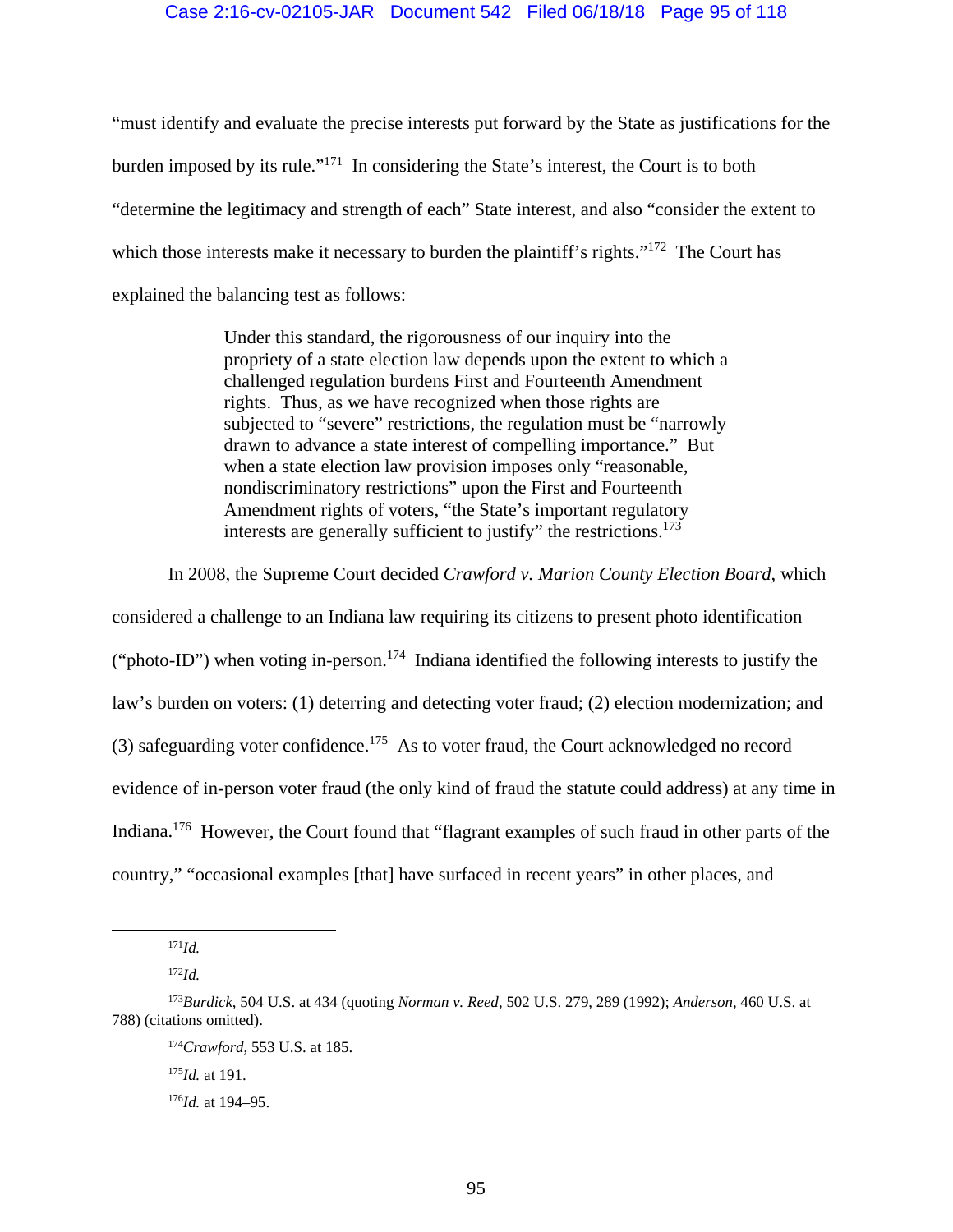#### Case 2:16-cv-02105-JAR Document 542 Filed 06/18/18 Page 96 of 118

"Indiana's own experience with fraudulent voting in the 2003 Democratic primary for East Chicago Mayor" involving the use of absentee ballots, "demonstrate that not only is the risk of voter fraud real but that it could affect the outcome of a close election."177 The Court found that the State's interest in preventing voter fraud was legitimate and proper.<sup>178</sup> The Court also found that the State has an interest in modernizing elections, pointing to the NVRA and the Help America Vote Act ("HAVA"), which "indicate that Congress believes that photo identification is one effective method of establishing a voter's qualification to vote and that the integrity of elections is enhanced through improved technology."179 Finally, the Court acknowledged the "independent significance" of the State's interest in public confidence in the integrity of the electoral process.180

 In considering the burdens imposed by Indiana's photo-ID law, the Supreme Court distinguished between the types of burdens it imposes on voters. Burdens "arising from life's vagaries," such as a lost or stolen wallet, are not constitutionally significant because "the availability of the right to cast a provisional ballot provides an adequate remedy."181 Instead, the Court considered burdens imposed on those who are eligible to vote, but who do not possess a photo ID that complies with Indiana law. The Court found that the burden on this subgroup was low because Indiana issued free photo-ID cards to these individuals, and: "For most voters who need them, the inconvenience of making a trip to the BMV, gathering the required documents, and posing for a photograph surely does not qualify as a substantial burden on the right to vote,

- <sup>178</sup>*Id.* at 196.
- <sup>179</sup>*Id.* at 193.
- <sup>180</sup>*Id.* at 197.
- <sup>181</sup>*Id.*

<sup>&</sup>lt;sup>177</sup>*Id.* at 195 (footnotes omitted).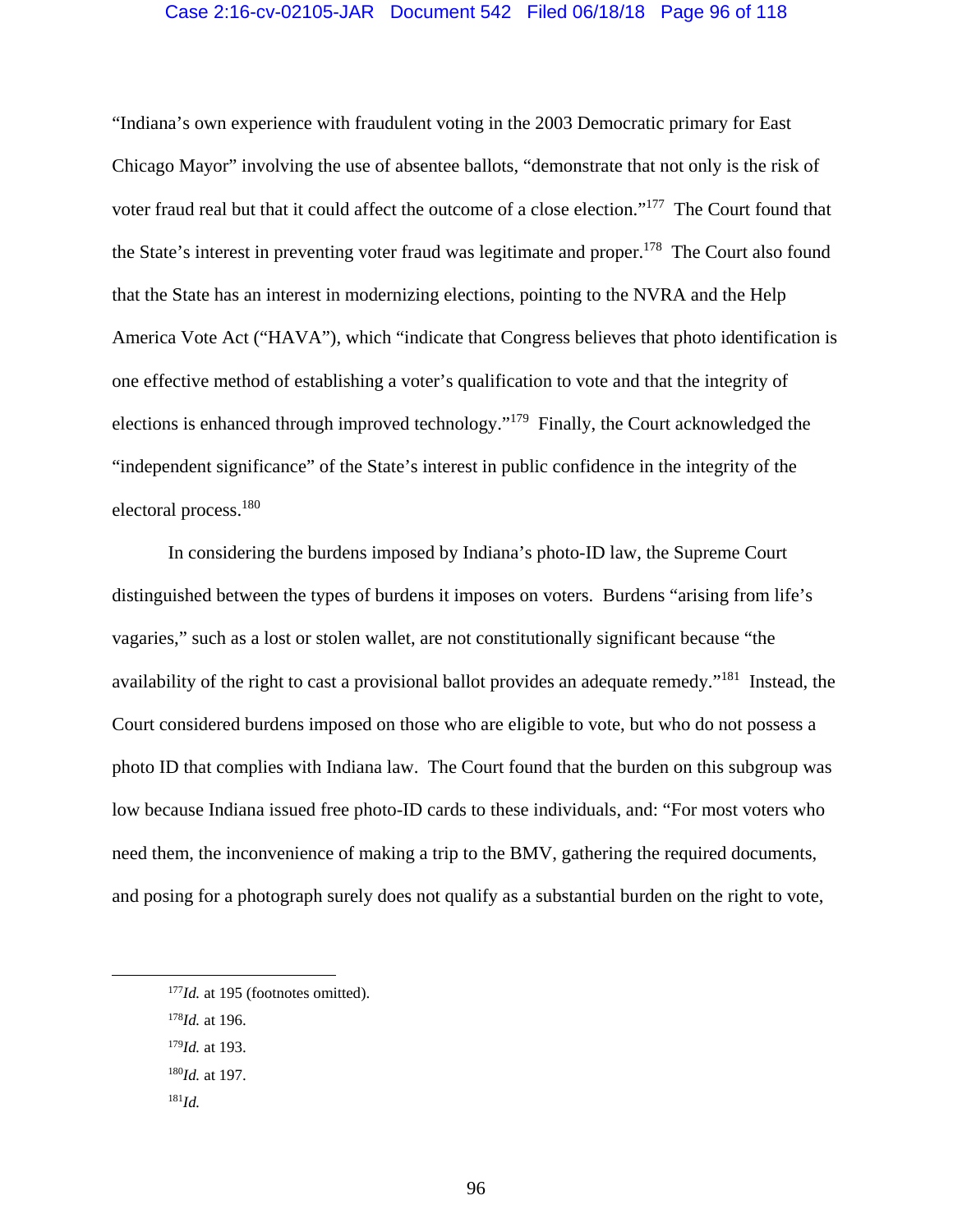#### Case 2:16-cv-02105-JAR Document 542 Filed 06/18/18 Page 97 of 118

or even represent a significant increase over the usual burdens of voting."182 The Court found that the evidence demonstrated a heavier burden was placed on elderly persons born outside of Indiana, persons who have difficulty obtaining a birth certificate required to obtain a photo-ID, homeless persons, and persons with religious objections to being photographed.<sup>183</sup> However, the severity of the burden on these groups is "mitigated by the fact that, if eligible, voters without photo identification may cast provisional ballots that will ultimately be counted. To do so, however, they must travel to the circuit court clerk's office within 10 days to execute the required affidavit."184 The burden would only be a constitutional problem if it was "wholly unjustified," and even then, the burden on "just a few voters" would be insufficient to facially invalidate the statute.185

 In balancing the State's interests against the burden on voters, the Court stressed that instead of weighing the burden that the law imposes on all voters, the plaintiffs asked the Court to look at only a narrow group of voters that experienced a special burden.<sup>186</sup> The Court found that the evidence in the record was insufficient to quantify "either the magnitude of the burden on this narrow class of voters or the portion of the burden imposed on them that is fully justified."187 The petitioners presented no evidence of the number of registered voters lacking a photo ID, or of the specific burdens felt by the categories of burdened voters identified by the Court.188 Moreover, those with difficulty obtaining a photo-ID, such as the elderly, could vote

- <sup>183</sup>*Id.* at 199.
- <sup>184</sup>*Id.*
- <sup>185</sup>*Id.* at 199–200.
- <sup>186</sup>*Id.* at 200.
- <sup>187</sup>*Id.*
- <sup>188</sup>*Id.* at 200–03.

<sup>&</sup>lt;sup>182</sup>*Id.* at 198 (footnote omitted).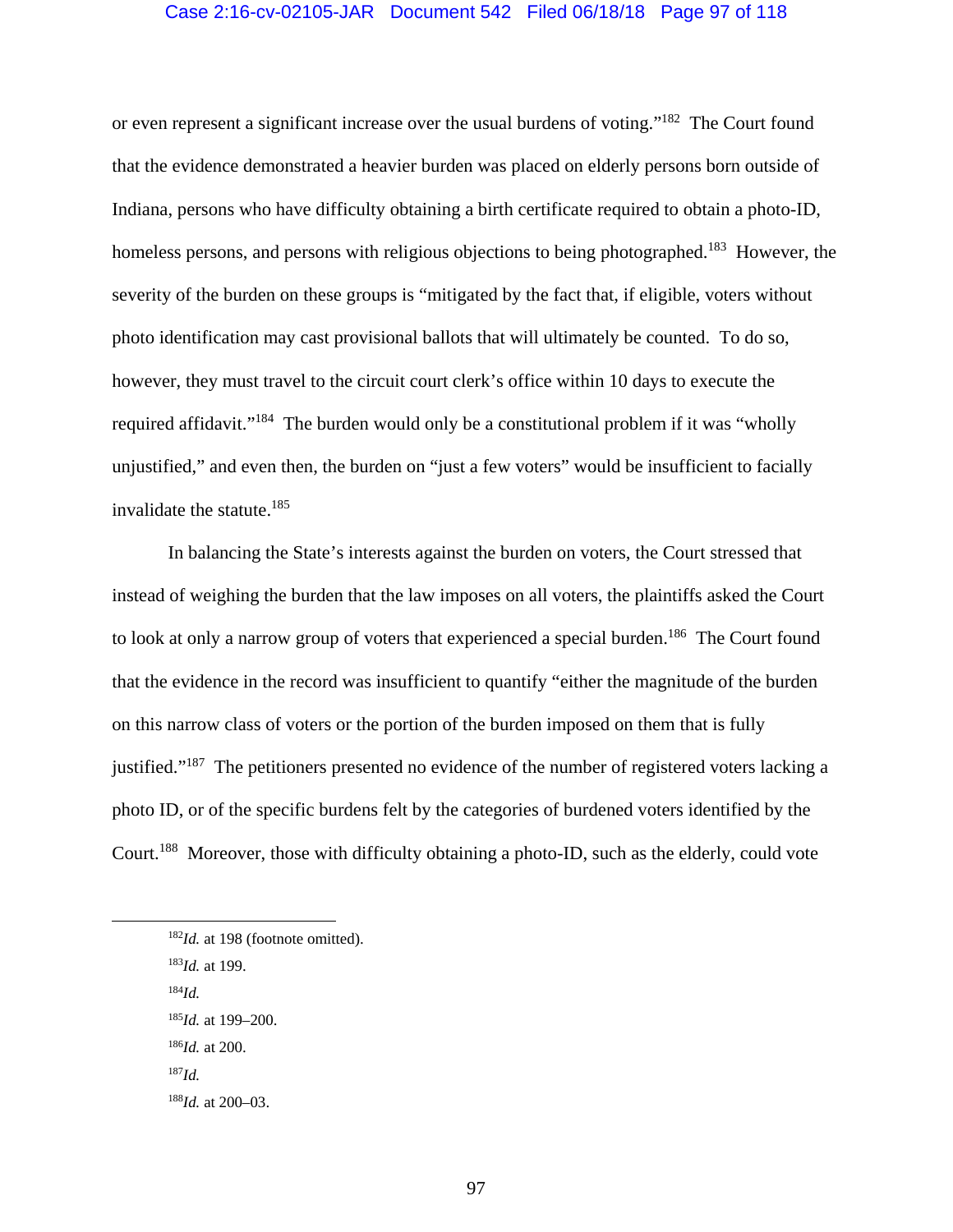absentee without presenting photo-ID. Thus, "on the basis of the record that has been made in this litigation, we cannot conclude that the statute imposes 'excessively burdensome requirements' on any class of voters."189 The Court declined to invalidate the entire statute on this showing.<sup>190</sup> Given this guidance, the Court proceeds to consider the balancing test as it applies to the evidence in this trial record.

## *A. The State's Interests*

Defendant submits that the DPOC law furthers the State's legitimate interests in preventing noncitizen registration, maintaining accurate voter rolls of only qualified U.S. citizens, and maintaining confidence in the electoral process. The Court finds that although all 3 are legitimate interests, Defendant failed to produce evidence that they are strong enough to outweigh the tangible and quantifiable burden on eligible voter registration applicants in Kansas who were not registered to vote before January 1, 2013.

The Court has already determined that at most, 67 noncitizens registered or attempted to register in Kansas over the last 19 years. Even looking beyond Kansas, Defendant's evidence of noncitizen registration at trial was weak. Dr. Richman's *Electoral Studies* article concluding that millions of noncitizens registered and voted was credibly dismantled by Dr. Ansolabehere, the architect of the survey upon which Dr. Richman's conclusions were based. He explained that Dr. Richman's findings in that article are based on a flawed data analysis, and over 200 political scientists wrote an open letter criticizing its methodology and conclusion. Similarly, the Court does not fully credit Mr. von Spakovsky's summary of reported incidents of noncitizen registration, given its inclusion of misleading and false assertions. While there is certainly some

 <sup>189</sup>*Id.* at 202.

<sup>190</sup>*Id.* at 203.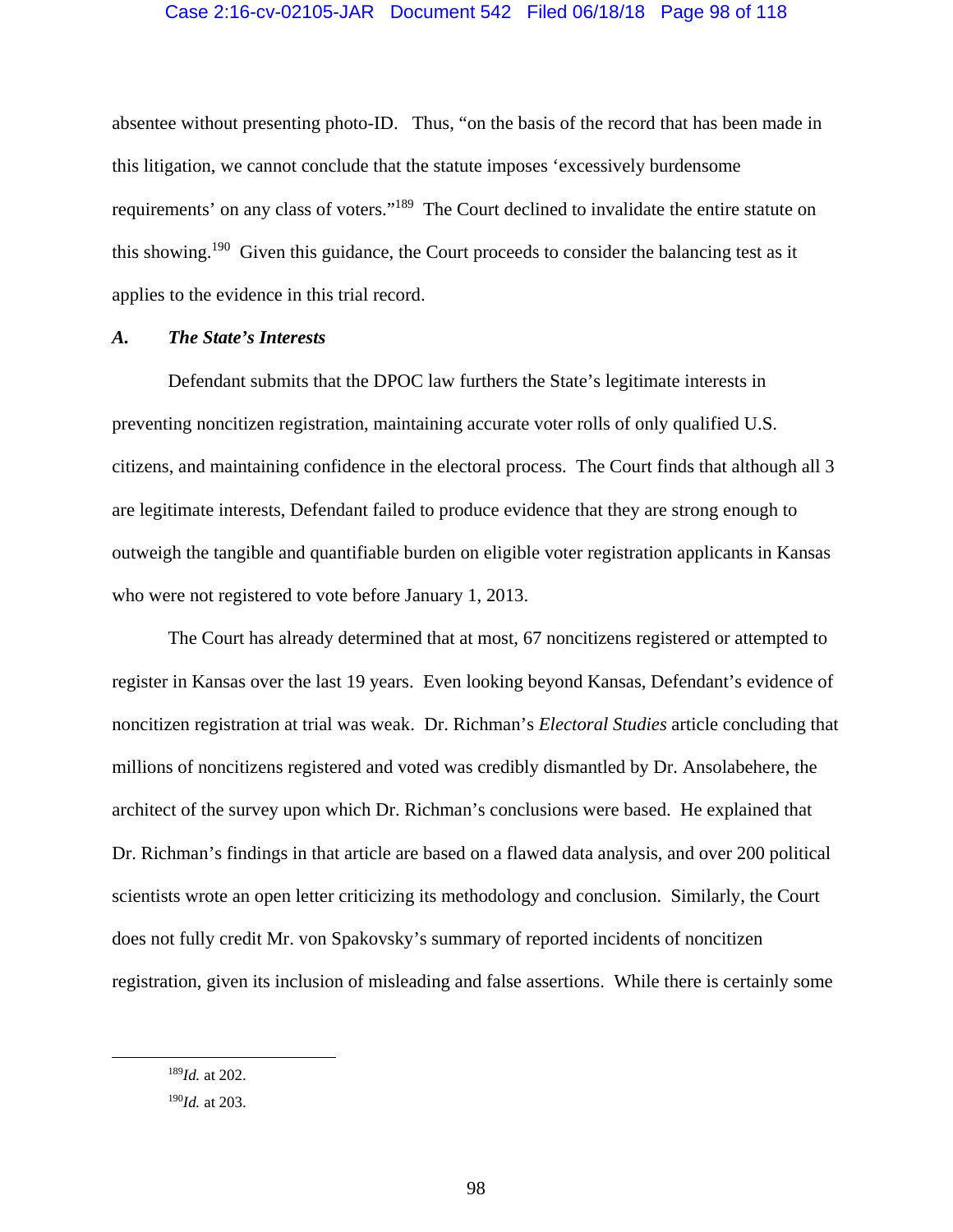#### Case 2:16-cv-02105-JAR Document 542 Filed 06/18/18 Page 99 of 118

evidence of noncitizen voter registration nationally, the trial evidence did not demonstrate the largescale problem urged by Defendant.

Maintaining accurate voter rolls of only U.S. citizens is again a legitimate State interest, however, for the same reasons already described, evidence that the voter rolls include ineligible citizens is weak. At most, 39 citizens have found their way onto the Kansas voter rolls in the last 19 years. And, as Dr. Hersh explained, given the almost 2 million individuals on the Kansas voter rolls, some administrative anomalies are expected. In the case of Kansas, this includes 100 individuals in ELVIS with birth dates in the 1800s, and 400 individuals with birth dates after their date of registration.

Finally, the Court concludes that maintaining confidence in the electoral process has independent significance, as found in *Crawford.*

#### *B. Burdens Imposed by the DPOC Law*

 This Court previously denied summary judgment based on genuine issues of material fact as to the burdens imposed by the DPOC law in this case. The Court explained then that unlike the photo-ID cases largely relied on by Defendant that deal with requirements for casting an inperson ballot, the DPOC law is distinguishable because it applies to registration. There is no safety valve such as a provisional ballot that can serve to mitigate the burden on voters.<sup>191</sup> Therefore, unlike the Indiana law in *Crawford*, an eligible Kansas applicant on the suspense or cancellation list does not have the option to fill out a provisional ballot, produce DPOC after the election, and have their ballot counted.

 <sup>191</sup>*See, e.g.*, *id.* at 199–201; *ACLU of N.M. v. Santillanes*, 546 F.3d 1313, 1323 (10th Cir. 2008); *Frank v. Walker*, 768 F.3d 744, 746 (7th Cir. 2014).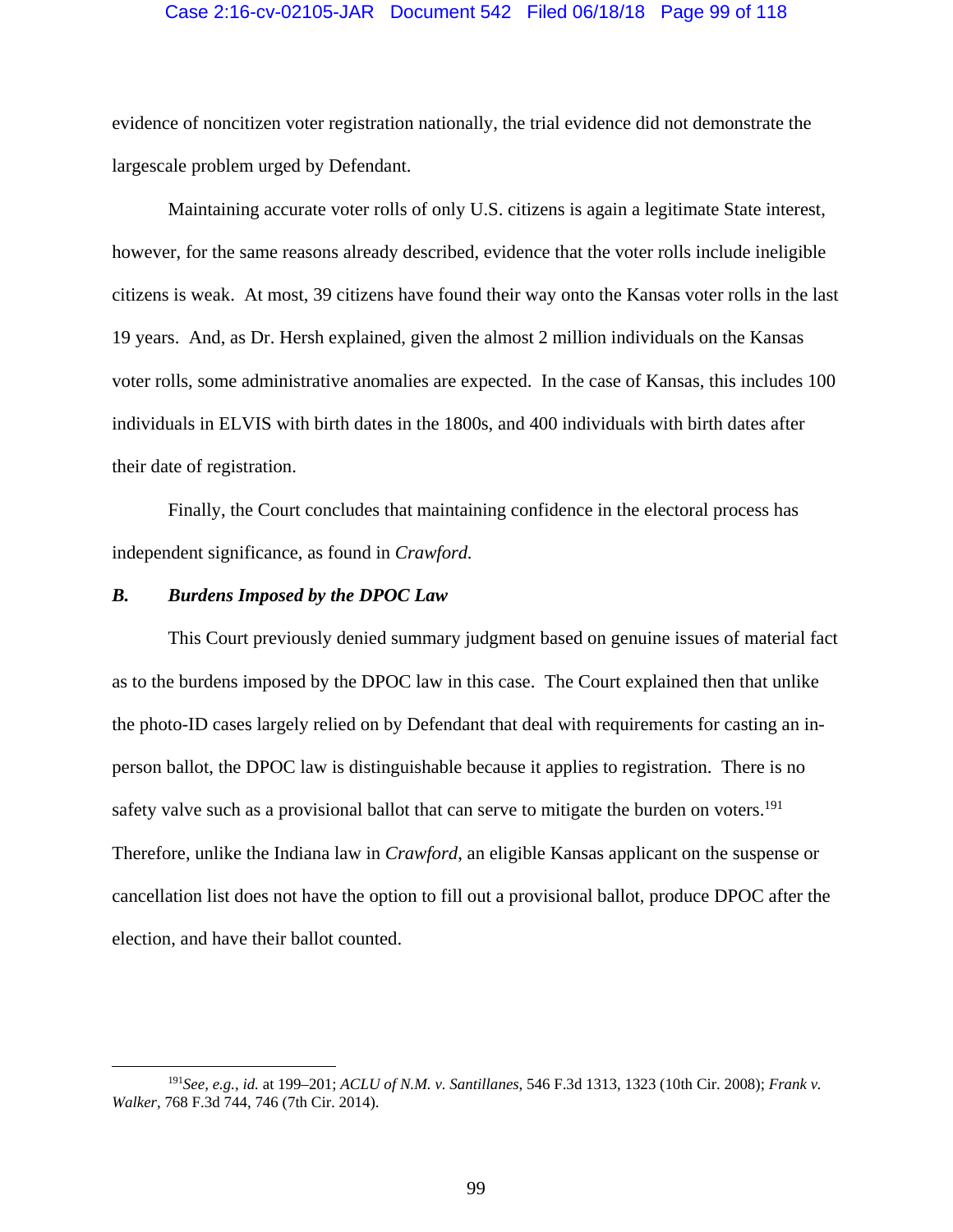### Case 2:16-cv-02105-JAR Document 542 Filed 06/18/18 Page 100 of 118

This distinction is illustrated by Mr. Stricker's experience—the burden imposed on him by the DPOC law disenfranchised him in 2014. He was offered a provisional ballot, but because he was not registered before the election, there was no way for him to cure and have his ballot counted after the election. The only way to cure a violation of the DPOC law is to submit DPOC before midnight on the day before the election. Of course, in Mr. Stricker's case, he did not know he was not registered the day before the election because he had provided a birth certificate at the time he applied to register, he told the driver's license clerk he wished to register, he signed the attestation of eligibility, and he was told that there was nothing more he needed to do, including that he did not need a "voting card." Similarly, Prof. Boynton brought a birth certificate to the DOV when he sought to register to vote, and he too believed that he had registered when he left the DOV. He learned for the first time that he was not in fact registered when he was offered a provisional ballot in the 2014 general election. Prof. Boynton was so frustrated by the experience that he declined to register to vote the next 2 times he applied for a driver's license, lamenting that he "might as well save [him]self the effort and say no this time."<sup>192</sup>

 The DPOC law's deterrent effect on registration is further supported by Ms. Ahrens's and Dr. McDonald's testimony. The DPOC requirement fundamentally changed the Kansas League's ability to accomplish its mission of encouraging and assisting citizens in registering to vote and voting. Ms. Ahrens explained that the law was a "dead hit" on this mission, stopping all its registration efforts until it could conceive of a safe copying policy—previously, the League could assist registrants by having them fill out an application and sign an attestation of eligibility. Now, they were required to ask for a sensitive, personal document and maintain a

 <sup>192</sup>Doc. 504, Trial Tr. at 270:10–11.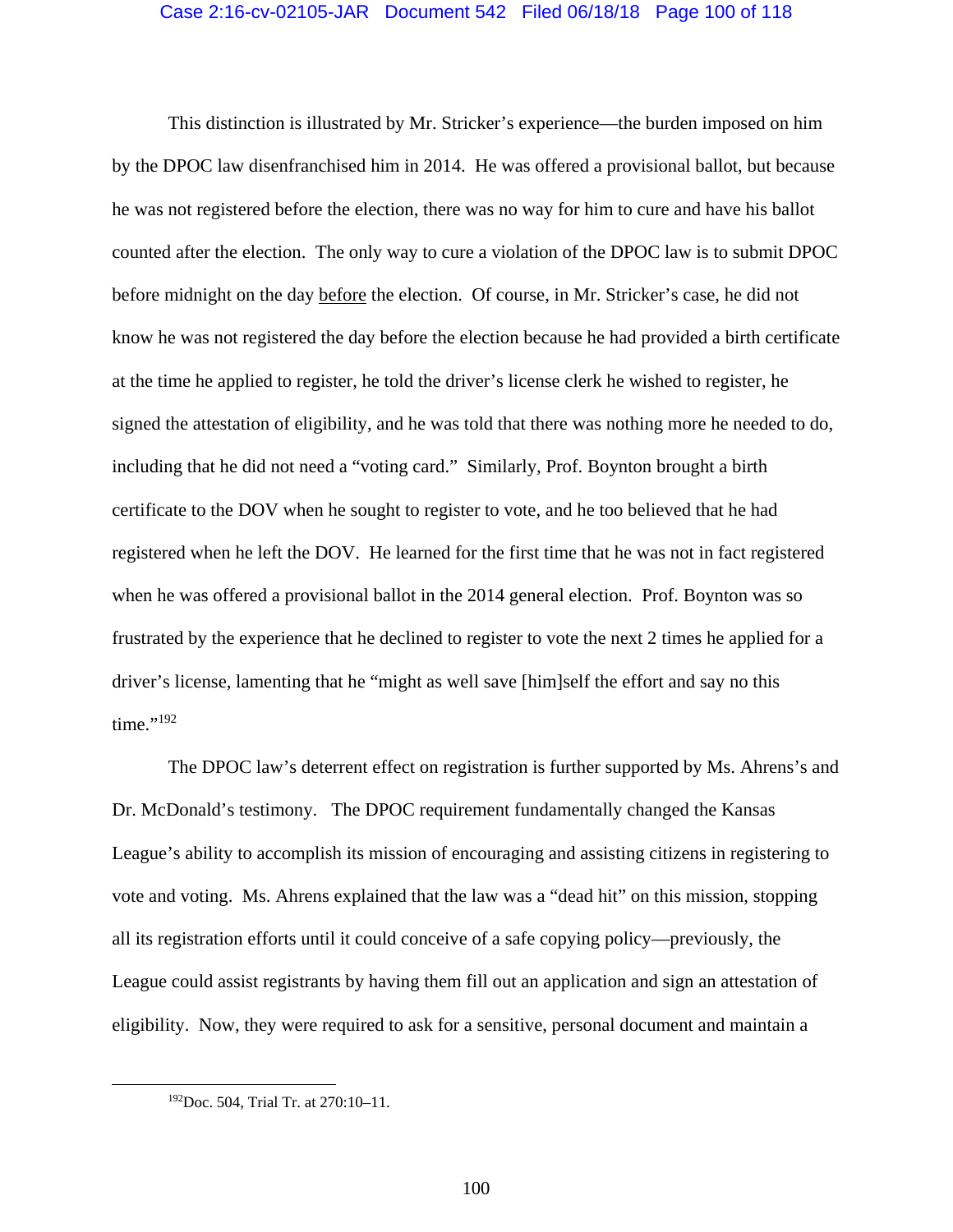#### Case 2:16-cv-02105-JAR Document 542 Filed 06/18/18 Page 101 of 118

copy of that document with each registration application. In 2013 in Wichita, for example, the Kansas League helped register only 400 individuals, compared to 4000 the year before. The Kansas League was also hampered in helping young people register to vote for the first time less than one-quarter of all students who tried to register to vote at one Kansas university could successfully complete their applications due to lack of immediate access to DPOC.

 This testimony supports Dr. McDonald's expert opinion formed after analyzing the individual ELVIS records for those on the suspense and cancellation lists, that the DPOC law disproportionately affects the young and unaffiliated. Dr. McDonald explained that the consensus in social science is that barriers to voter registration increase the cost of voting and dissuade individuals from participating in the political process. Dr. Richman agreed with this proposition. And these groups—the young and unaffiliated—already have a lower propensity to participate in the political process and are less inclined to shoulder the costs associated with voter registration. As compared to photo-ID laws, the Kansas DPOC law is an absolute bar to registration for any applicant lacking access to such DPOC. And even for those that have access the additional steps to possess such a document, such as locating it from a family member or separately obtaining an underlying document, increase the "costs" of voting that Dr. McDonald testified dissuade individuals from participating in the political process.

As the Court explained in its summary judgment order, another distinguishing feature between this case and *Crawford*, is that the number of incomplete and canceled registration applications for failure to submit DPOC provides concrete evidence of the magnitude of the harm. These individuals all sought to register to vote but were blocked by the DPOC requirement. This evidence contrasts with the photo-ID cases, where courts were unable to determine how many people were unable to vote based on the photo-ID requirement, and

101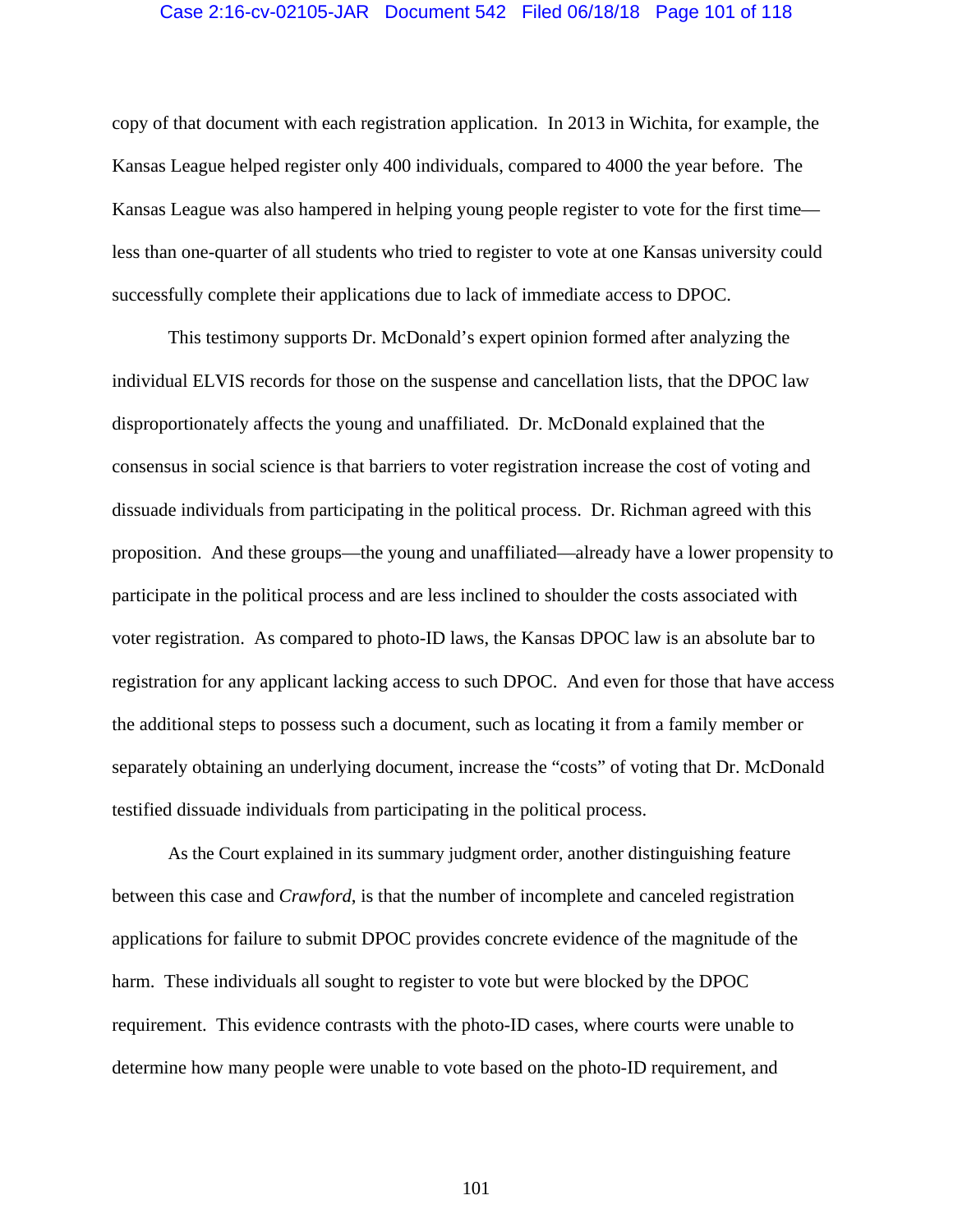### Case 2:16-cv-02105-JAR Document 542 Filed 06/18/18 Page 102 of 118

therefore found the burden to be speculative.<sup>193</sup> The administrative data presented in this case, coupled with the expert opinions of Dr. McDonald, Minnite, and Hersh, all support the burdensomeness of the law.

Of the tens of thousands of individuals whose voter registration applications have been suspended or canceled due to lack of DPOC, less than 1% have been confirmed to be noncitizens. There is no evidence to suggest that the rest are not U.S. citizens, and thus these applicants are all eligible to register to vote but have been unable to produce DPOC. Defendant argues that any burden imposed by the law only applies to individuals on the list who do not have access to DPOC, and only a small number of those prevented from registering under the DPOC law do not either possess DPOC, or have immediate access to it. He points to Dr. Richman's estimate that only 2.2% of people on the suspense list lack immediate access to DPOC. He also points to the McFerron survey. As discussed earlier in this opinion, the McFerron Survey is inadmissible. And even if it was admissible, it is riddled with so many methodological errors that the Court would give it no weight. Likewise, Dr. Richman's estimate that only 2.2% of the individuals on the suspense list lack DPOC list is flawed for the many reasons discussed in the findings of fact. Moreover, that survey tells the Court nothing about those whose applications were canceled, nor does it provide evidence about the universe of eligible unregistered Kansas citizens subject to this law.

Defendant argues that the law is easy to comply with, pointing to the ability to submit DPOC electronically, and the State's attempts to verify citizenship through the KDOR and KDHE. Moreover, Defendant argues that the suspense list is dynamic, and that most of the applicants on the list eventually come off the list either through the State locating a citizenship

 <sup>193</sup>*See Crawford*, 553 U.S. at 200; *Frank*, 768 F.3d at 748–49.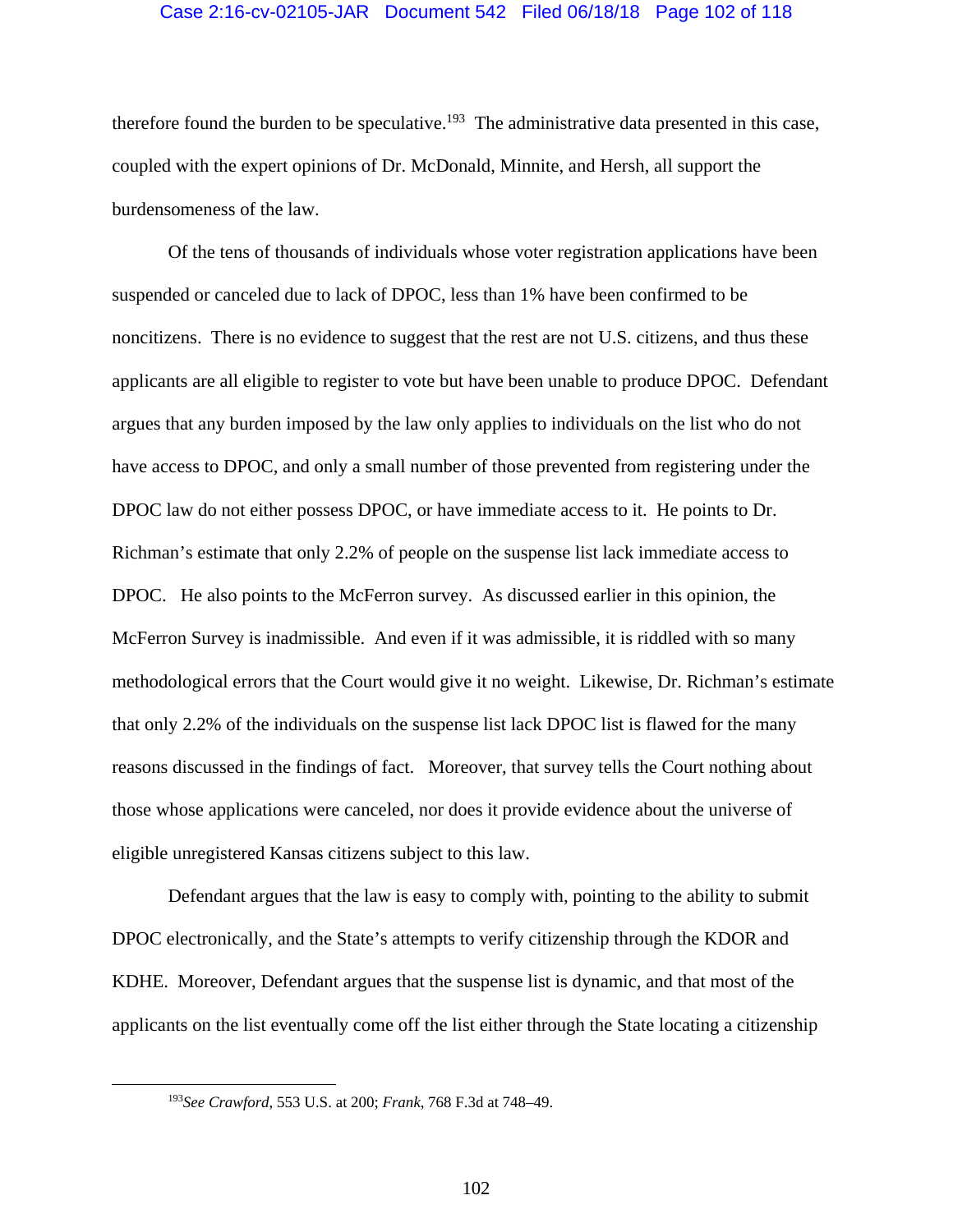## Case 2:16-cv-02105-JAR Document 542 Filed 06/18/18 Page 103 of 118

document, or because the applicant eventually submits a compliant document. First, there is no clear evidence about the number of applicants that have been cleared through the KDHE and KDOR process since it went into effect; Defendant opted not to update discovery requests with new suspense list figures before trial.<sup>194</sup> But the suspense list before this Court's preliminary injunction order is a credible snapshot of the overall burdensomeness of the law—those figures represent the number of applicants impacted during the first 3 years it was enforced and subsumes the KDHE policy that was effective long before 2016. While the Court acknowledges that the KDOR agreement likely lowers the number of individuals on the suspense list somewhat, it could not resurrect applications that were canceled before the agreement became effective.195

Ms. Lehman testified that her office received bounce-back notices from about one-third of the individuals on the suspense list, and surmised that because many of them moved, they should not be counted. First, there is no evidence of statewide bounce-back notices on this scale. Second, even if that rate of notices bounced back, it says nothing about the citizenship status of the recipients. Instead, it shows how burdensome the notice process is, and the fact that many of those impacted by the law are not receiving notice of (1) the fact that they are not registered to vote, after in at least some cases being told that they were at the time of application; and (2) what they need to do to cure the problem. In sum, unlike in the in-person voting photo-ID cases, there

<sup>&</sup>lt;sup>194</sup>The Court notes that this KDOR policy was implemented after the *Fish* case was filed, and appears to be in direct response to the allegations in that case that compliant documents were being submitted at the time of application, but rejected by DOV employees as a matter of course. The KDOR policy was not yet in place at the time of the preliminary injunction hearing on April 14, 2016.

<sup>&</sup>lt;sup>195</sup>Instead, Defendant unilaterally cured the applications of previously canceled applicants only after they were resurrected by the preliminary injunction. But for the Court's order, the applications of Stricker, Boynton, and Hutchinson would have been canceled and they would have been required to reapply for any interagency policy to benefit them.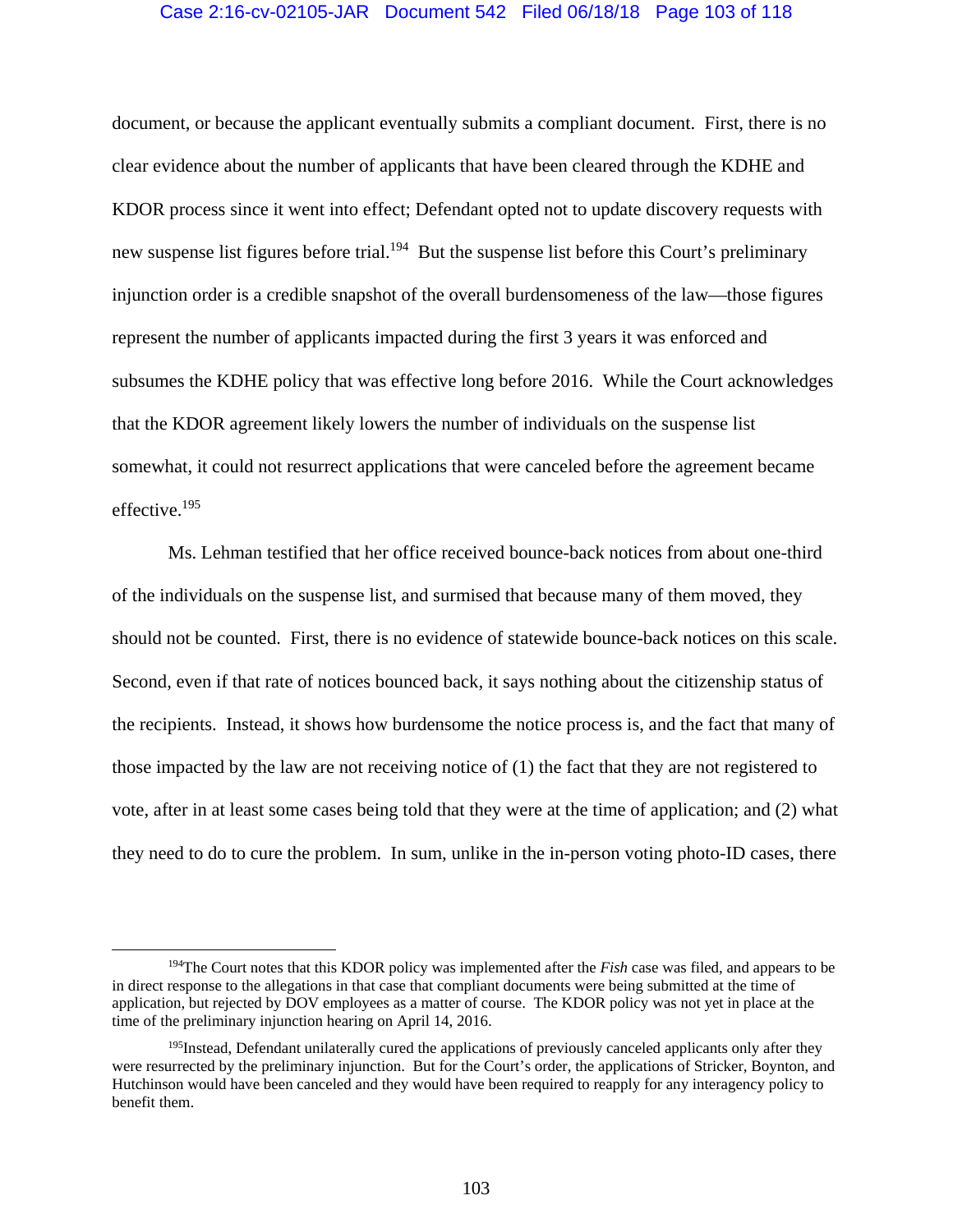#### Case 2:16-cv-02105-JAR Document 542 Filed 06/18/18 Page 104 of 118

is evidence here that "substantial numbers of persons eligible to vote have tried" to register but have been unable to do so.<sup>196</sup>

Defendant suggests that the hearing procedure in § 25-2309(m) mitigates the burden imposed by the DPOC law, because if a person lacks the ability to obtain one of the 13 forms of DPOC in the statute, the hearing procedure allows them to submit some alternative proof of citizenship. He claims that this procedure is easy to comply with, but the evidence does not support that statement. First, the hearing procedure in subsection (m) is not explained to applicants when they apply to register, nor to applicants who were suspended for lack of DPOC. Neither the small DOV receipt, nor the example notices sent by the counties, contain any language explaining the hearing option to applicants. None of the named Plaintiffs in either case recall this option being mentioned to them. This explains why only 5 individuals, out of the more than 30,000 individuals on the suspense and cancellation list in March 2016, availed themselves of this option in the 5 years that the law has been in effect.

Second, even for those individuals who were registered after going through the alternative hearing process, their experiences were burdensome. One such individual, Ms. French, testified at trial. Ms. French admitted to a newspaper after the hearing that she "thought it was strange that I had to go through this procedure to be able to vote."197 Although she wholeheartedly agreed with the law as a policy matter, her experience illustrates the many steps required to comply under this procedure, which took five months to accomplish in the spring and summer of 2016, incidentally during the very timeframe when the *Fish* case was filed and the preliminary injunction in that case was being heard and decided. The Court does not find it to be

 <sup>196</sup>*Frank*, 768 F.3d at 746–47 (noting lack of evidence of "substantial numbers of persons eligible to vote have tried to get a photo ID but been unable to do so.").

<sup>197</sup>Doc. 511, Trial Tr. at 1421:16–1422:11.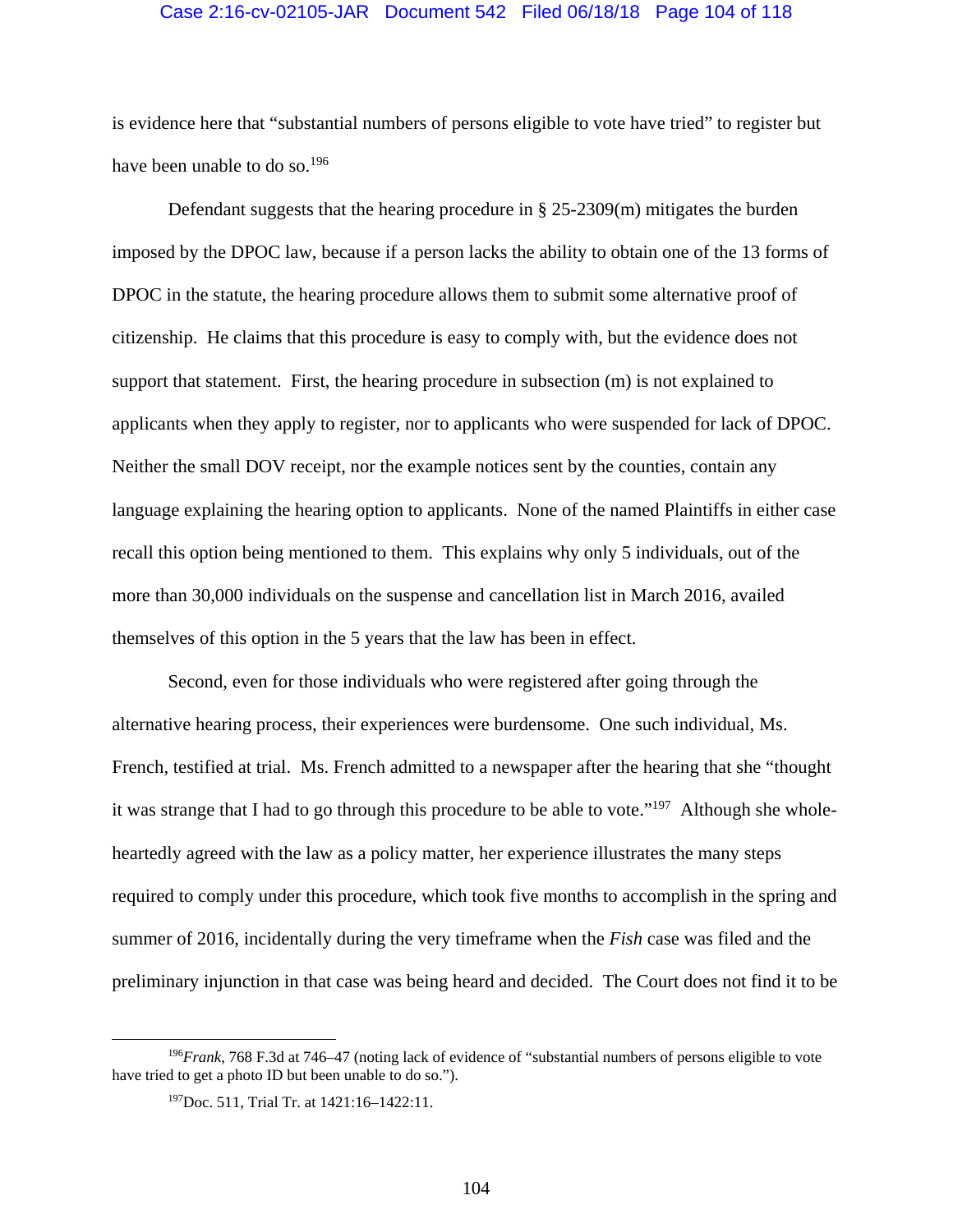#### Case 2:16-cv-02105-JAR Document 542 Filed 06/18/18 Page 105 of 118

coincidental that Mr. Rucker became Ms. French's "friend" during this time period. The Court would not normally expect a high-level government official to invest the time and attention Ms. French described during her testimony to help an applicant locate citizenship records and navigate the hearing procedure, much less keep in close personal contact after the process is complete. Based on this level of individual attention, and the fact that the media was present at the hearing, it appears the State was motivated to help this applicant navigate the system and become registered through the hearing process.<sup>198</sup> The Court therefore does not find that Ms. French is a typical example of how an applicant would expect to experience this process, assuming the average applicant was aware that this process was available.

The hearing records reveal that another applicant was represented by retained counsel at the hearing, and yet another was required to execute his own affidavit explaining that he had been born on a military base and was therefore a U.S. citizen.<sup>199</sup> The Court finds that this alternative procedure adds, not subtracts, from the burdensomeness of the law.

The Court determines that the magnitude of potentially disenfranchised voters impacted by the DPOC law and its enforcement scheme cannot be justified by the scant evidence of noncitizen voter fraud before and after the law was passed, by the need to ensure the voter rolls are accurate, or by the State's interest in promoting public confidence in elections. Unlike in *Crawford*, Plaintiff has presented evidence of the number of voters who were unable to register to vote due to lack of DPOC, and the specific burdens felt by those who lack DPOC.<sup>200</sup> Also,

 <sup>198</sup>*See* Ex. 1214 (SOS employees' text messages indicting that "Eric . . . prob has her number saved in his phone.").

<sup>&</sup>lt;sup>199</sup>Ex. 150. The State Election Board orders and records from these  $\S 25-2309(m)$  hearings were produced to Plaintiffs for the first time at trial.

<sup>200</sup>*See Crawford*, 553 U.S. at 203 n.20 (explaining that record evidence that 43,000 Indiana citizens lacked photo-ID "tells us nothing about the number of free photo identification cards issued since then" and that "the record does not provide even a rough estimate of how many indigent voters lack copies of their birth certificates.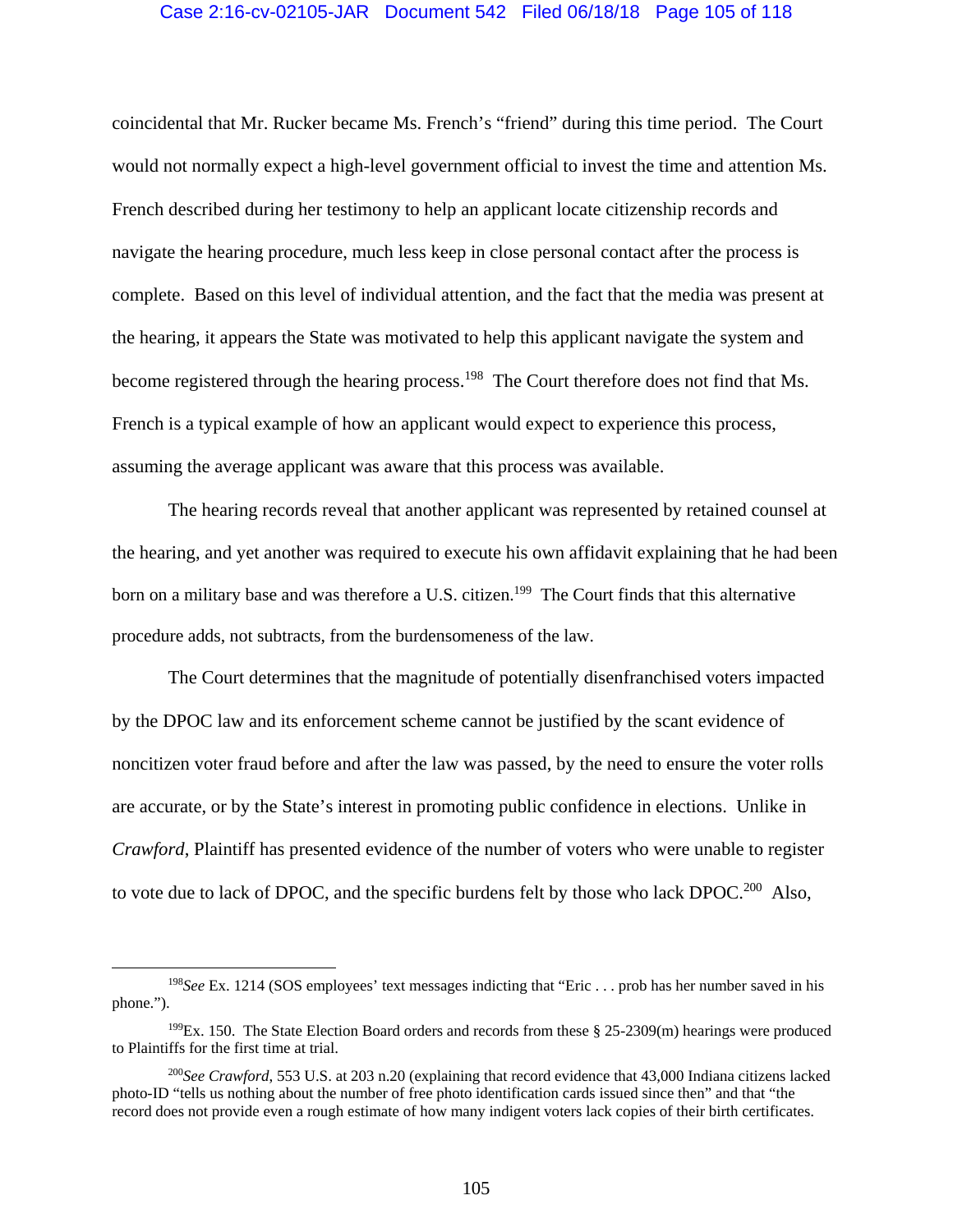### Case 2:16-cv-02105-JAR Document 542 Filed 06/18/18 Page 106 of 118

there is no mitigating provision comparable to the provisional ballot in Indiana that would cure the failure to register before an election. Given the evidence in the trial record that before the Court's preliminary injunction about 12% of all new voter registration applicants were either suspended or canceled, the Court finds that the burden imposed on Kansans by this law outweighs the state's interest in preventing noncitizen voter fraud, keeping accurate voter rolls, and maintaining confidence in elections. The burden is not just on a "few" voters, but on tens of thousands of voters, many of whom were disenfranchised in 2014. At least one voter, Prof. Boynton, was deterred from registering again after the burdensome process he endured in 2014, a result supported by the testimony of several election experts in this case that increased "costs," or steps to registration, decrease the likelihood of registration and voting. This deterrent effect on young voters is particularly acute.

Moreover, the evidence does not support a fit between the DPOC law and the State's interest in ensuring only qualified citizens are included on the State's voter rolls. The experts agree that several of the nominal cases of noncitizen registrations identified by Defendant can be explained by administrative error and confusion. Indeed, the evidence showed that other far less burdensome methods are available to the State to maintain accurate voter rolls of eligible Kansans by utilizing tools such as matching DOV lists, investigating self-reported noncitizens who are called for jury service, and utilizing the SAVE database. Moreover, better training of DOV staff could help ensure that voter registration applications are not offered to noncitizens.

And while maintaining confidence in the electoral process has independent significance as *Crawford* held, the evidence in this case does not show that the DPOC law furthers this

 $\overline{a}$ 

Supposition based on extensive Internet research is not an adequate substitute for admissible evidence subject to cross-examination in constitutional adjudication.").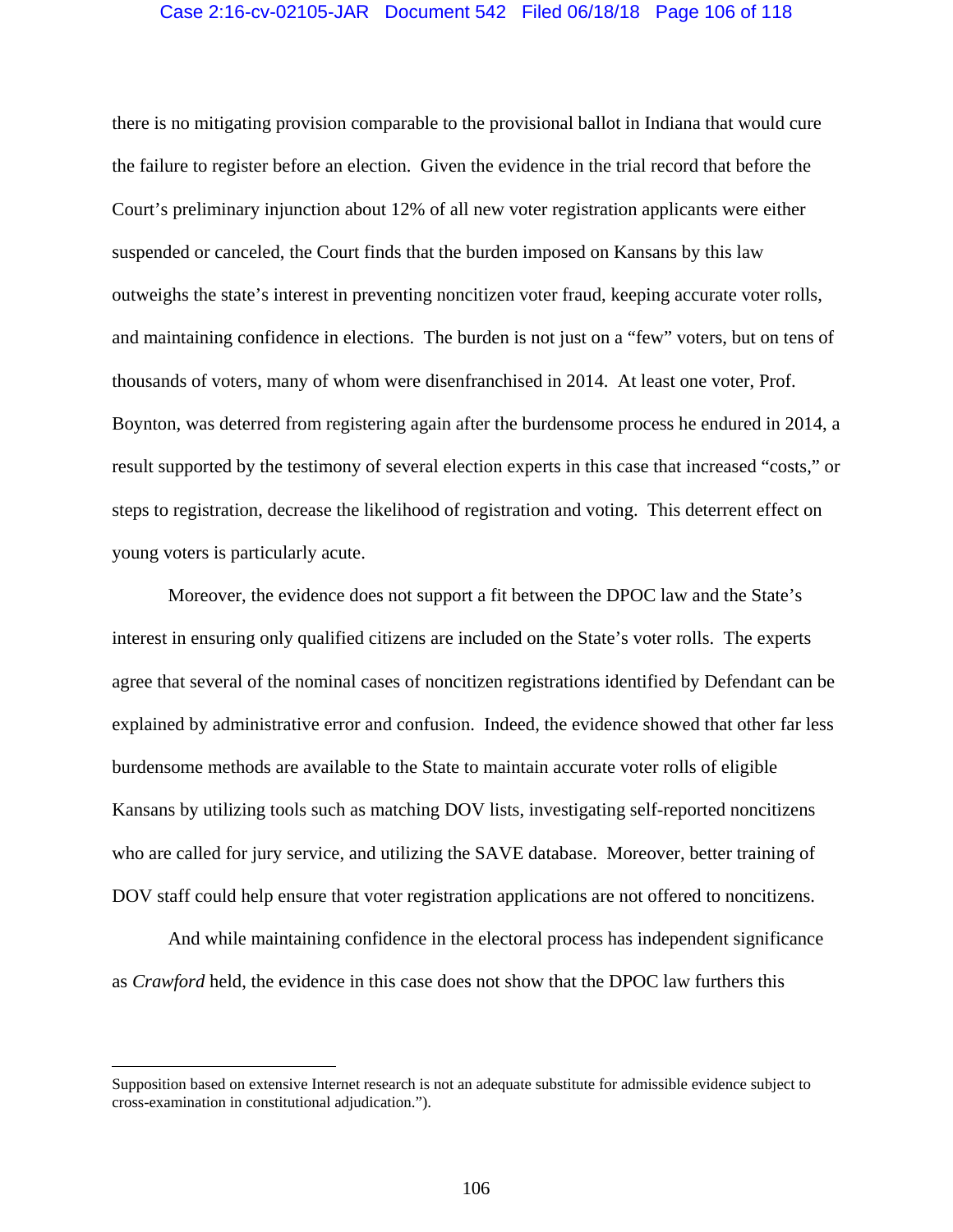## Case 2:16-cv-02105-JAR Document 542 Filed 06/18/18 Page 107 of 118

significant interest. Instead, the law has acted as a deterrent to registration and voting for substantially more eligible Kansans than it has prevented ineligible voters from registering to vote. At least one applicant testified that he opted not to apply to register to vote again, despite possessing DPOC, because of the burdensome experience of being held in suspense and prevented from voting in 2014 due to the law. There has also been evidence of incorrect notices sent to applicants, incorrect information about registration status communicated over the phone by State employees, failure to accept DPOC by State employees, failure to meaningfully inform applicants of their responsibilities under the law, and evolving internal efforts to verify citizenship, that have all caused confusion during the 5 years this law has been effective. If Kansans who try to register to vote cannot be sure if they are in fact registered, particularly after they have been led to believe they complied with all registration laws, it erodes confidence in the electoral system. If Kansans receive misinformation from State officials about whether they are registered to vote, it erodes confidence in the electoral system. If eligible Kansans' votes are not counted despite believing they are registered to vote, it erodes confidence in the electoral system.

In sum, the type of burden and the quality of the evidence in support of that burden is distinguishable from *Crawford*, which the Supreme Court was careful to limit to the record in that case. Based on this record, the magnitude of the burden on unregistered eligible Kansas voters cannot be justified by the State interests relied on by Defendant. The evidence at trial demonstrated that those interests, while legitimate, are not furthered by the DPOC law. Instead, the DPOC law disproportionately impacts duly qualified registration applicants, while only nominally preventing noncitizen voter registration. It also may have the inadvertent effect of eroding, instead of maintaining, confidence in the electoral system given the confusing, evolving, and inconsistent enforcement of the DPOC laws since 2013. For all of these reasons, the Court

107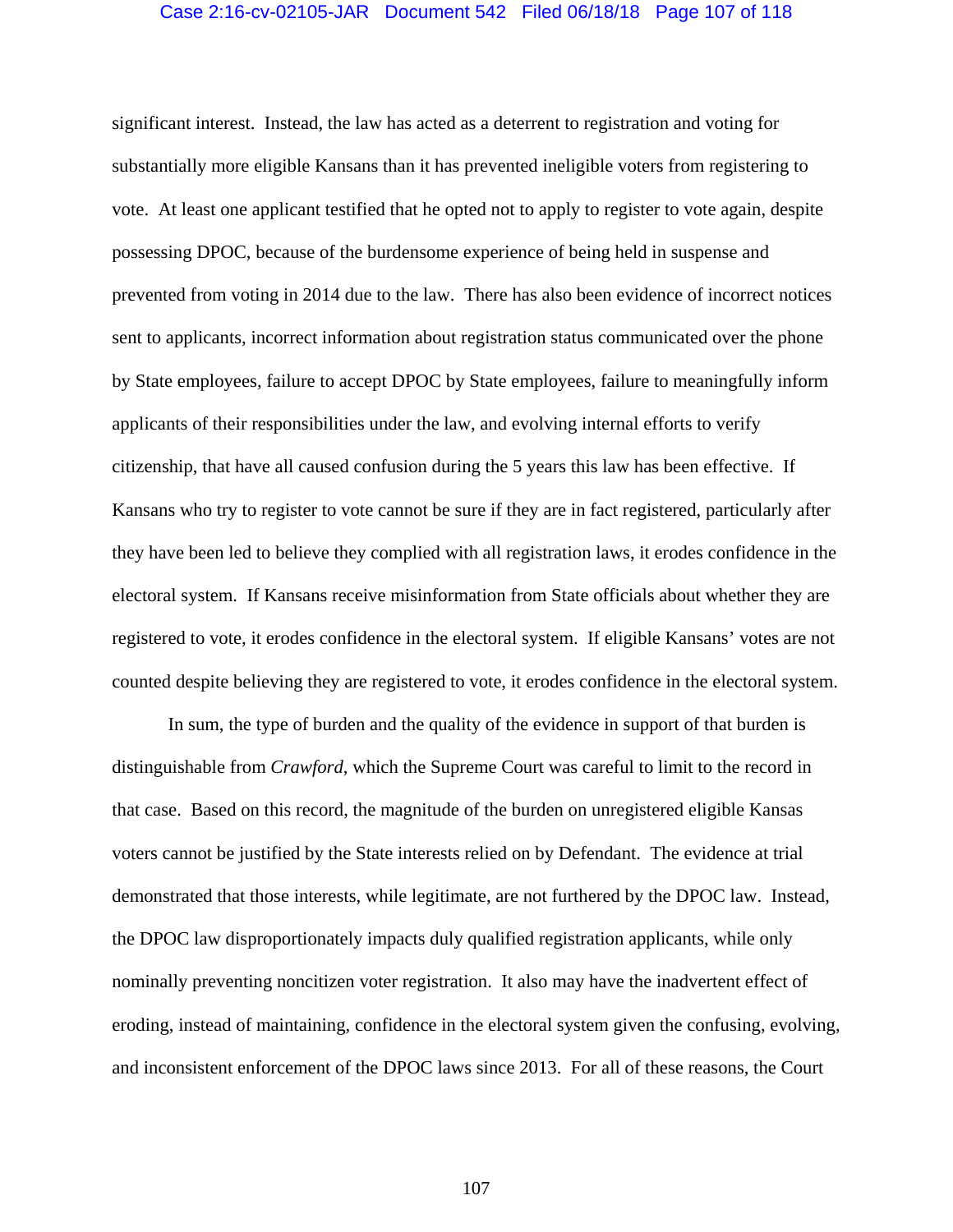#### Case 2:16-cv-02105-JAR Document 542 Filed 06/18/18 Page 108 of 118

finds in favor of Plaintiff Bednasek on his § 1983 claim alleging a Fourteenth Amendment violation of his right to vote.

### **VI. Remedies**

 Plaintiffs' requests in both cases for declaratory and injunctive relief is granted. As already stated, K.S.A. § 25-2309(l) and K.A.R. 7-23-15, violate § 5 of the NVRA and infringe on the right to vote under the Fourteenth Amendment. Defendant shall not enforce the DPOC law and accompanying regulation against voter registration applicants in Kansas. As the Court stated in an earlier opinion finding Defendant in contempt, Defendant's well-documented history of avoiding this Court's Orders, and providing confusing notices and information on the State's websites in conjunction with this Court's rulings, warrant specific compliance measures with this injunction as spelled out below.

Defendant argues that Plaintiffs lack standing to seek the specific compliance measures requested by the *Fish* Plaintiffs, and that the NVRA does not require any specific educational materials or ballot types. The Court disagrees. First, these items are part and parcel of registering eligible Kansans to vote, and ensuring that they are not any more confused than necessary by the change in policy. If Defendant takes the position that he is entitled under the NVRA to continue to falsely assert the status of the law on his website, and that he may require registered voters to complete provisional ballots, he is invited to file a brief to the Court, not to exceed ten pages in length, citing authority for this proposition. Moreover, the Court rejects Defendant's standing argument. These measures would not be required but for past enforcement problems necessitated by Defendant's claims of failing to understand the confines of the Court's preliminary injunction order. These specific compliance measures attempt to address Defendant's past complaints that the Court's directives were not specific enough, and to avoid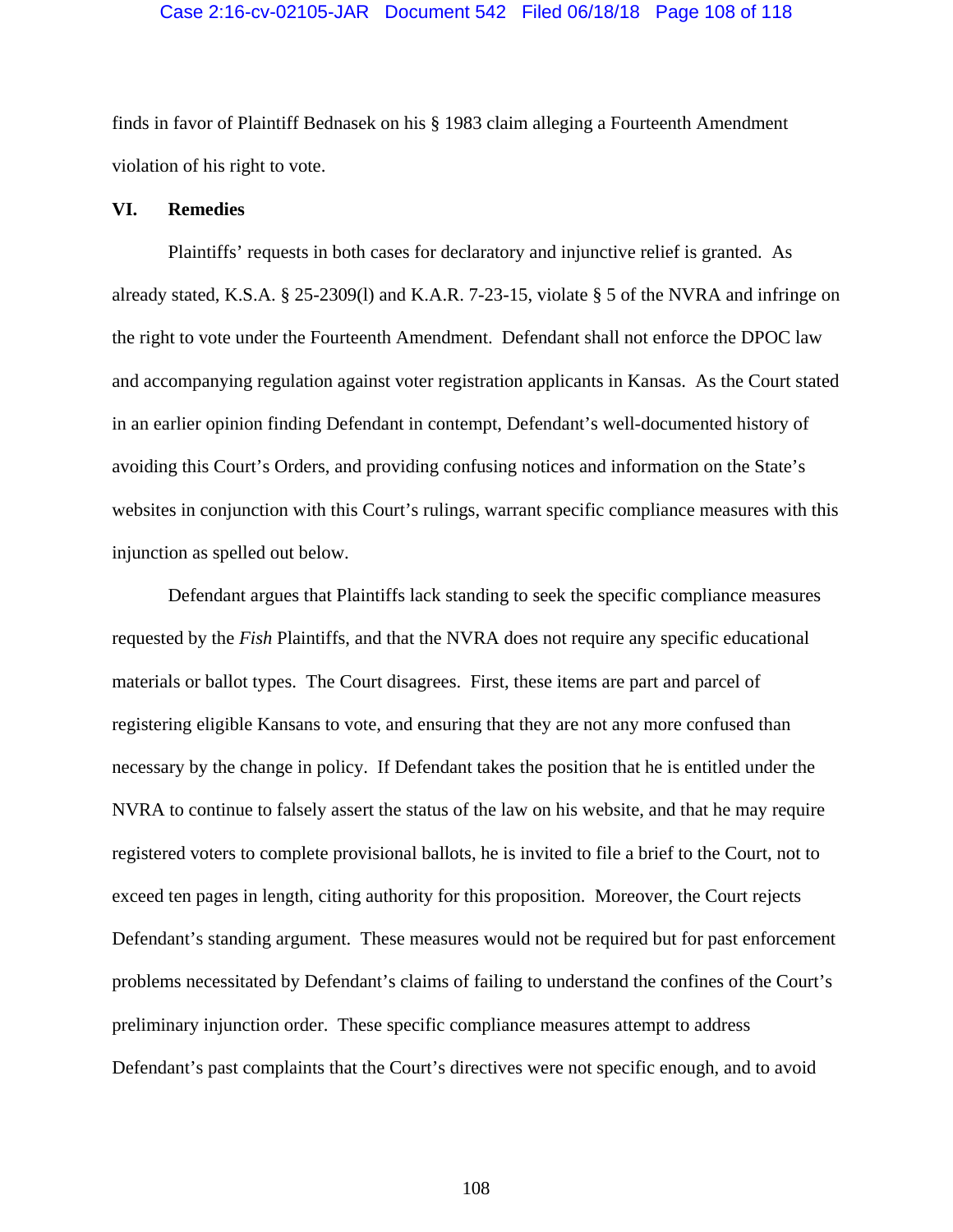### Case 2:16-cv-02105-JAR Document 542 Filed 06/18/18 Page 109 of 118

the need for further compliance directives going forward. They allow Plaintiffs' claims under § 1983 and the NVRA to be fully redressed.

 (1) To the extent he has not already done so, Defendant shall provide all registrants covered by the permanent injunction with the same information provided to other registrants (including but not limited to certificates of registration); and must ensure that all electionsrelated public education materials (including but not limited to voter-aimed notices and websites, in all languages in which those documents are available, including English and Spanish) make clear that voter registration applicants need not provide DPOC in order to become registered to vote, and need not provide any additional information in order to complete their voter registration applications.

(2) Defendant shall instruct all state and county elections officers, and must ensure that all training and reference materials for elections officials in Kansas (including but not limited to the SOS's County Elections Manual) make clear, that voter registration applicants need not provide DPOC in order to be registered to vote, and need not provide any additional information in order to complete their voter registration applications.

(3) Defendant shall maintain the "Voter View" website to accurately reflect covered voters' registration status.

(4) Defendant shall ensure that, in counties that use paper poll books, the names of all registrants lacking DPOC appear in the same manner and in the same list as all other registered voters' names, and that all registrants covered by this Order shall be entitled to vote using standard ballots rather than provisional ballots at polling places on Election Day or when they request advance mail-in ballots.

109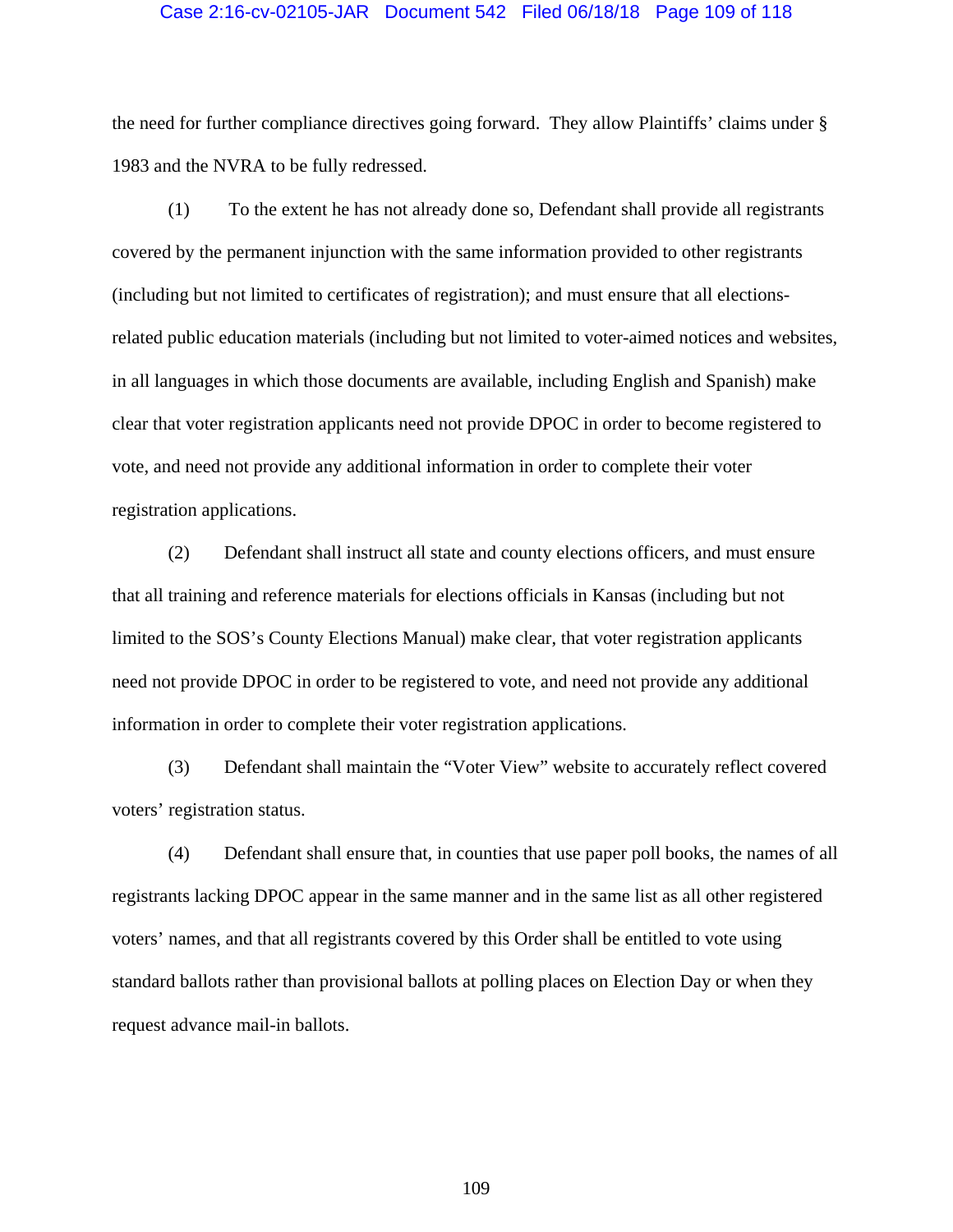The parties shall meet, confer, and file a joint status report 30 days before the next primary election scheduled in Kansas to verify compliance with the permanent injunction. Following this joint status report, the Court may determine whether modification of its final order is warranted or whether any additional steps may be necessary to ensure that effective relief for covered voters is not denied or otherwise undermined by Defendant.

### **VII. Sanctions**

Throughout this opinion, the Court referenced several instances when Defendant failed to disclose evidence under Fed. R. Civ. P. 26(a), or to supplement discovery under Rule 26(e). In many of these instances, the Court excluded the evidence. In others, Plaintiffs either withdrew the objection, or the Court allowed the evidence with some limitation. At least once, Defendant attempted to introduce such evidence despite the Court's ruling excluding it. These violations led to objections throughout trial despite the Court's repeated efforts to educate Defendant about his Rule 26 disclosure obligations.

The Court's rulings were governed by Fed. R. Civ. P.  $37(c)(1)$ , which states that when a party fails to produce information or identify a witness in violation of Rule 26(a) or (e),

> the party is not allowed to use that information or witness to supply evidence on a motion, at a hearing, or at a trial, unless the failure was substantially justified or is harmless. In addition to or instead of this sanction, the court, on motion and after giving an opportunity to be heard: (A) may order payment of the reasonable expenses, including attorney's fees, caused by the failure; (B) may inform the jury of the party's failure; and (C) may impose other appropriate sanctions, including any of the orders listed in Rule  $37(b)(2)(A)(i)-(vi).^{201}$

 $201$ Fed. R. Civ. P. 37(c)(1).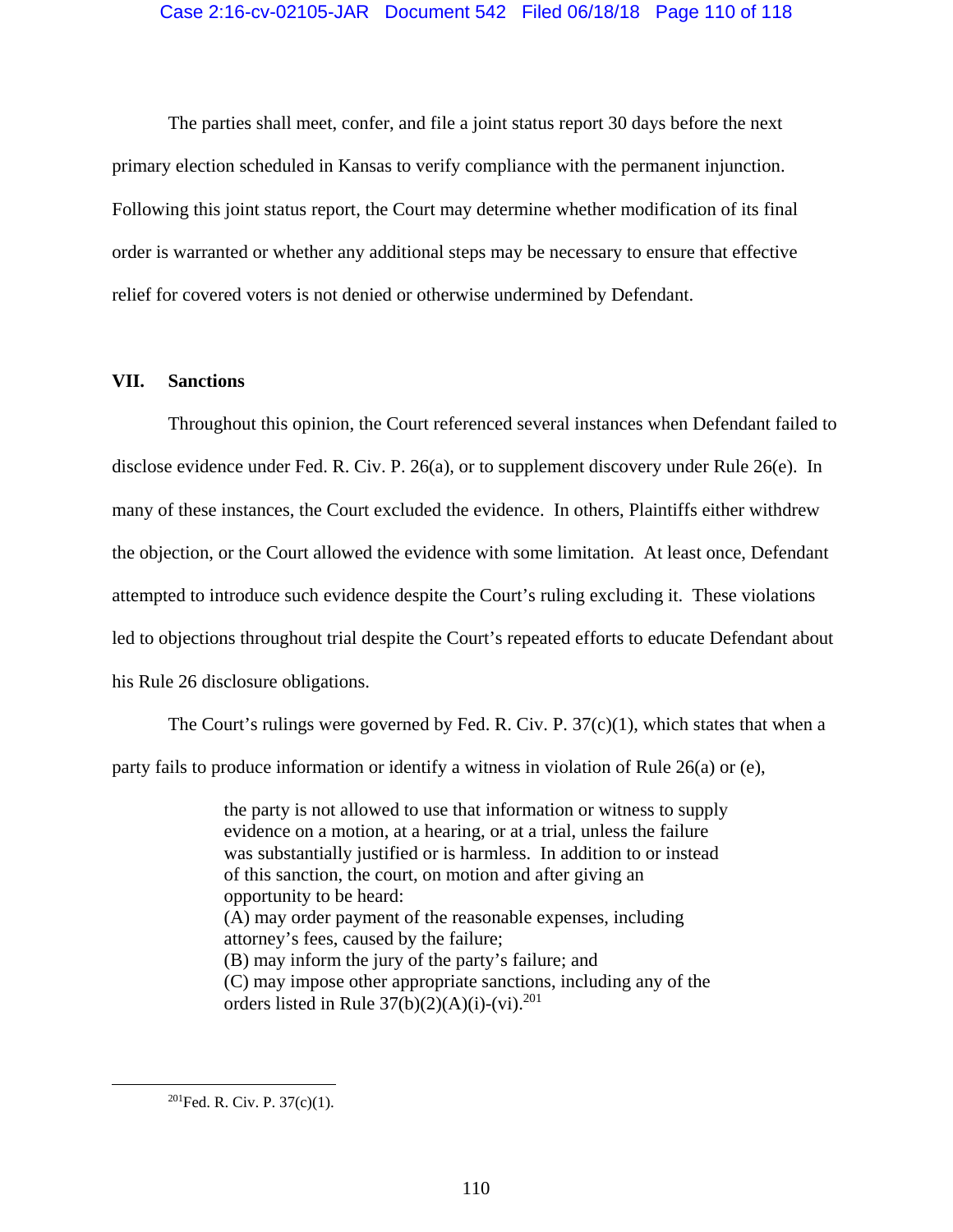### Case 2:16-cv-02105-JAR Document 542 Filed 06/18/18 Page 111 of 118

In determining whether a failure to disclose is harmless or substantially justified, the Court looks to several factors: "(1) the prejudice or surprise to the party against whom the testimony is offered; (2) the ability of the party to cure the prejudice; (3) the extent to which introducing such testimony would disrupt the trial; and (4) the moving party's bad faith or willfulness."<sup>202</sup> The burden to demonstrate that the failure to disclose is harmless or substantially justified is on the party who failed to properly disclose.<sup>203</sup>

There were several violations that justified sanctions under Rule  $37(c)(1)$ . First, the Court issued a pretrial ruling on disclosure issues involving Mr. McFerron and Dr. Richman.204 The Court found that Defendant failed to designate Mr. McFerron as an expert witness after determining that his proffered testimony was not admissible lay opinion. As a sanction for failing to properly disclose him as an expert, the Court required that he testify live, and not by deposition as urged by Defendant. As for Dr. Richman, Defendant attempted to submit an untimely supplemental report by attaching it to his final witness and exhibit list for trial. This report contained estimates and extrapolations based on new data that was available to him in July 2017, yet Defendant failed to supplement at that time, and failed to disclose to Plaintiffs that Dr. Richman would be issuing a supplemental report when the parties informally exchanged their expert witness lists in January 2018 to determine whether to file pretrial *Daubert* motions. As the Court explained in its previous Order, this last-minute attempt at supplementation with new data prevented Plaintiffs' rebuttal experts from evaluating the report and updating their own

 <sup>202</sup>*Eugene S. v. Horizon Blue Cross Blue Shield of N.J.*, 663 F.3d 1124, 1130 (10th Cir. 2011) (quoting *Woodworker's Supply, Inc. v. Principal Mut. Life Ins. Co.*, 170 F.3d 985, 993 (10th Cir. 1999)).

<sup>203</sup>*Paliwoda v. Showman*, No. 12-2740-KGS, 2014 WL 3925508, at \*5 (D. Kan. Aug. 12, 2014).  $204$ Doc. 490.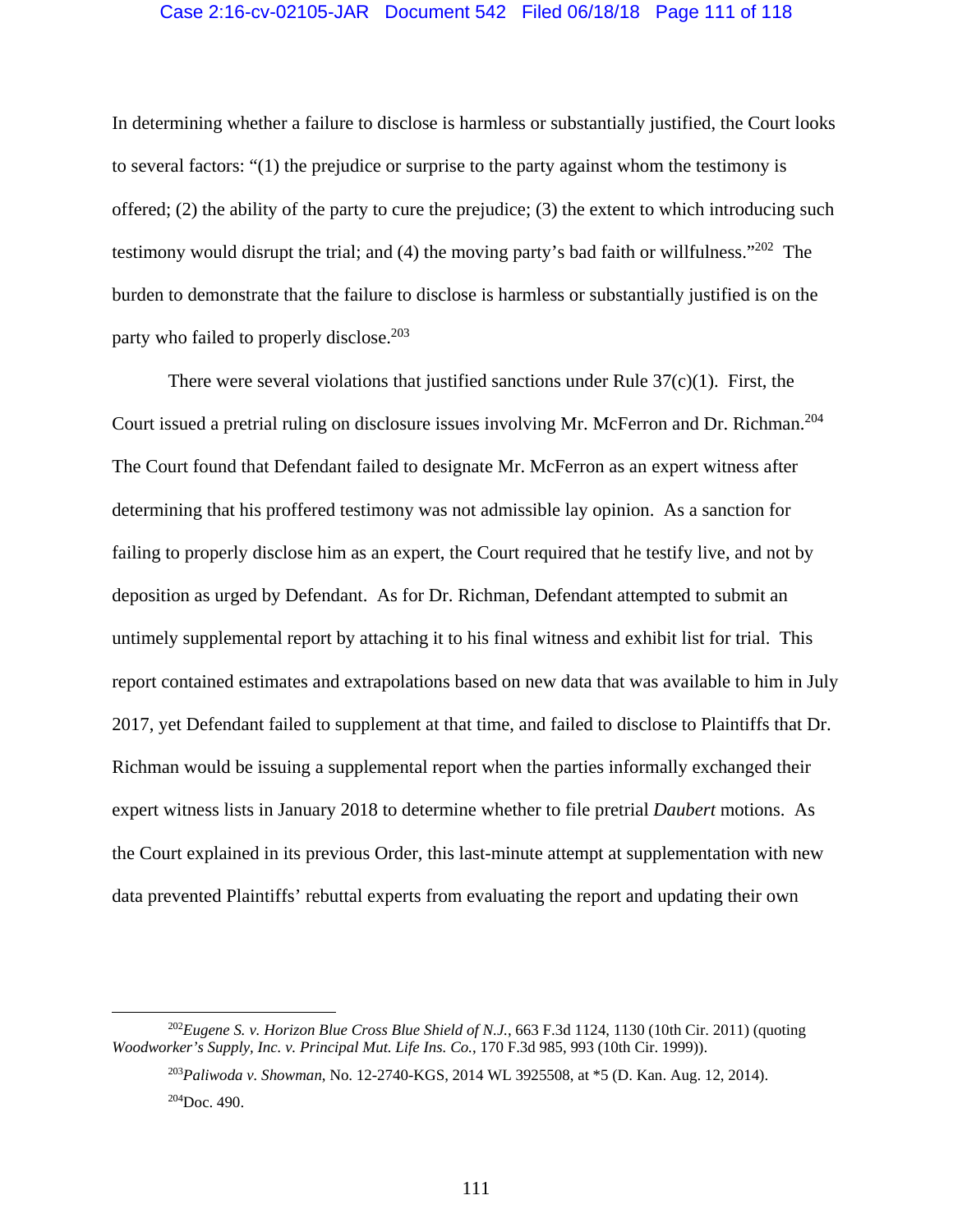## Case 2:16-cv-02105-JAR Document 542 Filed 06/18/18 Page 112 of 118

opinions. It also prevented Plaintiffs from filing a *Daubert* motion by the deadline challenging the new figures.

At trial, Defendant again attempted to introduce updated extrapolations by Dr. Richman not included in his original or supplemental report. For example, Defendant tried to introduce a new estimate by Dr. Richman of 3,813 noncitizen registrations in Kansas through a demonstrative exhibit. Dr. Richman explained that this figure is derived from multiplying 3.3%—the percentage of noncitizens identified in the national 2008 CCES dataset with a voter match file and self-reported registration—by an updated adult noncitizen population estimate for the State of Kansas of 115,500, included in his supplemental report. Dr. Richman had not previously, in his supplemental report or otherwise, opined that this represented an accurate estimate of noncitizen registration in Kansas. Dr. Richman attempted to explain the omission from his previous reports by testifying that "this initial report came out just before the source I was getting that number [the noncitizen population in Kansas] from updated. And so in the supplemental report, partly in response to the prompting of one of the experts for the plaintiffs, I updated the number to the more current census estimate of the number of adult non-citizens in the state of Kansas."205

Dr. Richman's explanation for his late-disclosed extrapolation was misleading and conflated Dr. Ansolabehere's criticisms of his national estimates with his Kansas estimates. They are both based on the CCES, but on different datasets. Page 3 of Dr. Richman's original report, which he pointed the Court to during his testimony, recites the findings of his 2014 *Electoral Studies* article, that 3.3% of noncitizens nationally were registered to vote based on

 <sup>205</sup>Doc. 511, Trial Tr. at 1455:8–19.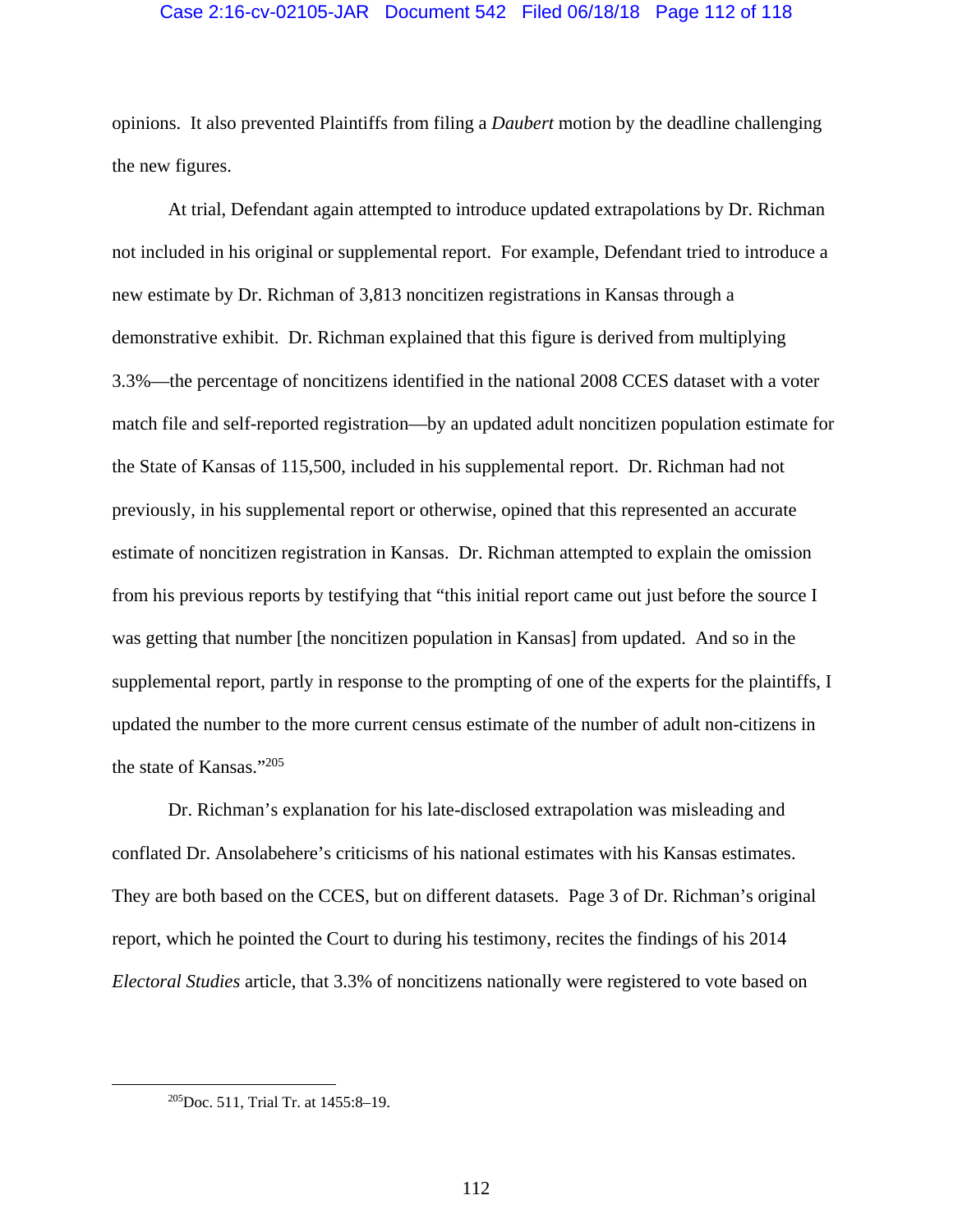# Case 2:16-cv-02105-JAR Document 542 Filed 06/18/18 Page 113 of 118

2008 CCES data.206 Dr. Richman did not extrapolate this 3.3% figure to Kansas by applying it to the American Community Survey's estimate of the number of adult noncitizens in Kansas at the time of his original report (114,000). Instead, he presented a different extrapolation based on self-reported noncitizens who resided in Kansas (14) from the 2006 through 2012 CCES. That extrapolation was 32,000 noncitizen registrations.

Dr. Ansolabehere's report extensively criticized Dr. Richman's *Electoral Studies* article and its findings about the national rate of noncitizen registration, including that the CCES is not representative of the noncitizen population, and that classification error "can completely account for Dr. Richman's findings."207 Dr. Ansolabehere separately criticized Dr. Richman's estimate that 32,000 noncitizens in Kansas (an estimate abandoned by Defendant during his opening statement given the small sample size) was flawed, in part because it did not use the 2014 CCES, which included only 4 respondents who stated they were noncitizens, none of whom had a matching voter record. This criticism targeted the CCES sample he used, not the number of noncitizens in Kansas.

Therefore, it was disingenuous to suggest during his testimony that his new estimate of 3,183 noncitizen registrants in Kansas was merely an updated figure from his original report to answer Dr. Ansolabehere's criticisms.<sup>208</sup> Notwithstanding the fact that Dr. Richman had an

 <sup>206</sup>Ex. 952 at 3.

 $207Ex. 102$  ¶ 34.

<sup>208</sup>Defendant argued that the Court allowed this sort of supplementation with Plaintiffs' expert Dr. McDonald in a demonstrative exhibit. This is a false equivalency. Plaintiffs' demonstrative exhibit, which included a source citation to Dr. McDonald's report, contained the numerical equivalent of a percentage included in Dr. McDonald's report. His report stated that 22,814 out of 35,314 applicants who were suspended on September 24, 2016 remained suspended or were canceled on December 11, 2016. The demonstrative stated "22,814 or 70.9% of applicants who were suspended on Sep. 24, 2016 remained suspended or were canceled by Dec. 11, 2016." The Court overruled Defendant's objection to the percentage reference. Defendant, by contrast, attempts to introduce an entirely new estimate of noncitizen registration, in addition to the many other estimates that Dr. Richman previously asserted in his reports. The Court drew the line at the many figures Dr. Richman already calculated, which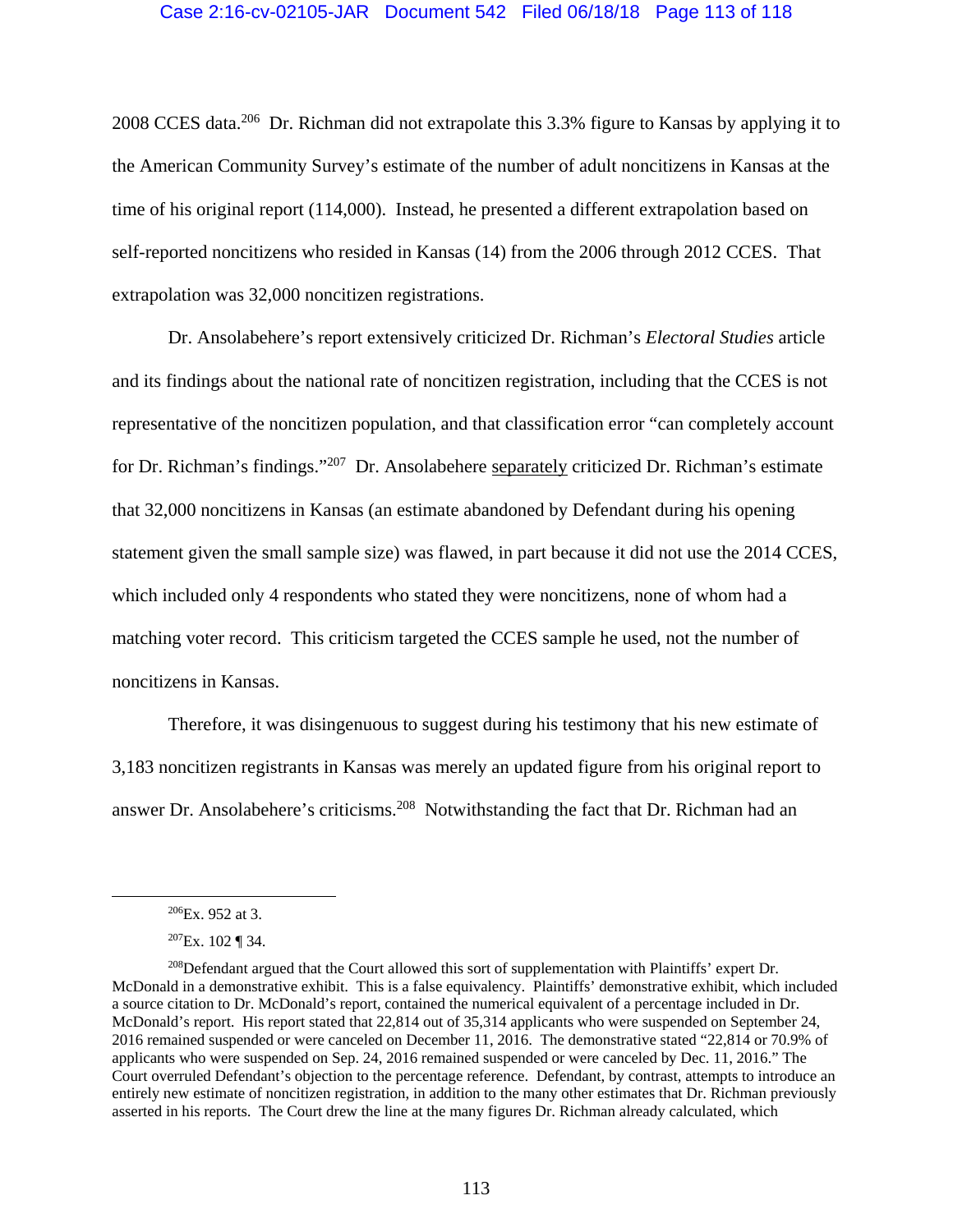# Case 2:16-cv-02105-JAR Document 542 Filed 06/18/18 Page 114 of 118

opportunity to answer such criticisms in his supplemental report, he never opined that the appropriate way to estimate noncitizen registration in Kansas would be to multiply 3.3% by the estimated number of adult noncitizens in Kansas. As the Court explained at trial, it is troubled by Dr. Richman's attempt to insert yet another noncitizen registration estimate into the record during the trial that had not been previously disclosed.<sup>209</sup> The Court is even more troubled by his misleading testimony upon closer inspection of the reports post trial.

Second, Defendant failed to disclose documents underlying the subsection (m) hearings that have taken place since the DPOC law was passed. Exhibit 150 was provided to Plaintiffs for the first time during the trial. These records include the RCD forms for 6 applicants, and the State Election Board orders and copies of supporting documentation for 5 registrants, including Ms. French. As the Court found on the record, this late-produced discovery violated Rule 26(a) because Plaintiffs had requested Defendant provide "correspondence between Defendant Kobach and any other person concerning the purpose or implementation of the DPOC. . . . This Request 1 is not intended to include uniform letters sent to individual registration applicants regarding their voter registration applications."210 Had Defendant properly disclosed these documents to Plaintiffs, they would have been on notice of Ms. French, a witness Defendant convinced the Court to allow as a rebuttal witness mid-trial, despite his failure to disclose her as a witness before trial.<sup>211</sup> Plaintiffs would have also been aware of the identities of the other individuals

1

Plaintiffs' experts had a chance to consider. Defendant's proffered evidence was no mere update, or conversion of a numeral to a percentage; he compares apples to oranges.

 $209$ Ex. 511, Trial Tr. at 1460:15-1461-6.

<sup>210</sup>Doc. 510, Trial Tr. at 1225:13–22, 1234:7–24.

<sup>&</sup>lt;sup>211</sup>Defendant disclosed his intention to call Ms. French at the end of the trial day on Friday, March 9. The Court initially granted the request, giving Plaintiffs the weekend to interview her and obtain the documents included in Exhibit 150. After defense counsel rescheduled a weekend interview for Plaintiffs of Ms. French, Plaintiffs spoke with her for the first time the following Monday morning before trial started, a few hours before her testimony. Although Plaintiffs ultimately decided her testimony was more helpful than hurtful and backed off their disclosure objection as to her testimony, Ms. French is another example of a witness that should have been disclosed under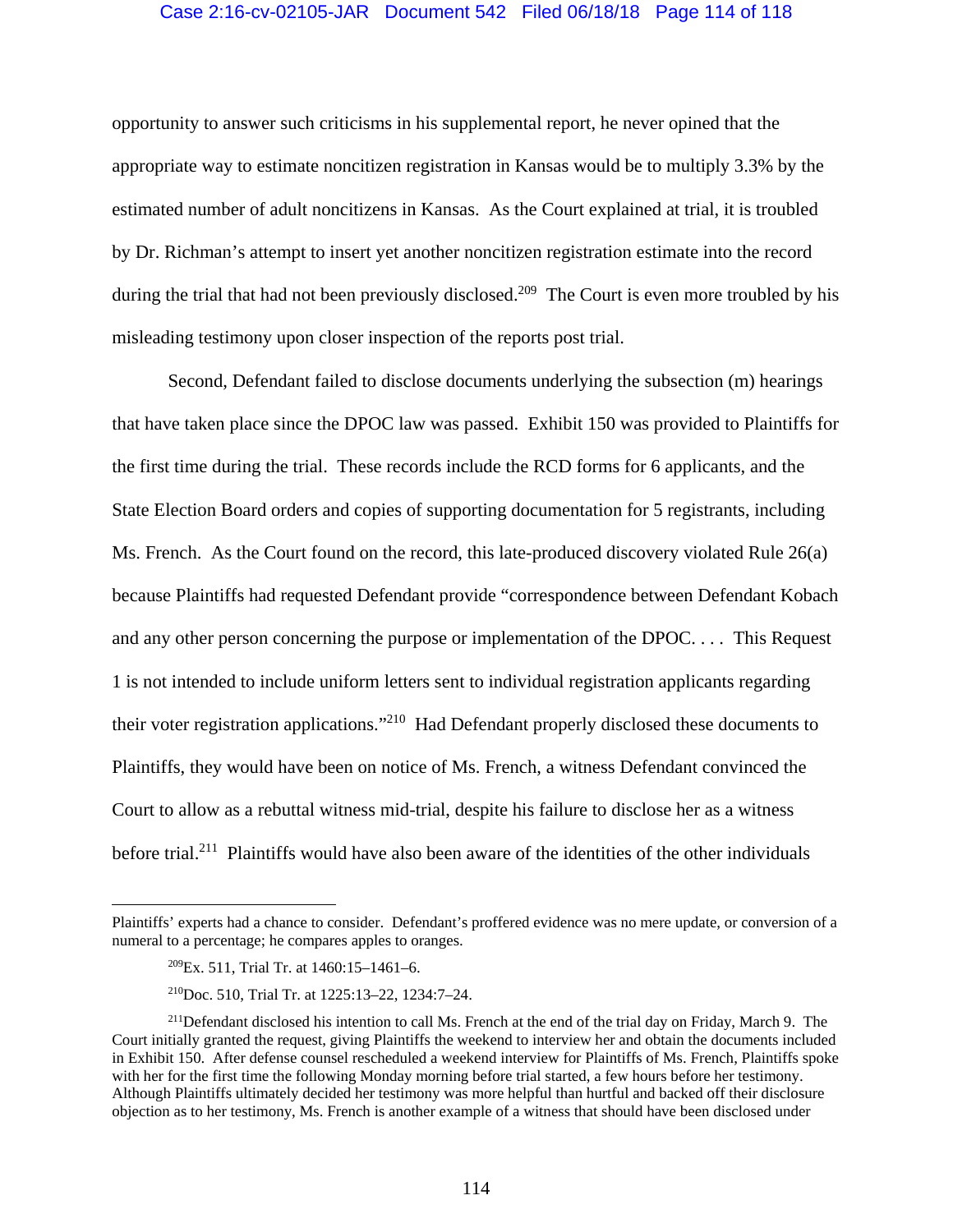## Case 2:16-cv-02105-JAR Document 542 Filed 06/18/18 Page 115 of 118

who availed themselves of a subsection (m) hearing who could have potentially held discoverable information or testified as witnesses at trial.

Third, Defendant attempted to elicit testimony from Mr. von Spakovsky about updated information and opinions not included in his original report, which he completed in 2016 and never supplemented.

Fourth, Defendant repeatedly attempted to introduce updated numbers of suspended and canceled voter registration applicants based on reports that Mr. Caskey generated the weekend before trial. These figures had not been disclosed to Plaintiffs during discovery. Defendant first attempted to introduce these figures during his opening statement in demonstrative exhibits. The Court excluded the demonstrative exhibits. He then tried to elicit the information through Mr. Caskey. When that did not work, he asked for the Court to take judicial notice of these figures. The Court excluded the evidence under Rule  $37(c)(1)$  for failure to supplement discovery under Rule 26(e), and because different numbers had been stipulated to in the Pretrial Order. The Court also found that they were not appropriate facts for judicial notice because they could not "be accurately and readily determined from sources whose accuracy cannot reasonably be questioned."<sup>212</sup> Defendant again attempts to introduce these numbers, despite their exclusion at trial, into his proposed findings of fact and conclusions of  $law<sup>213</sup>$ 

In responding to Plaintiffs' disclosure objections, Defendant was incredulous that the Court would not allow him to introduce into the record the most recent statistics on canceled and

 $\overline{a}$ 

Rule 26(a)(1)(A), because she would have likely had information that Defendant would use to support his defense in this case that the DPOC law, including the hearing procedure, is not burdensome. Nonetheless, the Court allowed her to testify as a rebuttal witness because Ms. Ahrens had testified at length about the hearing procedure, and was not previously disclosed as a witness expected to testify in detail about that topic.

<sup>212</sup>*See* Fed. R. Evid. 201(b)(2).

<sup>213</sup>*See* Doc. 523 at 36 ¶ 76.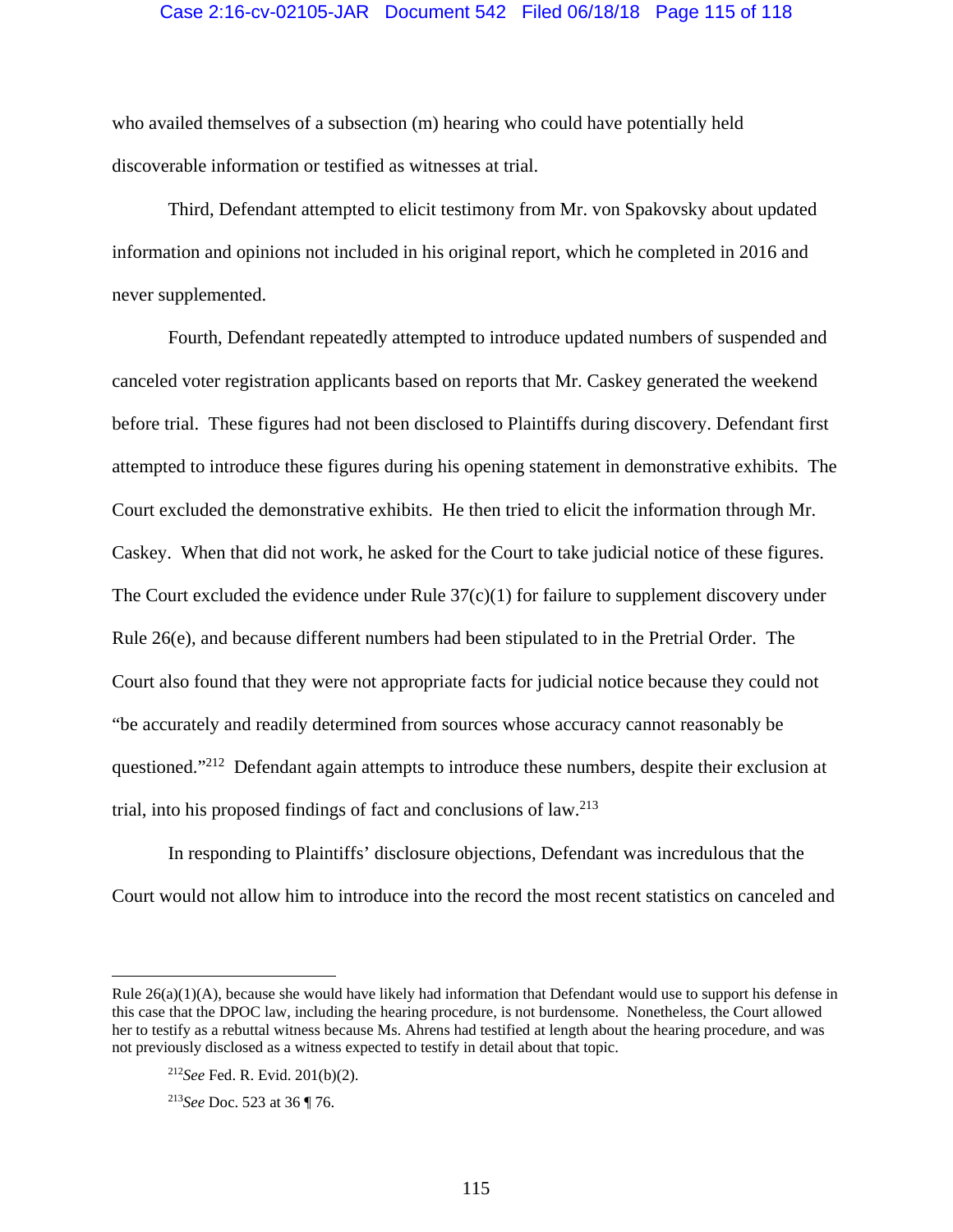## Case 2:16-cv-02105-JAR Document 542 Filed 06/18/18 Page 116 of 118

suspended applications. But these numbers were provided to Plaintiffs for the first time a few days before trial in the form of a demonstrative exhibit. In fact, Plaintiffs argued that Defendant had not disclosed any updated information about the suspense and cancellation lists after March 2016. Because they were not previously provided, Plaintiffs had no way to verify their accuracy with the underlying ELVIS records. And their experts were not provided an opportunity to supplement their opinions based on these new numbers. Both Drs. McDonald and Hersh relied on the March 2016 records provided to them by Defendant to render their detailed analysis about the contents of the suspense and cancellation lists, and to perform certain list matching. Had these lists been updated, Plaintiffs could have asked these experts to reevaluate their original reports and supplement them based on the new data.

Because the updated information was provided in a demonstrative exhibit, Defendant suggested that this Court's courtesy rule requiring disclosure of demonstrative exhibits 24 hours in advance of their use should excuse his failure to abide by Rule 26(e)'s duty to supplement discovery. This argument was and is unavailing. Because Defendant failed to provide updated figures about the number of DOV applicants suspended or canceled after March 2016, he may not ambush the Plaintiffs and this Court with updated information on the eve of, or during, trial. This was a straightforward violation of Defendant's ongoing duty to supplement discovery disclosures under Rule  $26(e)$ , and under Rule  $37(c)(1)$  this Court finds that the violation was not harmless or substantially justified. The prejudice described above demonstrates the failure was not harmless. And, given Mr. Caskey's testimony about the ease of running reports to capture this data, the failure to disclose was not substantially justified. Indeed, Ms. Ahrens described the Kansas League's ability to purchase the suspense list several times after the DPOC law was passed, as recently as the summer of 2017. Given this evidence, Defendant's failure to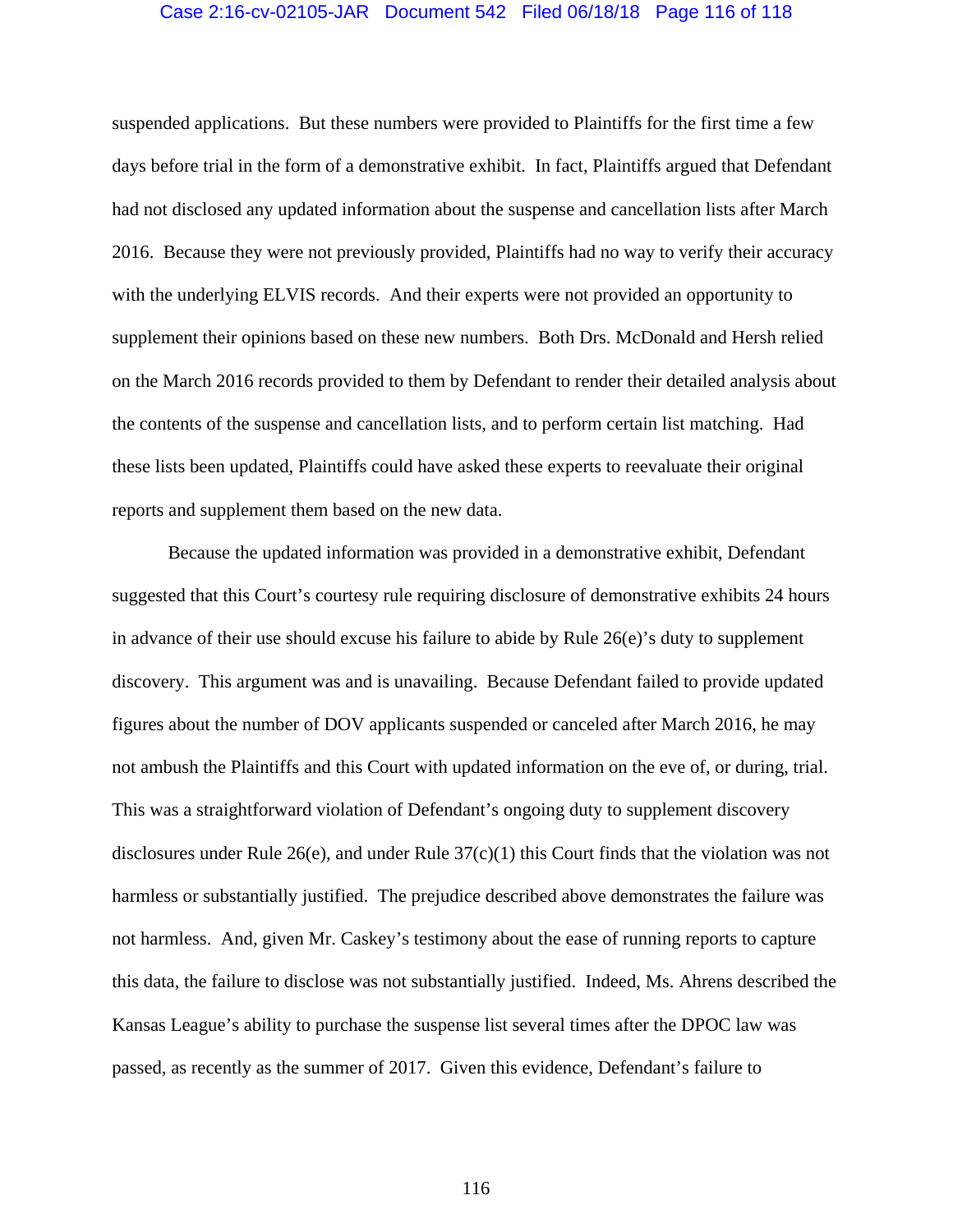### Case 2:16-cv-02105-JAR Document 542 Filed 06/18/18 Page 117 of 118

supplement his March 2016 disclosure about the contents of the suspense and cancelation lists was not substantially justified.

The disclosure violations set forth above document a pattern and practice by Defendant of flaunting disclosure and discovery rules that are designed to prevent prejudice and surprise at trial. The Court ruled on each disclosure issue as it arose, but given the repeated instances involved, and the fact that Defendant resisted the Court's rulings by continuing to try to introduce such evidence after exclusion, the Court finds that further sanctions are appropriate under Rule  $37(c)(1)$ , which permits, in addition to exclusion of the evidence, "other appropriate" sanctions." It is not clear to the Court whether Defendant repeatedly failed to meet his disclosure obligations intentionally or due to his unfamiliarity with the federal rules. Therefore, the Court finds that an additional sanction is appropriate in the form of Continuing Legal Education. Defendant chose to represent his own office in this matter, and as such, had a duty to familiarize himself with the governing rules of procedure, and to ensure as the lead attorney on this case that his discovery obligations were satisfied despite his many duties as a busy public servant. The Court therefore imposes a CLE requirement of 6 hours for the 2018-2019 reporting year **in addition to** any other CLE education required by his law license. These 6 additional hours must pertain to federal or Kansas civil rules of procedure or evidence. Defendant shall file a certification with this Court before the end of the reporting period on June 30, 2019, certifying that this CLE requirement has been met.

**IT IS THEREFORE ORDERED BY THE COURT** that Defendant's Motion to Exclude the Testimony and Report of Dr. Steven Camarota (Doc. 429) is **granted in part and denied in part**, and Plaintiffs' Motion to Exclude Patrick McFerron (Doc. 460, Bednasek Doc. 183) is **granted**.

117